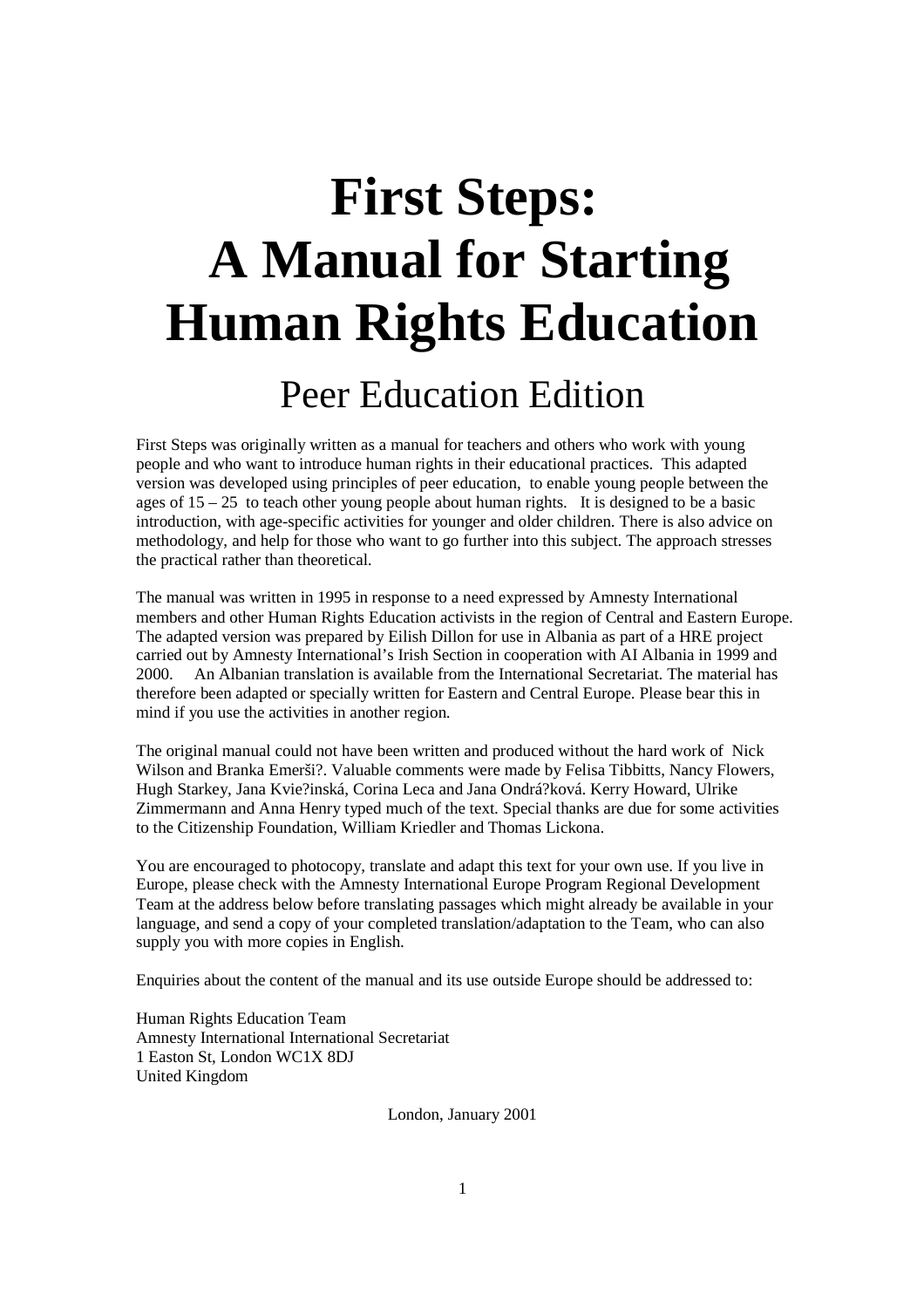Amnesty International Index Number: POL 32/002/2002



### **Part One: First Steps**

| This part contains:                             |         |
|-------------------------------------------------|---------|
| : What are human rights?                        | Page 8  |
| ! What is Human Rights Education?               | Page 12 |
| : Common questions about Human Rights Education | Page 13 |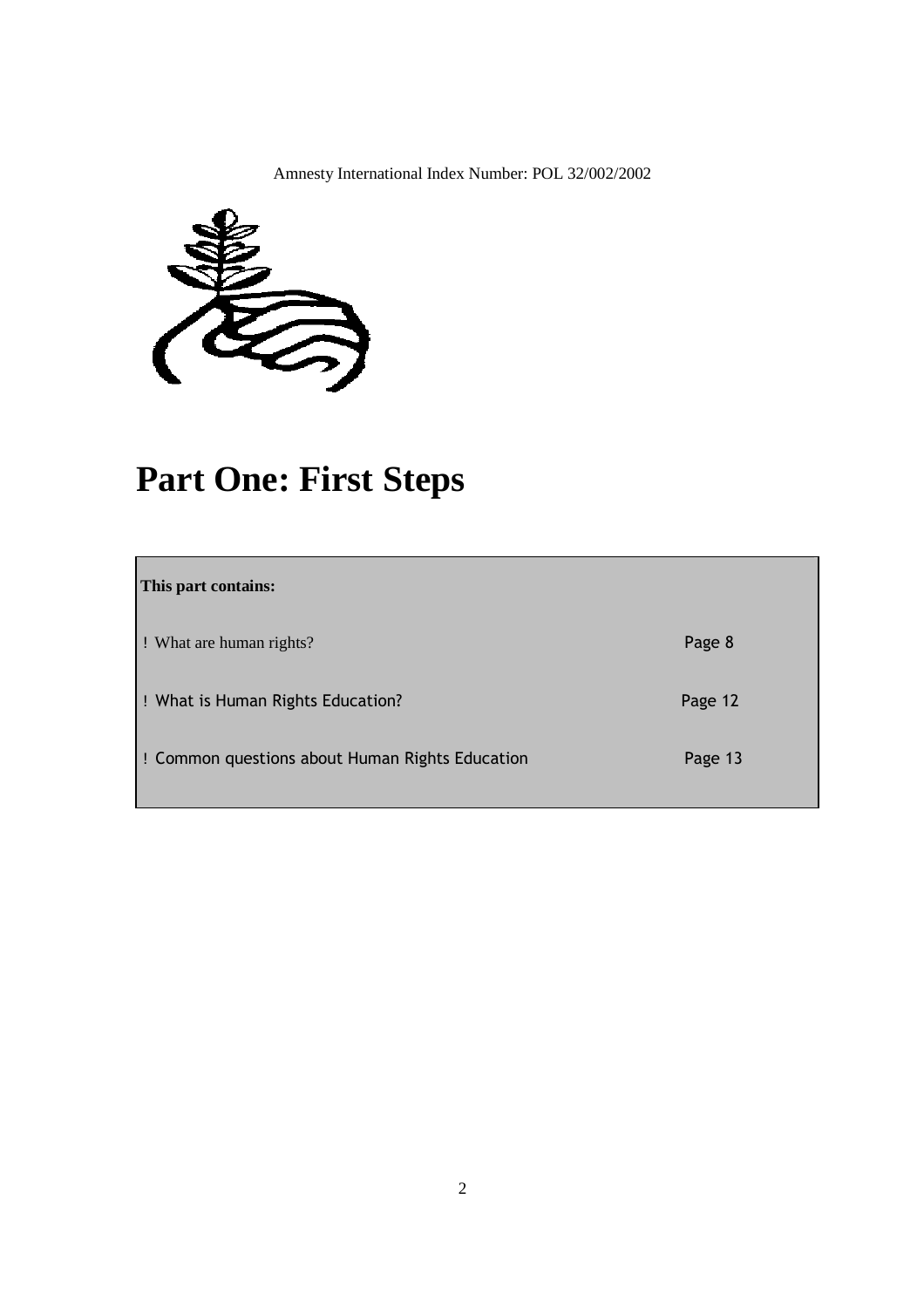$X$ 

### **Part Two: Tools**

| ! Exploring Peer Group Education                           | Page 16 |
|------------------------------------------------------------|---------|
| ! Exploring the Human Rights Environment in a Peer Group   | Page 20 |
| ! Useful methods for Human Rights Education                | Page 25 |
| ! How to design your own human rights education activities | Page 34 |
| ! Evaluating your human rights education activities        | Page 37 |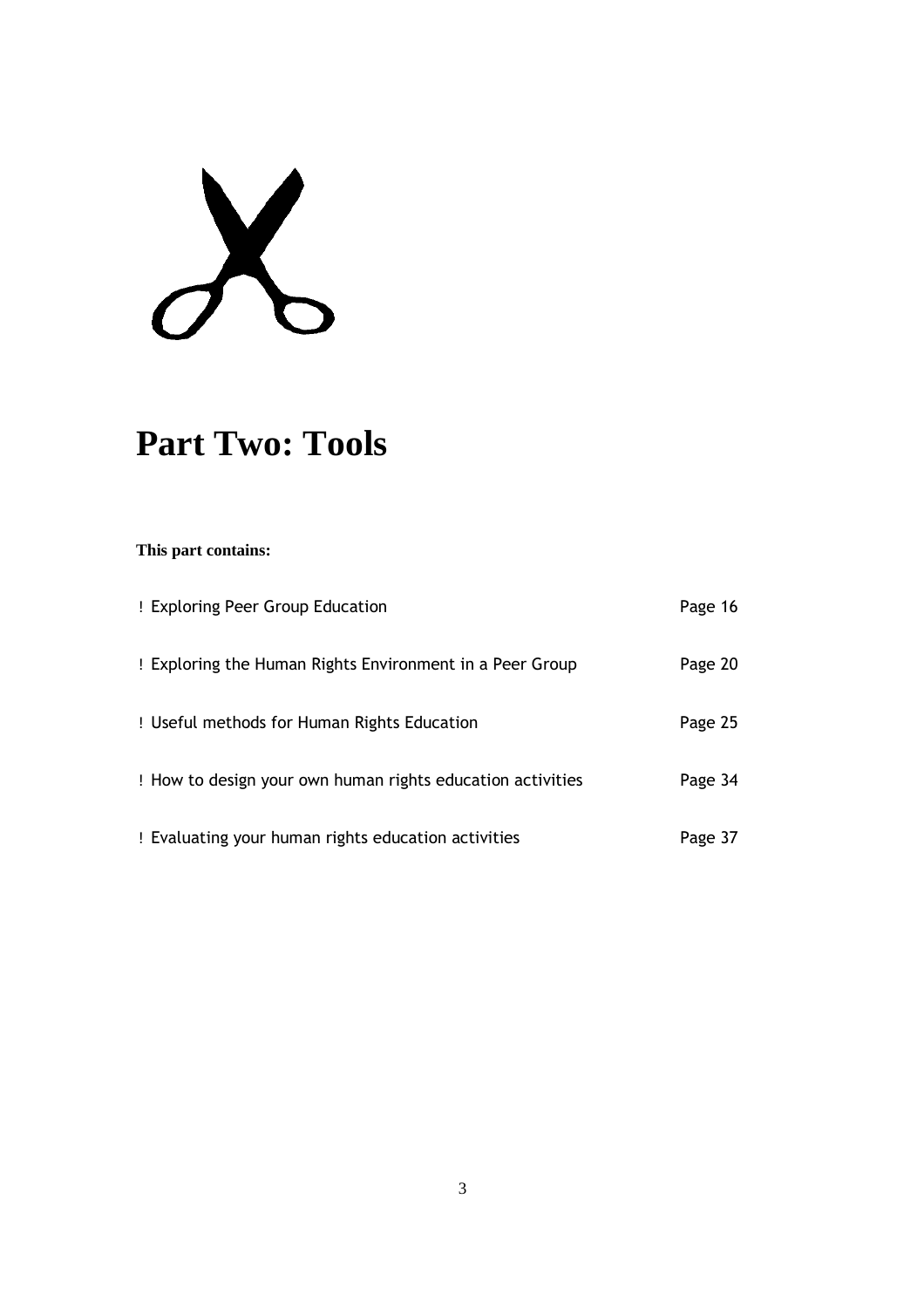

### **Part Three: Activities For Young People**

| ! Starting up - introductory activities                                          | Page 41 |
|----------------------------------------------------------------------------------|---------|
| ! Living together - activities about respect                                     | Page 44 |
| ! Who, me? - activities about responsibility                                     | Page 49 |
| : Rights for Life - activities about the universality of rights                  | Page 56 |
| ! What's Fair? - activities about justice                                        | Page 59 |
| ! My rights / Your rights - activities about situations where<br>rights conflict | Page 64 |
| ! Action! - taking human rights beyond the peer group                            | Page 68 |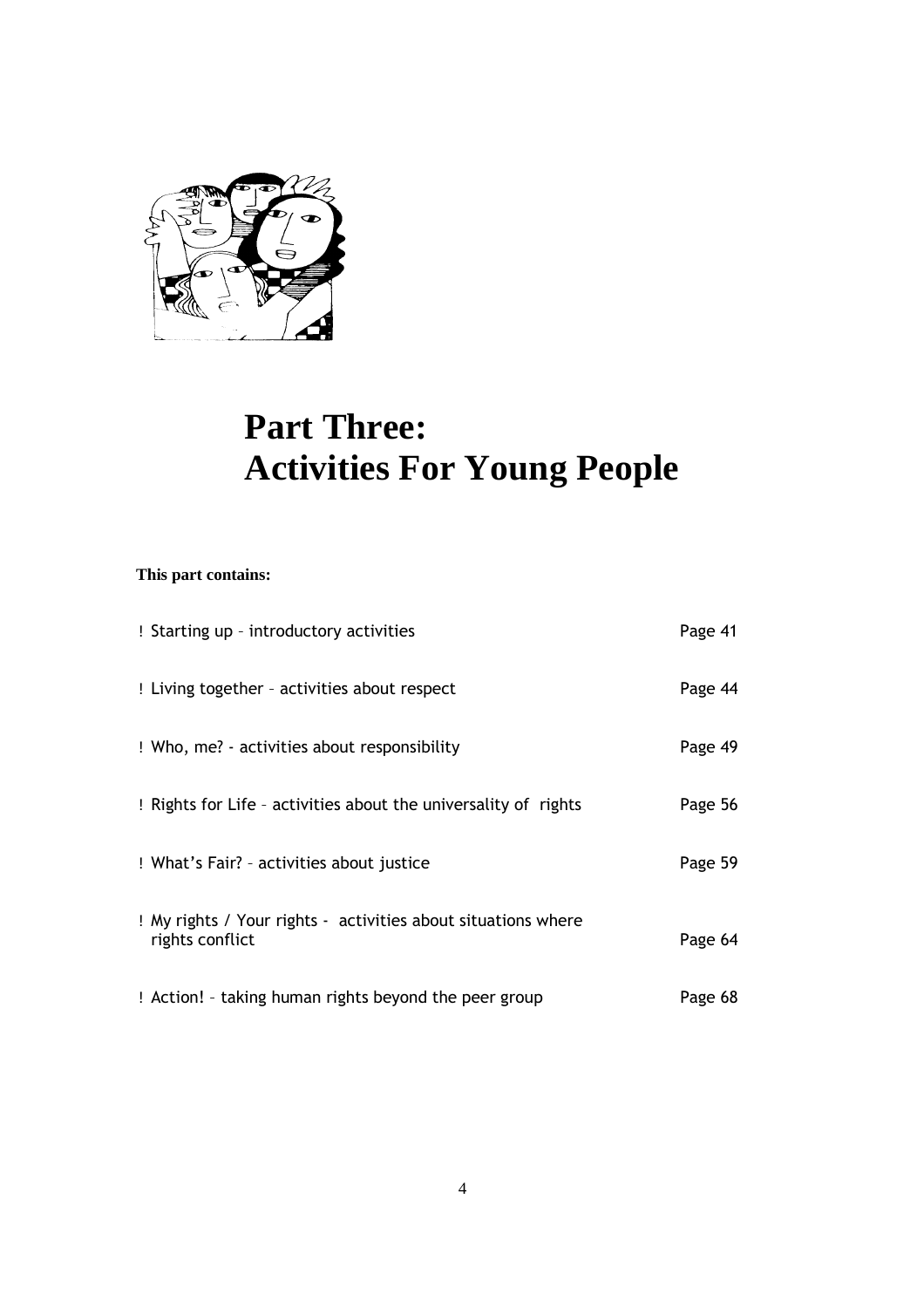

### **Part Four: Human Rights Documents**

| ! Universal Declaration of Human Rights                            | Page 73 |
|--------------------------------------------------------------------|---------|
| ! Simplified Version of the Universal Declaration of Human Rights  | Page 77 |
| ! Simplified Version of the Convention on the Rights of the Child  | Page 80 |
| ! Summary of Rights from the Convention on the Rights of the Child | Page 84 |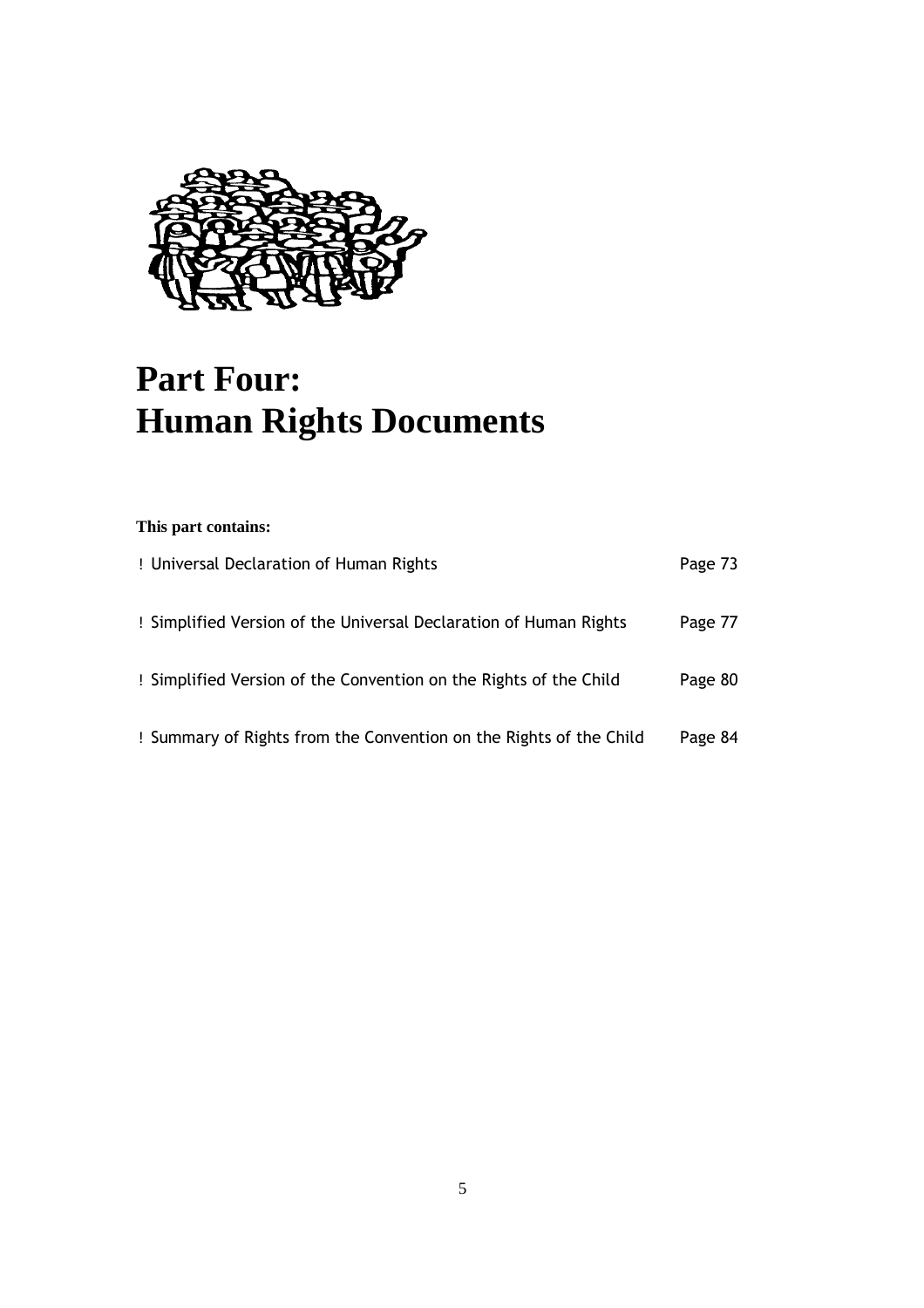

### **Part Five: Next Steps**

| ! Building a Human Rights Education Network       | Page 86  |
|---------------------------------------------------|----------|
| ! Organizing a Human Rights Education Workshop    | Page 89  |
| ! Example of a Human Rights Education Workshop    | Page 92  |
| ! Evaluating your Human Rights Education Workshop | Page 97  |
| ! Useful Organizations                            | Page 100 |
| ! Possible Funders                                | Page 103 |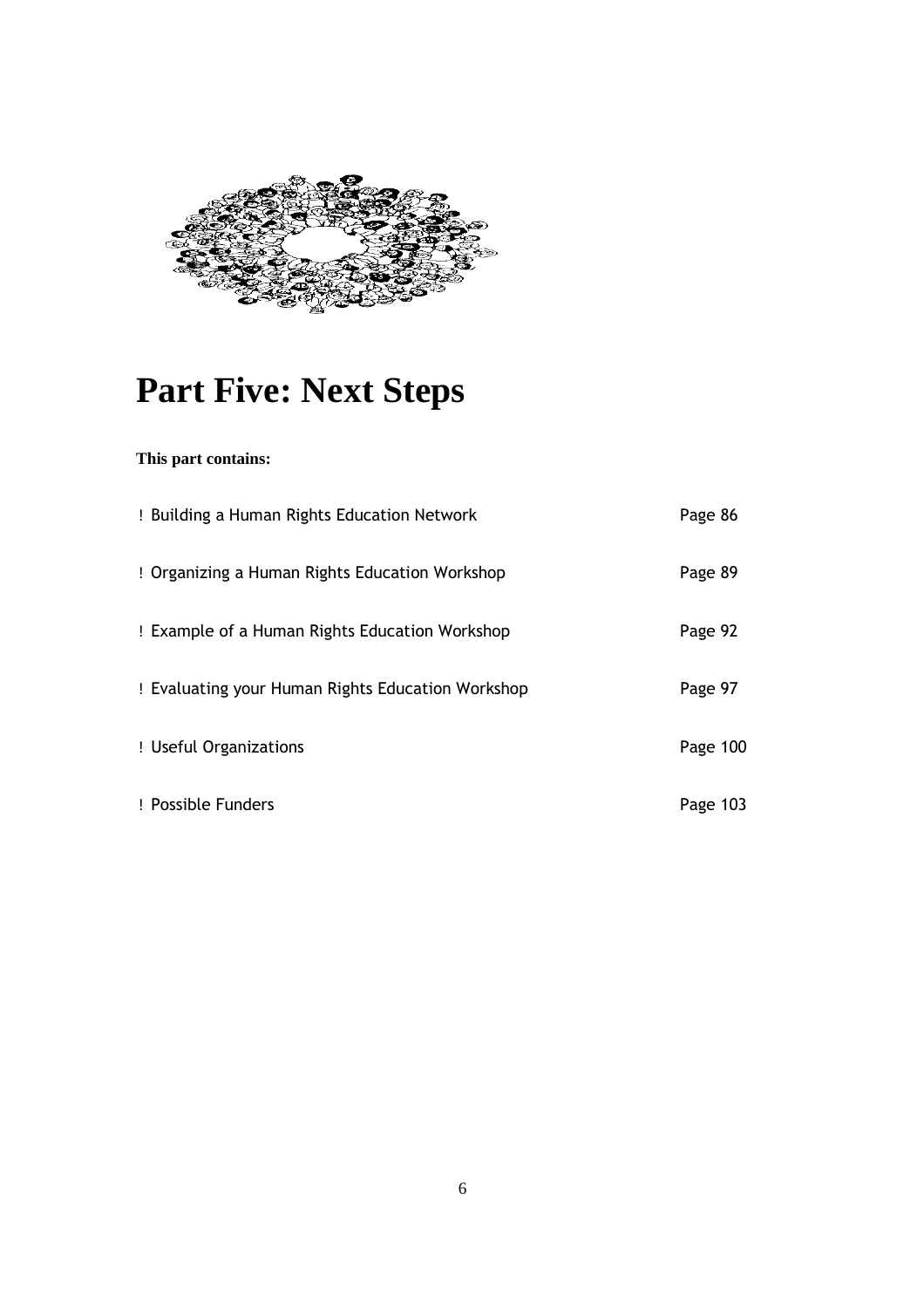

# **First Steps**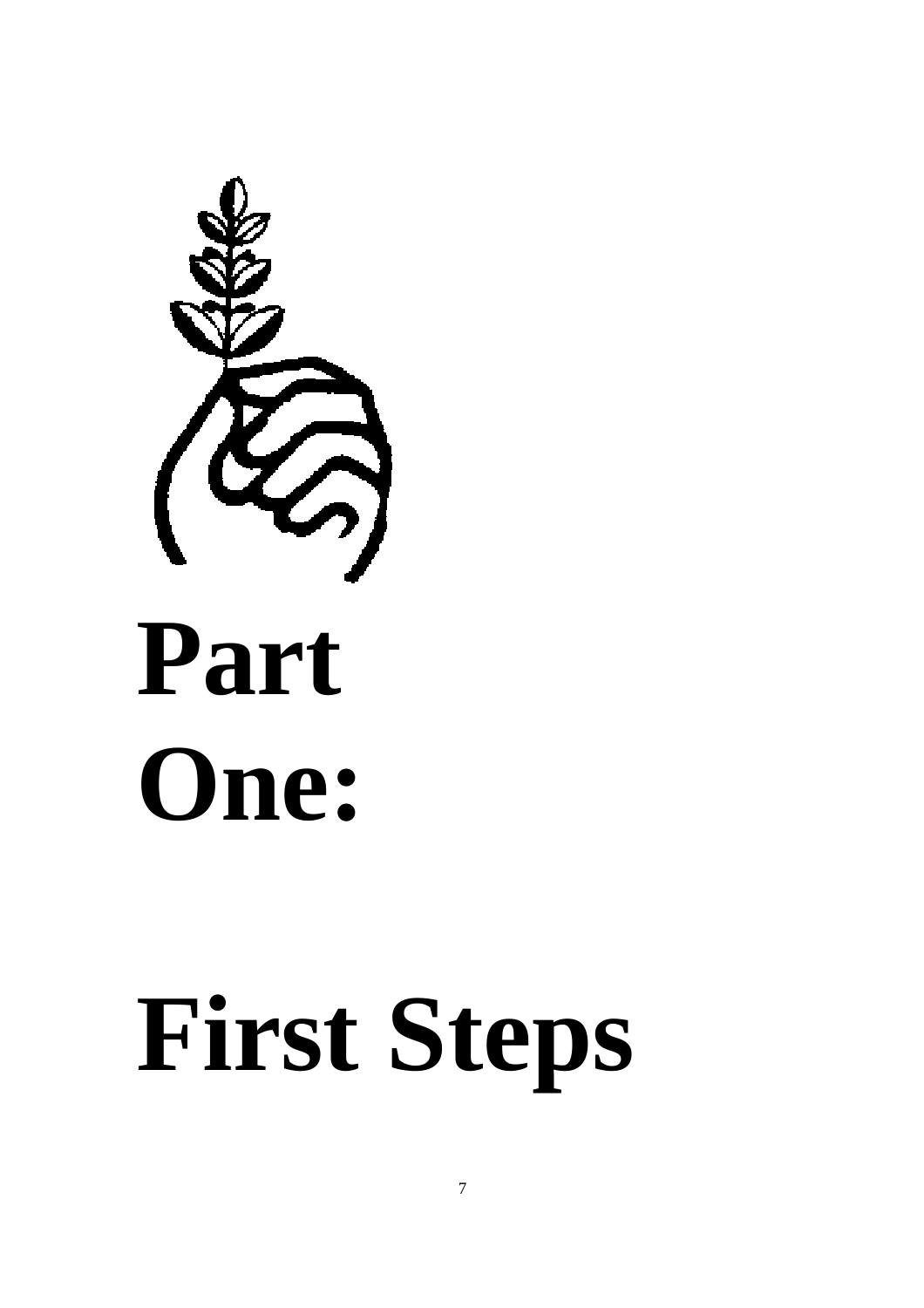## **This part contains:**

What are human rights?

What is Human Rights Education?

 Common questions about Human Rights Education

 *Maybe we're all born knowing we have rights - we just need to be reminded* 

**Romanian HRE trainer** 

# **What are human rights?**

Human rights are those basic standards without which people cannot live in dignity as human beings. Human rights are the foundation of freedom, justice and peace. Their respect allows the individual and the community to fully develop.

The development of human rights has its roots in the struggle for freedom and equality everywhere in the world. The basis of human rights - such as respect for human life and human dignity - can be found in most religions and philosophies.

These rights are proclaimed in the Universal Declaration of Human Rights. Documents such as the International Covenants on Human Rights set out what governments must do and also what they must not do to respect the rights of their citizens.

### **Characteristics of human rights**

! Human rights do not have to be bought, earned or inherited, they belong to people simply because they are human – **human rights are 'inherent'** to each individual.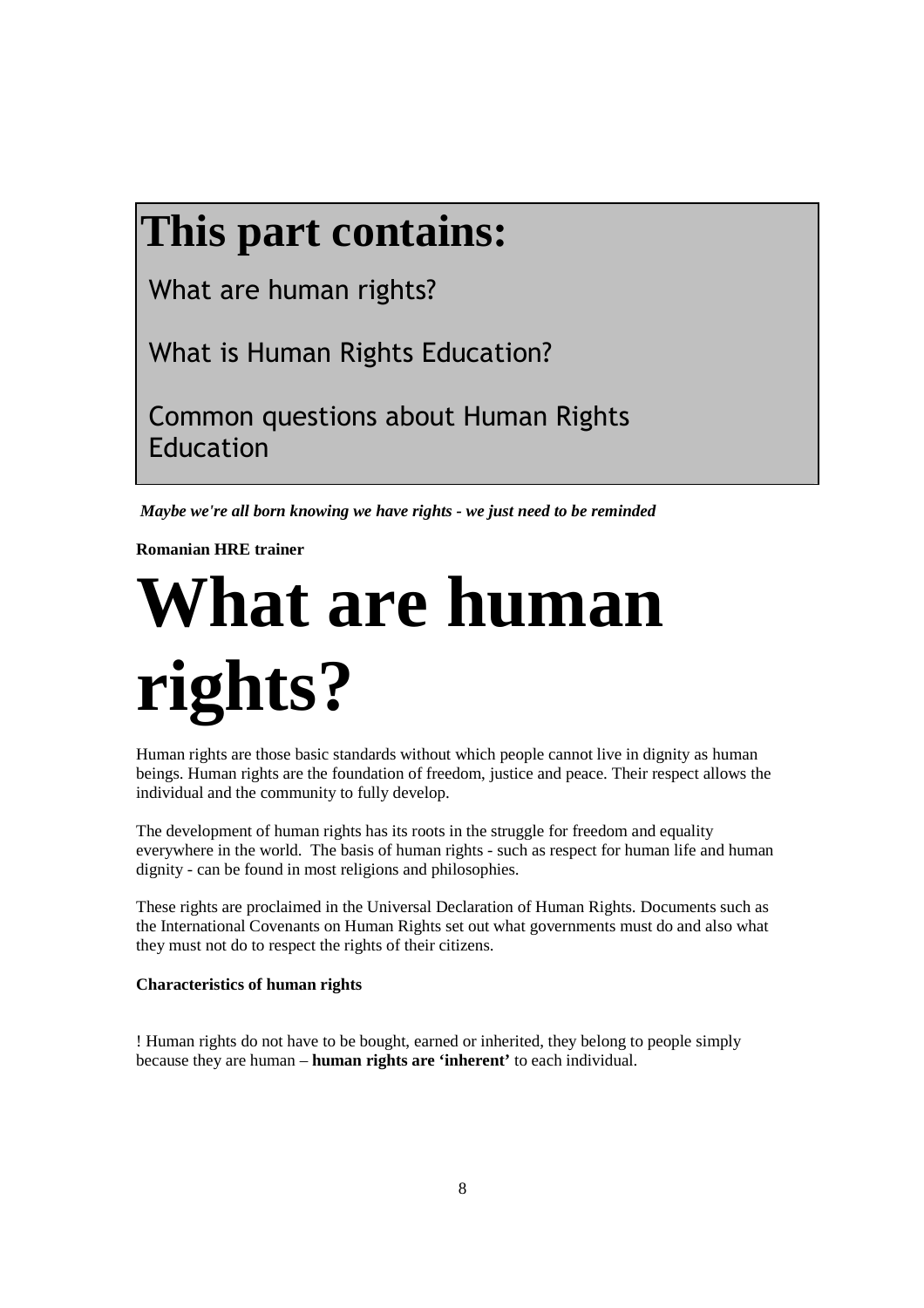! Human rights are the same for all human beings regardless of race, sex, religion, political or other opinion, national or social origin. We are all born free and equal in dignity and rights – **human rights are 'universal.'**

! Human rights cannot be taken away – no one has the right to deprive another person of them for any reason. People still have human rights even when the laws of their countries do not recognise them, or when they violate them – for example, when slavery is practised, slaves still have rights even though these rights are being violated – **human rights are 'inalienable.'**

! To live in dignity, all human beings are entitled to freedom, security and decent standards of living – **human rights are 'indivisible'**.

### **Categories of Rights**

There are many ways of thinking about rights. One common way is to use three categories:

1. **Civil and political rights**. These are 'liberty-oriented' and include the right to life, liberty and security of the individual; freedom from torture and slavery; political participation; freedom of opinion, expression, thought, conscience and religion; freedom of association and assembly.

2. **Economic and social rights**. These are 'security-oriented' rights, for example the right to work, education, a reasonable standard of living, food, shelter and health care.

3. **Environmental, cultural and developmental rights**. These include the right to live in an environment that is clean and protected from destruction, and rights to cultural, political and economic development.

When we say that each person has human rights, we are also saying that each person has a responsibility to respect the human rights of others.

### **Universal Declaration of Human Rights**

The most widely accepted statement of human rights in the world is the Universal Declaration of Human Rights (UDHR). Its core message is the inherent value of every human being. The Declaration was unanimously adopted on the 10th December 1948 by the United Nations (although 8 nations did abstain). It sets out a list of basic rights for everyone in the world whatever their race, colour, sex, language, religion, political or other opinion, national or social origin, property, birth or other status. It states that governments have promised to uphold certain rights, not only for their own citizens, but also for people in other countries. In other words, national borders are no barrier to helping others achieve their rights. Since 1948 the Universal Declaration has been the international standard for human rights. In 1993 a world conference of 171 states representing 99% of the world's population reaffirmed its commitment to human rights.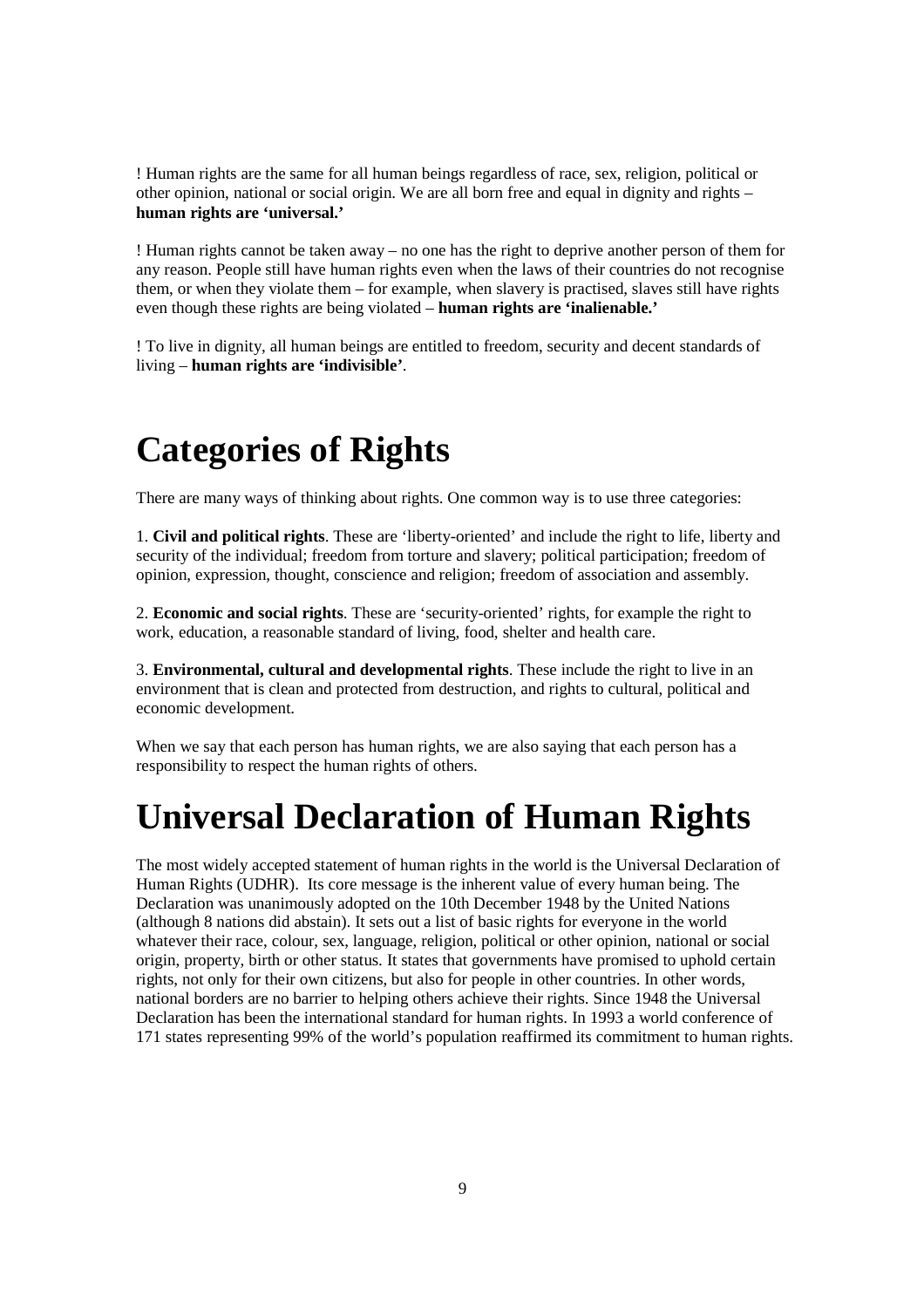### **Legal Status**

Even though the UDHR is the inspiration for most international human rights law, it is not itself a legally binding document. However, as a general statement of principles, it does have power in the world of public opinion. Its principles have been translated into legal force in the form of The International Covenant on Civil and Political Rights (ICCPR) and The International Covenant on Economic, Social and Cultural Rights (ICESCR). Countries that have ratified these Covenants commit themselves to making laws in their country to protect these human rights. However, over half the countries of the world have not ratified the ICCPR or the ICESCR. There are also Regional Human Rights Instruments inspired by the UDHR such as the African

Charter on Human and People's Rights; the European Convention of Human Rights and the American Convention on Human Rights. Many national legal codes also guarantee human rights.

### **The Principles Game:**

You might find it useful to do the following activities to help you to think about the importance of human rights.

Activity One: Stranded on an Island (optional)

### Instructions:

- 1. Divide the team into smaller groups of 4 or 5.
- 2. Distribute the following case study and questions for consideration.
- 3. Once each group has completed the assigned questions, share your answers in a group discussion format. Consider principles of : responsibility, equality, security, justice, tolerance, identity, freedom, solidarity and peace.

You along with 33 other individuals are stranded in the middle of the South Pacific ocean on a raft after your ship capsized during a terrible monsoon. The ship officers were killed trying to get the ship to safety. On the raft there are 18 adults, 8 of whom are in poor health, 17 are children, 7 of whom are under the age of 10, and the remainder are between the ages of 11 and 18. Before the ship capsized you were able to rescue the following items:

- $\Box$  A map and compass
- $\Box$  Enough food for 24 days
- **Enough vitamins for everyone for the duration of the 30 days (one per day)**
- **Enough fresh water for 24 days, if every person was consume a maximum of 1 liter per day**

Unless you come up with a plan you are facing some difficult times. Here are some questions to consider: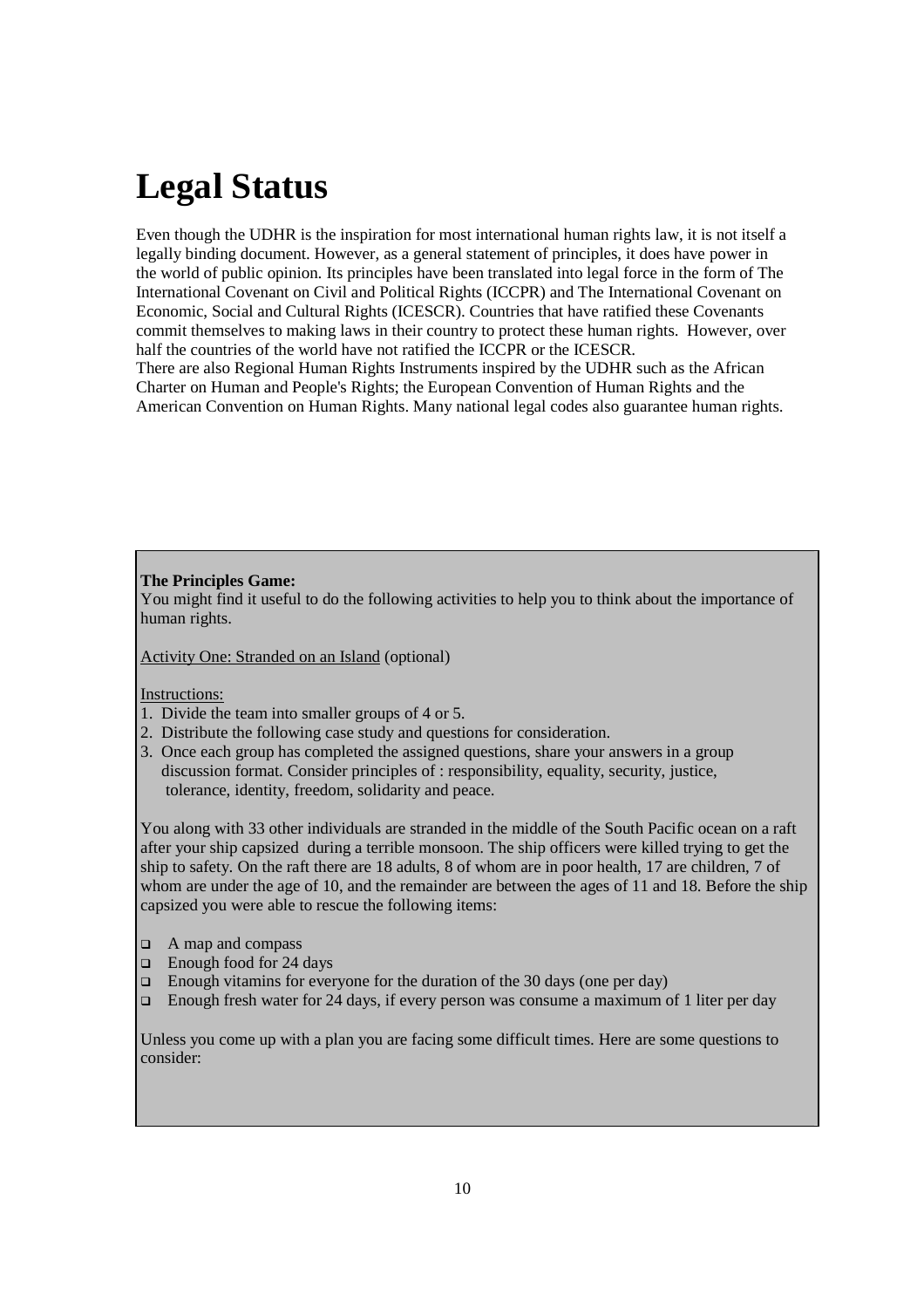- □ What are the 5 most important decisions you must make on day one of this incident? Place in order of importance.
- What decisions need to be made with regard to leadership? How will you go about deciding who is in charge? Why have you selected this specific system of representation?
- $\Box$  What decisions will you make concerning food, water, vitamins, passenger responsibility and safety, the map and compass and getting back home.
- □ How will you ensure that peace is maintained on board?
- $\Box$  Your population is comprised of people of varying ages, how will you ensure that everyone is being taken care of adequately?
- What other decisions will you need to make to ensure a safe journey back to your point of departure.
- □ What other concerns do you have? What potential problems do you foresee?

Activity 2: Universal Declaration of Human Rights

This activity works best in small groups. Each group should look at ten of the articles of the Universal Declaration of Human Rights (see page 157). For example, one group could study articles 1, 4, 7, 10, 13, 16, 19, 22, 25, 28. A second group could study articles 2, 5, 8, 11, 14, 17, 20, 23, 26, 29. A third group could study articles 3, 6, 9, 12, 15, 18, 21, 24, 27, 30. Try to identify the principles which underlie them. Share the results of each group. Discuss why these principles are important. In what practical ways would your country change if these principles were respected by everyone? For example, how would participation in local government change? Principles you might be able to identify include:

| Responsibility | Justice   | Freedom    |
|----------------|-----------|------------|
| Equality       | Tolerance | Solidarity |
| Security       | Identity  | Peace      |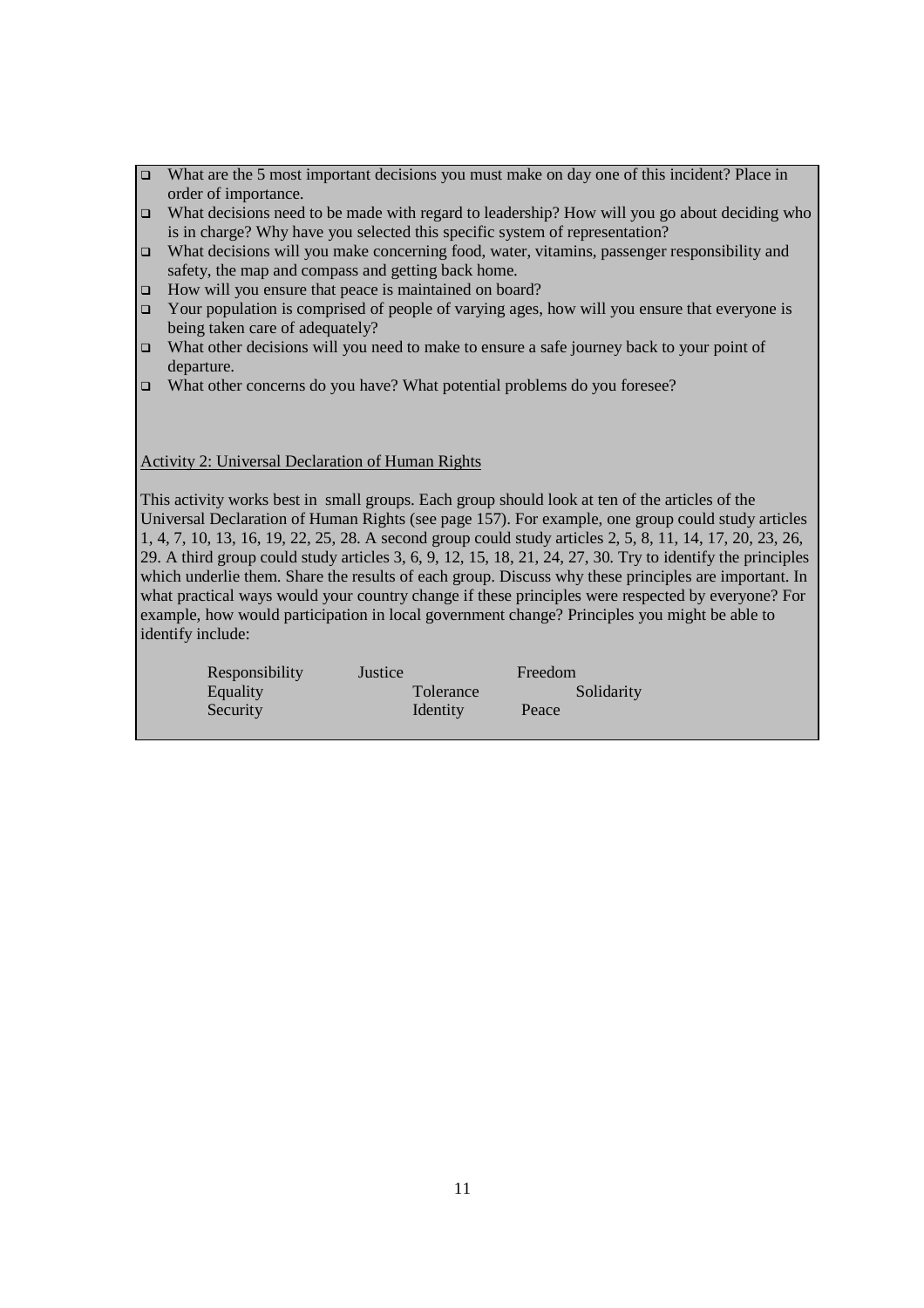# **What is Human Rights Education?**

Human Rights Education is education **about,** but also **for** human rights. Human right education, for example:

! Teaches people about the law or about human rights violations such as torture, this is teaching **about** human rights.

! Teaches people how to respect and protect rights. In this context you are teaching **for** human rights.

Human Rights Education is all about helping people to develop to the point where they **understand** human rights and where they **feel** that they are important and should be respected and defended.

This manual can help you to teach **about,** but also **for** human rights. The activities give young people the **SKILLS**, **KNOWLEDGE**, and **ATTITUDES** which they will need to work towards a world free of human right violations. You will find these aspects in each of the activities by a participative, interactive educational **METHODOLOGY**. Participative methodology has been found by human rights educators to be the most effective and most powerful way to develop skills and attitudes, as well as knowledge, in both children and adults.

**SKILLS**: Such as listening to others, making moral analysis, cooperating, communicating, problem solving, and questioning the status quo. These skills help children to: - analyse the world around them

- understand that human rights are a way to improve their lives and the lives of others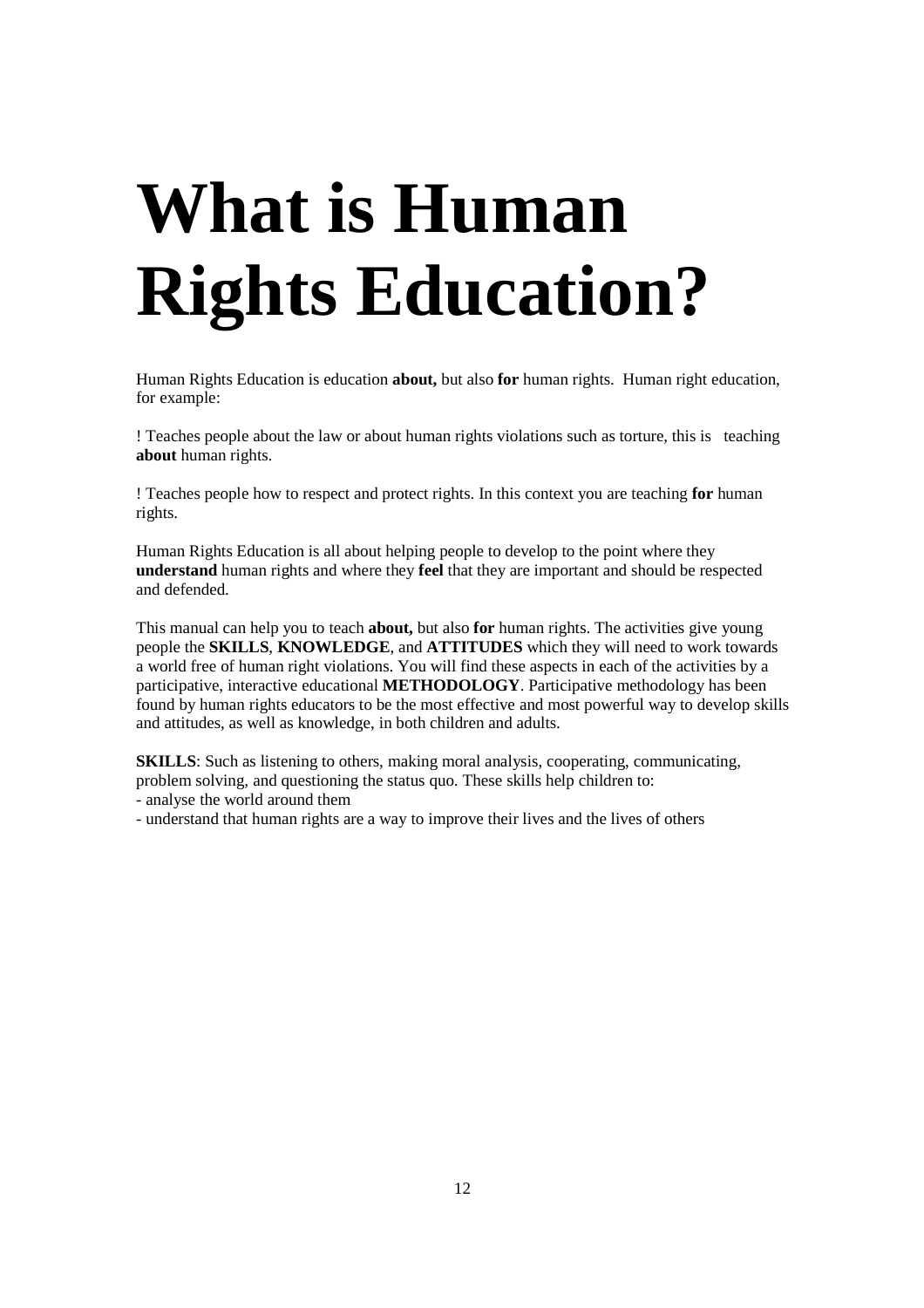# **Common Human Rights Education Issues**

The following issues are often of concern to people who are planning human rights education activities. The answers given here are short, but may help with some of your worries.

**Issue:** "Young people need to be taught responsibility, not rights."

**Answer:** This manual places equal emphasis on rights and responsibilities. The activities are designed to show that one person's rights end where another person's rights begin, and that everyone has a responsibility to respect the rights of others.

**Issue:** "Won't human rights topics frighten some people?"

**Answer:** Human rights education is positive, not negative, because young people learn about their own inherent rights and about the importance of human dignity. Of course, giving people information about human rights violations alone is not enough, and can be distressing. However, human rights education is different because, although it is based on the knowledge that bad things happen, it also gives young people the skills and attitudes in which help them to act to make the situation better.

**Issue:** "What if a member of the group asks a question I can't answer?"

**Answer:** In human rights education, answers are rarely simple. Complex moral questions cannot be answered with yes or no. Raising the questions is more important than finding one 'correct' answer. By introducing these complex issues to others and allowing them to think about them, we can equip them to deal with them later on in life. Part Two of this manual explains useful methods which can help you to explore human rights issues with your group, without having to have the "correct" answer to every question.

**Issue:** "What is the purpose of using games?"

**Answer:** We learn and remember things better by doing them than just by hearing about them. Although the activities in this manual are fun, they have serious aims, usually the explanation of a human rights concept. These aims are explained at the start of each activity.

**Issue:** "We don't have a photocopier, or enough materials."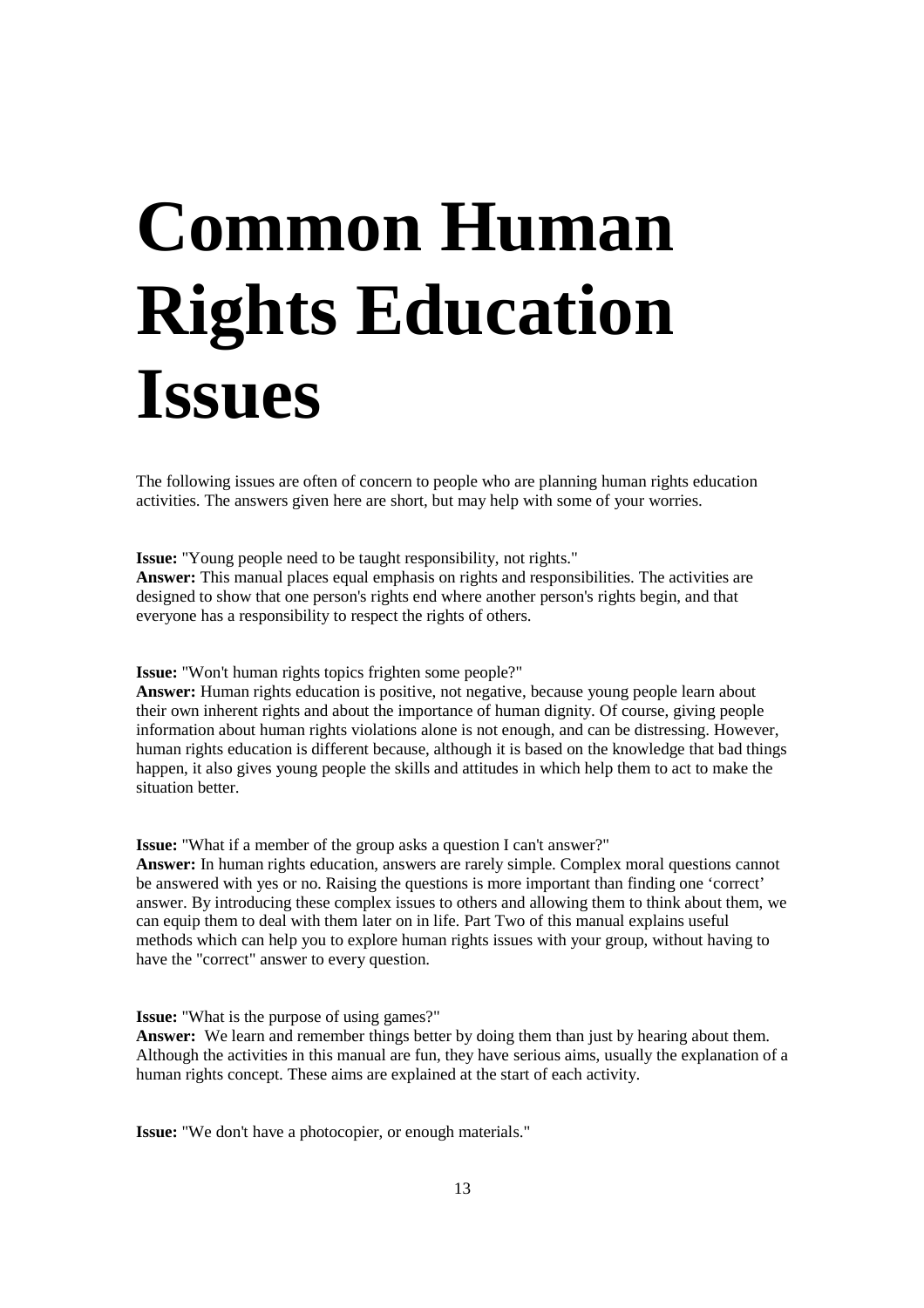**Answer:** Most of the activities in this manual are designed so that they don't need expensive materials or a photocopier.

**Issues:** "Some people say teaching human rights is political indoctrinat

**Answer:** An understanding of human rights enables people to better participate in society and in the politics of their country. However, it is important to distinguish between these political skills and party politics. Peer group leaders have a great responsibility not to push others towards a specific political party or political ideology.

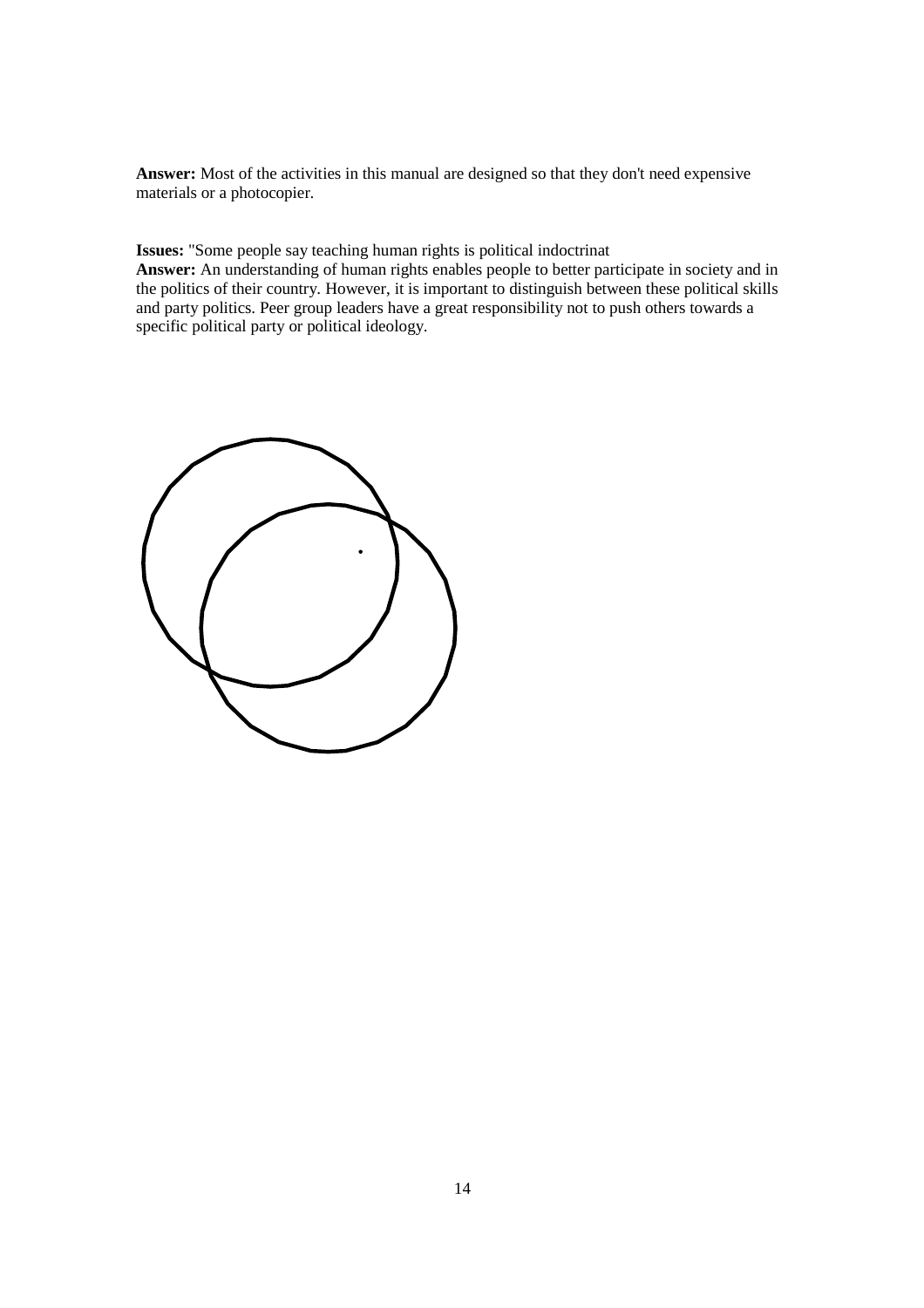# **Part Two: Tools**

# **This part contains:**

Peer Group Education

Exploring the human rights environment in a peer group

Useful methods for human rights education

 How to design your own human rights education activities

Evaluating your human rights education activities

*"You can't teach human rights in a way that is against human rights."*

 **Czech teacher.**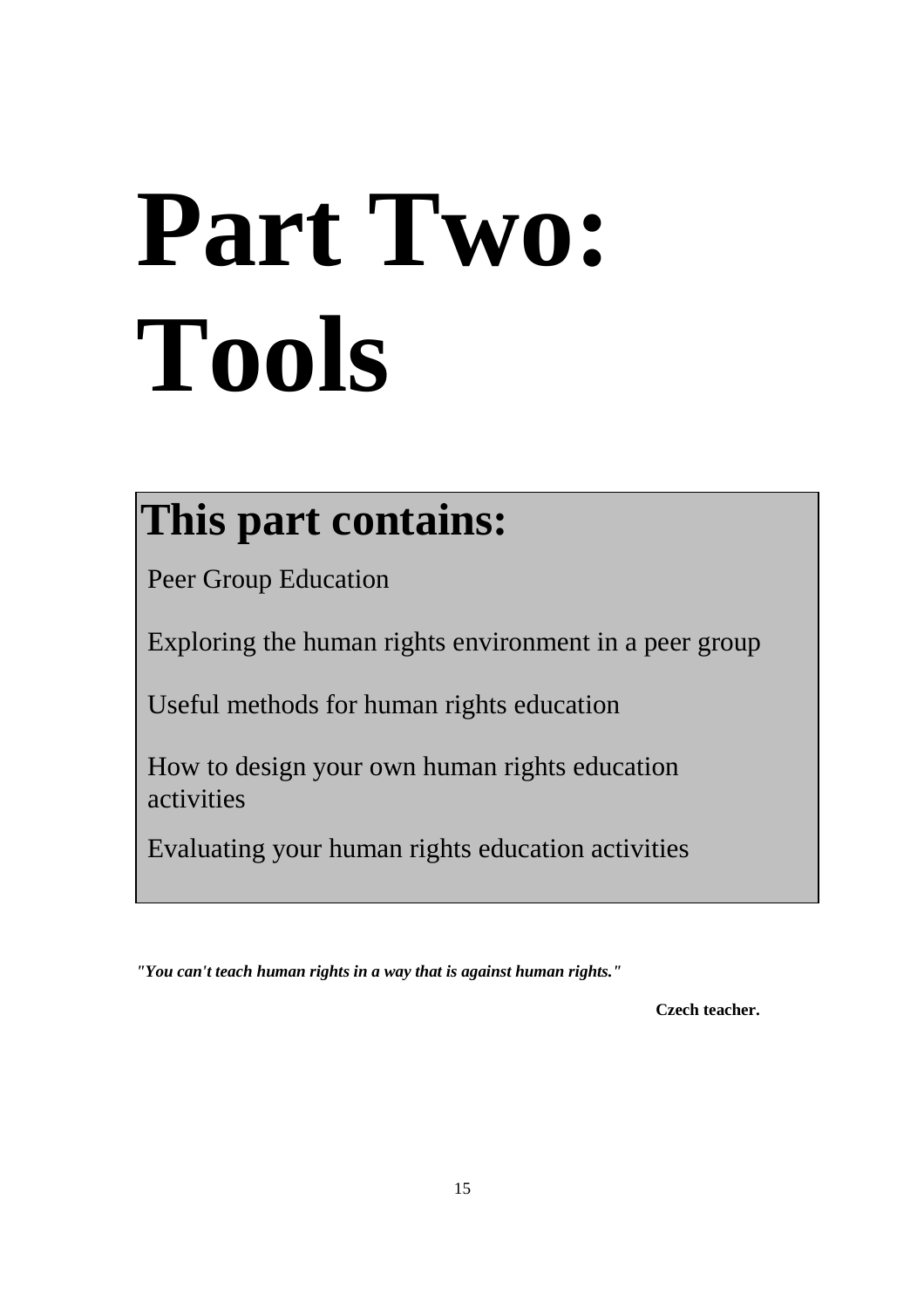# **Peer Group Education**

## **What is Peer Group Education?**

A peer group is any group in which the members share common characteristics. The term peer group is most commonly used to refer to age groups in general and more specifically groups of young people where members are closely bound together by youth culture.

In this adaptation of First Steps, the term peer group will be used to refer to young people between the ages of 15 and 25. At the same time, many of the activities listed can be used with any group of young people.

**Peer Group Education** is education undertaken **by** and **for** members of a peer group. Young people can create their own human rights education programmes. A young person can act as a 'peer leader' or 'peer group educator' in this process, by planing and undertaking human rights education activities with members of a peer group.

## Why Peer Group Education?

Peer Group Education enables young people to deal with issues, which affect them in an open, social context. It allows young people to take power over their own learning experiences. In recent years, peer education has been widely applied to many issues including AIDS prevention, sexual education, development education and human rights education.

"Peer led approaches whether in formal settings or in very informal ways can – if planned and resourced – affect attitudes and behaviour positively to a great extent." (Domino p10)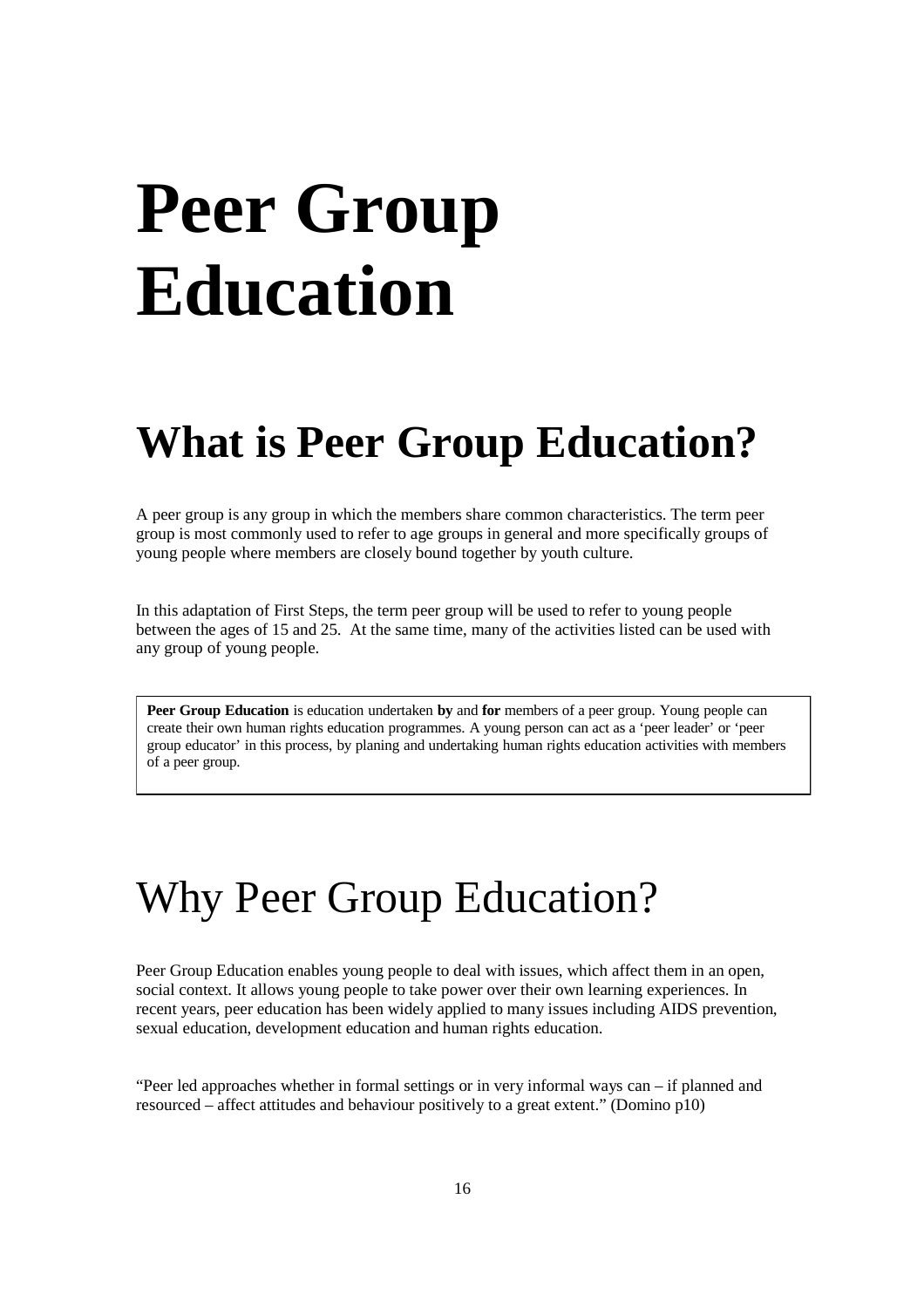### **Some reasons for using Peer Group Education**

- It works
- Communication
- It is not expensive
- Empowerment

### **It works**

Young people are ready-made experts, they may have a perspective on the issues as they affect young people in similar situations, and can often 'make things happen' if encouraged and resourced.

### **Communication**

Young people can be ready-made models. As members of their peer group they have the potential to determine effective styles and approaches. This may be through workshops and games, music and mass media, discussion and story-telling. Young people are often able to decide the best methods.

### **It is not expensive**

Where resources are limited and large numbers have to be reached, peer group education can have a multiplier effect. Such programmes can also have informal knock-on or cascade effects, creating 'buzz' in the community.

### **Empowerment**

If carefully planned, young people can control the process of education and information exchange. This will depend on the setting in which a programme is operating. Peer group education can help to foster youth participation in programmes of formal and informal education.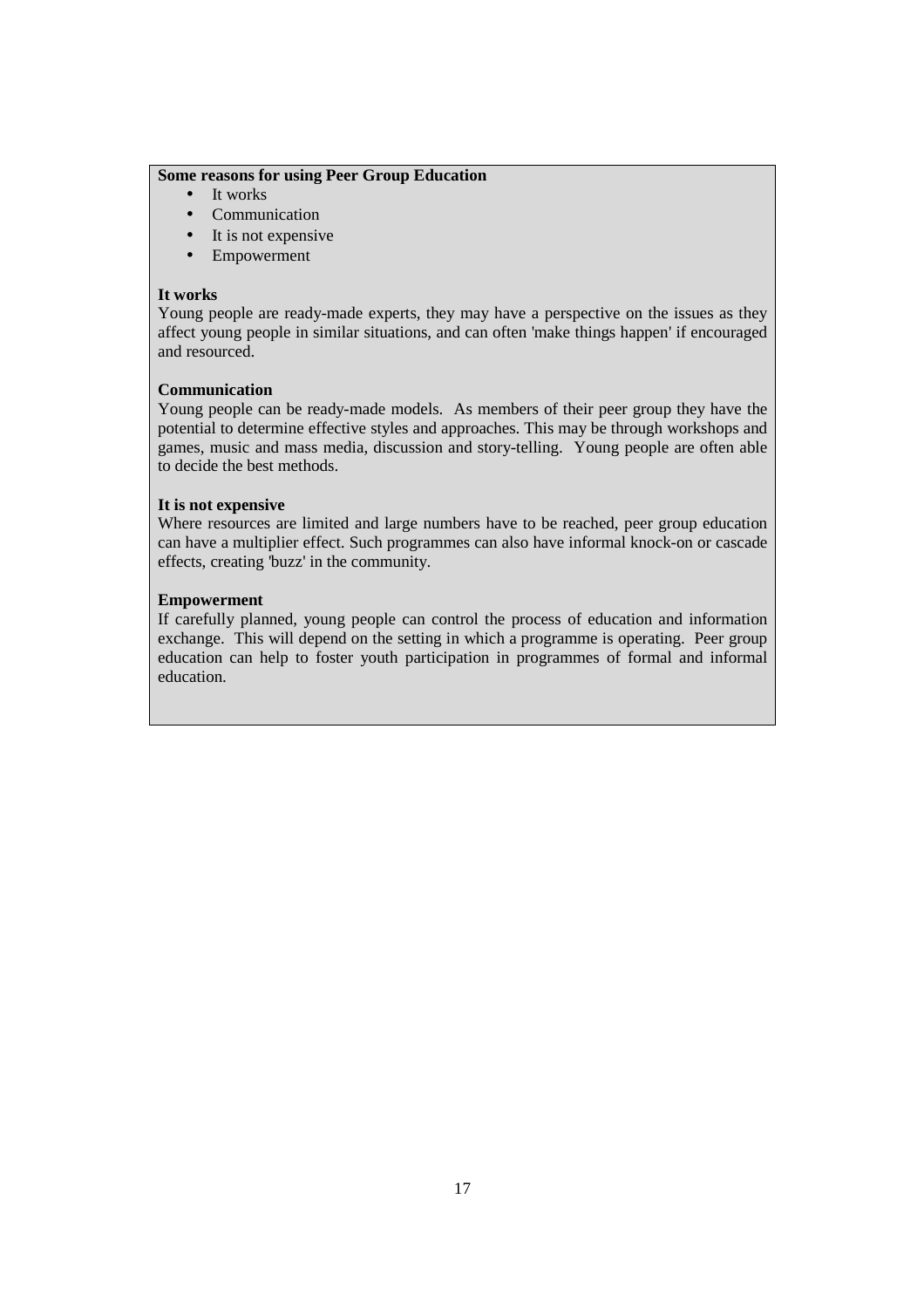# How to start a Peer Group Education Programme.

### **Approaches to Peer Group Education**

There are many different approaches to **Peer Group Education**. It can take place in formal and non-formal education settings. Formal settings include schools, while non-formal settings include youth organisations, Community groups etc

.In some cases, adult leaders initiate the education programme while making sure to hand the responsibility of the programme over to the young people. They do this by changing their role throughout the process from initiator and teacher or youth leader to facilitator and consultant. Young people may wish to gain the support of other young people for an issue they care about through peer group education. They can do this without any adult influence or through the support of adult leaders whom they trust.

#### **Planning peer group education:**

Whatever approach to peer education you take, there are a number of important points and questions to consider which can guide your planning.

#### *Preparation and design of the programme*

-What do you hope to achieve in your programme?

-What issues do you want to tackle? Have you limited the area of issues to a realistic work-load? -Where will the project take place? How will the peer group members get access to the venue?

-What activities and methods in First Steps are suitable for your programme?

-How much time will leaders and participants be expected to give to the programme? Is this commitment realistic?

-If you require financial resources, where will these come from?

-How will you promote your programme?

### *Recruitment*

-Who will be the peer group leaders or educators?

-How will you go about recruiting such individuals?

-What special skills and understanding do they need to have to be peer educators?

-How will young people be motivated to get involved in the programme? What will young people including peer leaders get out of it?

-Would a contract with peer educators be a good idea so that they can commit a certain period of time to the programme?

-How will you make sure that young people's involvement does not cost them money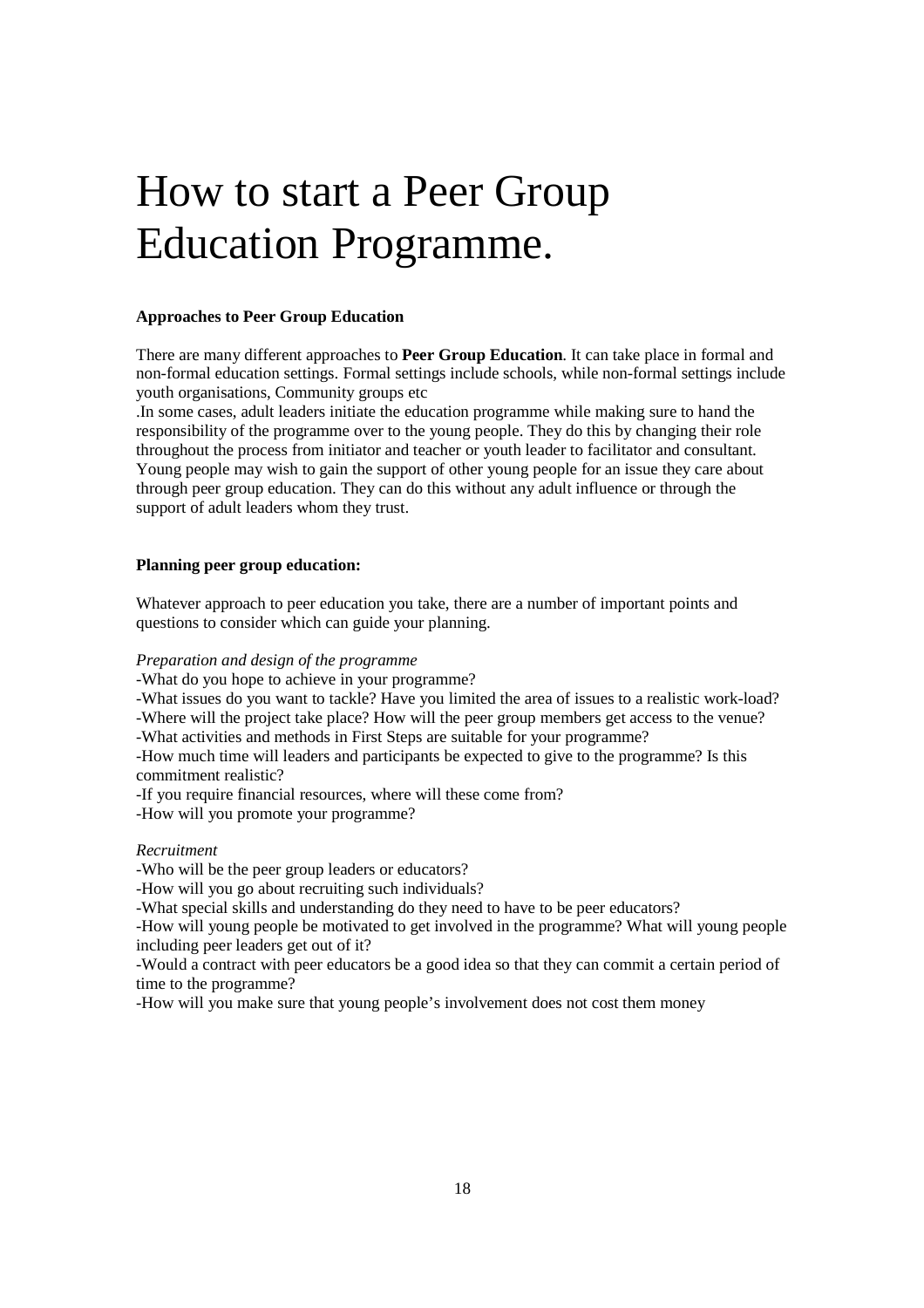### *Adult Leaders*

-If your project is initiated by an adult leader, what will their role be in recruitment of peer educators, training and support?

-What skills and personal qualities are needed to be an effective adult leader?

-How and when will the adult leader withdraw from his/her role to give the leadership entirely to the young people?

#### *Support systems for peer group educators*

-What overall support systems will be put in place for peer group educators, e.g. consultation meetings and regular discussion groups, less formal conversation after a difficult session or a support agreement?

-Who will take responsibility for making sure that this support is provided?

#### *Review and Evaluation*

-How will on-going review and evaluation be built into the peer education programme? -How will the programme be documented?

### **Step by Step Checklist. Some things to think about:**

*Setting your aims and objectives:* Who do you plan to work with and what do you plan to do?

*Recruitment:* How will you recruit people? What will young people get out of it?

*Agreement:* Will you need an agreement or contract?

*Resources:* What resources and methods will you use? Where will you get them?

*Funding:* Will you need funding? How will you raise funding?

*Training:* Training for the peer group educators. What is our objective? How will you achieve it?

*Adult Leaders:* What is their role?

*Support Systems:* Will the young people be in control?

*Review and Evaluation:* How will you review, document and evaluate your programme?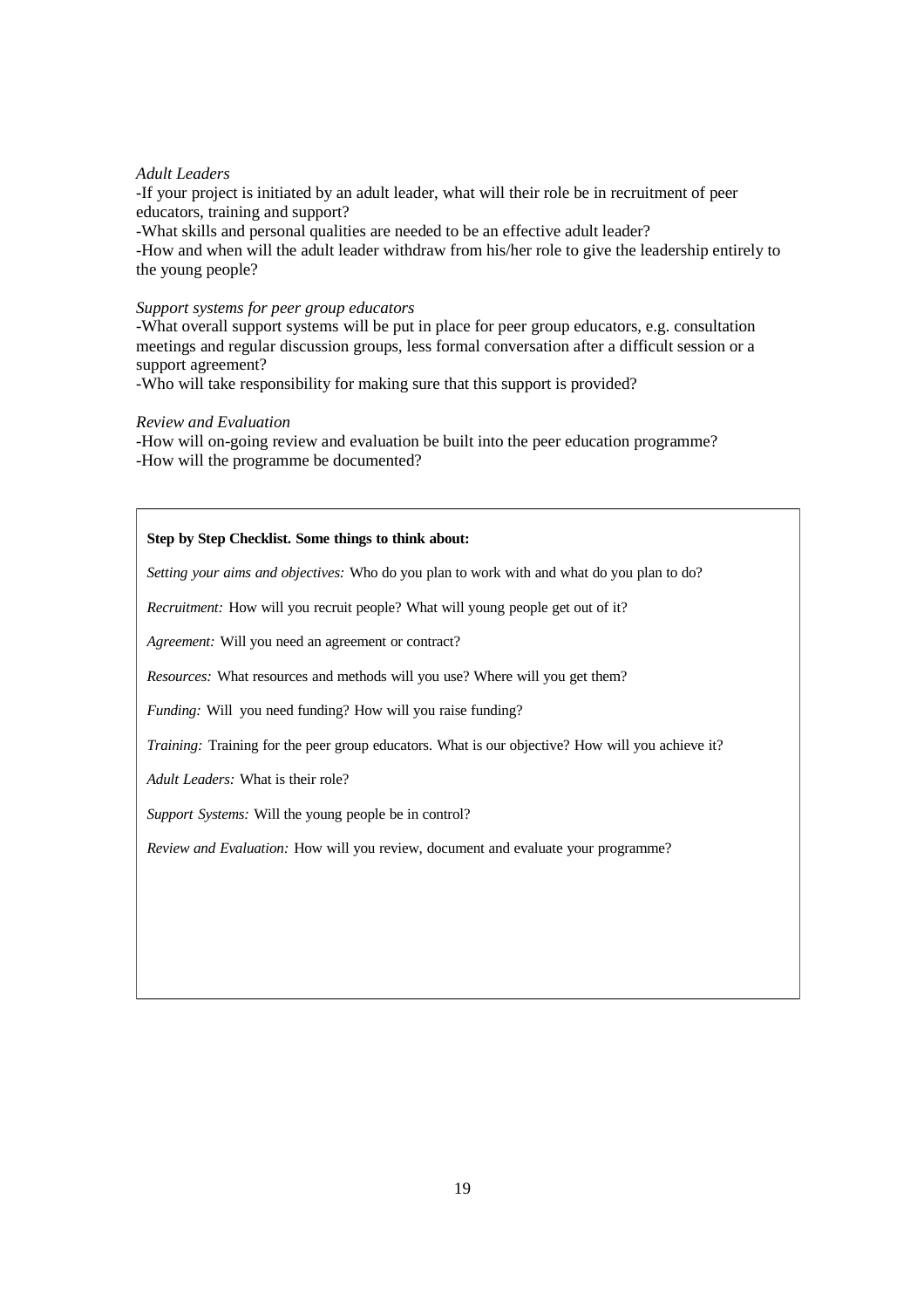*This section on Peer Group Education is adapted from "Domino – A manual to use peer group education as a means to fight racism, xenophobia, anti-semitism and intolerance". Youth Directorate, Council of Europe.* 

# **Exploring the human rights environment in a peer group**

Understanding of human rights is best achieved by experiencing them in action. Everyday life can provide this experience, and can reinforce the formal study of abstract concepts such as freedom, tolerance, fairness and truth.

However, some environments discourage, rather than encourage human rights. Assumptions and prejudices often exist which deny the human rights of some people. For example, if people in a peer group call others from minority religious or ethnic groups offensive names, and no action is taken by the peer group leader, this sends a message to group members that intolerance is acceptable. It is important to change these types of messages if human rights education is to succeed.

# **What is the human rights environment in the peer group?**

Please read the following questions and think about your peer group. The aim of these questions is not to attack the group members, but to make human rights education easier by creating a climate of respect for human rights throughout the group.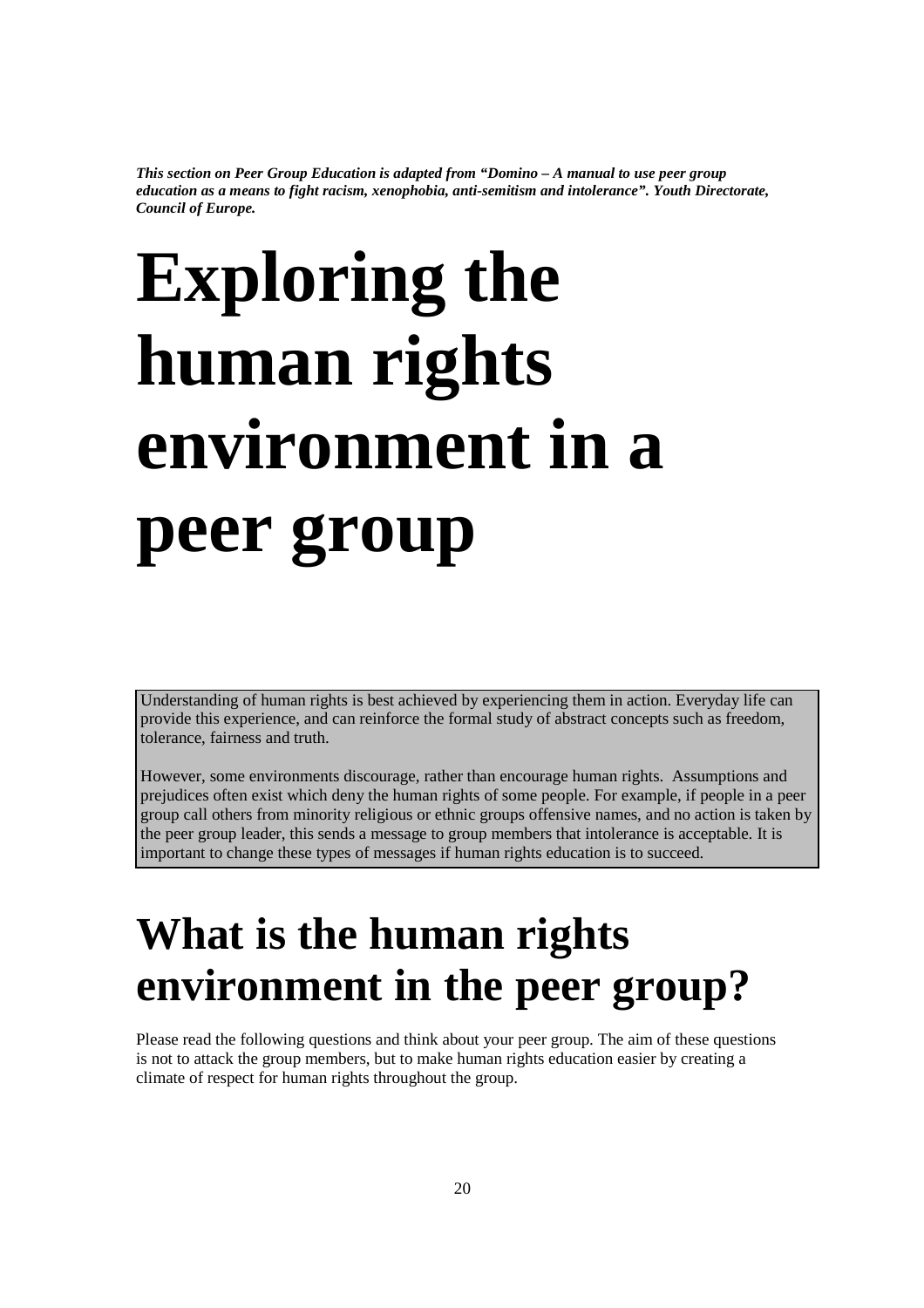#### **Relations between young people:**

In your group sessions have there been cases of violence or belittlement for example, in the form of name-calling?

Have there been cases of prejudices against others including individuals of particular religious affiliation, gender or students from a particular ethnic minority or refugee families? Does anything happen when someone complains about the violence or belittlement? Are the solutions effective?

Is there respect between peer group leaders and members of the peer group?

### **Relations between adults and young people:**

Are young people expected to obey adult leaders without understanding the orders? Are young people given a voice in making decisions in the group? Are individuals belittled by others?

#### **Group rules and procedures:**

What are the rules by which the group operates? What values are promoted in the rules of the group? Are young people expected to blindly obey all rules for the sake of obedience or 'fitting in'? Are people punished for certain behavior? Are punishments irrelevant or unfair? Do group rules apply to all members equally? Can young people help to make the rules or are they imposed on them?

### **The physical environment:**

Where does the group meet? Does everyone feel comfortable there? Are young people involved in making the place comfortable?

# **What can be done to improve the human rights environment in the group?**

Many human rights issues that can be faced by a group. Below are some specific suggestions which may help improve the human rights environment, especially if you find yourself in a situation where some peoples' rights are not respected. This section is based on the idea that if young people are given the responsibility to be involved in making rules, and in deciding what to do when rules are broken, then they will be more likely to respect these rules.

### **Group Rules:**

One of the initial tasks that should be undertaken by a new group is the creation of a **Human Rights Declaration.** All group members should be involved in the establishment of group expectations and the corresponding consequences for inappropriate behavior. This will ensure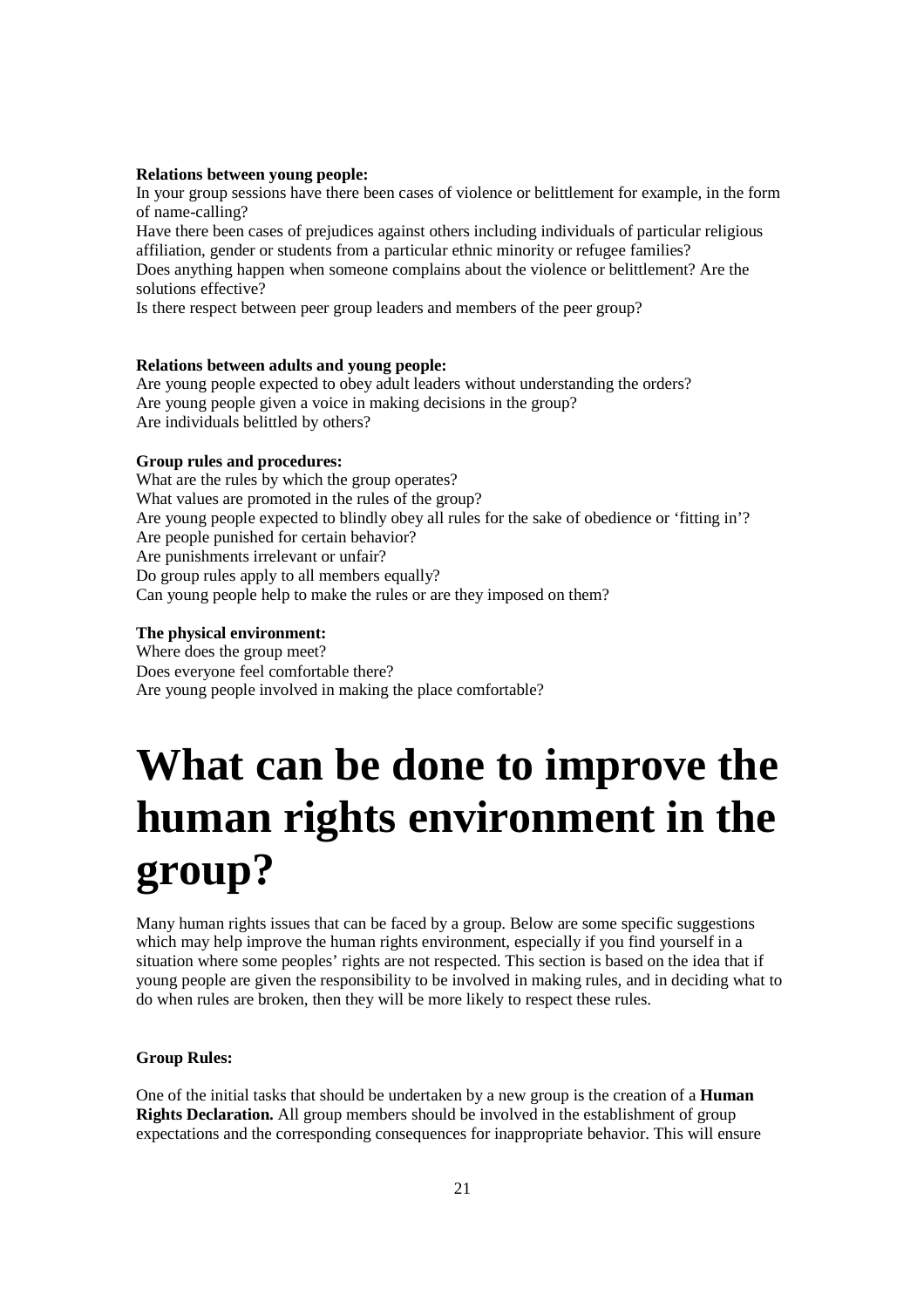that everyone's voice is heard and rights are respected. Once complete, place the list in a visible location to be consulted when needed.

If group members find some rules unnecessary, unfair or without reason why not allow them to suggest changes? Rules in a peer group are often necessary if we want to avoid confusion and chaos, but each rule can be examined to see if it is fair or still valid. Leaders should be prepared to compromise with the needs of others if a change to the rules is suggested which would contribute to the effective running of the education programme. Everyone should then feel a responsibility to respect the rules.

### **Violence, conflicts and prejudices among young people:**

Adults and young people can work together to develop a specific policy to deal with these situations. For example, this is a suggested course of action for dealing with violent conflicts:

- $\Box$  Stop physical or verbal aggression.
- $\Box$  Find out the real problem by asking those who were involved and those who witnessed the event for brief statements.
- □ Allow everyone to speak quietly in turn and give physical reassurance to those who are upset.
- Ask young people and adults for suggestions for resolving the conflict.
- $\Box$  Discuss the alternatives on the basis of searching for a fair solution.
- Agree on a course of action and follow it. If it is not working after a trial period, consult the people involved and try another solution.
- $\Box$  Evaluate the effectiveness of your approach.
- $\Box$  Follow up the incident with a discussion, a story, role play or artwork. Ask Group members to compare it with similar incidents.

**Group meetings:** *(Adapted from Educating for Character by T. Lickona p.149-151).*

Group meetings can be an important first step in altering the human rights environment in the group. The next three pages give a step-by-step guide in which to start.

The most important thing to remember when starting group meetings is that it will take practice before you and the group members gradually learn to enjoy and participate in the meetings. Do not be discouraged if your first attempt is not a great success!

Group meetings can be used to involve the group in planning what to study next, for solving general problems, or simply for being together as a group. An important effect of the meeting is that it helps everyone to participate, a vital skill for protecting and defending human rights. Below is a list of types of group meeting. The questions, which accompany each type can be asked by the peer leader to help encourage member participation. However, to be effective, meetings need to be held in a place where all members feel safe to share their feelings. To encourage them, it is a good idea not to *force* people to speak if they don't want to - respect their right to be silent when they want to be, then they will be more likely to speak up in a later meeting.

Adapt the ideas on the following pages to suit your group.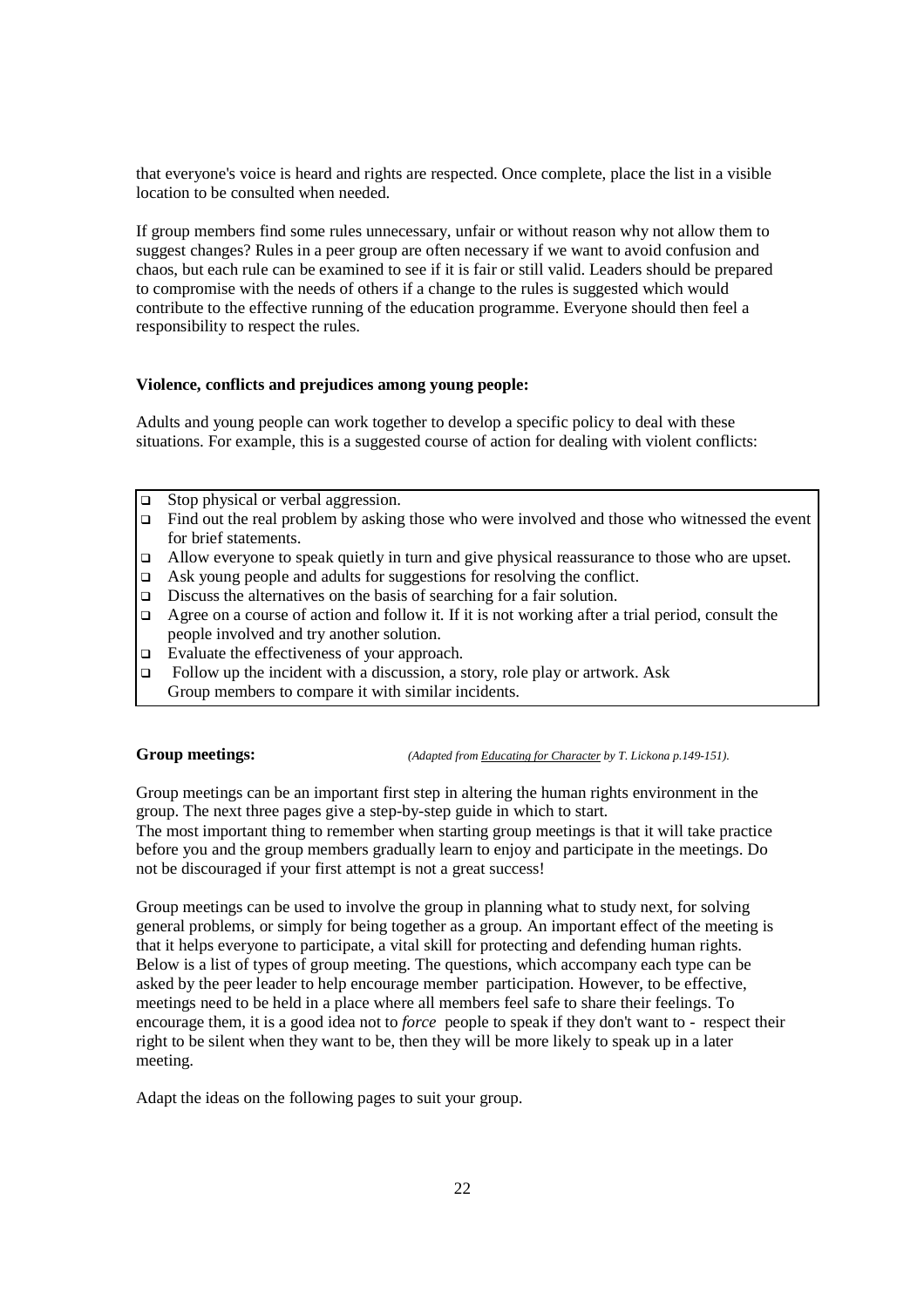### **Types of Group Meeting**

- *Circle*: Go around the circle using one of the "sentence-starters" below. Everyone can choose to speak or not to speak. After everyone has had a turn, the peer leader can use individual contributions as a starting point for discussion. Some sample sentence-starters are:
	- "Something I like about this group..."
	- "Something I think would make our group better..."
	- "A decision I think we should make..."
	- "I am wondering why..."
- *Compliment time*: One or two members are chosen; taking one person at a time, the leader invites group members to say something they like or admire about that person.
- *Goal-setting meeting:* Discuss the goals for the morning, the day, the week, the year.
- *Rule-setting meeting:* Here, ask questions like "What rules do we need for our group?"
- *Evaluation:* Here, ask questions like "What was good about today?" "How can we make tomorrow a better day?" "How can we make that activity work better next time?"
- *Member presentation:* One or two members present a piece of their work, such as a project or story.
- *Problem Resolution Meetings:*

*Individual problems*: "Who's having a problem that we might be able to help solve?" *Group problems:* "What's a group problem that we should talk about?" *Complaints and recommendations:* You can make a constructive criticism about a problem, but try to offer a recommendation for correcting it. *Fairness meeting:* "How can we solve this conflict in a way that is fair to everybody?"

- *Education issues:* Here, ask questions like "Why do you think we need to study this?" "What would help us all to do a better job?"
- *Follow-up meeting:* Here, ask questions like "How is the solution/change we agreed upon working? Can we make it work better?"
- *Suggestion box/Group business box:* Any appropriate item members have suggested for discussion.
- *Meeting on meetings:* Here, ask questions like "What have you liked about our group meetings? What haven't you liked? What have we accomplished? How can we improve our meetings?"

Good group meetings can be a powerful tool for making everyone feel comfortable as part of the group and for making sure that human rights are respected.

A clear structure for the meetings will help make them successful. Below is a suggested model, which you can adapt for your own situation.

Ideas for a model group meeting: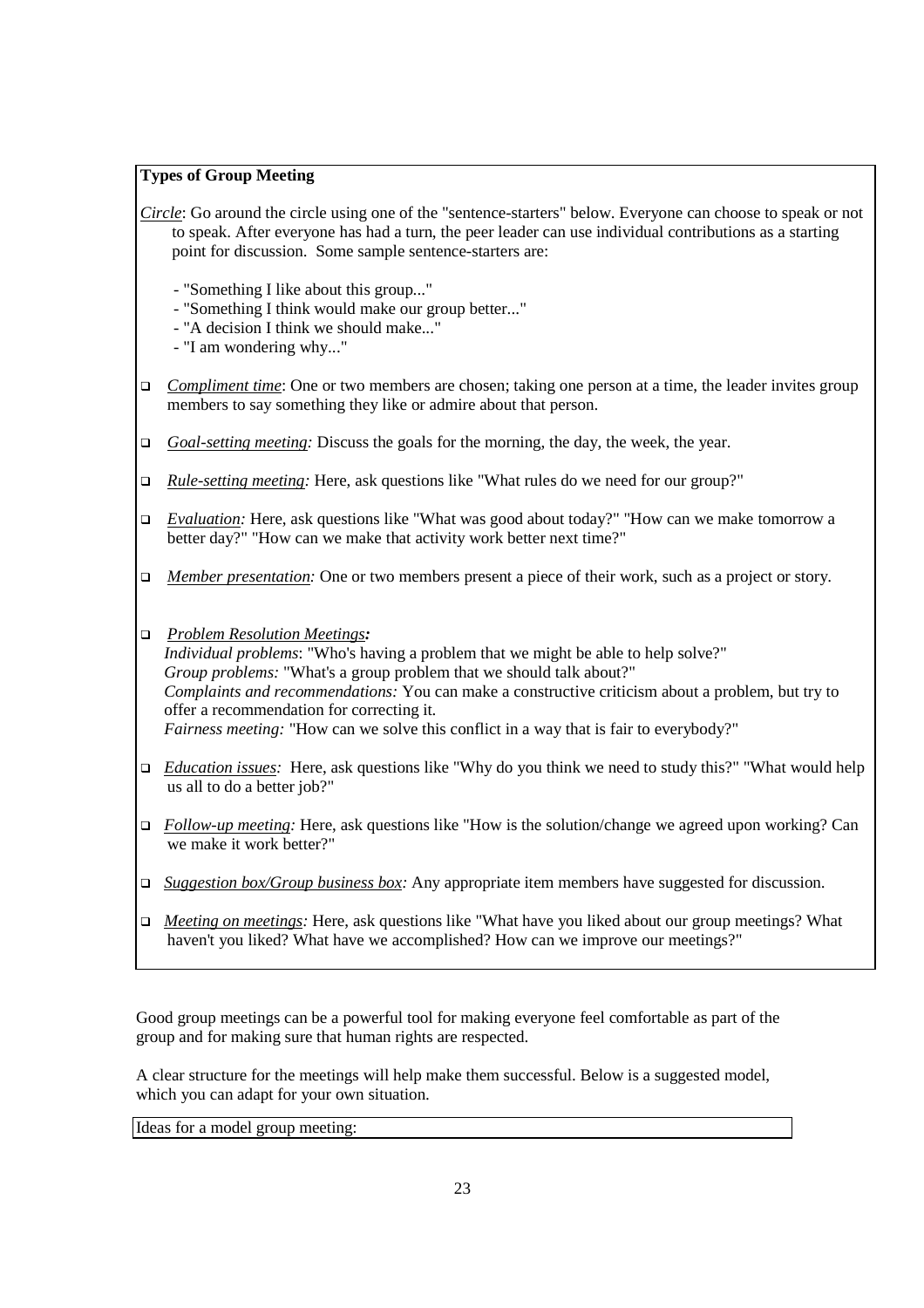- *Circle:* Form a good circle and ask members for their attention.
- *Set the agenda:* State the purpose of the meeting and the different things to be discussed.
- *Set the rules:* Establish or review rules for "good talking and listening."
- *Form the group into pairs*
- *Pose the problem or question:* For example, "several people have said that there is a lot of name-calling. For example, 'Jew', 'Gypsy.' What can we do to solve this?"
- *Partner talk:* Have partners share thoughts with each other (3 to 5 minutes); encourage everyone to participate.
- *Signal for quiet:* Ask members to stop talking in pairs, ready to begin whole group discussion.
- *Whole-group discussion:* Invite several pairs to share their ideas with the group; invite reactions to these ideas; ask further questions; if appropriate, reach and record agreement on action. Plan what to do and set a time for a follow-up meeting.
- *Close the meeting:* Here you can go around the circle for final comments, summarize what happened, ask the group members to evaluate the effectiveness of the meeting.

When the group have become used to meeting, group members can take responsibility for the meetings. Various group members, for example, can take turns to lead meetings, summarize what has been said by others, or making notes of conclusions reached.

Another useful tip which increases participation in the meeting, is to ask a question and give time for individuals to note their own answer before asking them to share it with the group.

### **Things to think about:**

Many peer leaders have found that monitoring, then changing their own behavior is an important step in creating a human rights environment in their group. To help you to do this, you can ask yourself the following questions, or discuss them with others. It might be useful to look at these questions for a few weeks, during which you monitor your own behavior in the group and think about ways in which it might be improved.

- Do you treat all members as equals?
- $\Box$  Do you apologize when you have made a mistake?
- Do you allow group members to make important decisions? For example about what to do next?
- Do you encourage good listening habits? For example, do you ask quietly for silence, or do you find yourself shouting?
- $\Box$  Do you smile?
- □ Do you praise cooperation, caring, and group cohesion, or just getting the work done?
- Do you label people in the group as bad or good?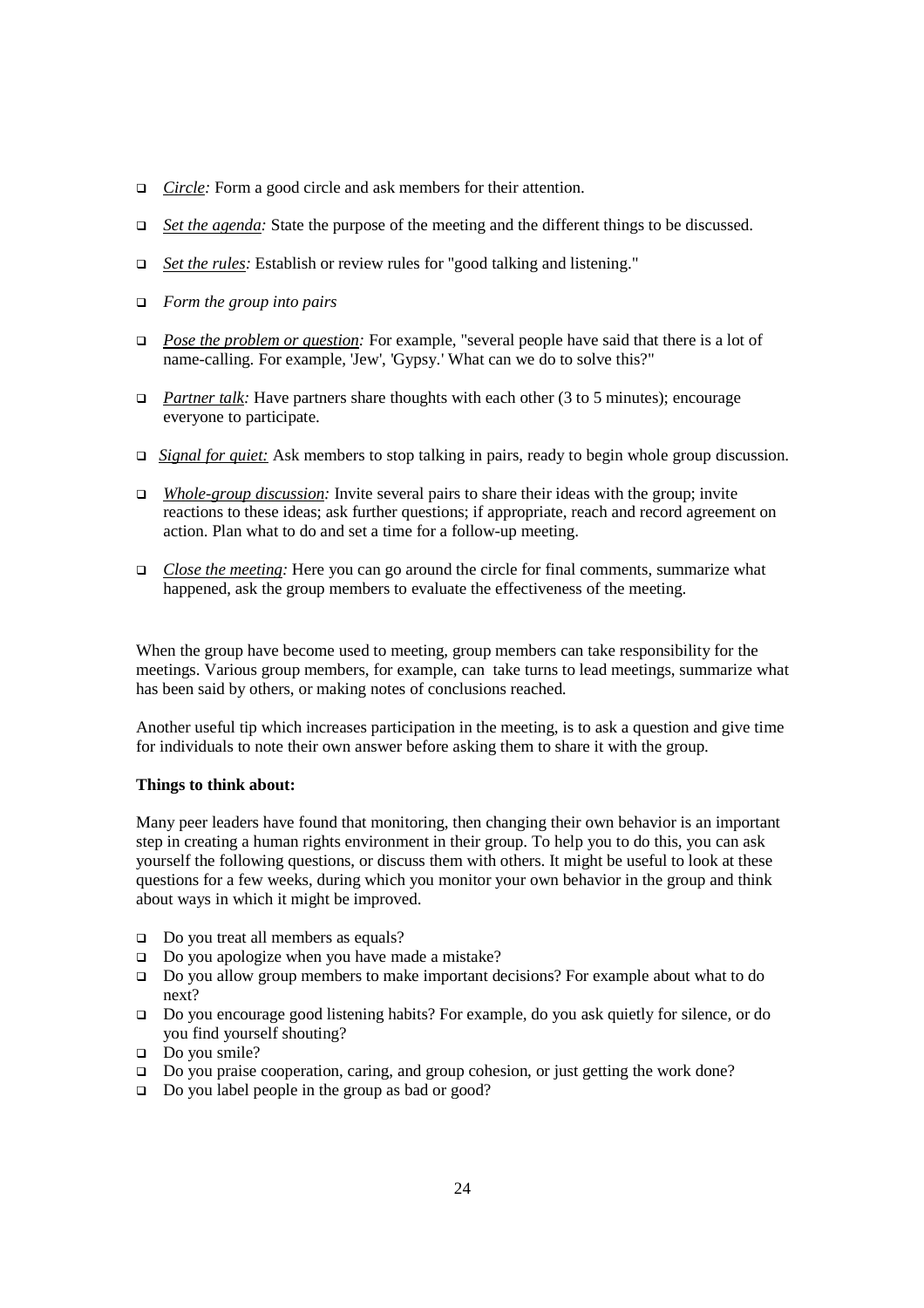# **Useful methods for human rights education**

The activities in this manual are based on the methods explained here. They are simple, and practice will make them easier. If you are worried that you do not have much experience, start with a simple method. You may find that letting go of some of your power as "the leader" helps members to relax and improves their contributions.

For each method there is a short answer to the question **What is it and why do it?**, then a step-bystep explanation of **How to do it**.

# **Role-play**

### **What is it and why do it?**

A role-play is a short drama played by the members of the group. It is mostly improvised. It aims to bring to life circumstances or events which are unfamiliar to participants. Role-plays can improve understanding of a situation and encourage empathy. In a robbery roleplay for example, members, by acting the part of the victim, can gain insight into what it is like to be the victim of crime.

### **How to do it:**

- $\Box$  With the group members:
- Identify the issue, which the role-play will illustrate. For example, the right to property (Article  $17$ of the UDHR, see page 159)
- $\Box$  Decide on the situation, the problem, and who the characters are. For example, if the group is studying the right to property, they could think of a situation where someone might be deprived of their apartment, maybe because of their ethnic origin, or the lack of fair laws
- $\Box$  With the group, decide how many people will do the role-play, how many will be observers, whether to do the role-play simultaneously in small groups, or all together as a whole group. Encourage all individuals to be involved, especially those who might be shy.
- Also, decide how the role-play will work. For example, it could be:
	- told as a story, where a narrator sets the scene and other members tell the rest of the event from the point of view of "their" character.
	- a drama, where the characters interact, inventing dialogue on the spot.
	- a mock trial, where the participants pretend to be witnesses testifying in a court.

Now allow a couple of minutes for people to think about the situation and their roles. If the furniture needs to be re-arranged to make space, do it now.

- $\Box$  The role-play is performed.
- $\Box$  During the role-play, it might be useful to stop the action at a critical point to ask the participants and the observers about what is happening. For example, in a role-play about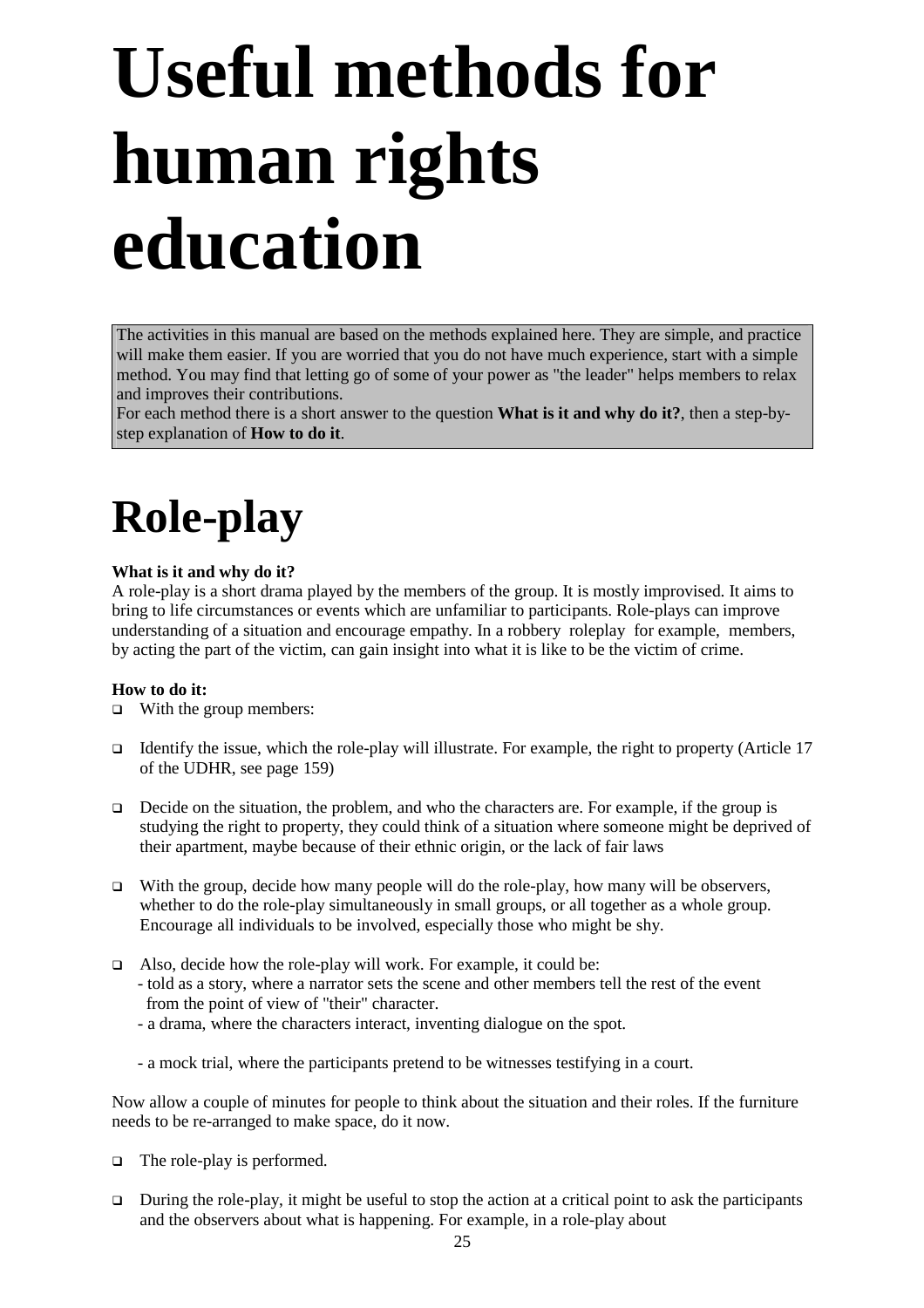- violence, ask the group members if they can think of a way that the situation could be resolved peacefully. Then ask the participants to play out those possible endings.
- After the role-play, it is important that partipants think about what just took place, so that it is not just an activity, but is also a learning experience. When planning the role play, be sure to leave time at the end to reinforce the purpose and learning points of the activity. For example, if the role-play was a mock trial with witnesses, ask for the verdict, and then discuss how it was reached. End by summarizing thee main learning points.
- If the role-play was unsuccessful, ask the group members how it could have been improved. If it went well, maybe it could be performed for other members of the youth club or parents, with an explanation of the subject it illustrates.

### **Remember:**

- Because role-plays imitate real life, they may raise questions to which there is no simple answer. For example, about the right or wrong behaviour of a character. Do not give the impression that there is one answer for every question if there isn't. It is very important that everyone accepts different points of view as a natural, normal situation. Peer group leaders should not impose their view on controversial matters or try to get consensus at any price. However, you can summarize the points where agreement seems to have been reached, and leave open other points which are debatable.
- $\Box$  Role-plays need to be used with sensitivity. The leader needs to respect the feelings of individuals. For example, a role-play about ethnic minorities needs careful handling if there are ethnic minorities in the group, so that people will not feel exposed or marginalised.

## **Pairs and small groups**

### **What is it and why do it?**

Dividing the group into pairs or smaller groups gives members more opportunities for participating and cooperating.

Pairs and small groups can be useful to generate a lot of ideas very quickly, or to help people think about an abstract concept in terms of their own experience. For example, if you were studying the right to life, you could give pairs or small groups five minutes to decide "Is it ever right to kill someone?", before returning to the whole-group for further discussion.

### **How to do it:**

- $\Box$  When organizing the small groups, ask yourself how you would like to divide the large group, e.g. by age, sex, experience etc. Sometimes groups can be chosen at random. For example, by birth date, or by the first letter of their name, or other non-obvious criteria.
- If a group will be together for more than a few minutes, it might be necessary to have a chairperson and someone to write notes. The group would need to decide who will do these jobs.
- Organising the activity: Explain the task clearly. Make sure everyone can see each other. Tell the participants how long they have for the task.
- $\Box$  When the pairs or groups are working: -Stand back, but be available. -Do not interrupt, unless a group has misunderstood what it is supposed to be doing. -Spread your attention between groups. -Allow group and pair discussions to flow, only intervene if asked to by the group. -Groups often need encouragement to get them going.

-A pair is more likely to stop work when you approach.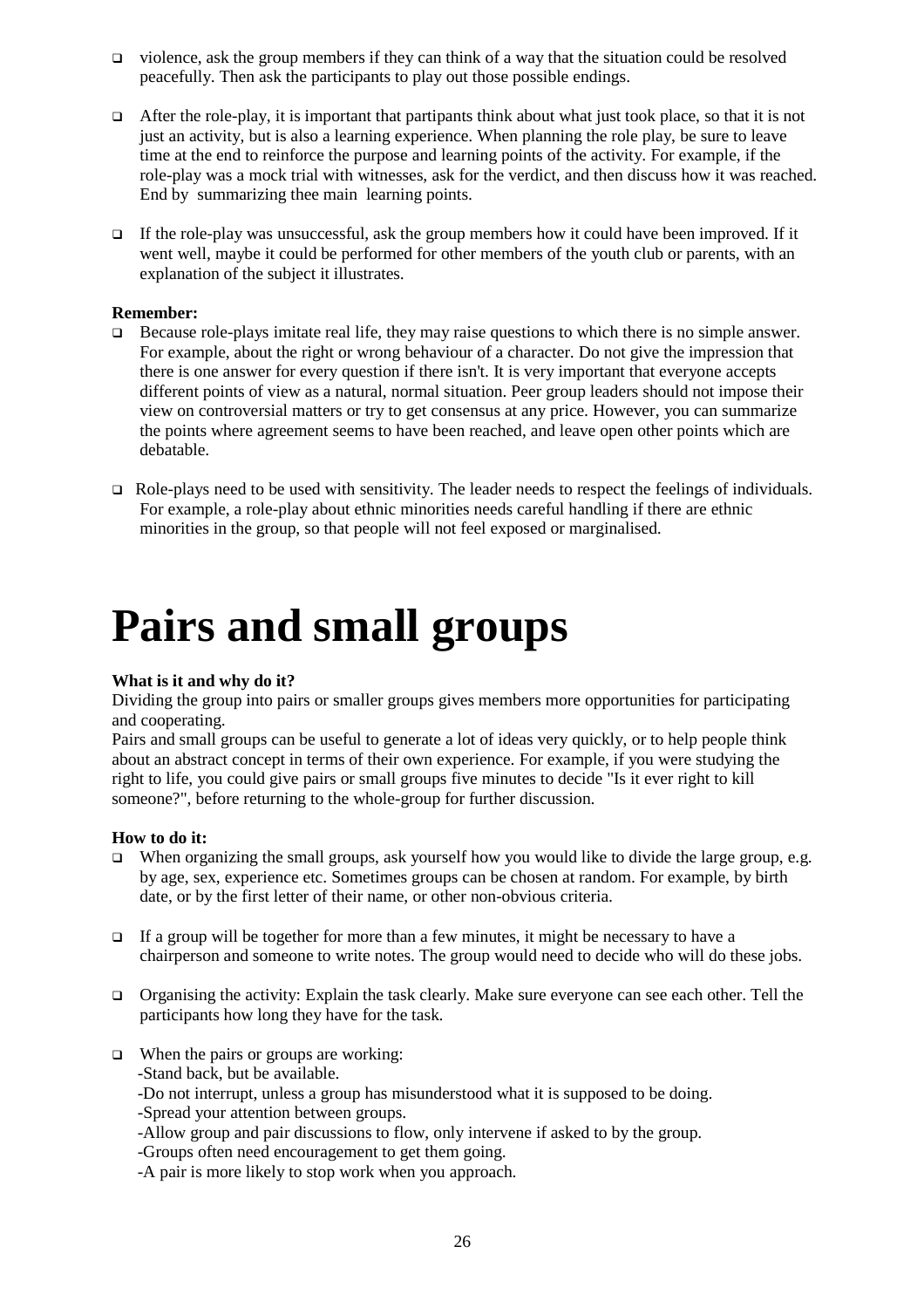- □ Reporting back: It might be necessary for small groups to report their work to the whole group. This might involve reporting a decision, summarizing a discussion, or giving information about how the group functioned. This sort of debriefing can be very useful for both the peer group leader and the members for improving group-work technique. If the small groups will need to report back, they need to know this at the start so that they can select someone for this task.
- Evaluation: Ask participants whether the activity was useful, and what they learned. If there is a negative response, ask them how the activity could have been improved. Make note of their ideas for the future

## **Brainstorming**

### **What is it and why do it?**

- Brainstorming is a way to encourage creativity and to generate a lot of ideas very quickly. It can be used for solving a specific problem or answering a question. For example, the group could start a study of the right to citizenship by brainstorming answers to the question "what reasons do you think a government might use for taking away someone's citizenship?" Some ideas for when to use it might be:
- To find a solution to a problem. For example, after an "incident" involving conflict between young people, ask the group to brainstorm all pertinent conflict resolution alternatives.
- To introduce a new subject. Brainstorm everything that the members already know about the subject. This is a good way to arouse their interest and find out what they already know.
- As a quick creative exercise. For example, brainstorm possible endings for an unfinished story.

### **How to do it:**

- Decide on the issue you want to brainstorm. Formulate a question which will have a variety of possible answers. Write the question where everyone can see it. For example: "In what ways can we improve our group meeting place?"
- Ask members to contribute their ideas. Write the ideas where everyone can see them. These should be single words or short phrases.
- Tell the participants that in a brainstorm they can't comment on each other's ideas until the end, or repeat ideas which have already been said.
- Encourage everyone to contribute, but do **NOT** move around the group in a circle, or force people to think of an idea - this is likely to discourage creativity.
- Don't judge the ideas as you write them down. If possible, ask someone else to write them. Only give your own ideas if it is necessary to encourage others.
- If a suggestion is unclear, ask the person to clarify it, or suggest a clarification *and check that they agree with it*.
- Write down **EVERY** new suggestion. Often, the most creative or outrageous suggestions are the most useful and interesting!
- Stop the brainstorm when ideas have run out. NOW, you can go through the suggestions, asking for comments.
- **Example 1** Remind peers that constructive criticism is welcome so long as it is done with consideration of others feelings.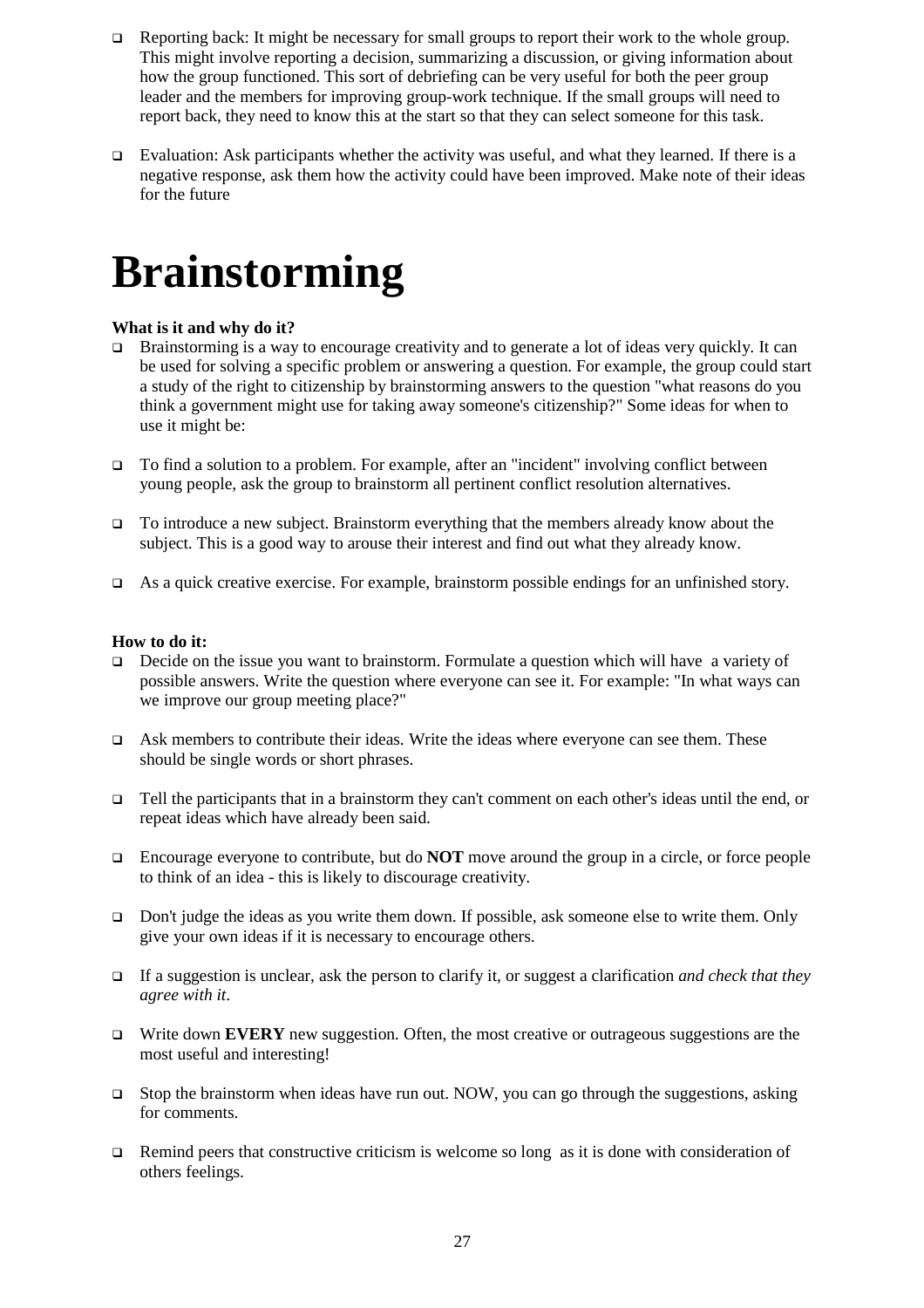# **Whole Group Discussion**

*(Based on the essay Establishing Rules for Discussion by Felisa Tibbitts)*

### **What is it and why do it?**

Discussions are a good way for the peer leader and the group members to discover what their attitudes are about human rights issues. This is very important for human rights education, because as well as knowing the facts, young people also need to explore and analyze issues for themselves. Discussions are also an opportunity to practice listening, speaking in turn and other group skills which are important for respecting other people's rights.

In order to have an open discussion, it is important to have an atmosphere of trust and mutual respect and understanding. One way to help create a 'safe' environment is to develop 'Rules for Discussion'. This is best done at the beginning of the education programme, when standards of behavior are normally being established, but these rules can be created at any time.

### **How to do it:**

- Ask the group members if they want to feel free to express themselves and to learn through discussion with each other. (This subject might come up naturally following a difficult discussion.)
- $\Box$  Suggest that it might be possible for the group to reach a common understanding of the best ways for listening and speaking.
- Ask for some principles for discussion which they think everyone should follow. Write all of these suggestions where everyone can see them.
- $\Box$  After the members have brainstormed for a while, look and see if there are any suggestions which could be combined, and invite discussion or comment. If they have not been suggested by the group, you might want to suggest some of the following principles:
	- listen to the person who is speaking
	- only one person speaks at a time
	- raise your hand to be recognized if you want to say something
	- don't interrupt when someone is speaking
	- when you disagree with someone, make sure that you differentiate between criticizing someone's idea and the person themselves
	- do not laugh when someone is speaking (unless they make a joke!)
	- encourage everyone to participate
- □ Brainstorm possible consequences associated with rule breaking. Write these consequences down.
- Suggest that the group agree by consensus to follow the rules that they have listed. They are then responsible for applying the rules to themselves and to other members of the group. If serious violations of the rules occur, the identified consequences will follow.
- Write the list up neatly on a large piece of paper and keep it for the rest of the human rights education programme, to be referred to, added to or altered as necessary.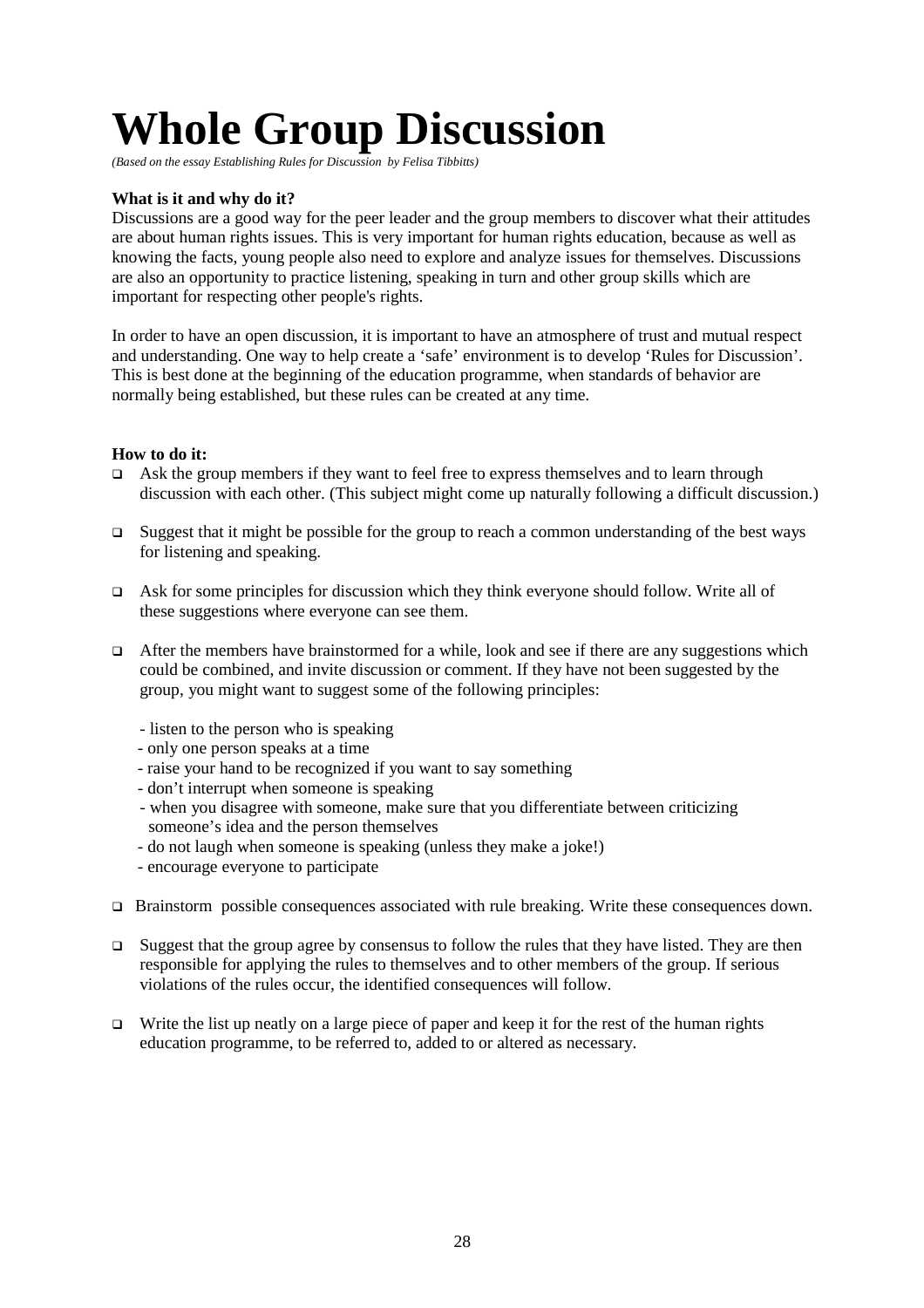# **Questioning**

### **What is it and why do it?:**

- $\Box$  Of course, questions are used all the time in education activities, but what sort of questions? Often, they are questions such as "what did I just say?", which are used to by some teachers to control a class or to ensure student attentiveness. Other questions which are used a lot are so-called "closed" questions. They have only one correct answer and are used to test knowledge. Many of the activities in this manual use discussions to explore human rights issues. In these discussions, the questions you ask are very important for encouraging participation and analysis and higher level thinking.
- $\Box$  Here are some examples of "open" questions which you could use. If you practice using them, they will become easier. The key point to remember is: "What do I want from this discussion? Yes and no answers, or an open, interesting debate?"
- $\Box$  Hypothetical questions: "What would you do/think if...?" These help people to imagine situations and stimulate thought.
- $\Box$  Speculating: 'How might we help to solve this problem?'
- $\Box$  Encouraging/supporting: "That's interesting, what happened next?" These draw out individuals' own experience and views.
- □ Opinion seeking: "What do you think or feel about...?" This tells others that their opinion is important and interesting to you.
- □ Probing: "Why do you think that?" If asked in a non-aggressive way, this can help participants to think deeply and justify/analyse their opinions.
- Clarifying/summarising: "Am I right to say that you think...?" Summarising what a person said and checking if you understand it will help others to think whether they agree with what is being said.
- Identifying agreement: "Do most of us agree that...?" This can provoke discussion or can come at the end, where, by using a question like "Have we finished that part...?", you can agree to move on to the next topic.

Finally, try to remember to avoid leading or trick questions such as "X is correct, isn't it?". These discourage participation. Asking too many questions at once or asking questions that are unclear should also be avoided. Always give participants sufficient time to formulate an opinion or thought before asking for a response.

And remember, an occasional nod, a smile or even just sitting on the same level as the participants, will improve the responses you get!

# **Projects**

*(Based on advice from Hugh Starkey)*

### **What is it and why do it?**

- Projects are the independent investigation of topics by participants over an extended period, ending in a final product. Projects are useful for human rights education because they:
- Help people to see links between separate subjects and between their school studies and the outside world.
- Give young people practice at organizing themselves for action, planning their own time and following a schedule.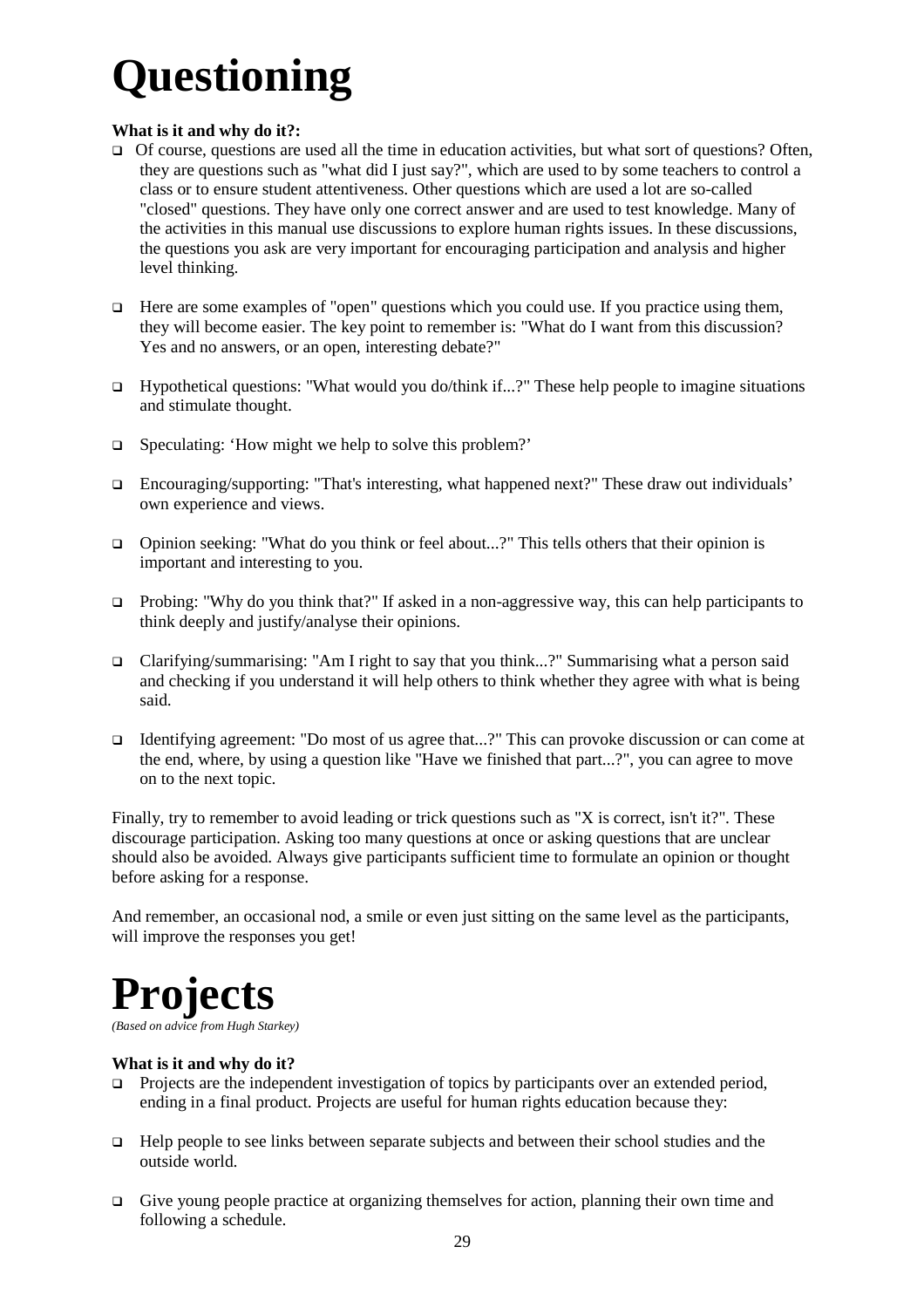- Allow participants to take control of their own learning, with the guidance of the peer leader.
- Create opportunities for young people to interact with each other and with diverse people in the community outside the peer group.
- $\Box$  Give group members practice at presenting and defending their own findings and opinions in public - an important skill for promoting human rights.

### **How to do it:**

Projects have distinct stages. Throughout, the emphasis is on allowing young people to take responsibility for their own study.

- **The topic or problem**. These can be identified by the peer group leader, and presented to the group as choices, or chosen directly by the members of the group. You may want to begin with a brainstorming session. It is good to have a direct question on an issue of interest to young people. For example, 'Are foreign refugees in our town treated well?' or 'What do local parents fear most about young people and drugs?' The question needs to be specific to avoid group members getting 'lost' in the subject.
- $\Box$  Alternatively, your starting point might be a particular sort of activity or equipment which you want group members to use during their project. For example, an audio tape machine.
- **Panning**. Peer leaders and members need to decide when the project will begin, how long it will take, what resources will be used, where these can be found, whether members will work alone or in groups, on the same or different topics, and so on. People who are not used to doing research might find it easier to work in groups. It is very important to discuss at this stage how the project will be carried out(see below for more ideas about this).
- **Research / action**. Project work builds a lot of skills very quickly. For example, an investigative project about local health care might involve visits, interviews, reading, taking photographs, collecting statistics, and analysing data. A creative project might involve technical knowledge, such as how to work a video camera, and artistic skill, such as banner-making. The best projects combine academic, social and creative skills to involve all the participants' abilities. The peer leader can help during this stage by answering questions or offering advice, but the young adults are responsible for doing the work.
- **The product**. This might be a report, a film, an exhibition, an audio tape, a lecture, a painting, a poem.....It is a good idea if the product records not only the participants' findings but also the different stages of the project and the participants' own feelings about the topic being studied. For example, students making a poster campaign about alcohol abuse in their town could take photographs of themselves at work and write about how they chose and created their designs.
- The product can be presented to the group, or to a wider audience. For example, a project about poverty in your area might interest the local newspaper or the municipal authorities might want to know the results of a project about environmental damage.
- **!Evaluation.** The group should review the projects undertaken, e.g. what did members learn from them?

## **"Buzz session"**

### **What is it and why do it?**

 A "buzz session" can be used to change the pace of a human rights education activity. For example, after a long presentation by the peer leader. It is an opportunity to talk in pairs or threes.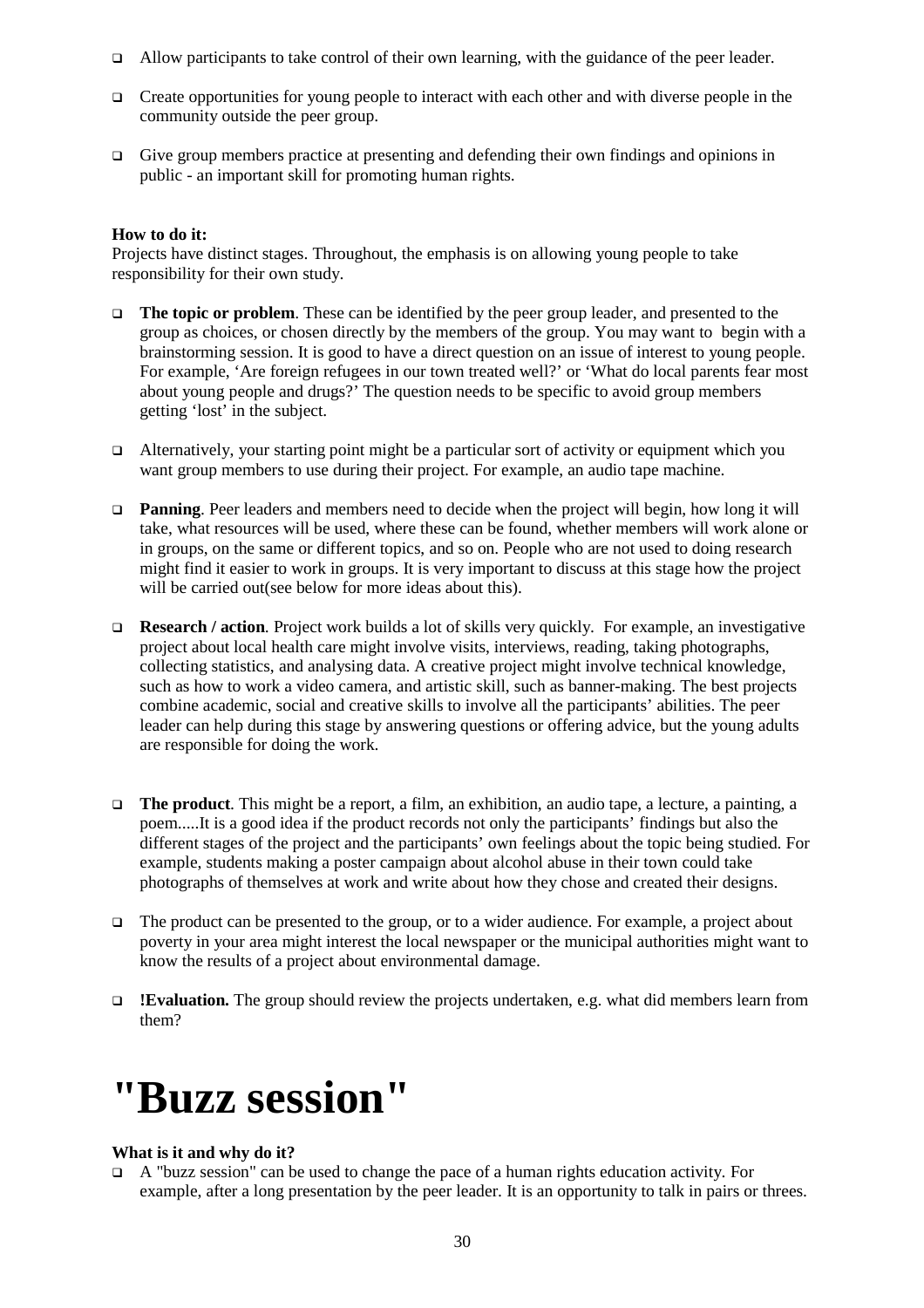### **How to do it:**

 $\Box$  Tell group members that for five minutes they can react to what has just been said or shown. They can say how they feel, what they think or ask each other questions about things they didn't understand. After the buzz session groups or pairs may be invited to share ideas or questions with the group

## **Pictures and Photographs**

### **What is it and why do it?**

Although the message behind a pictures or photograph may seem obvious, it can be open to interpretation. Photographs can be an extremely effective tool for learning. Seeing the physical realities of human right abuses may prompt a more pro-active attempt by group members to end such atrocities.

### **How to do it:**

- Give participants in pairs a picture to look at. Give the pairs five minutes to write down all the questions they have about it. Ask them to choose the four most important questions. The picture could be related to a topic which you are focusing on at the time.
- Now ask each pair to show their picture and their four most important questions to the pair beside them. Give them ten minutes to work together to find answers to all of their questions. Ask them to make two lists:
	- 1. questions they can't find an answer to. 2. questions with a possible answer.
- $\Box$  For the questions with a possible answer it is important that they write down WHY they chose this answer. For example, if they think that a child in a picture is from a cold country, what clues were there in the picture which helped them to decide this?
- $\Box$  Make a display of all the pictures, questions and answers. Ask the group members to look at everyone else's picture, questions and answers, and make further comments where necessary. Leave a space where other people can also comment and contribute their own ideas about the pictures.

## **Cartoons and comics**

### **What is it and why do it?**

 Cartoons and comics can have a powerful influences on young people. They can entertain and inform or encourage prejudices and stereotypes. They can be used in human rights education in many different ways. In preparation, for example, for a discussion about violence in the media ask group members to count how many episodes of violence occur in cartoons and comics in a single week. Cartoons drawn by the young people themselves can also be used as a way to communicate human rights issues to the rest of the community.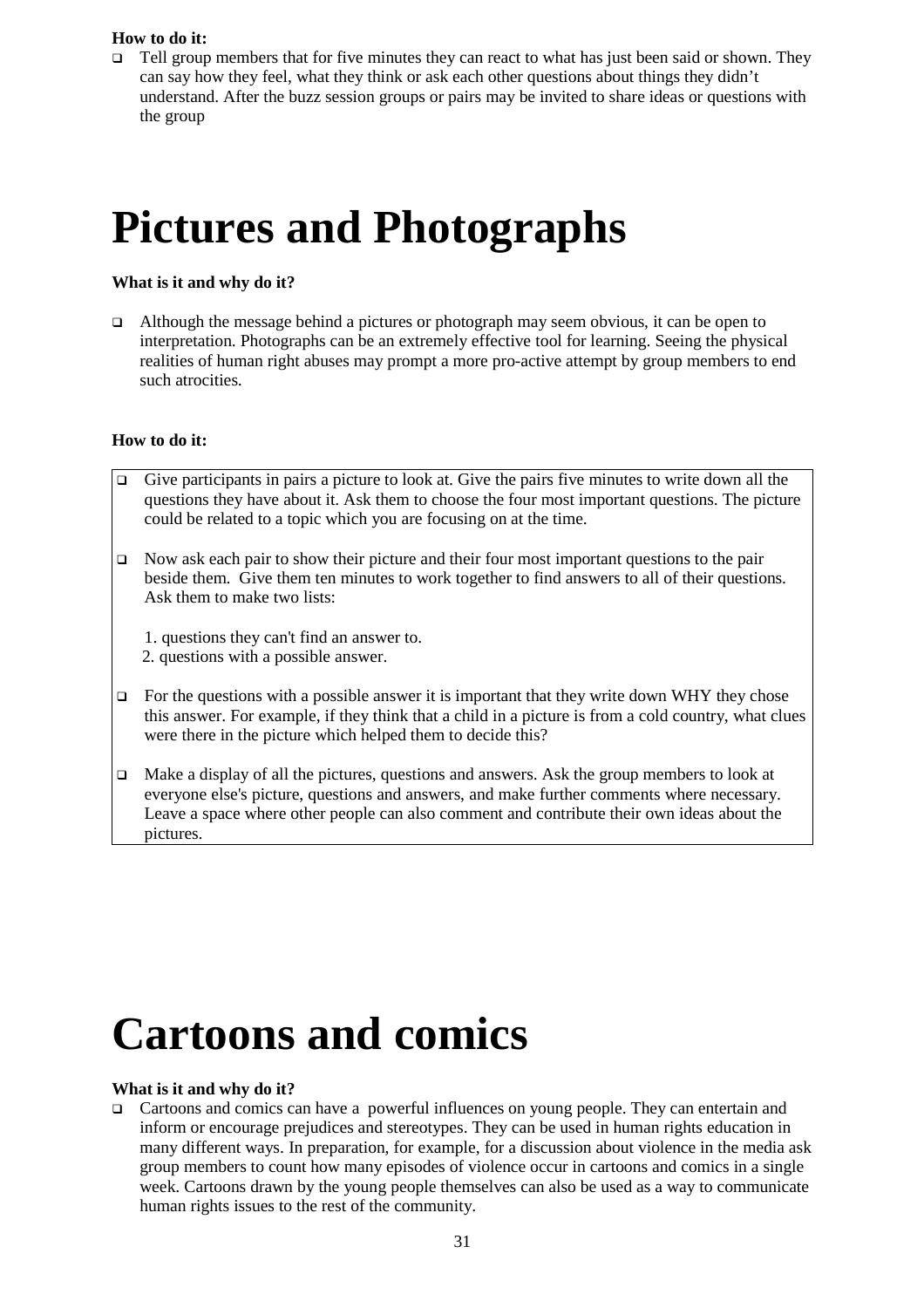### **How to do it:**

Take cartoons/strips from newspapers, magazines, comics and adverts which relate to the subject being studied. For example, violence, intolerance, or racism. Ask participants to discuss them in groups. Then ask:

- □ What is your first emotional response?
- $\Box$  What is the message of the cartoon or comic story?
- $\Box$  Are the images effective in telling the story, expressing the point of view, or making people think about the issues?
- $\Box$  Does it criticize an idea, or a group of people?
- $\Box$  Does it include stereotypes or prejudices towards a particular group of people, such as women, ethnic groups, refugees, people with disabilities?
- $\Box$  Is it serious, humorous or ironic? How does this contribute to the message?

**or:**

Ask participants to choose a human rights issue and draw a cartoon or comic strip about it. Ask them to try to present this topic in the most powerful way, so that the pictures will make people think about the issues.

 $\Box$  Display the results.

# **Video**

Organizations like the Council of Europe and Amnesty International have produced video cassettes for use in human rights education . Parts of the TV programmes, News or a documentary can also be useful. Here are some suggestions to remember when using videos:

- $\Box$  Begin by previewing the video
- $\Box$  Create a series of questions based on the video which will help focus your discussion
- $\Box$  Share the questions with the group prior to watching the video

Discuss upon completion

If people process the information received from videos, they are more likely to remember it. For example, they could use their imagination to write a diary from the point of view of a character seen in the video. See the other methods in this part of the manual for ideas.

# **Newspapers**

### **What is it and why do it?**

The media is an essential tool which enables the circulation of information in a democratic society. However sometimes we find reporting which is biased or one-sided and which uses stereotypes and prejudices. Identifying and analysing prejudice in newspapers prepares young people to become much more media literate in a media driven world. This sort of activity also improves members' communication skills.

### **How to do it:**

Choose a current rights issue which receives a lot of media coverage in your country, for example, the treatment of minorities. Alternatively, choose a trend which lies behind several different stories, such as intolerance.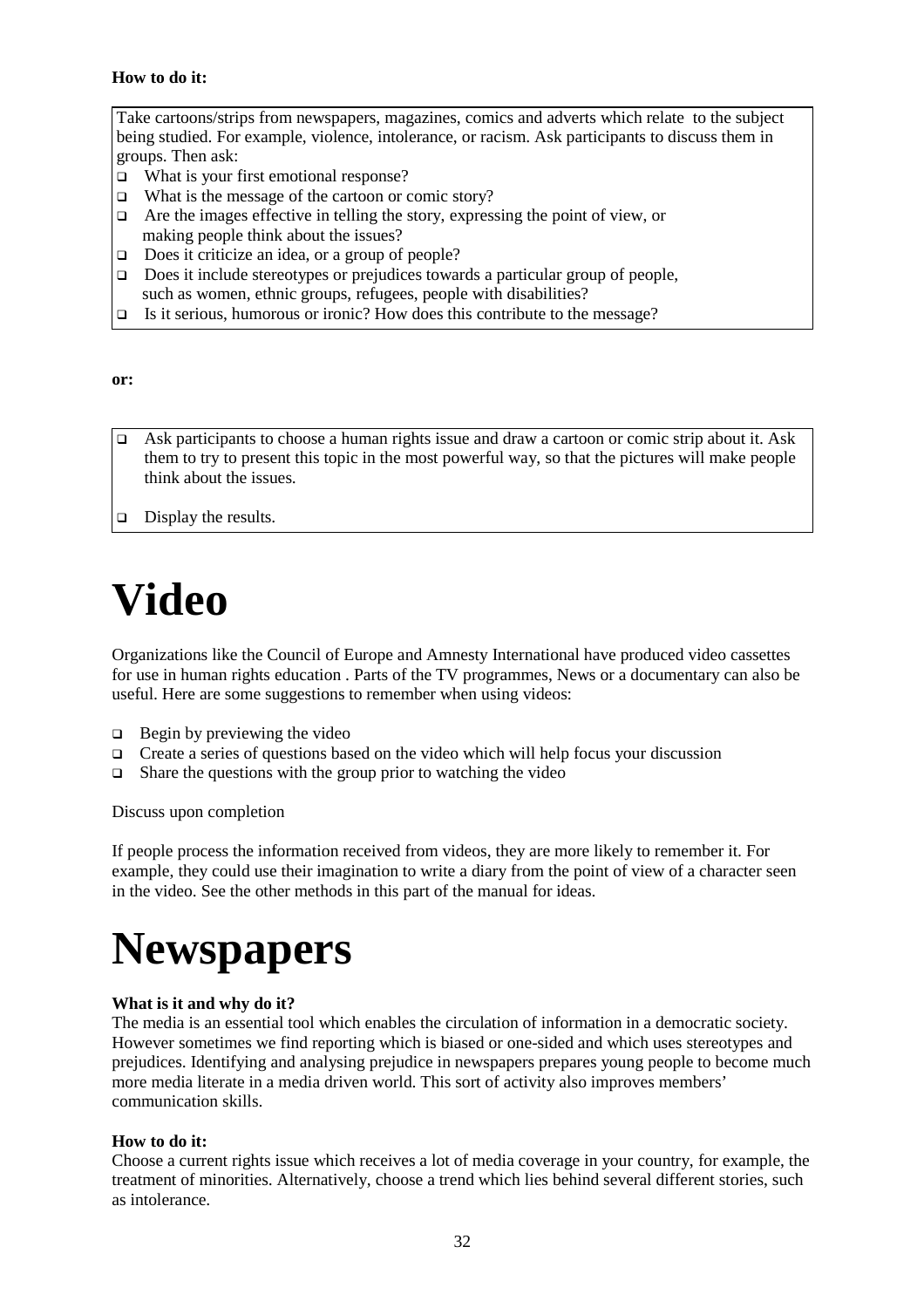- □ Divide the whole group into smaller groups of four or five.
- $\Box$  Give each small group at least one story from local or national newspapers about the chosen topic. If necessary, the same report can be used by all the groups. Reports from different newspapers about the same event are good for comparison.
- $\Box$  Each group should read the article and identify the main arguments, opinions, facts. The following questions can be considered:
	- What was the article's main argument?
	- Were there enough facts given to support arguments raised? What were they?
	- What sources were coited? Were the sources credible ones?
	- Were both sides of the issue adequately addressed?
	- Was the article mainly opinion based? Is this a problem? Why or why not?
	- -Is the article biased? Explain.
- Ask each group to also discuss some questions from the following list. Select questions appropriate to the reports being used, or invent others:
	- Does the title of the report suggest its view on the issue?
	- What is your first impression of the situation described? Does anyone seem to be at fault? If so, who?
	- Is someone being accused of having done something wrong?
	- How much of the report criticizes someone?
	- How much supports or defends them?
	- Are there any direct quotes from the people who are being criticized?
	- -Which words do you think are the most important in creating your impression of the report?
	- -What impressions, if any, are given of ordinary people's views on the issue?
	- -What is the attitude of people in authority? For example, social workers, police, officials and so on.
- $\Box$  This sort of analysis can be followed up in many ways. For example, through a wider discussion, or participants writing their own newspaper-style reports or comparing newspaper coverage of an issue with that on TV/radio.
- $\Box$  You could also ask members to bring in interesting articles or stories they have found in newspapers. In this way, a collection can be formed, which can be used as a basis for group discussions.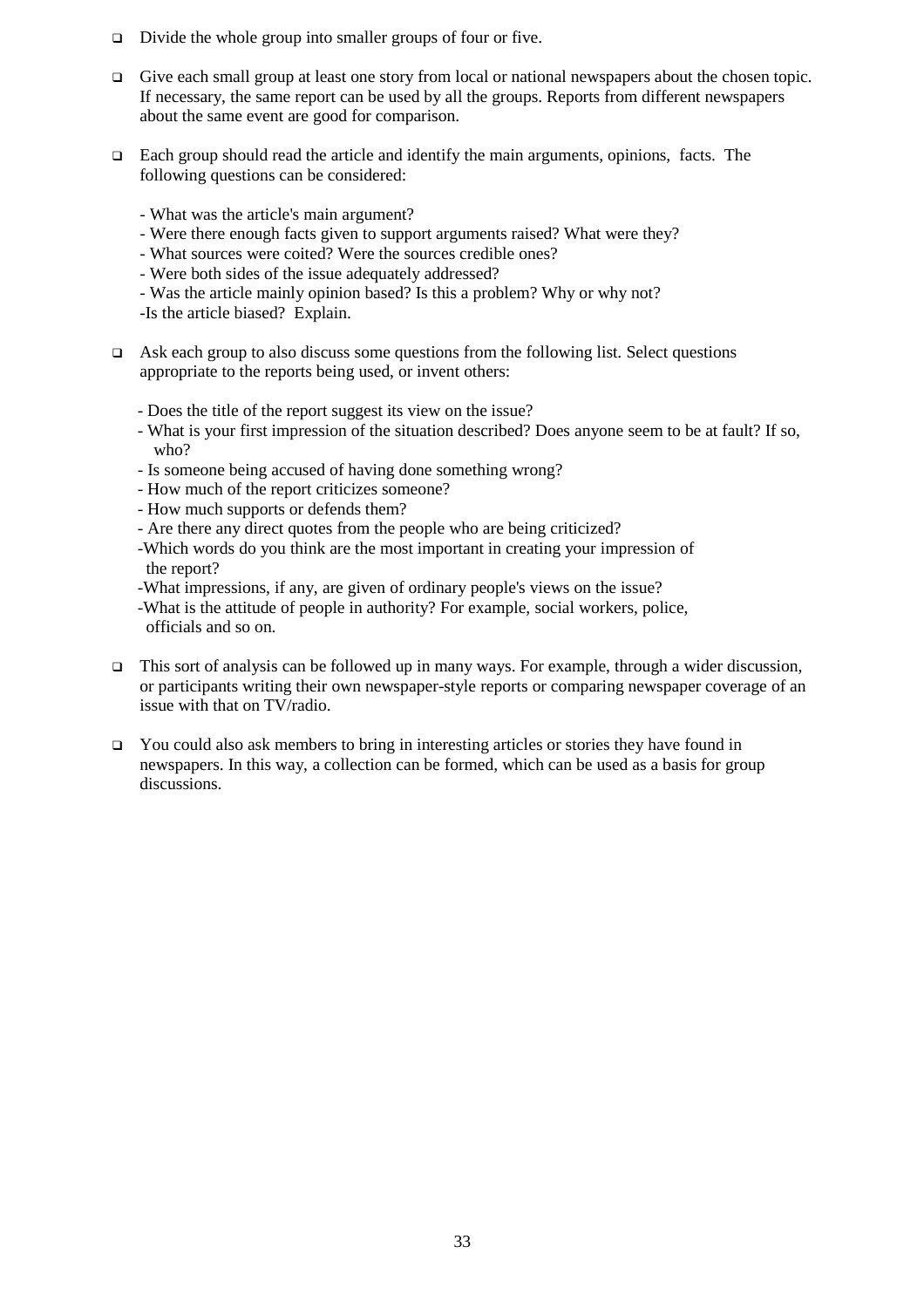# **How to design your own human rights education activities**

 Each activity in this manual has suggestions which will help you to adapt pre-existing activities for your own needs. You might also want to design your own completely new activities, based on human rights issues in your own country. Here is a simple model which will help you to do this.

□ Before you read this, look back at "What is Human Rights Education". *(The advice on this page is based on discussions with the Citizenship Foundation and on the essay Developing a Lesson by Felisa Tibbitts.)*

- $\Box$  Select a general topic or theme. The topic could be from a current event (such as a local election), a theme that is of interest to you (tolerance) or an issue which the group has raised.
- Decide which **SKILLS**, **KNOWLEDGE** and **ATTITUDES** you want to develop around this topic. Write these down.
- Choose your **METHOD** and the materials you will need to use. It might help to focus on a core activity, around which the general issue is explored. This activity might involve conventional activities such as discussion, or less conventional activities such as a research project, the use of newspapers, the organization of a debate, or the writing of a poem.
- $\Box$  Write an outline of the different stages which you would like to have in the session. Most activities in this manual have the following structure:
	- warm-up, motivation exercise (such as open-ended questions, a video clip, a cartoon or a thought provoking photograph)
	- concrete task (done individually or in small groups)
	- whole group discussion (following presentation of small group work, if appropriate)
	- ending and follow-up assignments
- □ Now think what previous knowledge the participants will need. Also, think how you will evaluate the activity. Remember to estimate the time for each part of the activity.
- □ Now return to your original list of goals. Have you covered them all in your preparation? Think about having an overall balance between discussion, thought and action in the eachhuman rights education session.

# **Sample lesson on stereotyping**

### **Aims/ Learning Points:**

(Note: you can think about these in terms of skills, knowledge and attitudes if you like. **Knowledge:** Participants will distinguish between generalizations and stereotypes **Skill:** They will identify examples of stereotypes in their local media **Understanding:** They will develop sensitivities for those groups that are negatively stereotyped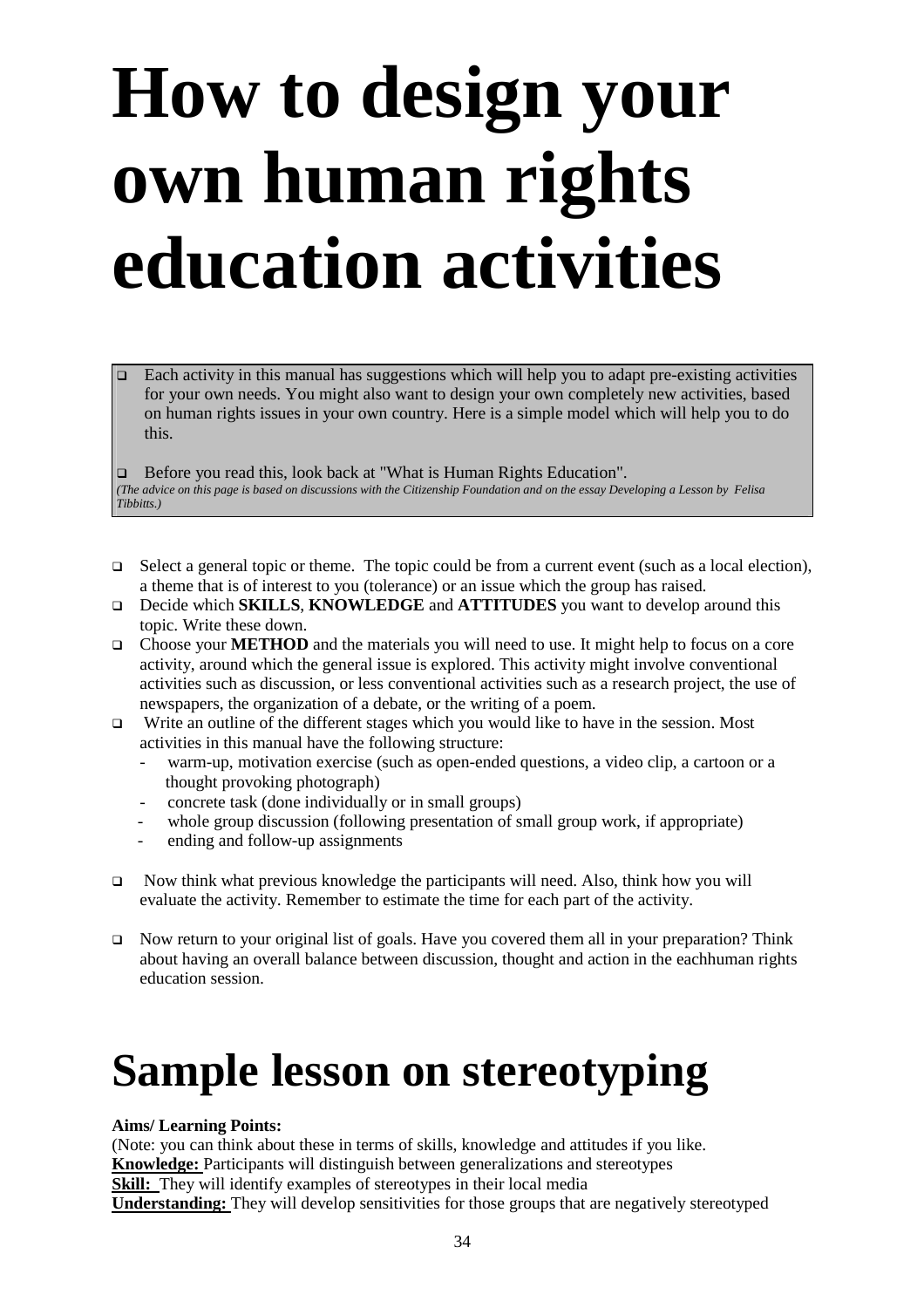### **Knowledge the participants should already have:**

 $\Box$  Some general understanding of culture, generalizations and stereotypes

### **What you will need:**

- □ Blackboard or large sheets of paper
- Newspapers and magazines

### **Time:** 45 minutes

### **How to do it:**

- Introduction  $(10 \text{ minutes})$
- The peer leader writes down certain categories of people (old person, girl, boy, handicapped person) and asks group members to suggest descriptive words which define these groups. These are written so that everyone can see them.
- $\Box$  The leader summarizes these views, looking for links within categories, and decides with the members if the attributes mentioned are positive, negative or neutral.
- $\Box$  He or she explains the difference between a generalization and a stereotype.
- The leader asks the members: 'Where do you think you got these views?' 'From your own experience, or from mass media, or from family and friends?'

### **Group work** (10 minutes)

- Participants break into groups of five or six. Each group can be given a newspaper and magazine. or groups can consider different mass media, including popular television programmes or books. Participants go through the materials, looking for representations of certain groups - both in the text and in the pictures. The groups could be the ones used at the start of the introduction, but also other groups known to be discriminated against in your society.
- □ Stereotypes could be positive, negative or neutral in nature.
- $\Box$  Groups make their presentations to the larger group (10 minutes)

### **Discussion** (10 minutes)

- $\Box$  Ask the group as a whole to answer the following questions:
- 'What similarities did you find between the groups that were positively stereotyped?' 'What about those that were negatively stereotyped?'
- $\Box$  The leader might take the opportunity to point out that:
- $\Box$  generalizations about certain groups are negative, and these can be called prejudices
- negative generalizations about whole groups of people are often not based on actual, personal contact with the group

### **Conclusion** (5 minutes)

- 'What are the sources of these stereotypes?'
- $\Box$  'What conclusions can be drawn about generalizations and stereotypes, based on this activity?' (For example, that generalizations and stereotypes are found in many parts of the culture, in mass media, in the opinions of friends and family. That negative stereotypes are based on fear, and positive ones on envy.)

### **Follow-up**

Participants might write something short about an occasion when they felt that they were stereotyped in either a positive or negative way. How did this make them feel?

### **Evaluation**).

- $\Box$  Your evaluation criteria for this activity could be:
- -how did individuals contribute to group discussion
- -how did individual members participate / cooperate in group work
- -result of group work (group mark)
- -written follow-up

### **Adapting your session**:

 $\Box$  Be somewhat flexible in how you do your activities. Some parts of a session will excite group members more than others and you might be surprised to discover certain discussions or stages of the activity are particularly useful to young people and therefore take longer. An activity should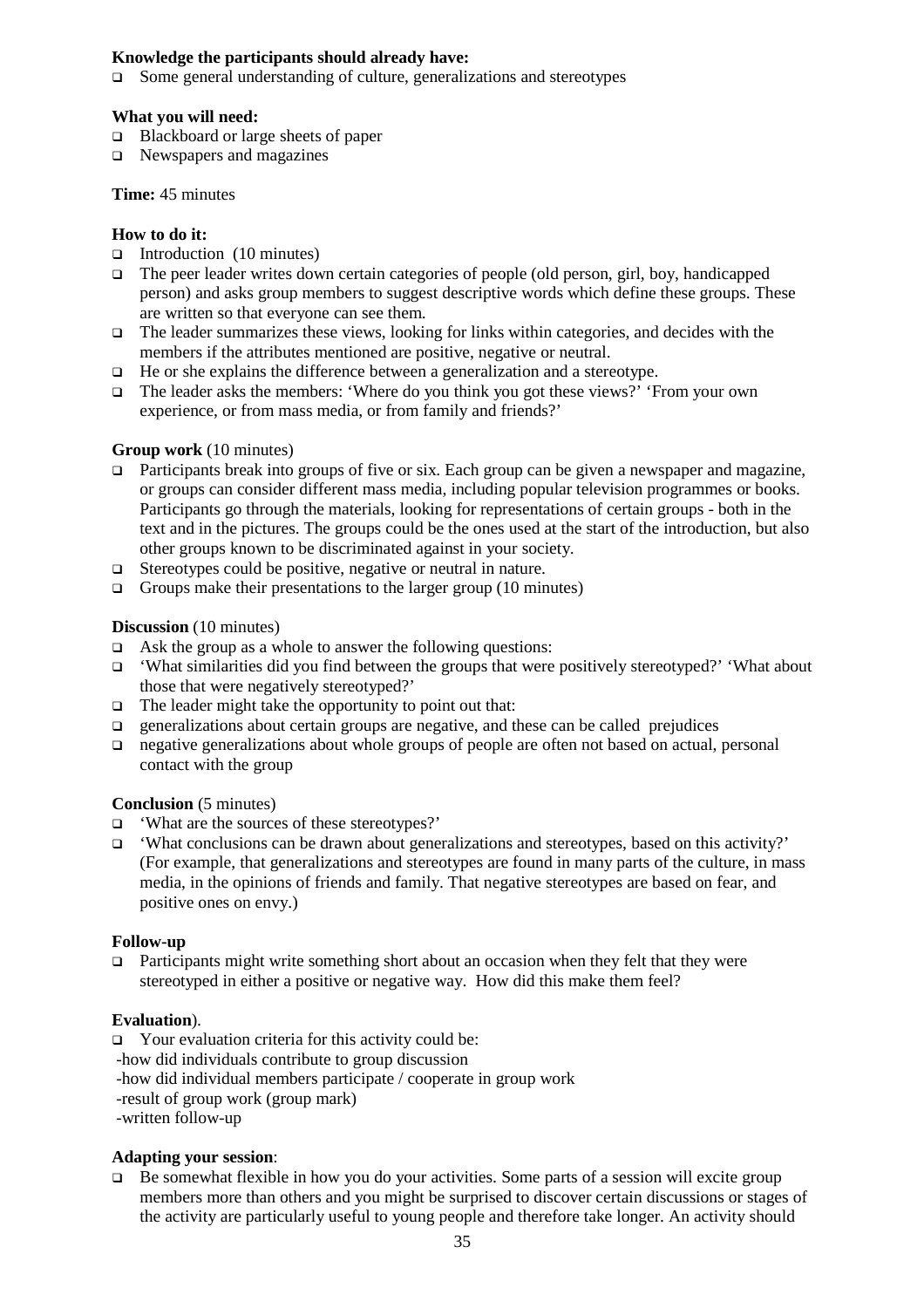be designed as an "accordion" , with individual parts able to be expanded or contracted depending upon the response of the participants. After trying the activity, make notes for yourself so that you can adjust it next time.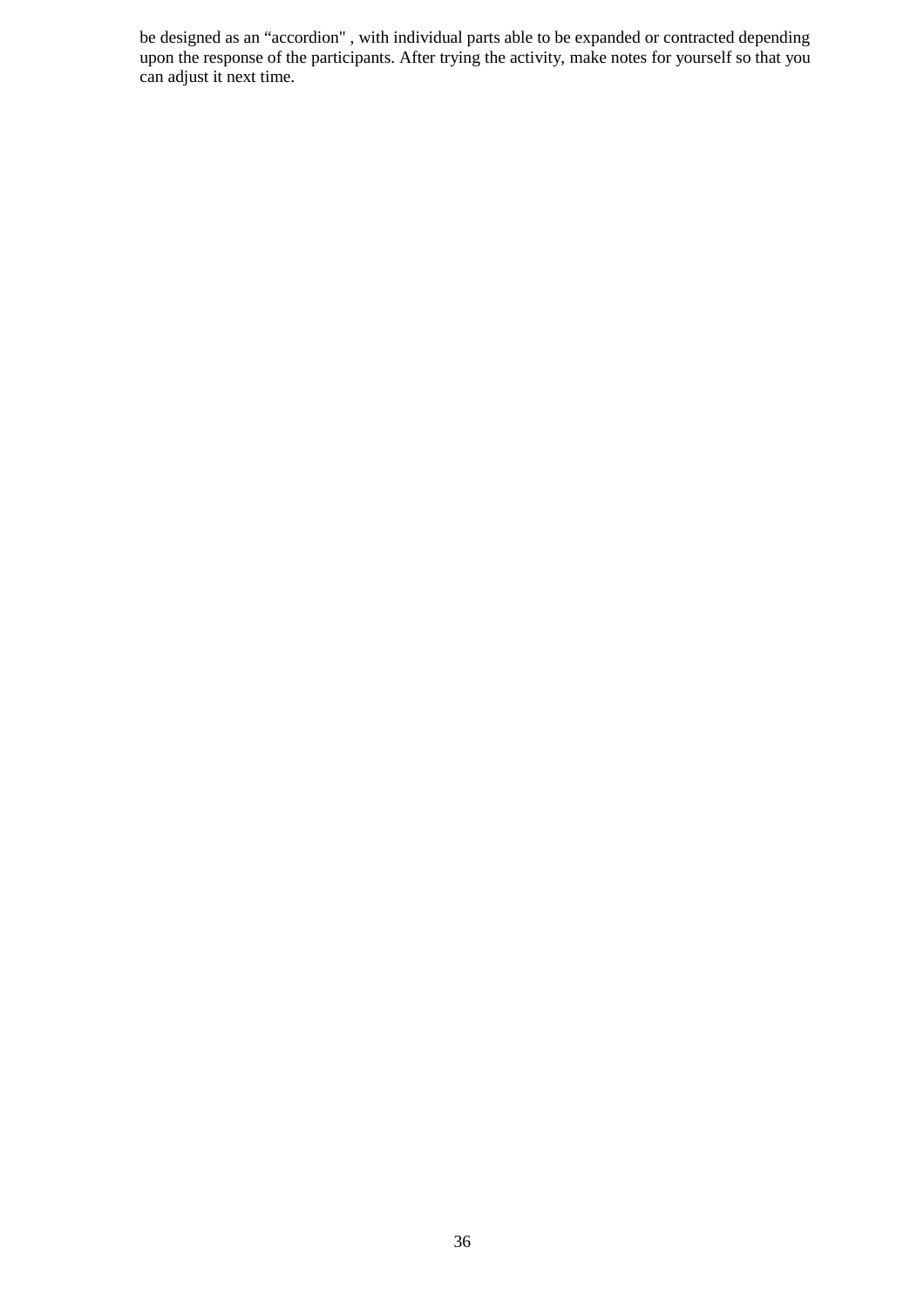## **Evaluating your human rights education activities**

- Depending on how you introduce human rights education to your peer group, evaluation may be something which you have to do or which you want to do. Whatever your motive, there are many good reasons to do it:
- It is a chance to prove to yourself that your efforts are working and are worthwhile (or to see why they are not working and how to change them).
- $\Box$  It gives your efforts credibility.
- $\Box$  It gives the group members the opportunity to monitor their own progress.
- It can be part of the process of improving members' personal responsibility for their learning.
- □ Below are some ideas about evaluating human rights education. *(This advice is based on the essay Lesson Evaluation in the Human Rights Classroom by Felisa Tibbitts)*
- Academic evaluation methods (such as marking essays on factual accuracy), are more suited to formal education settings. Although useful for evaluating the **KNOWLEDGE** part of human rights education, such methods are not so useful for evaluating **SKILLS** and **ATTITUDES**.
- $\Box$  It is quite difficult to monitor the development of skills and attitudes among peer group participants, particularly if they are working in small groups. Some peer group leaders may feel nervous about the challenge. Human rights educators, and especially peer group leaders, tend to use new evaluation techniques which can be used in consultation with the peer group members. Such methods are designed to assess the effectiveness of the skills and attitudes aspects of the human rights education programme and to involve peer group members in the evaluation

#### **Evaluating Human Rights Education Activities**

The evaluation of any activities can be done:

- Formally through the distribution of a questionnaire, or the creation of a suggestion box
- Informally through discussions when an activity is finished.
- Personally through individual self evaluation of your lesson plans.

#### **Formal and Informal Evaluation Questions**

You may want to include some of the following questions in either your formal questionnaire or informal discussion with group members:

- □ The type of sessions I like best are .... Discuss.
- □ The type of activities I like best are .... Discuss.
- The type of sessions I like least are…. Discuss.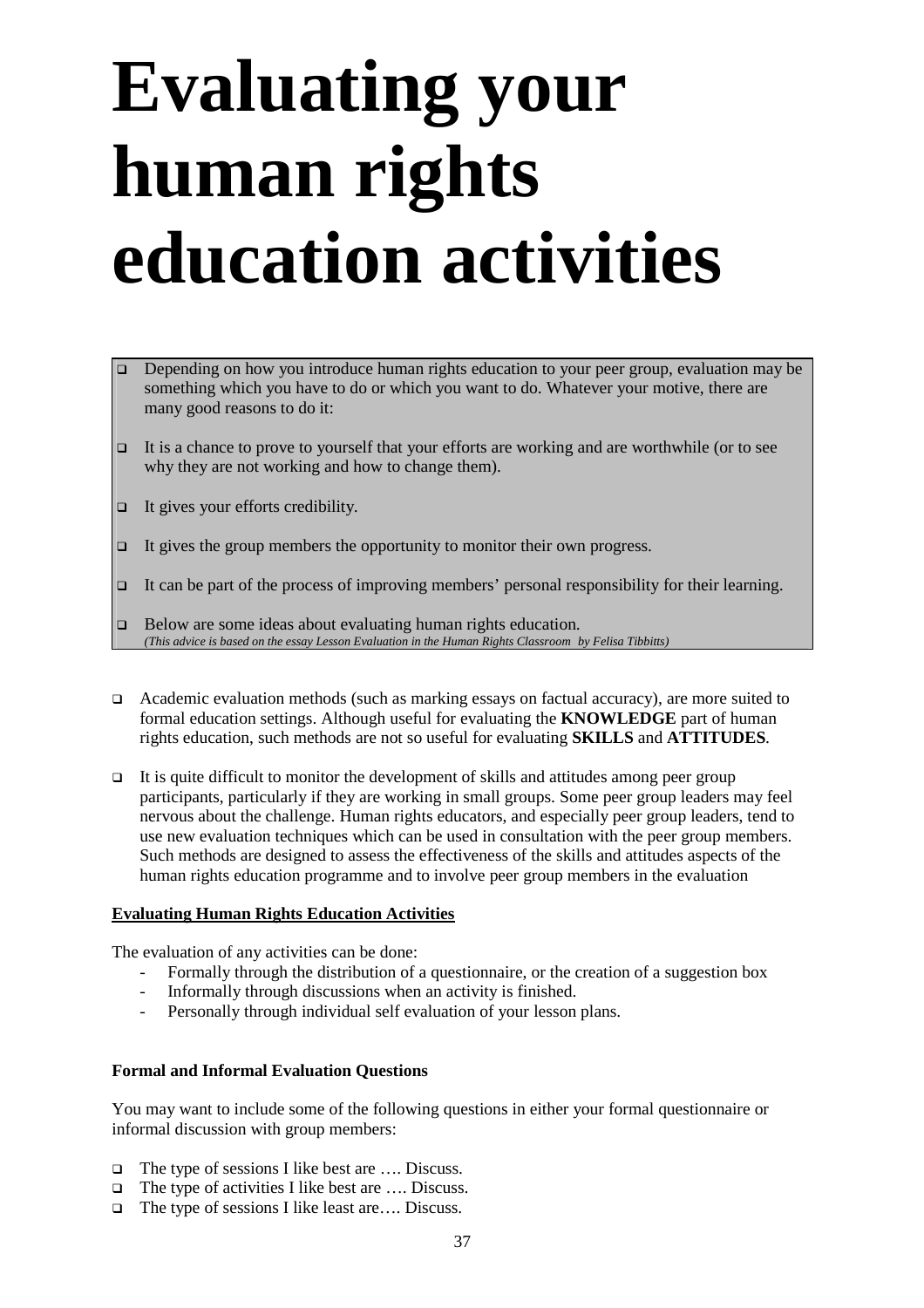- $\Box$  The type of activities I like least are .... Discuss
- □ The two things that should stay the same are.... Discuss.
- What I like most about the way our group works…. Discuss.
- □ What I like least about the way our group works.... Discuss.

In formal questionnaires participants should not be made to identify who they are, unless they want to.

#### **Self Evaluation**

You may want to get into the habit of evaluating the success of your lessons upon completion. Making note of any kind of changes you want to make will ensure that your lessons are fine tuned for future use. Questions you may want to consider:

- $\Box$  Did the participants seem eager to participate?
- $\Box$  Were there certain aspects of the session that seemed more engaging?
- $\Box$  Would a break have been useful to help maintain group attention and interest?
- □ Did I use a variety of techniques to ensure group interest?
- □ Which ones were better received?
- □ How could this lesson have been improved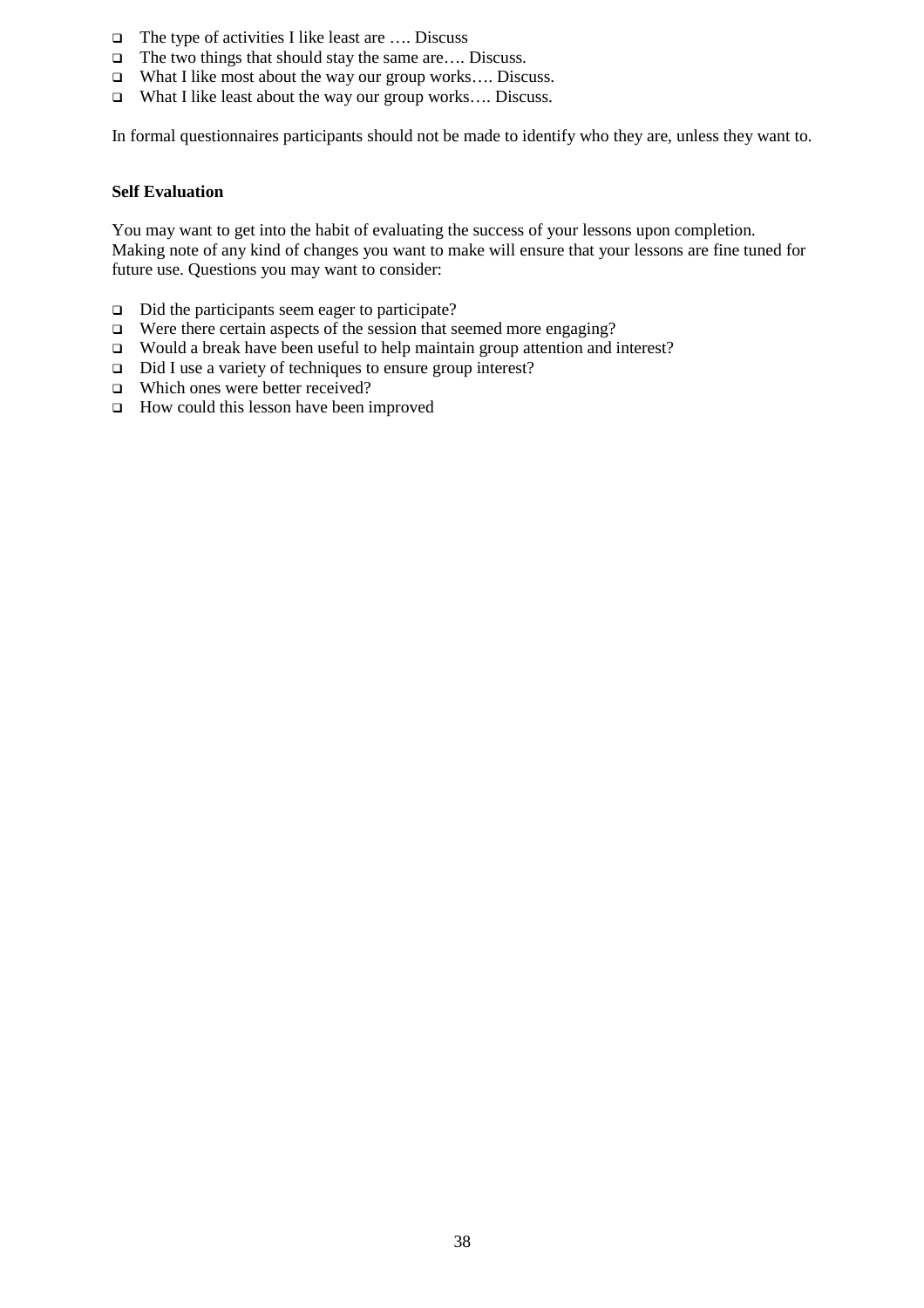# **Part Three: Activities for Young People**

### **This part contains:**

- $\Box$  Starting up introductory activities
- $\Box$  Living together activities about respect
- $\Box$  Who, me? activities about responsibility
- **Rights for Life activities about universality of rights**
- What's fair? activities about justice
- $\Box$  My rights / Your rights activities about situations where rights conflict
- $\Box$  Action! taking human rights beyond the peer group

 *All I need is an idea....*

**Ukrainian student teacher.**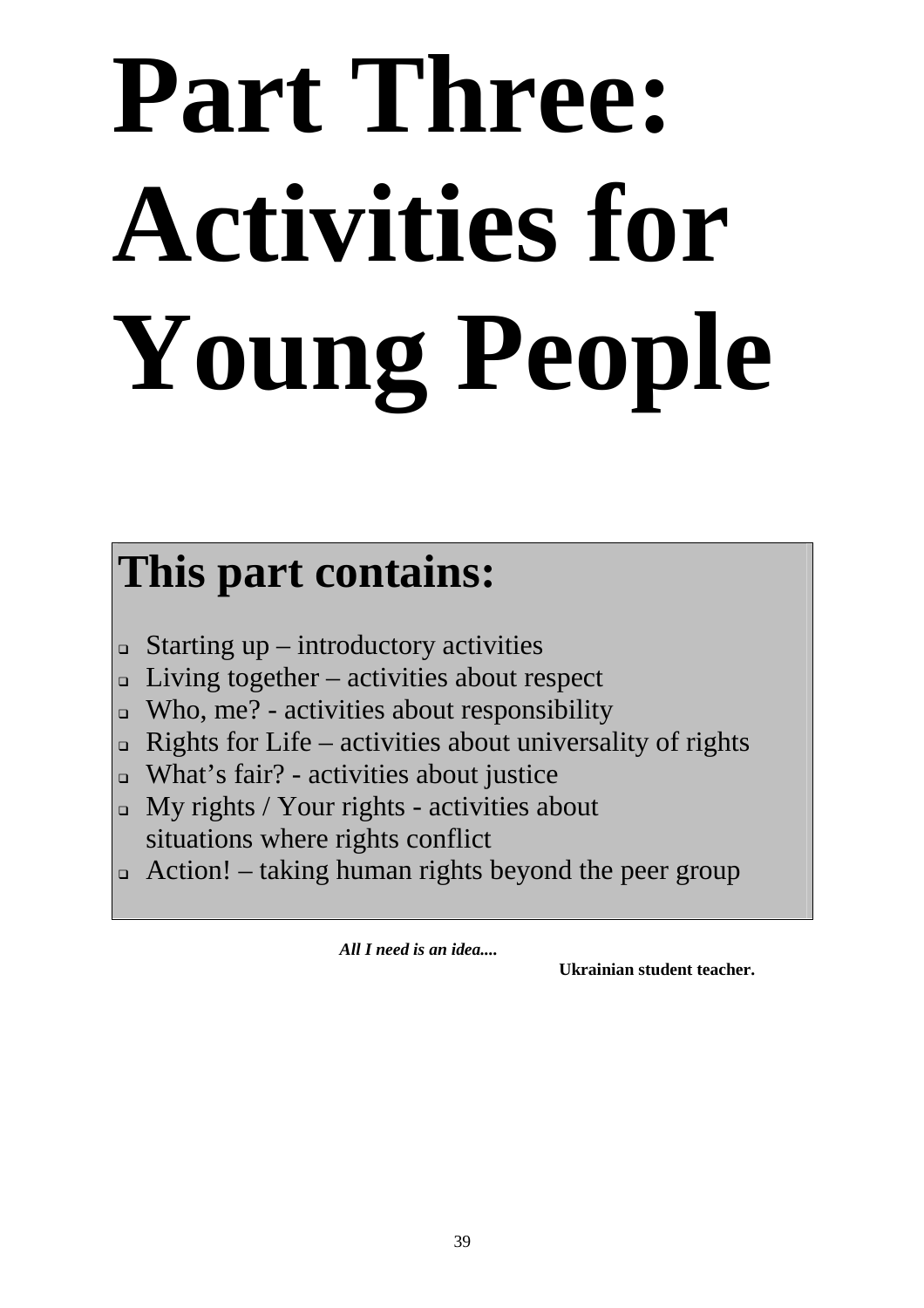### **Guide to the activities:**

To make them easier to use, the activities in this part of the manual have the same format.

#### **Title**

| Aim:                    | This, and the brief introduction to each group of activities, tells                                                                                                                                                             |  |  |  |  |
|-------------------------|---------------------------------------------------------------------------------------------------------------------------------------------------------------------------------------------------------------------------------|--|--|--|--|
|                         | you why they are useful.                                                                                                                                                                                                        |  |  |  |  |
| <b>Learning points:</b> | These are the key concepts contained in the activity. Keep them in mind<br>as you do it.                                                                                                                                        |  |  |  |  |
| What you need:          | This tells you what equipment you will need and what to prepare before<br>the session.                                                                                                                                          |  |  |  |  |
| Time:                   | The times shown are for estimates of how long it will take to do the<br>activity and any discussion component.                                                                                                                  |  |  |  |  |
| How to do it:           | This part explains the activity step-by-step. Where specific methods are<br>used, these are explained in Part Two of this manual.                                                                                               |  |  |  |  |
| <b>Questions:</b>       | Most of the activities use open questions and discussion to help<br>participants to think about the issues raised by the activity. Advice on<br>using open questions and discussion is available in Part Two of this<br>manual. |  |  |  |  |
| <b>Choices:</b>         | These are suggestions for further work on an issue, or ideas for adapting<br>activities for another age group.                                                                                                                  |  |  |  |  |

#### **Information / Examples / Gamecards:**

Some activities have additional parts. To avoid missing anything, read the whole activity through before attempting it, and check that you have found all the items listed under "What you need". Remember!

Chose the activities which are best suited to your group (You may wish to consult with others about this from time to time). Each activity will identify the age group it is most appropriate for. This is designed to help you select activities best suited to your target group. Remember, you don't need to cover all the activities.

Don't be afraid to change parts of the activities.

Consult with the members of your peer group as you go along. They will tell you what types of activities they find most helpful.

Good human rights education should be fun!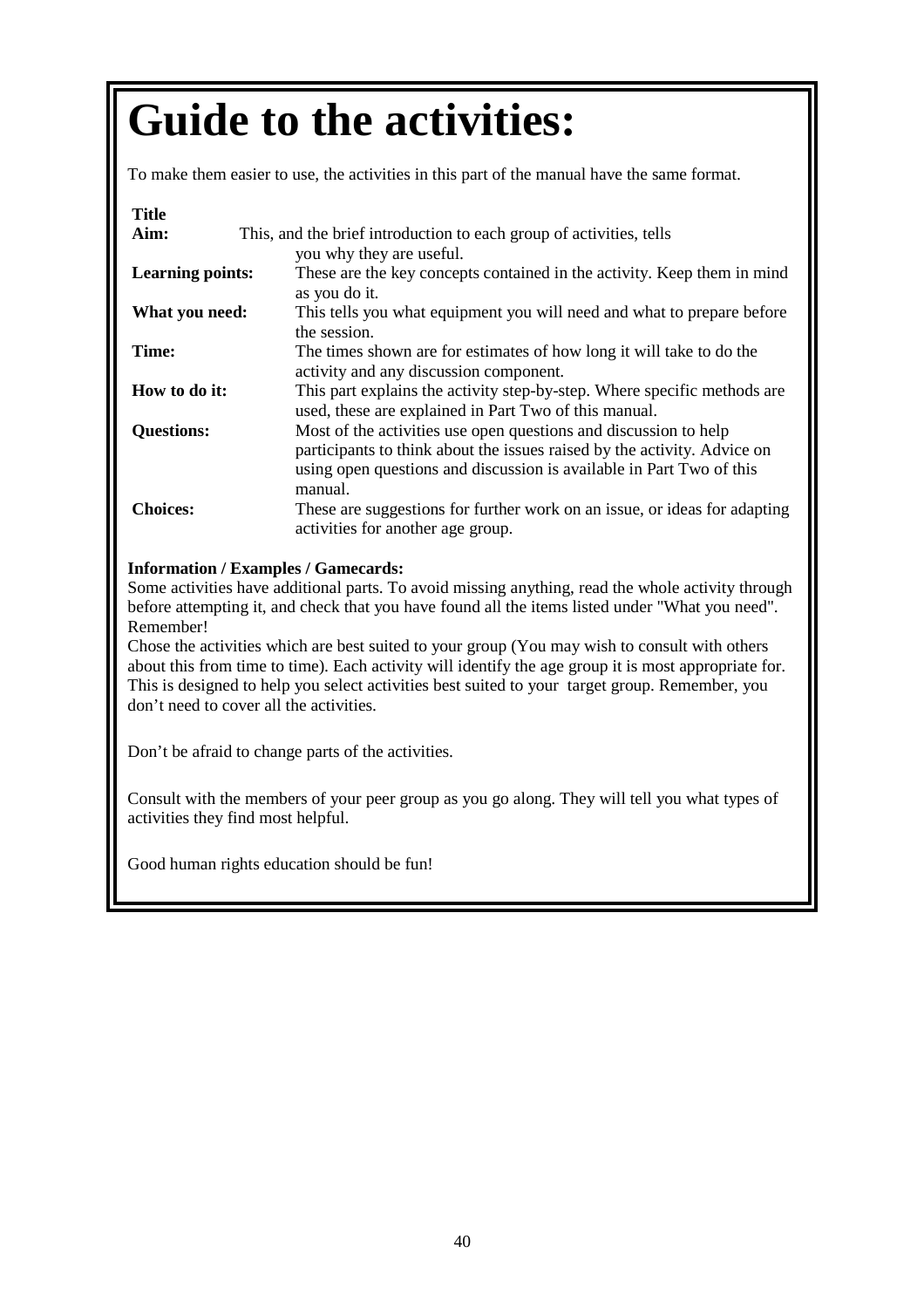## **Starting up introductory activities**

Because several of the activities in this part of the manual refer to the Universal Declaration of Human Rights, here are two activities to help familiarize the group with it.

Activities should be chosen or adapted to suit the needs of your group.

### **The Imaginary Country**

*(This activity is based on ideas from Ed OBrien and Nancy Flowers) This activity is appropriate for ages 14-18 and 18 plus*

**Aim:** This activity introduces participants to the idea of rights based on needs, and familiarizes them with the Universal Declaration of Human Rights. It raises ideas of how we value rights, and that the 'Choices' we make give options for establishing more permanent 'group rights'.

#### **Learning points:**

- Human Rights documents are based on our own inherent needs.

- We value some rights more highly depending on our own situation, but every right is important to someone.

#### **What you need:**

- Simplified Version of the Universal Declaration of Human Rights from part 4.

**Time:** About an hour and a quarter for the basic activity.

#### **How to do it:**

 $\Box$  Form into small groups of five or six.

- $\Box$  Read out the following scenario:
	- "Imagine that you have discovered a new country, where no one has lived before, and where there are no laws and no rules. You and the other members of your group will be the settlers in this new land. You do not know what social position you will have in the new country."
- **Each participant should individually list three rights which they think should be guaranteed for** everyone in this new country.
- Now ask the participants to share and discuss their lists within the group, and select a list of 10 rights which their whole group thinks are important.
- Now ask each group to give their country a name and to write their 10 chosen rights on a large piece of paper or on a blackboard where everyone can see them.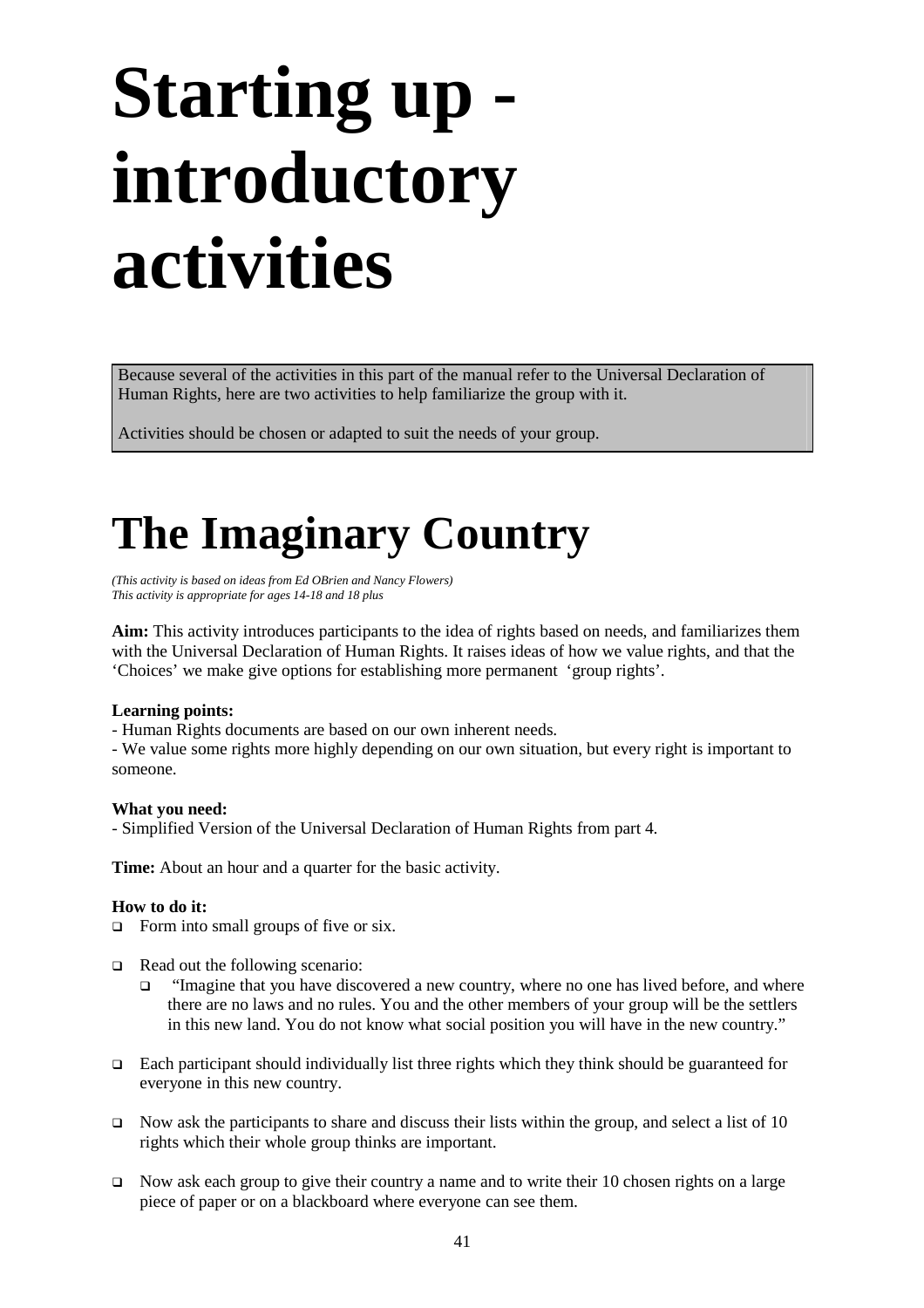- $\Box$  Each group presents their list to the whole group. As they do this, make a "master list" which should include all of the different rights from the group lists. Some rights will be mentioned several times. Write them on the master list once, and tick them each time they are repeated.
- When all the groups have presented their lists, identify rights on the master list which overlap or contradict one another. Can the list be rationalized? Can some similar rights be grouped together?
- When the master list is completed, compare the Simplified Version of the Universal Declaration of Human Rights from part 4. What are the differences/similarities between your list and the UDHR?
- $\Box$  Use the following questions to draw out the learning points. The choices below give options for extending the activity.

#### **Questions:**

- $\Box$  Did your ideas about which rights were most important change during this activity?
- $\Box$  How would life be if we excluded some of these rights?
- $\Box$  Are there any rights which you now want to add to the final list?
- □ Did anyone list a right themselves which was not included in any of the lists?
- $\Box$  Why is it useful for us to make such a list?

#### **Choices:**

- If you have time, ask partipants to put a mark next to the three rights on the master list which they personally think are most important, or which they think we could not live without. (This could be done during a group break.)
- $\Box$  This activity has been used in many different countries. In countries were war is a problem, students value the right to life most highly, while in those with economic problems the right to work comes first. You can explore this issue with the partipants by asking question such as: Do you think the situation in our country has affected your choices of rights? Why? Why not?
- This activity can be adapted into a project format. Partipants make a list of 'group rights' which they think would improve their school environment. For example, the right to work in peace, the right to have your point of view respected, the right to privacy for your personal property.... Be open to their suggestions, but emphasize that all rights have corresponding responsibilities. This living document could be displayed and updated as necessary. Ask the group, what do you think should happen if someone violates these rights?

### **Rights in the News**

*(Based on a demonstration by Nancy Flowers) This activity is appropriate for ages 14-18 and 18 plus.*

**Aim:** This activity is a good introduction for people who might already have some understanding of what human rights are. It helps them to recognize rights and to place everyday situations in a human rights framework

#### **Learning point:**

 $\Box$  Rights on paper relate to everyday situations.

#### **What you need:**

- □ Old newspapers and magazines of all kinds, enough for small groups to have at least one each.
- □ Blackboard or large piece of paper and pens.
- Universal Declaration of Human Rights and the Simplified Version of the Universal Declaration of Human Rights from Part Four of this manual.

**Time:** One hour.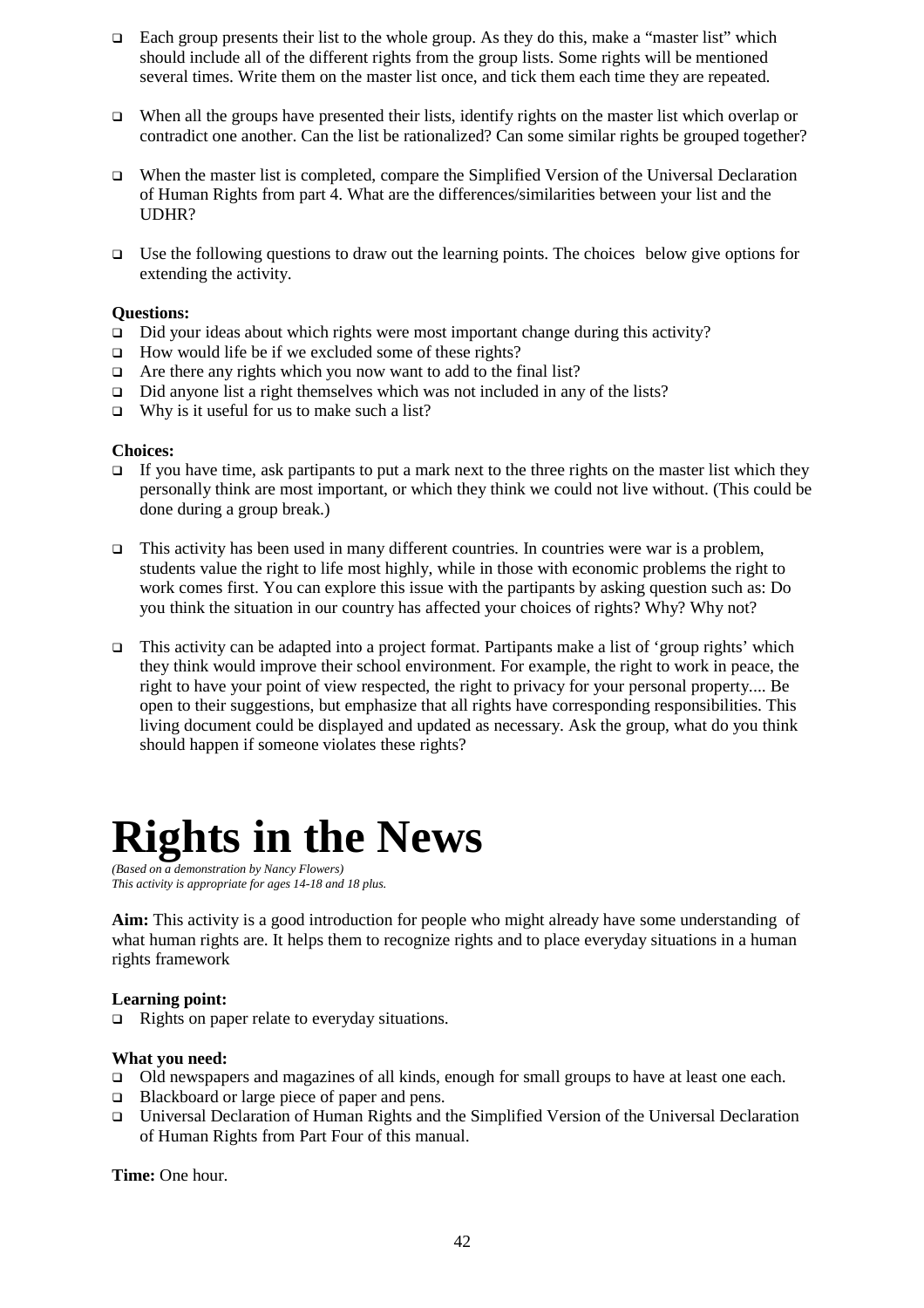#### **How to do it:**

 $\Box$  Read the following text to the group:

In our modern world we all have access to more information than ever before. For most of us, this information comes through the media, and especially via the news. Everyday, TV screens and newspapers are filled with situations and stories which are hopeful, tragic, happy, sad, simple or complex. Usually, we look at the terrible news stories and feel powerless. However, by looking again, using the ideas of human rights, we can see patterns of success, where rights are protected and acted upon, and patterns of problems, where rights are denied.

- Form small groups of four.
- □ Distribute the newspapers and magazines randomly.
- Using the whole of the blackboard/large paper draw a large circle. On the circumference of the circle write the following three phrases in such a way that they are as far away from each other as possible. (This allows lots of room for newspaper cuttings to be stuck up later).
- □ Three phrases:
	- Rights denied
	- Rights protected
	- Rights in action
- $\Box$  Ask the groups to look through their newspapers and magazines to find things which illustrate each of the three phrases. Encourage the participants to use all parts of the magazines and newspapers, including advertisements, classified adverts and other items.
- $\Box$  Offer the participants the following examples:

#### **Rights denied**:

 $\Box$  This could be an article complaining that a municipal health clinic has been closed without consulting the local community. This would illustrate the denial of the right to health or even life.

#### **Rights protected**:

 $\Box$  This could be a story about children who have been rescued from people who were mistreating them.

#### **Rights in action**:

- $\Box$  This could be a picture of a footballer scoring a goal, illustrating the rights to leisure, health, freedom of association, or even travel (if it is an international match.)
- When the task has been completed (usually after about 10 minutes) ask the participants to look at the Universal Declaration of Human Rights or its Simplified Version to find the article or articles which relate to the stories or pictures which they have found in the newspapers. Allow another 10 minutes for this part of the activity.
- Now ask each group in turn to stick up the findings on the blackboard/large paper. As they do this, they should explain why they chose that example and which specific UDHR articles it relates to.
- $\Box$  Some of the selected examples will involve situations where the same right or rights are denied, protected, and in action all at the same time! Use the questions below to help the group to analyze these situations.

#### **Questions:**

- $\Box$  Was it easy to find examples to illustrate rights denied, rights protected and rights in action?
- $\Box$  Was one phrase more difficult to illustrate? Why?
- Were there any newspaper articles or other examples where all three phrases could be said to be relevant? Which? Why?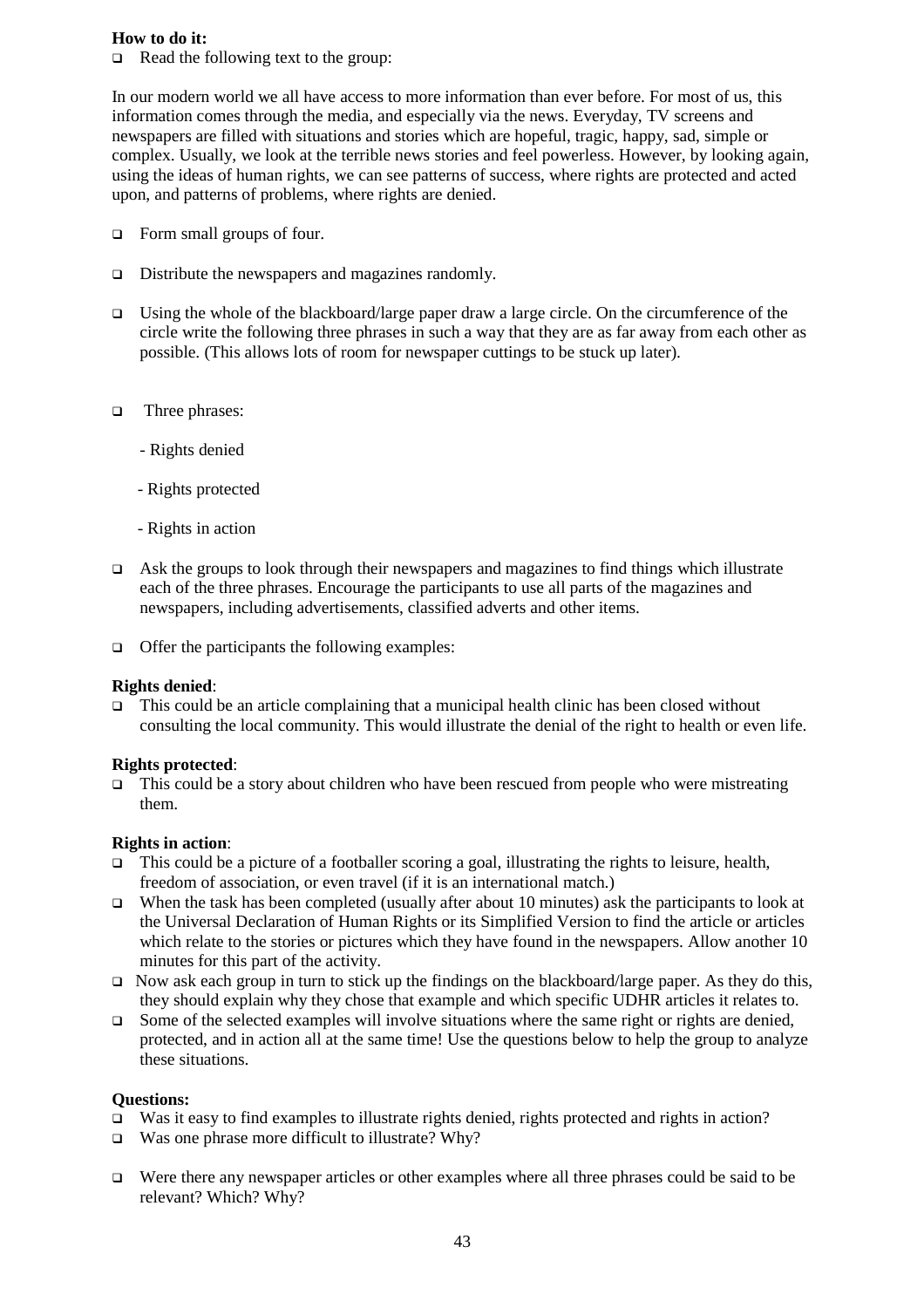Were there any examples where one person or a group had their rights protected and this resulted in someone else's rights being denied? Could the concept that my rights end where yours begin and vice versa be useful in such a situation? Would using this concept give a better result for all concerned? Why? Why not?

#### **Choices:**

As a project peer group members could examine international efforts to protect the rights of civilians in conflict situations, or the defence of the rights of a vulnerable group in your local area. (Note: Although young people need to know that rights are often denied, it is important for them to develop a knowledge of how they are protected if they are to feel that the defence of human rights is possible.)

## **Living together activities about respect**

- These activities emphasize that the way we choose to interact with others on an every day basis has a direct effect on respect for human rights. A game with rules raises questions about how laws are made, and an activity about listening focuses on the right to an opinion and the responsibility to respect the opinions of others.
- □ Activities should be chosen or adapted to suit the needs of your group.

### **Camping Out**

*(Adapted from an idea in Understand the Law 1994, The Citizenship Foundation) This activity is appropriate for 14-18 year olds.*

**Aim:** This game helps young people understand how communities develop rules and laws to protect people's rights.

#### **Learning points:**

- $\Box$  Rules of conduct prevent conflict and protect rights.
- □ Such rules are best made democratically.

#### **What you need:**

A copy of the "situations" from the next few pages for each group.

**Time:** About one and a half hours

#### **How to do it:**

- $\Box$  Form into small groups of five or six.
- □ Tell the group:

"Imagine that you are going on a camping trip with a group of friends. Someone has told you about a wonderful location for a camp, a clearing in the woods near a lake, far from civilization. You have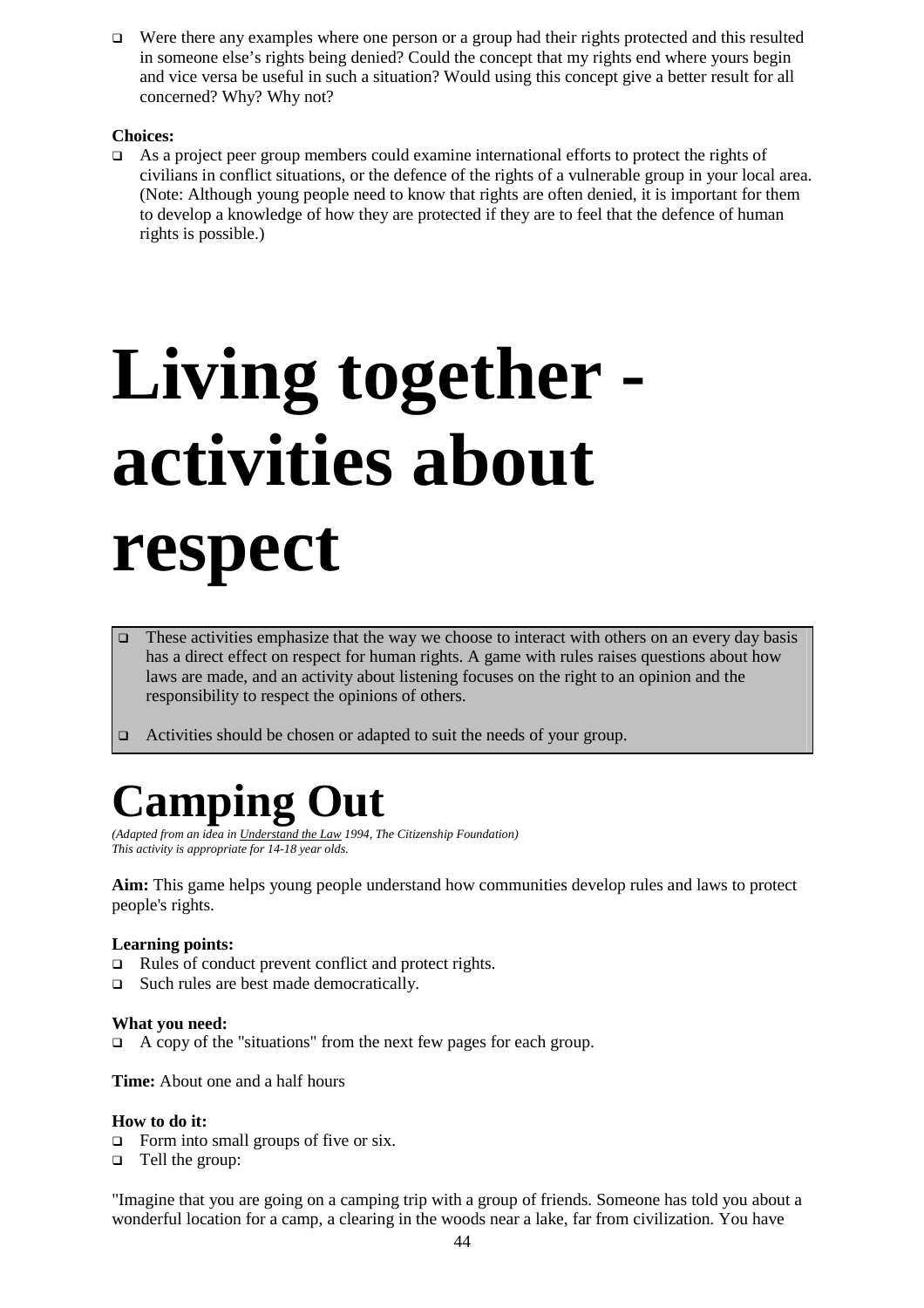been planning together for several weeks, and finally the weekend arrives. After a long journey, you arrive at the clearing. You have brought everything you need for your holiday, including one large tent for all of you to sleep in. There is a well nearby with good water, and you have permission to cut wood and make fires. There are no other facilities, no rules, and no adults or camp administrator. You set up camp, swim, and prepare for a week of fun!

However, by the end of the first day at the campsite, there have already been some disagreements about how the camp should be run. You all realize that it would be better if you could agree on ways to make your holiday easier. You hold a meeting."

- Ask the participants in their groups to see if they can think of four or five problems that their group might face. Ask them to decide how each problem could be solved.
- $\Box$  Ask the participants to consider the following questions:
	- How did they make their decisions?
	- Did anyone disagree?
	- Did everyone have an equal say? Why or why not?
	- What was the most difficult decision made? Why?
- $\Box$  Now read the following text to the participants:

"After the meeting, all goes well and things are much better. However, after a couple of days, more problems arise, which together you have to sort out to prevent them from happening again."

- If you are able to copy the "situations", distribute a set of them to each group. In their groups the participants should place all the "situations" face down on the table and take them up one at a time. They should try to reach a decision about what to do in each "situation." If possible they should try to agree. (If you were unable to hand-copy or photocopy the "situations", read them out one by one, and try to reach a decision as a group, although this will be more difficult).
- If some groups finish the game more quickly than others, ask them to think about the discussion questions below.
- $\Box$  When all the groups have finished playing the game, go through the "situations" asking the whole group what decisions they made. Don't ask every group to comment on every "situation" - that would take too long.
- $\Box$  Follow the activity with a discussion using the questions below.

#### **Questions:**

- $\Box$  In this activity you used rules to protect the rights of everyone in the camp. What would have happened if you were unable to agree on rules or if everyone ignored the rules?
- □ What makes a rule appropriate or not?
- What about laws? Should you always obey laws, even if they are unfair or bad?
- Some rules and laws are unwritten. For example, "moral" or religious laws. Why do groups of people obey these rules/laws, even though they don't have to?
- Fulles and laws are usually enforced by a punishment or sanction. You probably decided to use sanctions against people who broke the rules in the camp. What is the aim of sanctions? What sort of sanctions are most effective? Can sanctions be counter-productive?

#### **Choices:**

- This activity could be the starting-point for making a set of group rules, which are agreed by the peer group members and the peer leader in a participatory way.
- $\Box$  In many countries, execution is the punishment for all sorts of "crimes", from murder to offences such as trading on the black market. This activity can be a starting-point for a discussion about whether or not execution is a real deterrent for crime.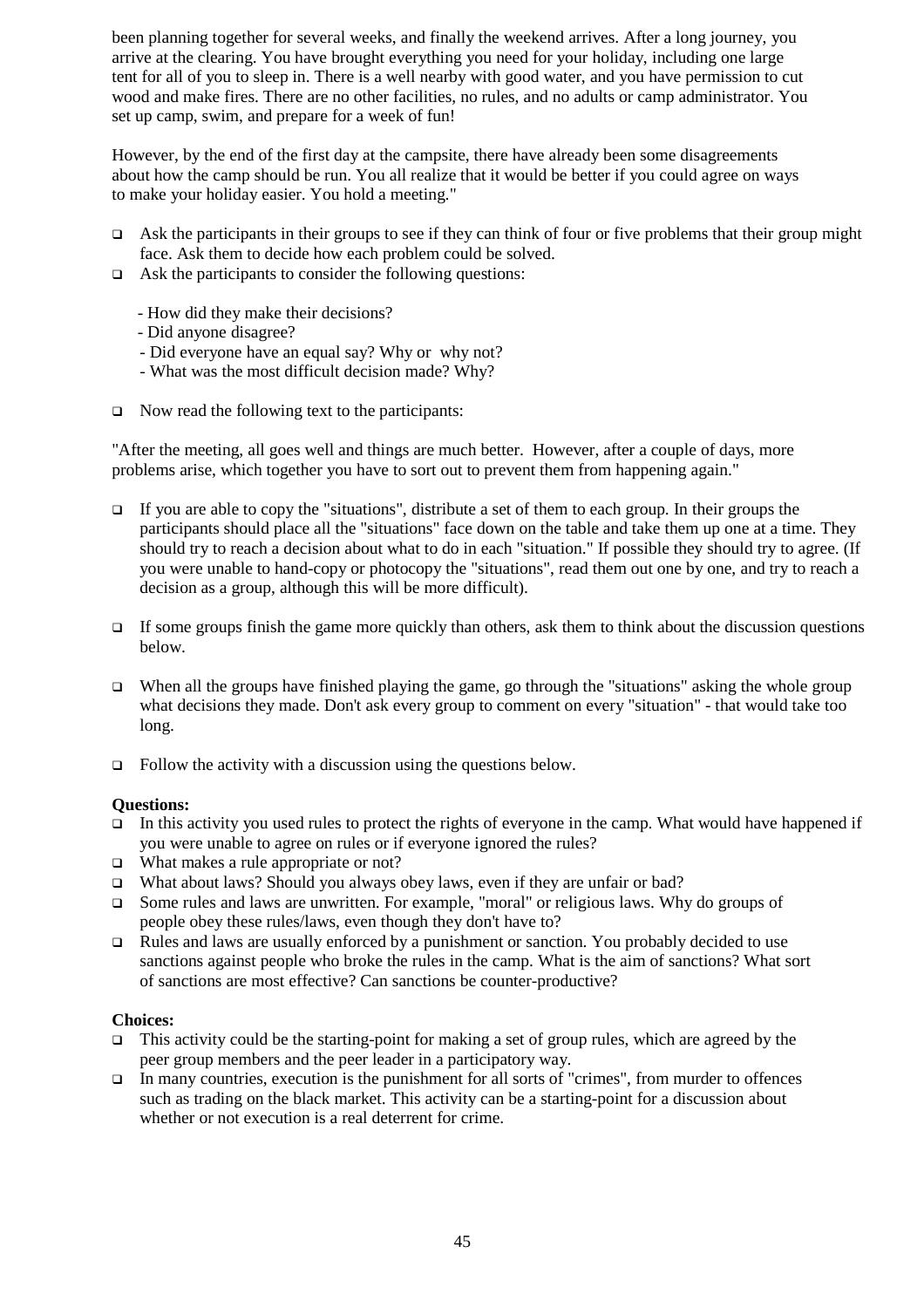#### **Situation Cards for "Camping Out" Activity:**

#### Situation One

 $\Box$  Someone has to sleep near the door of the tent, which doesn't close properly. By the morning, this person's belongings have usually spilled out of the opening onto the wet grass. He or she complains that their belongings will be damaged. What do you do?

#### Situation Two

 $\Box$  You all agreed at the meeting how the camp should be run. Now, one of you takes no notice of what was decided. How can you enforce the rules?

#### Situation Three

 $\Box$  Someone left the kettle boiling on the fire and went away to swim. The kettle fell into the fire and sparks set fire to a corner of your tent. You all realise that you have a safety problem. There may be others. What do you do?

#### Situation Four

 $\Box$  Getting water from the well is a very boring job. Everyone would prefer to go swimming than fetch water. However, one of you strains your arm while swimming and can't carry water anymore. This means that the rest of you will each have to spend more time carrying water. What do you do?

#### Situation Five

 Two of you are smokers, the others are not. The non-smokers strongly object to the smell of smoke in the tent but the smokers feel they should be able to smoke while they are relaxing. What do you do?

#### Situation Six

 $\Box$  One of you has brought a radio and plays loud music early in the morning. This makes everyone angry. What do you do?

#### Situation Seven

You all share one tent, but cannot agree about keeping it tidy. Some like the tent to be neat all the time, the others don't. The arguments are affecting the atmosphere in the camp. What do you do?

#### Situation Eight

 Someone damages an expensive guitar belonging to someone else. She or he refuses to pay for the repairs. What do you do?

#### Situation Nine

 $\Box$  A friend of yours joins you for a couple of days. She or he has brought their own tent, but ignores the rules which everyone else has agreed upon. What do you do?

#### Situation Ten

 Two of you feel that the camp should have a rule about alcohol and drinking. You ask for a meeting to discuss the matter. Most of you are against a complete ban. What do you do?

### **Active listening**

*This activity is appropriate for 14-18 year olds.* 

**Aim:** This listening activity helps young people to improve their listening and to think about what results in effective and ineffective listening skills.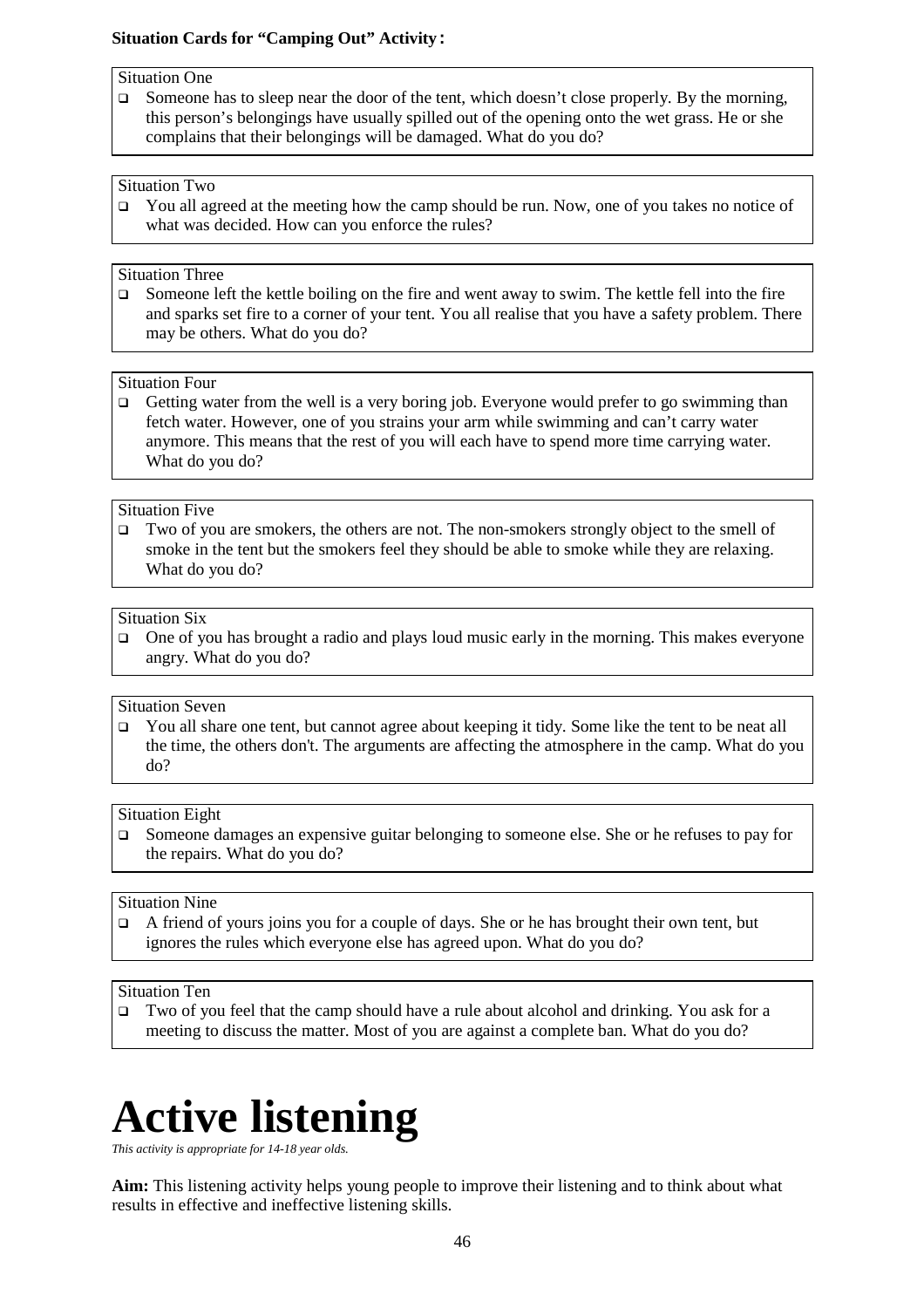#### **Learning points:**

- Listening is an important skill for respecting each others right to an opinion. (See Article 12 of the Convention on the Rights of the Child, and Article 19 of the Universal Declaration of Human Rights, in Part Five of this manual).
- $\Box$  We can improve our listening skills by practice.

**What you need:** The boxes what helps us to listen? and What prevents us from listening?

**Time:** About 30 minutes

#### **How to do it:**

- $\Box$  A group member is asked to volunteer to lead the exercise.
- This individual is given a sheet of paper with rectangles drawn in different directions on the sheet. All of the rectangles are attached in one way or another. There are no independent or free standing rectangles. The rectangles can be horizontal, diagonal, or vertical.
- $\Box$  The task of this individual is to describe the image only using words, and without using hand gestures.
- The Group members are asked to draw the image, but are **not** allowed to ask questions.
- $\Box$  The volunteer describes the image a second time and the group members draw the image again. This time group members are encouraged to ask one question at a time.
- $\Box$  This activity should give way to the importance of clear, concise, communication, and the obstacles that prevent the transmission of an effective message.

#### **Questions:**

- $\Box$  What difficulties did you experience the first time in drawing the image?
- $\Box$  What would have improved your ability to draw the image effectively?
- □ What has this taught you about communication?
- □ When and where could this be useful to you?
- $\Box$  Listening is an important skill for respecting and protecting human rights. It is especially important for Article 12 of the Convention on the Rights of the Child, and Article 19 of the Universal Declaration of Human Rights, but also for all of the other Articles. Why is this so? What do we gain from listening to each other? Have you ever been in a situation where no-one would listen to you? How do we feel when our opinion is ignored? Do you agree with the idea that we can improve our listening skills by practice?

#### **Choices:**

 $\Box$  It can be fun to repeat the game, making it harder every time, over several days or weeks, so that group members can see their listening improve.

#### **What prevents us from listening?**

#### **On-off Listening**

 $\Box$  People think faster than they talk. This means that when you listen to someone, you have a lot of spare time for thinking. Often, we use this time to think about lunch, or what we did last night, instead of thinking about what the other person is saying!

#### **Prejudice Listening**

 $\Box$  In every part of the world, there are words or phrases which cause people to stop listening. Words like "capitalist", "communist", "fundamentalist." When people hear these words, they stop listening and start to plan their defence, or a counter-attack.

#### **Closed Mind Listening**

 $\Box$  Sometimes, we decide quickly that the person (or the subject) is boring, wrong, or not relevant, or that we know what they are going to say. Then we stop listening.

#### **Distracted Listening**

 $\Box$  Noise, lights, temperature, other things in the room, or what you ate for breakfast can all prevent us from listening to what people are saying. However, with practice, we can still listen well under these circumstances.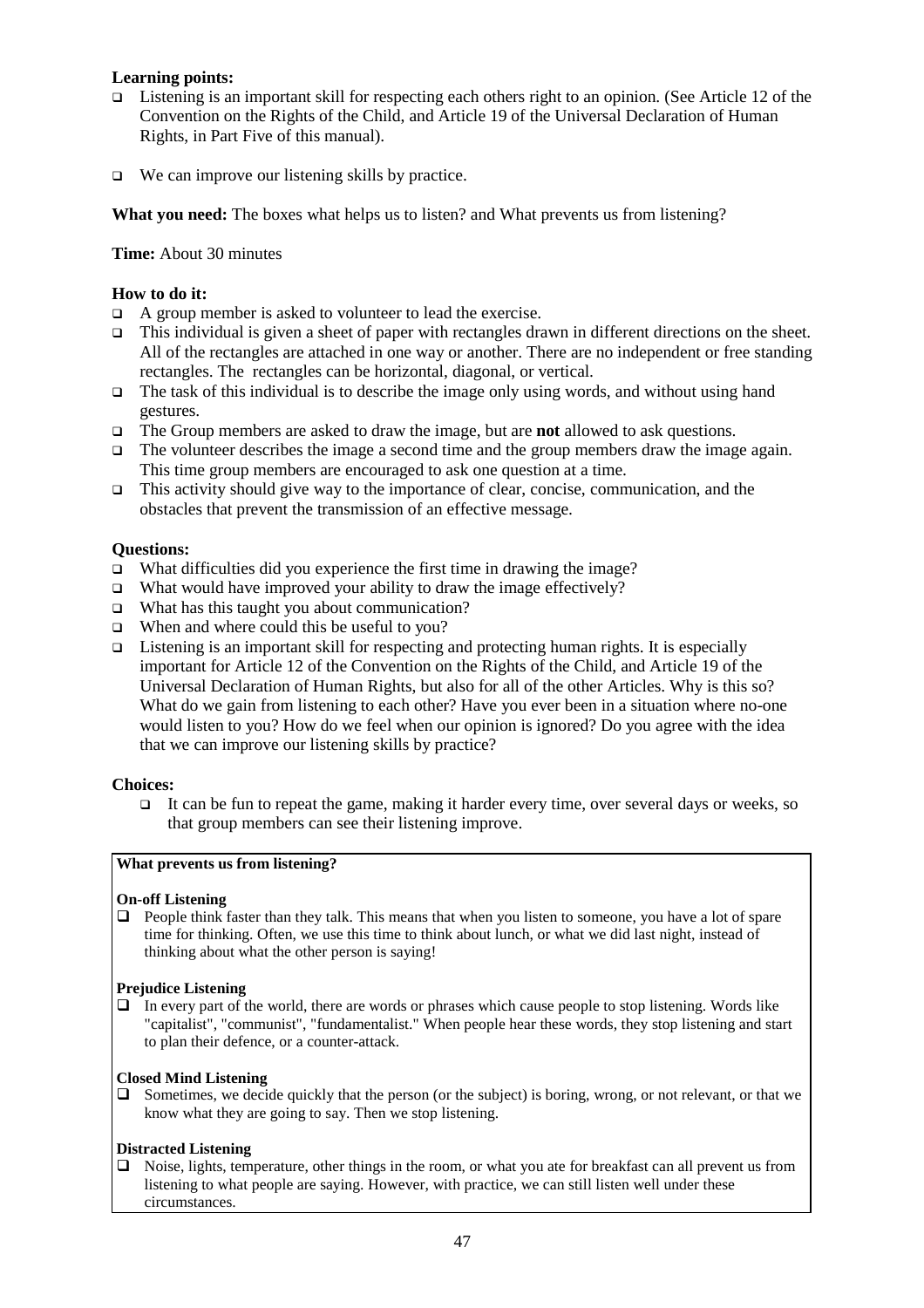#### **What helps us to listen?**

- $\Box$  We listen with our bodies as well as with our minds...
- $\Box$  face the speaker
- $\Box$  have good eye contact
- have an open posture (don't fold your arms, turn your back......)
- $\Box$  lean towards the speaker
- $\Box$  relax

#### Listen to **what** is being said...

- $\Box$  listen for the central theme, not just the "facts"
- $\Box$  keep an open mind
- $\Box$  think ahead
- **a** analyze and evaluate
- **don't interrupt**

#### Listen to **how** it is being said...

- non-verbal signs (for example face expressions, body posture)
- $\Box$  tone of voice

#### Listening is important because...

- $\Box$  It shows people that you value their experiences and what they are say
- $\Box$  It encourages people to talk honestly and freely
- $\Box$  It can help you to identify areas where people agree or disagree, and helps you to think of solutions to these disagreements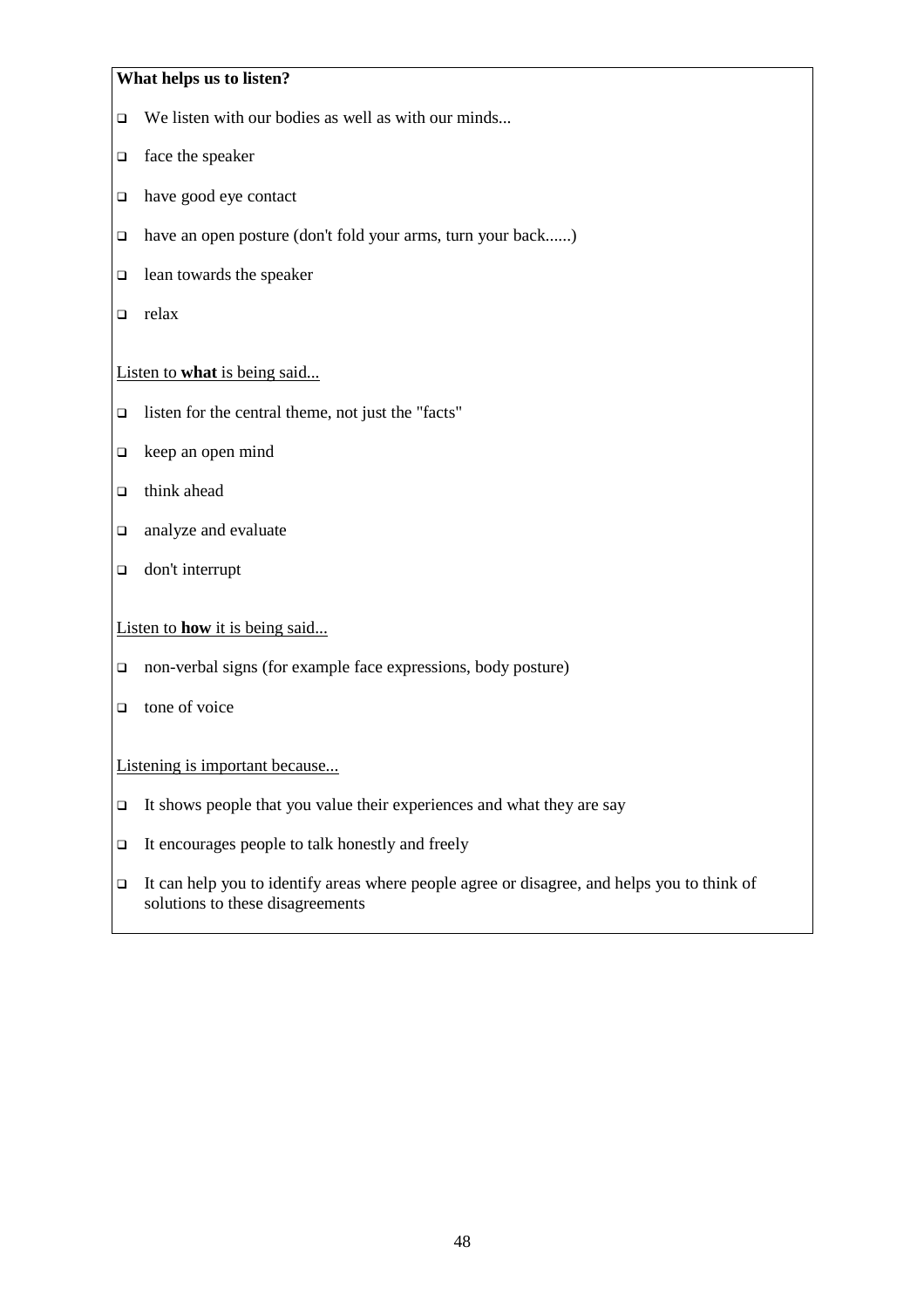## **Who, me? - activities about responsibility**

- $\Box$  These activities emphasize personal responsibility. A real-life moral dilemma is used to raise questions about honesty and everyday responsibility. Another activity about censorship looks at the responsible use of power. The overall aim of these activities is to show that rights have corresponding responsibilities.
- □ Activities should be chosen or adapted to suit the needs of your group.

### **Rights and Responsibilities**

#### *This activity is appropriate for ages 14-18 and 18 plus.*

**Aim:** This short listing and discussion activity helps young people to understand the connection between rights and responsibilities

#### **Learning point:**

 $\Box$  Every right has a corresponding responsibility.

#### **What you need:**

- Simplified Version of the Universal Declaration of Human Rights.
- $\Box$  Information about Rights and Responsibilities (see next page).

#### **Time:** Forty-five minutes

#### **How to do it:**

- Ask the group to form into pairs. Each person should write down five important rights which they think they should have in the group and five important rights which they think they should have at home. For example, the right to their own space. (This could be done as a reflection exercise which recalls previous work on human rights.)
- $\Box$  Ask each person to swop their list with their partner. Each participant should think of the responsibilities which correspond with each right that their partner listed. For example, the responsibility to respect the space of the people they live with.
- Every pair reports to the rest of the group two rights and their corresponding responsibilities from their lists. The peer leader should write the rights and responsibilities on the wall.
- $\Box$  Ask the participants to read the Information about Rights and Responsibilities. Start a discussion using the following questions:

#### **Questions:**

- $\square$  Was it easy or hard to think of each right's corresponding responsibility?
- In the example about seatbelts (see Information about Rights and Responsibilities), who do you think is right, the government or the people who refuse to wear seatbelts?
- What if someone you knew was injured because a driver refused to wear a seatbelt? How might this happen? How would you feel?
- What if a sick child died because the doctor was too busy helping a driver who had refused to wear a seatbelt and was injured? Look at the Simplified Version of the Universal Declaration of Human Rights. Which rights are involved in this example?
- $\Box$  Can you think of similar examples where other rights and responsibilities conflict?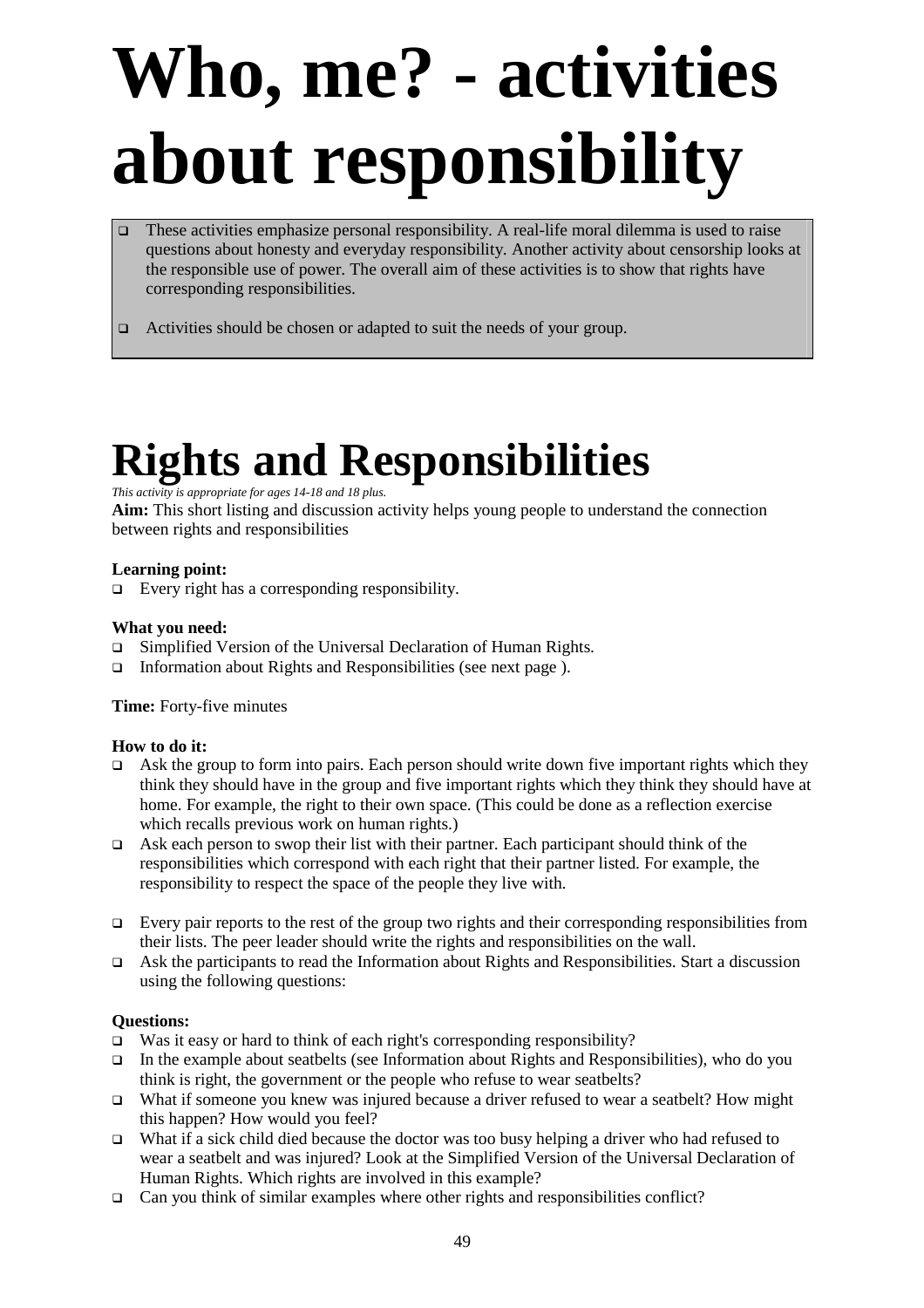#### **Choices:**

- $\Box$  Because issues of rights and responsibilities affect everyone (for example the right to give your views and the responsibility to respect the views of others) this activity can be the basis for using the language of rights and responsibility in everyday situations.
- As an action, the group can keep the list of rights and equivalent responsibilities on the wall. When conflicts occur, or when other rights issues come up, anyone is free to add to the list. For example, if some group members have been borrowing other people's possessions without permission, one person might decide to add to the list: I have the right to privacy and security for my belongings / And I also have the responsibility to respect the privacy and security of my group members. It might be useful to write at the top of the list: We all have the right to add to this list  $\overline{\overline{}}$ And we have the responsibility not to write things which violate the rights of others.
- $\Box$  To help clarify rights and responsibilities, group members could read the following information on "Negative" and "Positive" rights, then go through the Universal Declaration of Human Rights identifying "Negative" and "Positive" rights (they will find that many rights consist equally of "negative" (responsibility) and "positive" (right) elements.

#### **Information about Rights and Responsibilities**

- $\Box$  Every right has a corresponding responsibility. For example, your right to freedom of speech is limited by your responsibility not to say untrue things which will degrade another person and abuse their right to dignity and good reputation.
- $\Box$  The balance of our rights and our responsibilities to respect the rights of other people means that we usually have to exercise our rights within certain restraints.
- There are many situations where rights and responsibilities of different people conflict. For example, some countries have laws making the wearing of seatbelts compulsory in cars. Many people oppose these laws, arguing that it is a restriction of their right to act freely.
- $\Box$  The governments of these countries argue that people in cars have a responsibility to the hospitals, doctors, and the rest of society to do everything possible to avoid getting injured while they are driving. It is argued that if people do not wear seatbelts and are injured, they take time, money and hospital space away from people with illnesses, and therefore restrict the right of sick people to proper health care.

#### **Information on "Negative" and "Positive" Rights:**

- The term "negative right" is used to describe a right which stops something harmful or unpleasant being done to us. Examples of negative rights are the right not to be killed or badly treated or to have your possessions stolen. These are negative rights because they say NO to someone who might want to hurt you.
- The term "positive right" is used to describe a right which declares our freedom to do something. For example, the right to be paid for your work is a positive right. These are positive rights because they tell you that YES you have this right, and they tell other people that YES they must support your right. For example, your employer has a responsibility to pay you.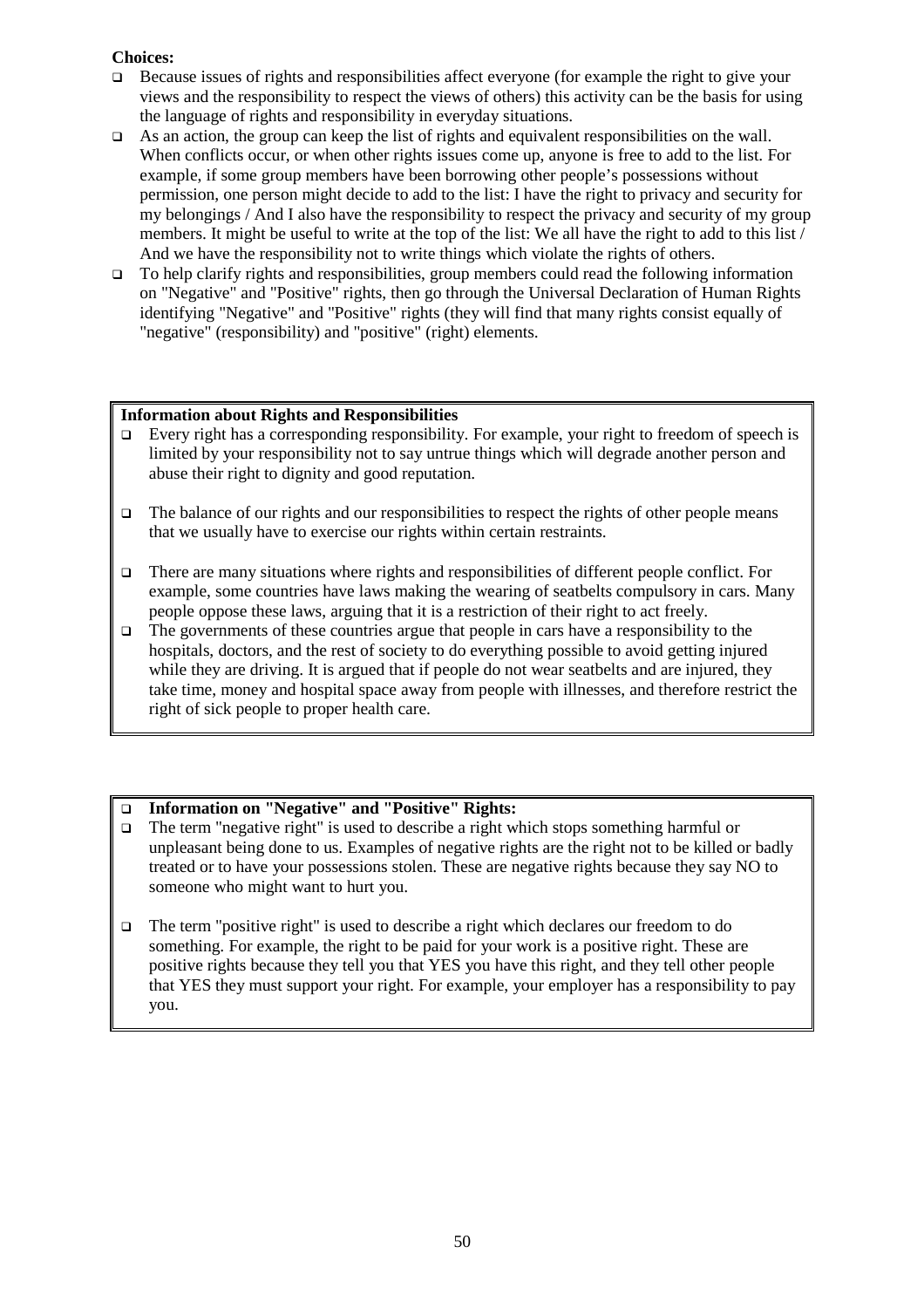### **Thief?**

*(Adapted from p.82 of Understand the Law 1993, The Citizenship Foundation) This activity is appropriate for ages 14-18 and 18 plus*

**Aim:** This case study uses a moral dilemma to introduce young people to ideas of responsibility in society. Although the person in the case study is accidentally overpaid a large amount, many young people will have been given the wrong change in a shop and had to make a similar choice.

#### **Learning point:**

Every right has a corresponding responsibility. For example, the right to be judged equally by the law has the corresponding responsibility to respect the law.

**What you need:** The Simplified Version of the Universal Declaration of Human Rights.

**Time:** At least one hour

#### **How to do it:**

- $\Box$  Form into small groups of five or six.
- $\Box$  Read the following text to the group:

"Every month Alexander puts a small part of his wages into his account at the local bank. It's not a lot, but it is the only way he can save enough for a holiday with his children. Each month the bank sends Alexander a statement telling him how much he has in his account. This month Alexander sees that he has much more money than he thought. There must be a mistake. He writes to the bank to say it has given him \$2,000 more than it should

have.

'No,' says the bank, 'there has been no mistake. The money is yours.' Alexander writes again. 'we have double checked,' says the bank, 'we have not made a mistake.'

Alexander still isn't happy. He writes for a third time, and the bank tells him again that the money is his.

After this, Alexander doesn't think he has anything to lose. He starts to spend the money on things he and his family need. He buys some new furniture, redecorates his flat and goes away on a week's holiday with his family.

A little later, the people at the bank realize that they have made a mistake. The \$2,000 that Alexander has been given belongs to another customer who has the same name. The bank asks Alexander for the money back. He gives them what he has left, but he has spent more than \$1,000. Alexander is charged with theft.

If Alexander is to be found legally guilty of theft, it must be proved in court that he:

- behaved dishonestly
- took or kept something belonging to someone else
- intended to keep it permanently.
- Ask the participants to decide in groups whether Alexander should be found guilty of theft. To answer this, they need to ask three questions:
	- Did Alexander behave dishonestly?
	- Did Alexander take something from someone else?
	- Did Alexander intend to keep it?
- If the answer to all three questions is **yes**, then Alexander is guilty in law.
- If the participants answered **no** to one or more questions then he is not guilty.
- If the participants decide that Alexander is guilty under the law of theft, what punishment do they think he should be given?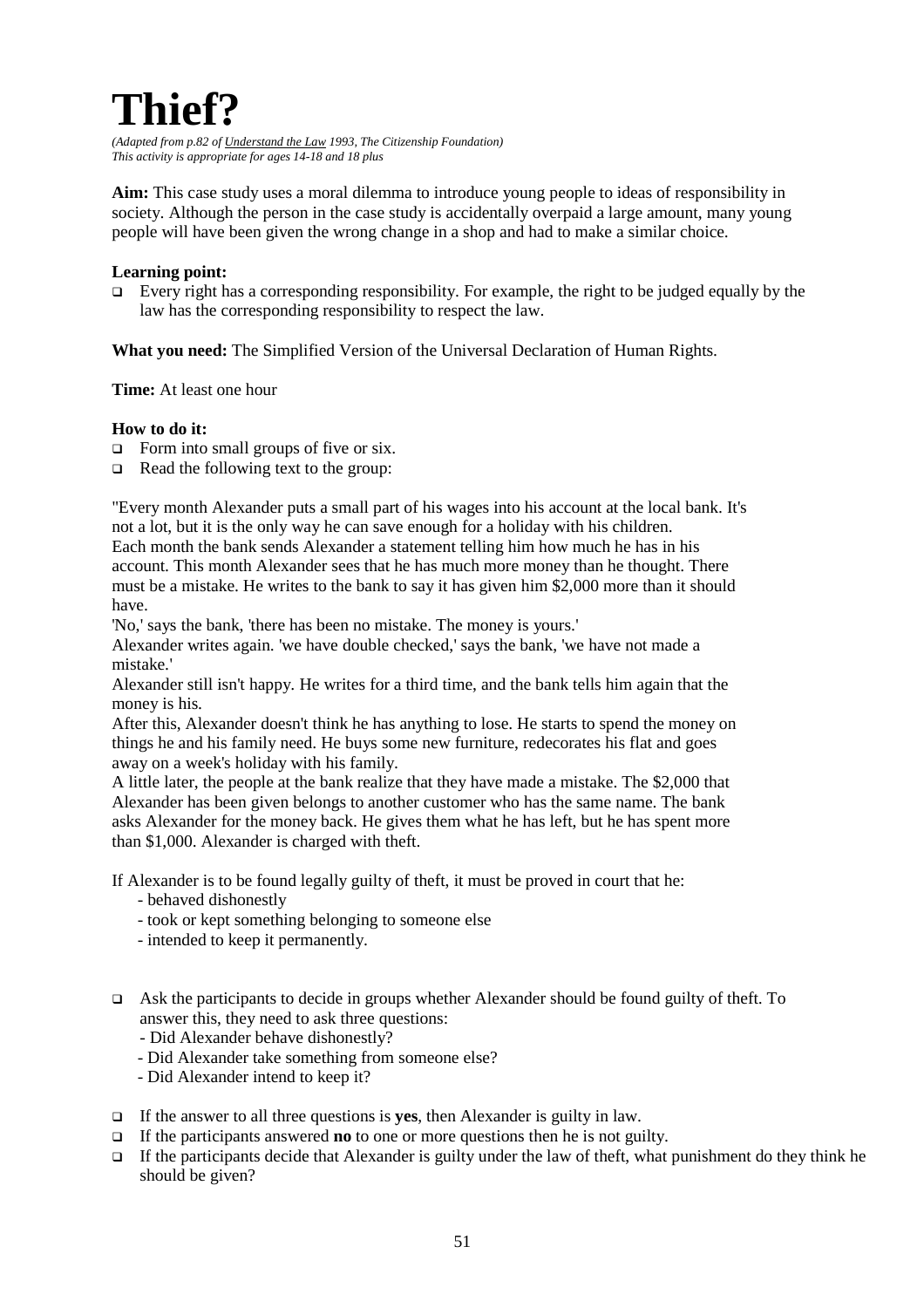For example, in England, for a crime of this kind a judge can send a person to prison for up to 10 years or make them pay a fine of up to ,2,000 (about \$3000).(You can find out what the punishment would be in your country and tell the group what this is.)

If the participants decide that Alexander is not guilty, would they make him pay back the money that he spent on his family and his home?

 $\Box$  Now explain to the group what actually happened to Alexander:

"After a three day trial, the jury found Alexander not guilty of theft. Juries don't have to give reasons for their verdict, but we can presume that Alexander's attempts to draw the error to the attention of the bank convinced the jury that he had not behaved with dishonest intent.

Although Alexander was found not guilty of theft, there still remained the question of whether he should return the money that he had already spent. It was not within the power of the court to deal with this and the bank needed to bring a new case through a different court to reclaim the money."

#### **Questions:**

- $\Box$  What would you have done if you were Alexander? Why?
- Who was responsible for correcting the bank's mistake Alexander or the bank? Why?
- Would it make a difference to your answer if the amount of money was smaller/larger?
- What about other cases? For example, is it the responsibility of a car owner to lock her or his car or the responsibility of everyone else not to steal it if it is unlocked?
- □ Imagine you were a friend of Alexander's. Would you report him to the police?
- $\Box$  Who is responsible for enforcing the law?
- Look at the Simplified Version of the Universal Declaration of Human Rights (in Part Four). Which rights are involved in this case?

#### **Choices:**

 As a project, the group could find out about the legal system in your country. Many courtrooms accept visitors. The project could result in a mock trial of a case involving rights and responsibilities.

### **Let Me Speak!**

*This activity is appropriate for ages 14-18 and 18 plus.* 

**Aim:** This letter-writing activity examines the rights and responsibilities of the individual and the state regarding freedom of expression. Because it depends a lot on trust between the peer group members and the peer leader, it is better to use it only when the group has already had experience of other activities in human rights education. Make sure that group members are aware that some might feel uncomfortable doing this exercise and that they do not have to participate if they do not want to.

#### **Learning points:**

- $\Box$  Every right has a corresponding responsibility.
- $\Box$  For example, the right to freedom of expression has the corresponding responsibility to respect the opinion of others.

**Time:** An hour and a half

**What you need:** The Simplified Version of the Universal Declaration of Human Rights. The Information on Censorship from the next page.

#### **How to do it:**

- Ask the group members to imagine that they are each writing to the local newspaper. (If your area does not have a local newspaper, you can invent one with the group, including the title, the frequency it is printed, etc). Ask them to write a short letter about something which they do not like at all in their local area. Explain that these letters will not be seen by anyone outside the group. **Make sure that they are not.**
- After the participants have written their letters, form the group into pairs. Ask each pair to exchange their letters. Now ask them to imagine that they are all editors of the local newspaper.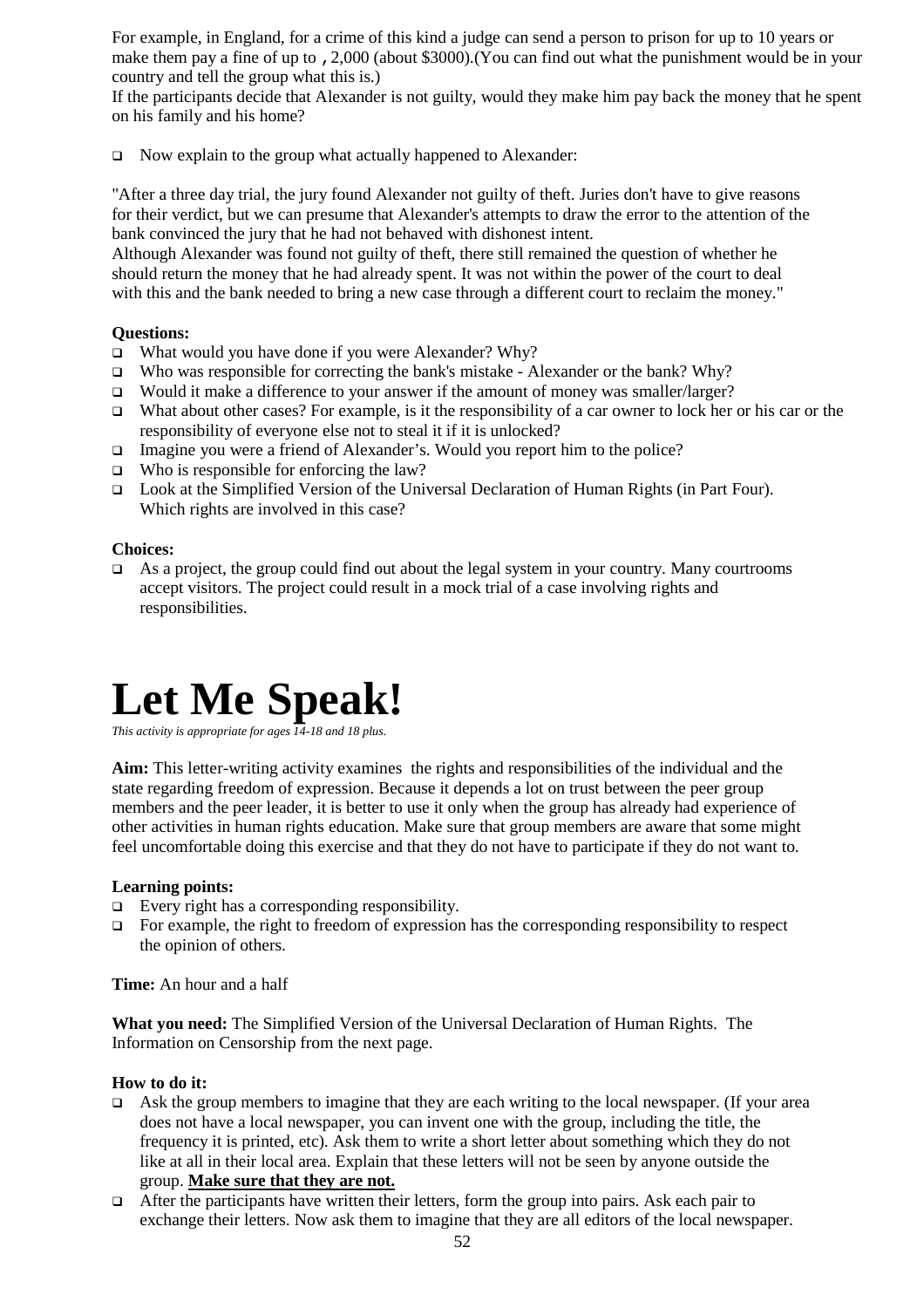They have received this letter which they are worried will upset the local authorities and the Mayor. Ask them to cross out (censor) the parts of the letter which they think are dangerous. They are allowed to change the letter in any way they like.

- $\Box$  Return all the letters to those who wrote them. Either as a whole group, or in smaller groups, discuss the questions below.
- After the discussion, go through the Information on Censorship and ask the group to think of a scenario to illustrate each of the points. For example, under "WHAT is being censored" the information lists ,"artists". Ask the participants why they think someone would want to censor an artist. If your country has censorship now or in the past, refer to that, giving specific examples.

#### **Questions:**

- □ Did you use some self-censorship before you wrote your letter? Why/Why not?
- □ Did you use polite or offensive language?
- If you wrote a polite letter, was it because you felt responsible toward the feelings of others or was it because you were afraid of possible punishment?
- Were you thinking more about how to improve the situation or did you just want to show your anger?
- $\Box$  How did you feel when your letter was censored?
- $\Box$  How did your letter look after censorship?
- How did you choose what to cross out on your friend's letter?
- How do you think you would react if you were a local official who received a letter of complaint? What if the letter attacked your personality or used offensive language?
- Do you think a government has a responsibility to listen to all complaints, even if they are "dangerous"? Why/ Why not?
- Was your letter "dangerous"?
- $\Box$  Why do you think we did this activity?

#### **Choices:**

- As a project ask the group to monitor newspapers over a period of time. They could choose one news item and compare how different newspapers write about the same issue according to their bias.
- $\Box$  If members feel strongly about an issue which they see in the newspapers, they could write a polite letter to the media as a group to express their point of view.

#### **Information about Censorship**

| Freedom of expression is a human right set out in the Universal Declaration of Human Rights.        |  |  |  |  |
|-----------------------------------------------------------------------------------------------------|--|--|--|--|
| Many people believe that it is the heart of a democratic society. Others say that too much          |  |  |  |  |
| freedom of expression can be dangerous. In many countries, free speech is controlled when it        |  |  |  |  |
| causes violence by inciting riots, calling on people to revolt, or when it is racist or bigoted. In |  |  |  |  |
| some countries, criticism of the government is also censored.                                       |  |  |  |  |

| $\Box$ | WHO is doing the censoring:                                                                                                                                                                                                                                            |                        |                                            |                        |  |  |
|--------|------------------------------------------------------------------------------------------------------------------------------------------------------------------------------------------------------------------------------------------------------------------------|------------------------|--------------------------------------------|------------------------|--|--|
|        | - official censors                                                                                                                                                                                                                                                     | - the government       | - the law                                  | - the media            |  |  |
|        | - civil servants                                                                                                                                                                                                                                                       | - employers            | - unions                                   | -pressure groups       |  |  |
| □      | WHAT is being censored:                                                                                                                                                                                                                                                |                        |                                            |                        |  |  |
|        | - information<br>- access to information                                                                                                                                                                                                                               |                        |                                            | - expression           |  |  |
|        | - collective action<br>- attacks upon accepted values                                                                                                                                                                                                                  |                        | - artists.                                 |                        |  |  |
|        | - writers                                                                                                                                                                                                                                                              | - political opposition |                                            | - critics of society   |  |  |
| □      | WHY censorship is carried out:                                                                                                                                                                                                                                         |                        |                                            |                        |  |  |
|        | - to cover up incompetence and/or information                                                                                                                                                                                                                          |                        |                                            | - to defend status quo |  |  |
|        | - to protect government policy                                                                                                                                                                                                                                         |                        |                                            | - to protect privilege |  |  |
|        | - to defend the vulnerable, for example, juveniles                                                                                                                                                                                                                     |                        |                                            | - to preserve power    |  |  |
| □      | HOW censorship is carried out:                                                                                                                                                                                                                                         |                        |                                            |                        |  |  |
|        | $\frac{1}{1}$ . The set of $\frac{1}{1}$ is the set of $\frac{1}{1}$ is the set of $\frac{1}{1}$ is the set of $\frac{1}{1}$ is the set of $\frac{1}{1}$ is the set of $\frac{1}{1}$ is the set of $\frac{1}{1}$ is the set of $\frac{1}{1}$ is the set of $\frac{1}{$ |                        | $\mathbf{1}$ , and the set of $\mathbf{1}$ |                        |  |  |

- by stopping something from being carried out (preemptive censorship)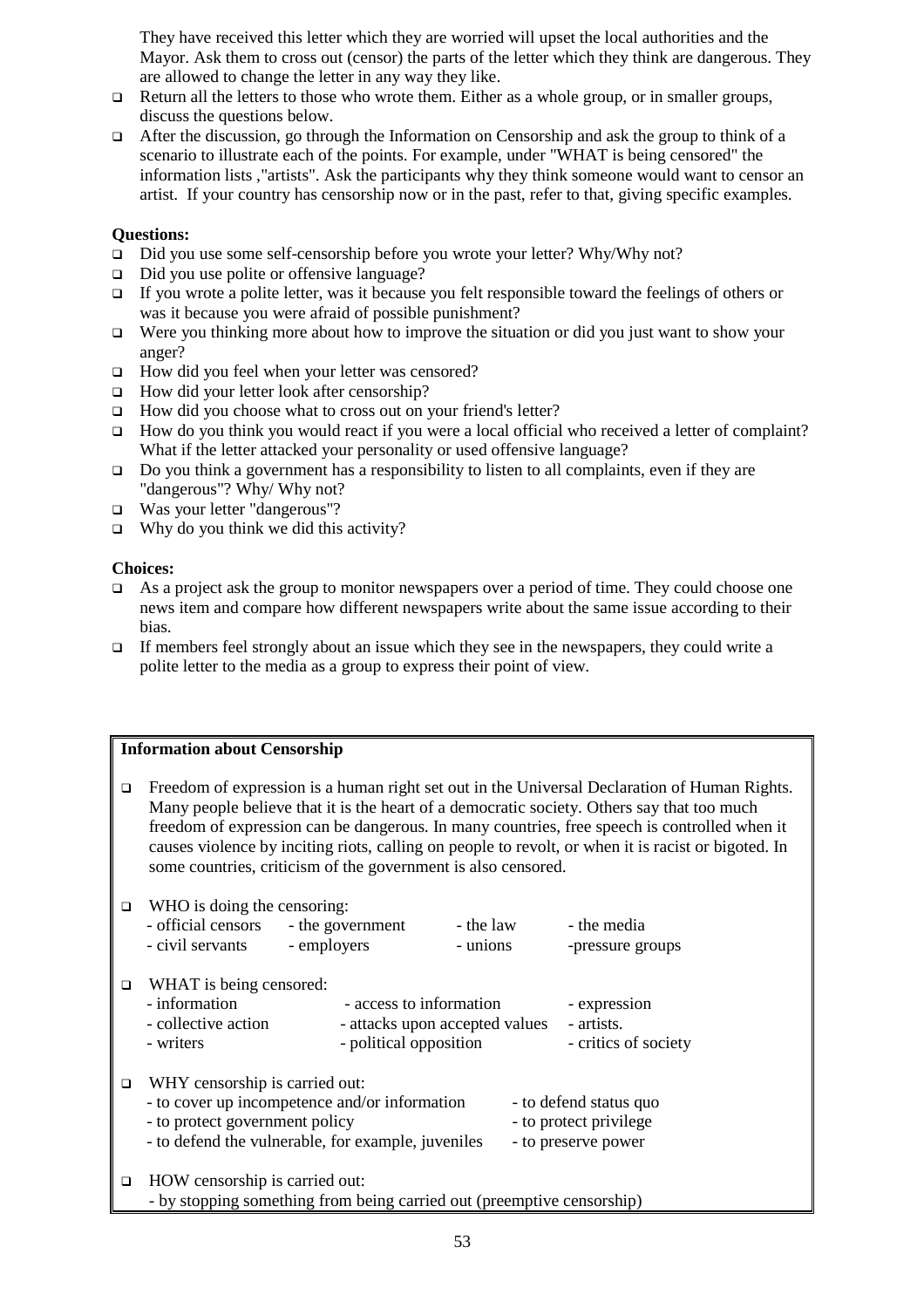- by punishment after the event (punitive censorship)
- $\Box$  WHEN censorship is carried out:
	- Before an election
	- At a time of rapid social change
	- During a period of national/international crisis
	- When a government is weak and under threat

### **What would you do?**

*This activity is appropriate for ages 14-18 and 18 plus.* 

**Aim:** This case study about a political killing encourages participants to discuss the responsibilities of the state and of the individual.

#### **Learning point:**

 $\Box$  Every right has a corresponding responsibility. For example, the right to personal security has a corresponding responsibility to defend this right for other people.

#### **What you need:**

- Case Study: Luis Diaz
- $\Box$  Information about political killings
- Text: What happened

**Time:** About one hour

#### **How to do it:**

- Read, or ask the group members to read the Case of Luis Diaz.
- Tell them that deaths like Luis's are called extrajudicial executions or political killings. Read, or ask each person to read, the Information about Political Killings from next page.
- **Luis's family want to bring the people responsible for his death to justice. The army doesn't want** this to happen. Ask participants to discuss in groups of four or five why the family and the army have these points of view. Here are some questions to help start the discussion:
- $\Box$  Who do you think is responsible for Luis' death: the army, the government, Luis, the soldier who shot him?
- How would it affect other members of the security forces if the guilty soldiers were punished?
- If the guilty soldiers are punished, would the power of the government, security forces and army increase or decrease? What about their image?
- $\Box$  What if they are not punished? Will the army lose the trust of the people?
- $\Box$  Does it matter if the army loses the trust of the people?
- Do you think it is all right to say that soldiers cannot be prosecuted for killing anyone, even under these circumstances?
- If the soldiers are not punished, what effect will this have on the public's perception of the legal system (courts, judges, etc.)?
- Ask the participants to imagine that they were hiding nearby when Luis was killed. They saw the face of the soldier who shot him, but were not seen themselves.
- What would you do in this situation? Would you:
	- go home and forget all about it ? Would this be possible?
		- go to a police station and report it?
	- tell Luis' family or someone else what you saw?
	- do something else? What? Why?
- At the end of this activity, you can read the text *What happened?* (on the next page).

**Choices:**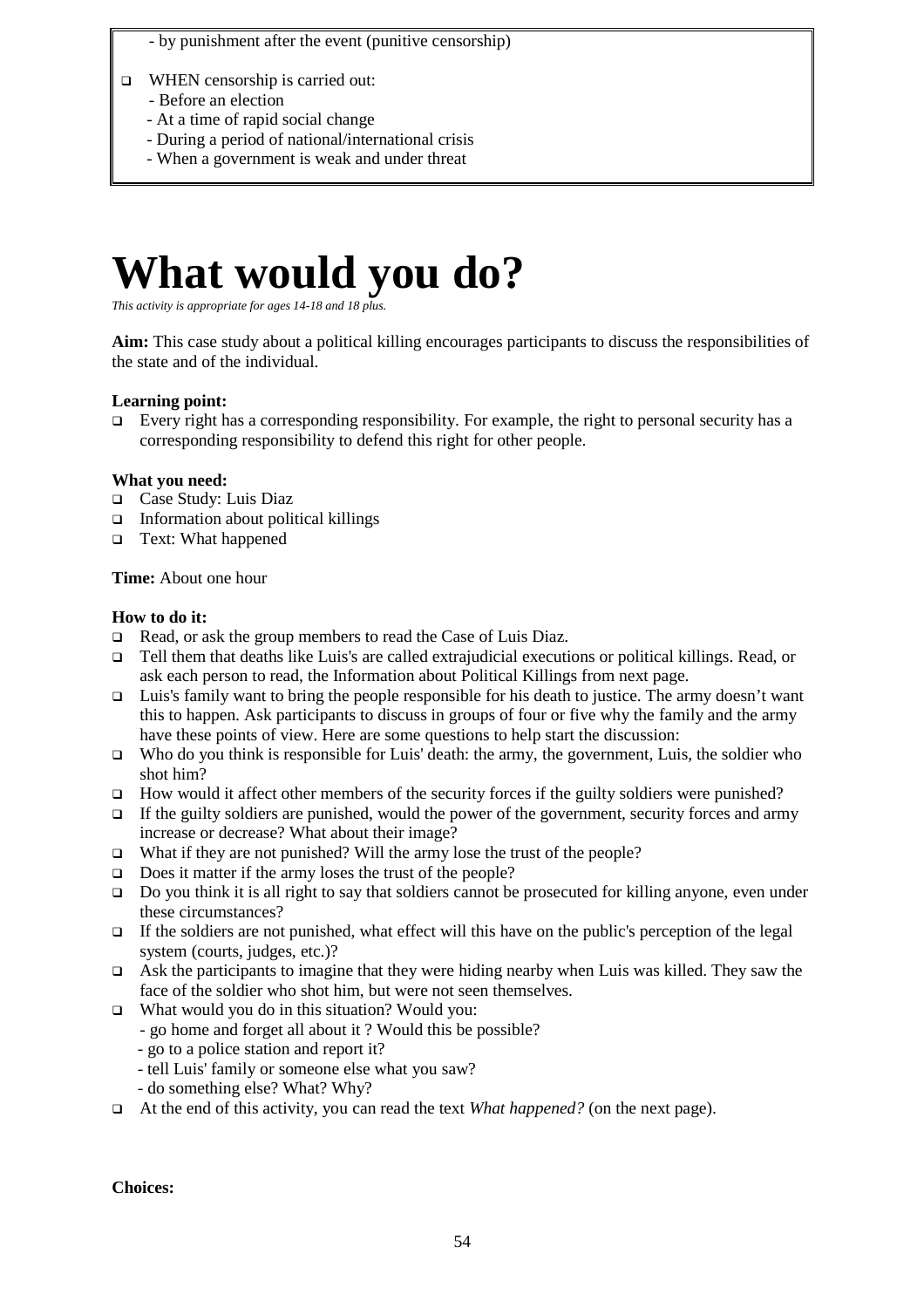- $\Box$  Ask the group to imagine that they are friends, family, or colleagues of someone who has been extrajudicially executed. Ask them to write a poem or a story or paint a picture to show how these people might feel.
- As a project ask the participants in groups to pretend that one of them is a journalist who has come to ask Luis Diaz's family about his death. Each group should prepare a small drama about the meeting with the journalist. Some questions to think about are:
- $\Box$  Do they want to talk to the journalist? Is it dangerous? Can they trust him/her?
- What does the journalist want? What is his/her point of view about the killing?
- Can the journalist help to publicize the killing? Do the relatives/friends/colleagues of Luis want this?
- $\Box$  Each group can present their drama for the others.

#### **The Case of Luis Diaz**

On 17 September 1992 Luis Enrique Landa DÍaz, a 21 year old medical student at Carabobo State University in Aragua, Venezuela, was celebrating the medical school's 17th anniversary with fellow students and staff. According to witnesses, there was a verbal disagreement- at a distance - between some of the students and the National Guards who were patrolling the area. Twenty members of the National Guard began firing teargas at the students.

At 2.30pm the guards started to shoot live ammunition in the direction of the students. The whole incident was recorded on video. Luis Landa was killed by a bullet a few minutes later.

An official investigation was opened into the killing and a member of the National Guard was identified as a suspect. Proceedings were opened by the military and civilian courts.

However, in March 1993 the military courts requested exclusive jurisdiction (power) over the case. In the past, the military courts have repeatedly exonerated members of the security forces accused of human rights violations. (They were not convicted of any crime)

Luis Landa's family, who sought publicity for his killing, were the target of systematic harassment. They received threatening phone calls and shots were fired at their house. In December 1992 Luis Landa's father was shot in the knee by a group of armed men in a car.

#### **Information about Political Killings**

The term "extrajudicial execution" describes an unlawful deliberate killing carried out on the orders of a government or with its knowledge. If the authorities refuse to investigate an unjustifiable killing by the security forces or bring those who have committed the crime to justice, then it is an extrajudical execution for which the government is responsible. The term "political killing" can also be used as it is more easily understood and includes deliberate killings by armed political groups.

Political killings are different from killings which occur within a legally justifiable context. If someone is killed as the result of soldiers acting in self-defence, or by police during a riot, then the killing may be legally justifiable. Also, when someone is executed after being found guilty in a fair trial, the state responsible will argue that the killing is legally justifiable. Also, if a soldier kills for personal reasons and is punished like any other murderer, the killing he committed is not an extrajudical execution. Also, killing enemy soldiers during fighting is legal.

Many governments who use political killings are bound by treaties pledging them to respect human rights. Some governments do not try to justify their actions. Some use methods of murder which conceal the crime. Killings are carried out at night, when the victims are alone. Bodies are mutilated and hidden to avoid recognition. But most governments lie or play down the facts.

In June 1989, tanks of the Chinese army massacred pro-democracy protesters in Tiananmen Square, Beijing. Television cameras recorded it and it was headline news around the world. Thousands of people witnessed it. Hundreds of bodies were traced in morgues and hospitals.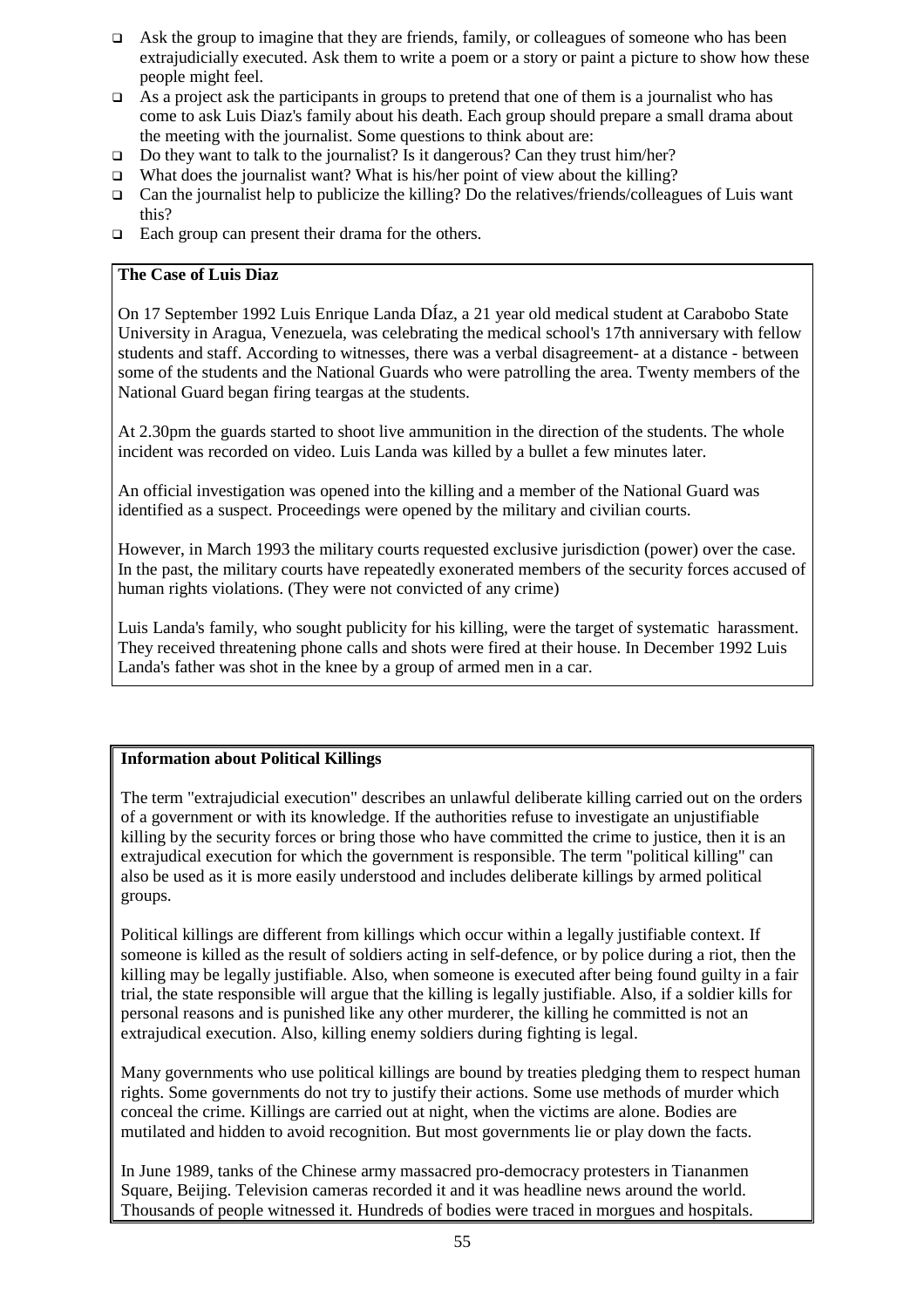Nevertheless, the government initially said no one had been killed. This version was later changed: the government said 200 civilians had been killed in Beijing in clashes between soldiers and demonstrators, a gross underestimate of the reality.

Some governments make the excuse that violence is everywhere in their societies, or results from ethnic tensions. Violence will be in any society where human rights are violated. Intercommunal violence is therefore, not the inevitable product of ethnic or religious tensions. It often starts or is made worse because of official policies.

#### **What happened**

Luis' case was taken up by the human rights organization Amnesty International. As part of the Amnesty International campaign on the case, ordinary people from all over the world wrote letters to the government of Venezuela asking for action on Luis' death and for an end to the harassment of his family.

In July 1995, the National Guardsman who shot Luis was sentenced by a civilian court to eighteen years imprisonment, pending appeal.

Luis' father said that this was: ...thanks to international pressure… I had already lost hope….The threats and attacks had nearly finished me off. That all changed with your campaign.

## **Rights for Life activities about the universality of rights**

- These activities help young people to understand that all human beings have the same rights. Our rights can be violated, but they cannot be taken away from us. We are born with them and die with them.
- Activities should be chosen or adapted to suit the needs of your group.

### **Wheel rights**

*Adapted from Human Rights Education Workshop on Women's Human Rights and Gender Equality, presented by the Croatian NGO B.a.B.e, Sljeme, Croatia, March 1996)* 

*This activity is appropriate for ages 14-18 and 18 plus.* 

**Aim:** This activity uses life experience as a basis for thinking about how we defend our own rights and the rights of others.

#### **Learning point:**

- Throughout our lives we have all in one way or another defended our rights and the rights of others, even if we did not use the language of rights.
- $\Box$  The recognition of the need to uphold these rights is the main objective.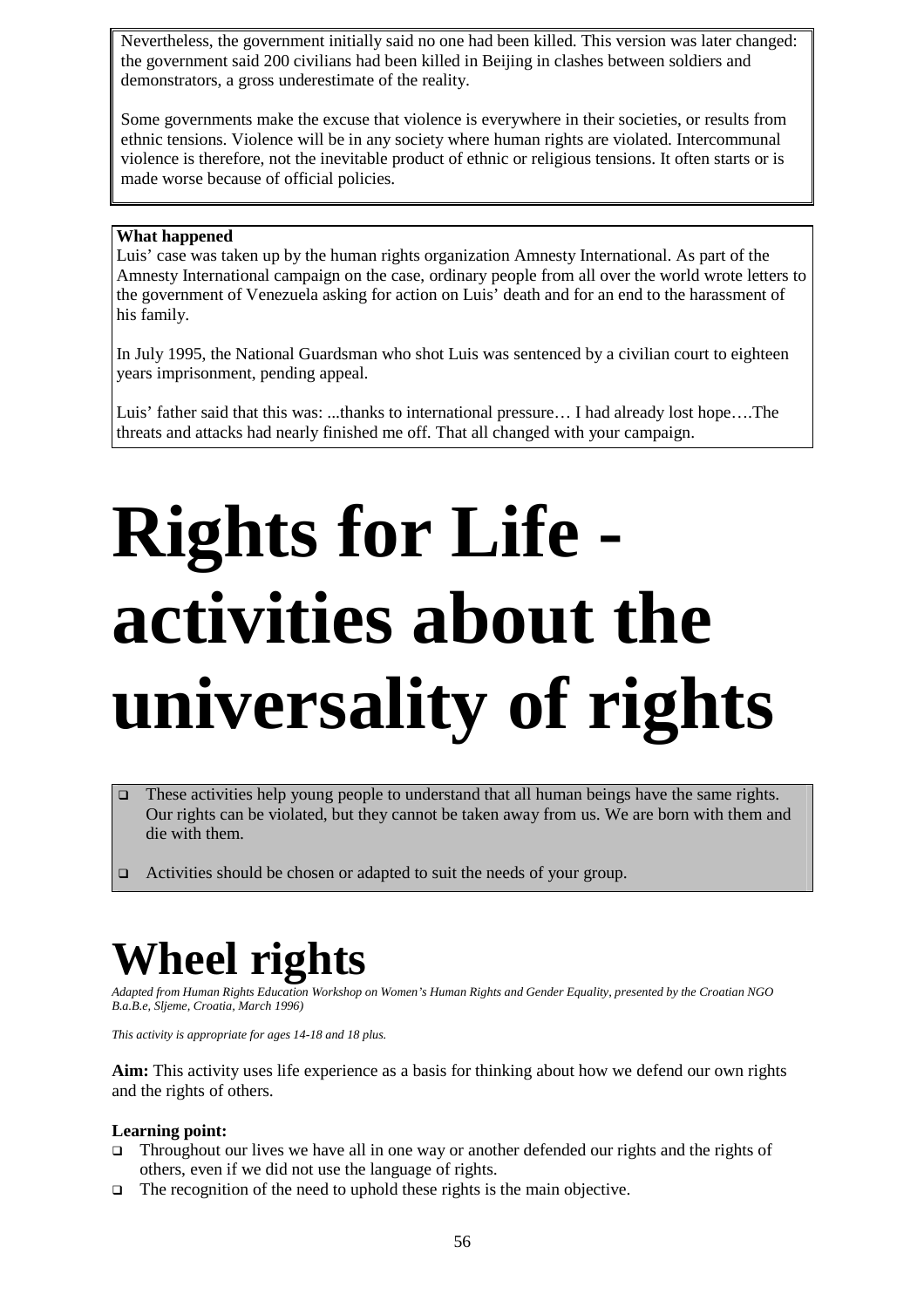**What you need:** Blackboard or large piece of paper and pens.

**Time:** About one hour

#### **How to do it:**

- This is an activity for groups of about six people. With a large group, do the activity first with a small group (maybe before the large group meets). These group members can then act as the facilitators of small groups.
- □ Divide into groups of about six people, with a facilitator for each group.
- The facilitator asks each person in the group to remember a time when they stood up for their rights or the rights of other people. (For example, members might remember a time when they were unfairly accused of something as a child). If they wish, the members of the group can describe their memory to a neighbour. At the end of five minutes, every person in the group should have the following information ready:
- A time when I stood up for rights
- What happened
- Where it happened
- The motive. Why I stood up
- Who or what were my sources of support
- $\Box$  While they are thinking, the facilitator draws a large wheel with spokes.
- The facilitator of each group now asks each member of the group to tell their story, keeping closely to the five points listed above.
- As each group member tells their story, the facilitator writes **where** each incident **happened** at the **end** of one of the spokes, and writes the **motive** and the sources of **support** along the **spoke**. (To make writing easier, the facilitator can summarize what is said, if the group member agrees.)
- When everyone has told their story, the facilitator can use the questions below to draw out the learning points.

#### **Questions:**

- Were your experiences similar/different? For example, did they happen in public/private, at home/work?
- $\Box$  Were certain places or persons both positive and negative?
- $\Box$  Did anyone mention the law or authorities as a source of support? Why? Why not?
- $\Box$  How did you feel when you remembered standing up for your rights or the rights of others?
- $\Box$  Were these positive experiences? Why? Why not?
- □ Did many of us experience support or solidarity from our friends/ colleagues/ family? Why do you think this sort of support is useful when we stand up for human rights?

#### **Choices:**

- $\Box$  This activity is very flexible. It can be used for analyzing any sort of past experience with any age group. It is particularly useful for showing that we share many experiences.
- Participants can look at the human rights documents in Part Four of this manual to see which rights might have been relevant in their stories.
- As a project, ask each person to monitor the media and their own experiences over a weekend. How many examples can they find of people standing up for their rights?

### **"Mignonette"**

*(Adapted from p.11 of Understand the Law 1994, The Citizenship Foundation) This activity is appropriate for ages 14-18 and 18 plus.*

**Aim:** This morally complex story about the right to life will help young people to think about how rights work in practice. It also links well with activities about conflict.

#### **Learning points:**

- $\Box$  Everyone has the right to life.
- $\Box$  There is a concept of natural rights.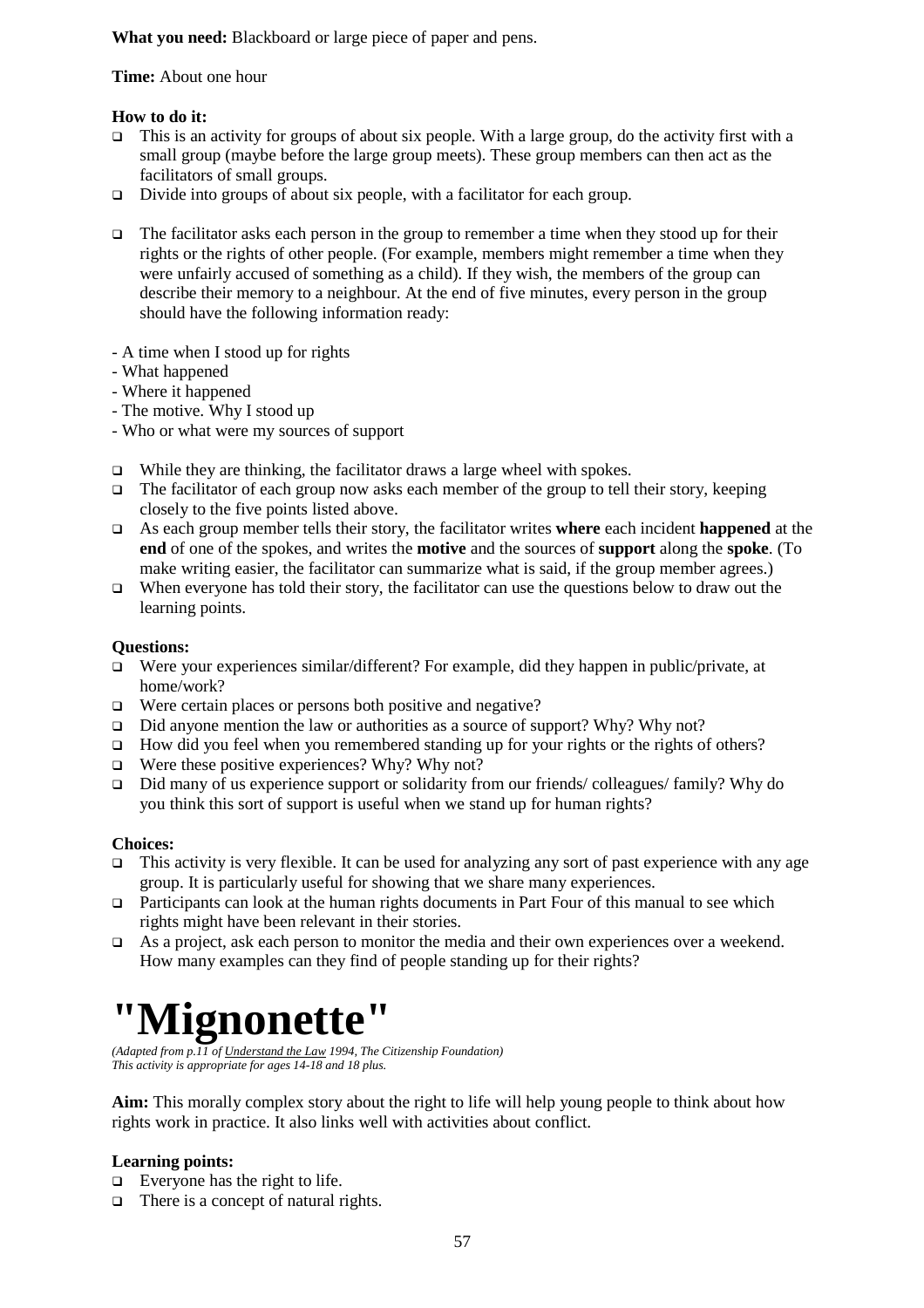#### **Time:** About one hour

**What you need:** The Simplified Version of the Universal Declaration of Human Rights.

#### **How to do it:**

- Show the group article three of the Universal Declaration of Human Rights which sets out the right to life:
- "Article 3. Everyone has the right to life, liberty and security of person."
- $\Box$  Form into small groups of five or six.
- Read the following story:

"On 19 may 1884, four men set sail for Australia from England in a yacht called the *Mignonette*. They were Captain Thomas Dudley, First-mate Edwin Stephens, Seamen Ned Brooks and Richard Parker, the 17-year-old cabin boy. On 5 July a huge wave smashed into the side of the yacht. It started to sink. The men had time only to grab two tins of food and to get into an open boat before the *Mignonette* sank. The four unlucky sailors found themselves in the middle of the Atlantic Ocean, 1,600 miles from land, with only a few tinned vegetables to keep them alive. After three days, the hungry men managed to catch a turtle. This provided them with food and drink, but nine days later that was all gone. Still 1,000 miles from land, with no food and only the occasional drop of rainwater to drink, the sailors became desperate. The Captain wrote in a letter to his wife that, if no ship should come, 'we must soon die... I am sorry I ever started such a trip...' There was, however, one chance of survival, at least for three of the crew, for a few more days. Someone would have to become food for the others. The Captain suggested that they draw lots to decide which of them should be killed, but Stephens and Brooks objected. 'if we are to die,' they said, 'we should all die together'. Young Richard Parker, lying hardly conscious in the bottom of the boat, said nothing.

After two more days without food and water, the Captain convinced Stephens that one of them ought to be sacrificed to save the others, and that the obvious candidate was Richard Parker. He was an orphan, had no wife or family, and was already on the brink of death. He woke from his coma only occasionally to drink sea-water which was making him even more ill. They knew their little boat was drifting towards the shipping lanes. They might sight a ship any day - or they might not. They agreed that if no help came to them by the next day, then they would kill the boy. None came. Seamen Brooks wanted no part in the killing. While he covered himself with a jacket at the end of the boat, Dudley and Stephens knelt over the unconscious Parker.

'Richard, my boy,' whispered the Captain, 'your time has come. Stephens stood ready to hold the boy's feet but there was no need. He was too ill to struggle as the Captain took out a pocket-knife and plunged it into the boy's neck, killing him instantly. All three men drank the blood and ate Richard's heart and liver for the next three days. On the fourth day, they were sighted by a German ship, the *Montezuma*. The three men were very weak. The First-mate and Captain needed to be hauled on board by rope.

The men landed in England on 7 September. Dudley, Stephens and Brooks went straight to the authorities and explained the reasons for the death of the boy."

- $\Box$  Ask the participants in their groups to answer the following questions:
	- Do you think the three men did anything wrong?
	- Should they have been charged with a crime?
	- Should they all be charged with the same crime?
- $\Box$  Now read the next part of the story to the group:

"Incidents like this had happened before, and so Dudley, Stephens and Brooks were very surprised when they were immediately charged with murder - although the charge against Seaman Brooks was later dropped. There was a lot of public interest in the story as it was reported in detail by the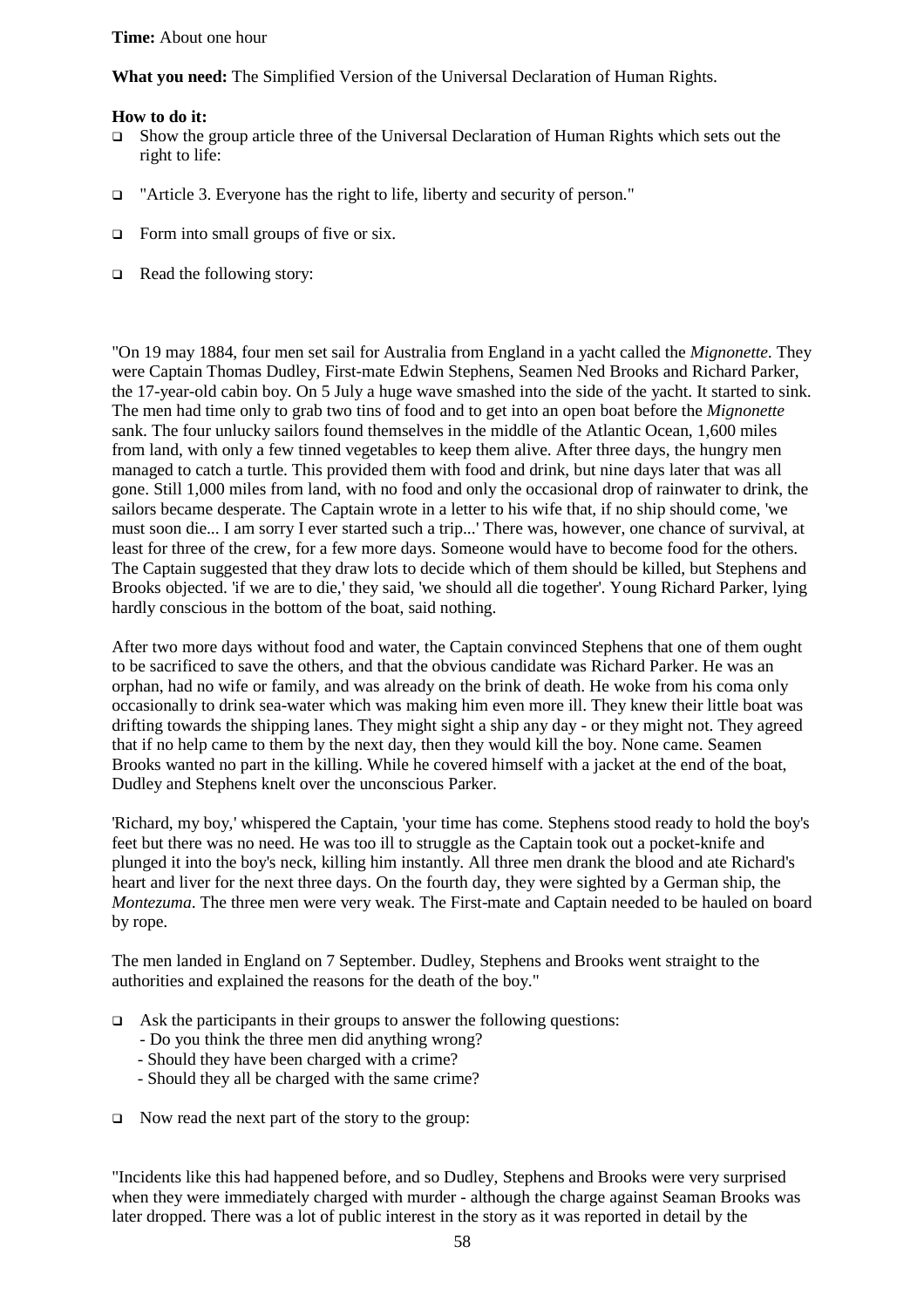newspapers. Money was collected to pay for lawyers to defend the men in court. At the trial, everyone agreed about the facts of the case, but the jury were faced with a difficult task. They sympathised with the three men, and would have liked to agree that it was not wrong for someone to kill another to save his or her own life. But they did recognize that to kill someone intentionally who was not threatening your own life must be murder. The judge offered the jury a way out of this problem by allowing them to take the unusual step of a 'special verdict'. In this, the jury stated the facts of the case, but left a panel of five judges to decide whether Dudley and Stephens were guilty of murder."

- $\Box$  Ask the participants in their groups to answer the following questions:
- If you were one of the five judges, would you find Dudley and Stephens guilty or not guilty of murder? - Why?
	- If they are guilty, how should they be punished?
- Now explain what happened:

"The court passed a verdict of murder on Dudley and Stephens. The sentence for murder was death, but in this case it was changed to six months imprisonment. By the standards of the time, and compared with the treatment given to other sailors in a similar position, this was still thought by many to be severe."

#### **Questions:**

- Richard Parker's right to life was violated. What about the right to life of the other men in the boat?
- What would you have done? Would you die rather than kill someone else?
- This story happened 64 years before the Universal Declaration of Human Rights was made. Does this make any difference to Richard Parker's right to life?
- $\Box$  Some people argue that there are "natural" laws and rights which have always existed, and which are common-sense and fair. For example, the right to be free would be a "natural" right. Do you agree that with this idea?
- What other things, apart from life itself, do you think we might have a "natural" right to? Make a list and compare it with the rights in the Universal Declaration of Human Rights.

#### **Choices:**

- What if the men had not told the authorities that they killed the boy? Ask participants to make a play, stories, poems, or imaginary letters in which they imagine that they are the three men ten years after the story. How would they feel about what they did? Would they feel guilty? Why/Why not?
- □ How would you react if you were a friend of Richard Parker?
- $\Box$  As a project, group members to survey their friends and family, asking:

 What do you think are your natural rights? The resulting data could be collated and used for discussion.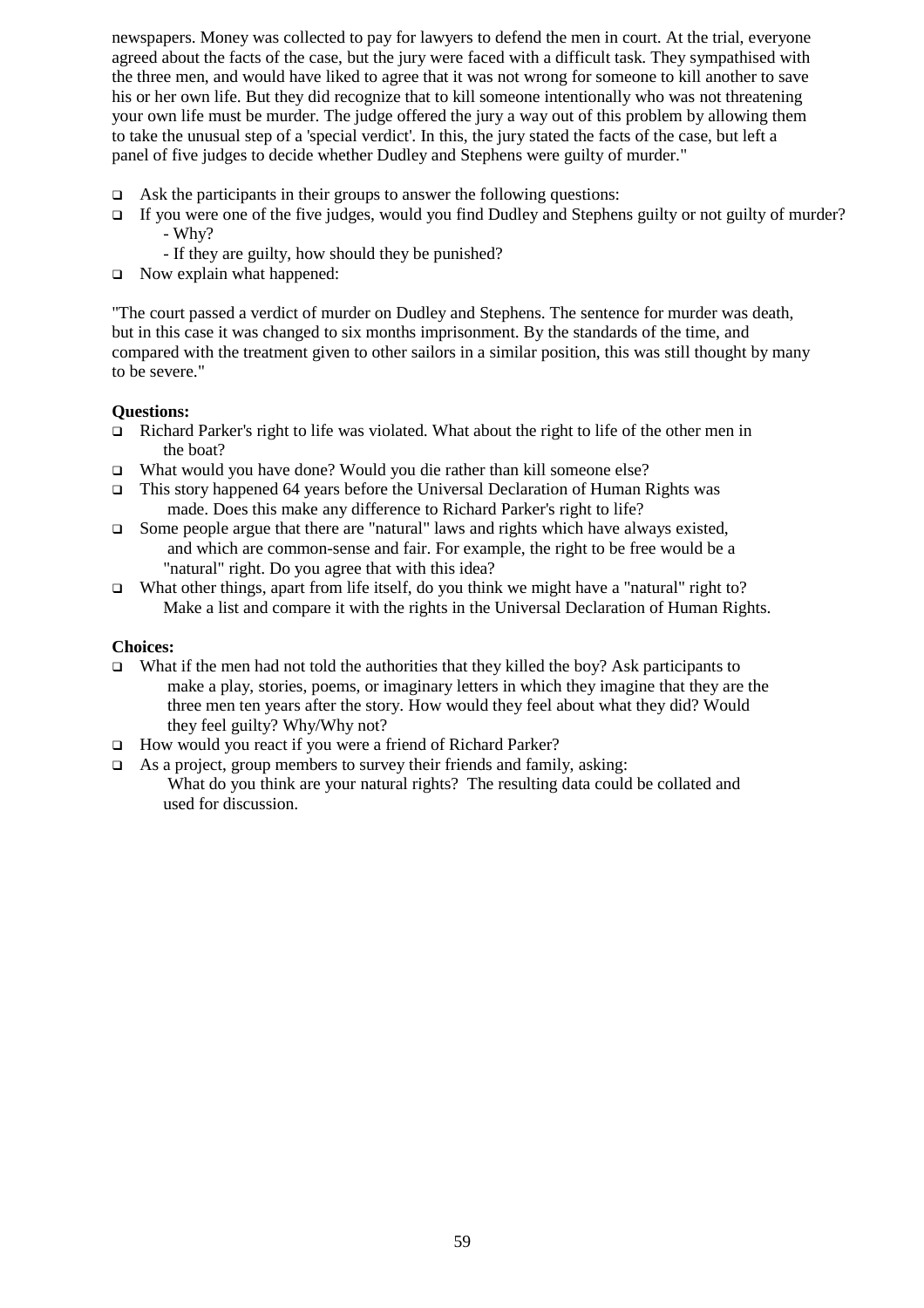## **What's fair? activities about justice**

- These activities about justice use the discrimination faced by women and minorities as a way to examine everyday injustice.
- The aim is to show that large numbers of people are unfairly denied their human rights in everyday situations, and that this should be opposed and overcome.
- □ Activities should be chosen or adapted to suit the needs of your group.

### **Vesna's Story**

*(Adapted from p.16 of Understand the Law 1995, The Citizenship Foundation) This activity is appropriate for ages 14-18 and 18 plus.*

**Aim:** This case study about racial discrimination aims to explore issues of justice and human rights.

#### **Learning point:**

Discrimination, including racial discrimination, is a violation of human rights.

**Time:** About an hour and a half

**What you need:** A copy of the Simplified Version of the Universal Declaration of Human Rights for each group.

#### **How to do it:**

- $\Box$  Form into small groups of five or six.
- □ Explain that many countries have laws against unfair discrimination on the grounds of race or sex. Also the Universal Declaration of Human Rights contains articles against discrimination.
- Ask the participants in their groups to identify which articles in the Universal Declaration of Human Rights are relevant to discrimination. (They may wish to consult the simplified version of the Universal Declaration of Human Rights. Note: Almost every article is relevant in some way.)
- Ask them to justify their choice to the whole group by giving a practical example of how that article counters discrimination.
- Read out Vesna's Story:

Vesna is a Roma woman. This is her story.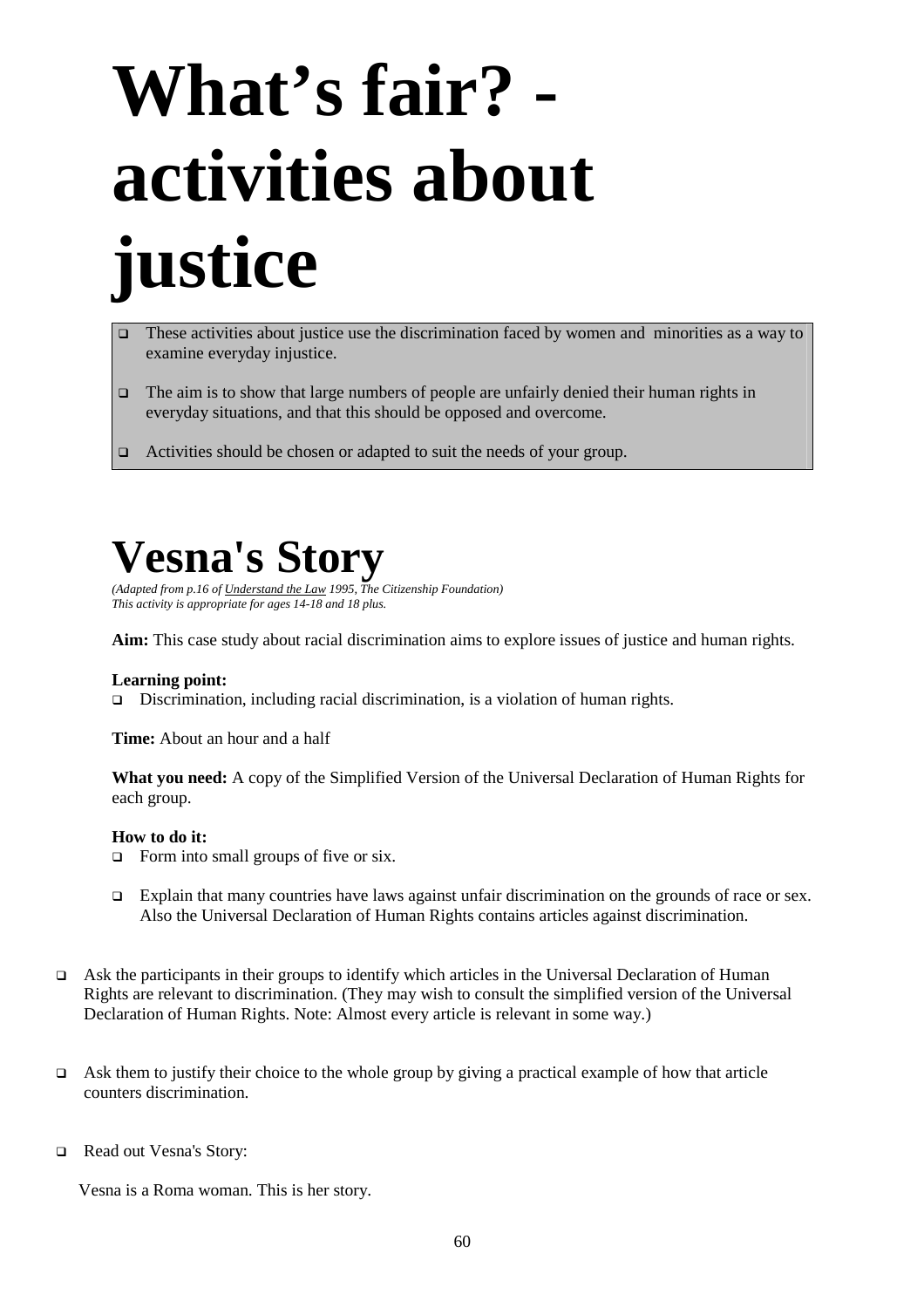"I saw a job for a sales assistant advertised in the window of a clothes shop. They wanted someone between 18 and 23. I'm 19, so I went in and asked about the job but was told by the manageress to come back in two days because not enough people had applied.

I returned twice, and was always told the same thing. Nearly a week later I went back to the shop. The job advertisement was still in the window. The manageress was too busy to see me, but I was told that the vacancy had been filled.

After I left the shop, I was so upset that I asked a non-Roma friend if she would go in and ask about the job. When she came out she said that she had been asked to come for an interview on Monday."

□ Now read out the manageress's response:

"I felt that Vesna would find it difficult to work here, because of the distance that she would have to travel in to work each day. It would be an eight-mile journey on two buses. It makes it very difficult to run the shop if staff are always late. I'd much prefer to appoint someone from this area.The person to whom I offered the job seemed just right."

- $\Box$  Ask participants in their groups to decide:
	- Do you think Vesna was discriminated against? Why?
	- If so, what do you think the shop should have to do?

 - What could Vesna do about this situation? Do you think her non-Roma friends should help her to get justice? How?

Now explain what happened:

Vesna took her case to a special European court which enforces the law about discrimination. The court agreed that she had been discriminated against. Several other people who lived far away from the shop had been interviewed. The girl who got the job was only 16, white, and lived the same distance from the shop as Vesna. The shop had to give Vesna some money for the injury to her feelings."

#### **Questions:**

- Vesna was unfairly discriminated against because of her ethnicity. The manageress didn't really know anything about her. Which groups of people are discriminated against in your country? Why? Do you agree with this discrimination?
- Do you know anything about these groups? Do you think this knowledge is accurate?
- □ "Ignorance encourages prejudice and makes discrimination possible". Do you agree with this statement?

#### **Choices:**

- As an action, ask the group to write stories, poems, a play or make cartoons/pictures about a time when they felt unfairly discriminated against. For example, because of their sex or age. What would it be like to be discriminated against all the time? If everyone agrees, display these.
- $\Box$  As a project the group could find out about a group in your country which is discriminated against, focusing on the question, Is this discrimination justified? What could be done to change the circumstance. Present your information to the group and work on a plan towards rectifying the problem.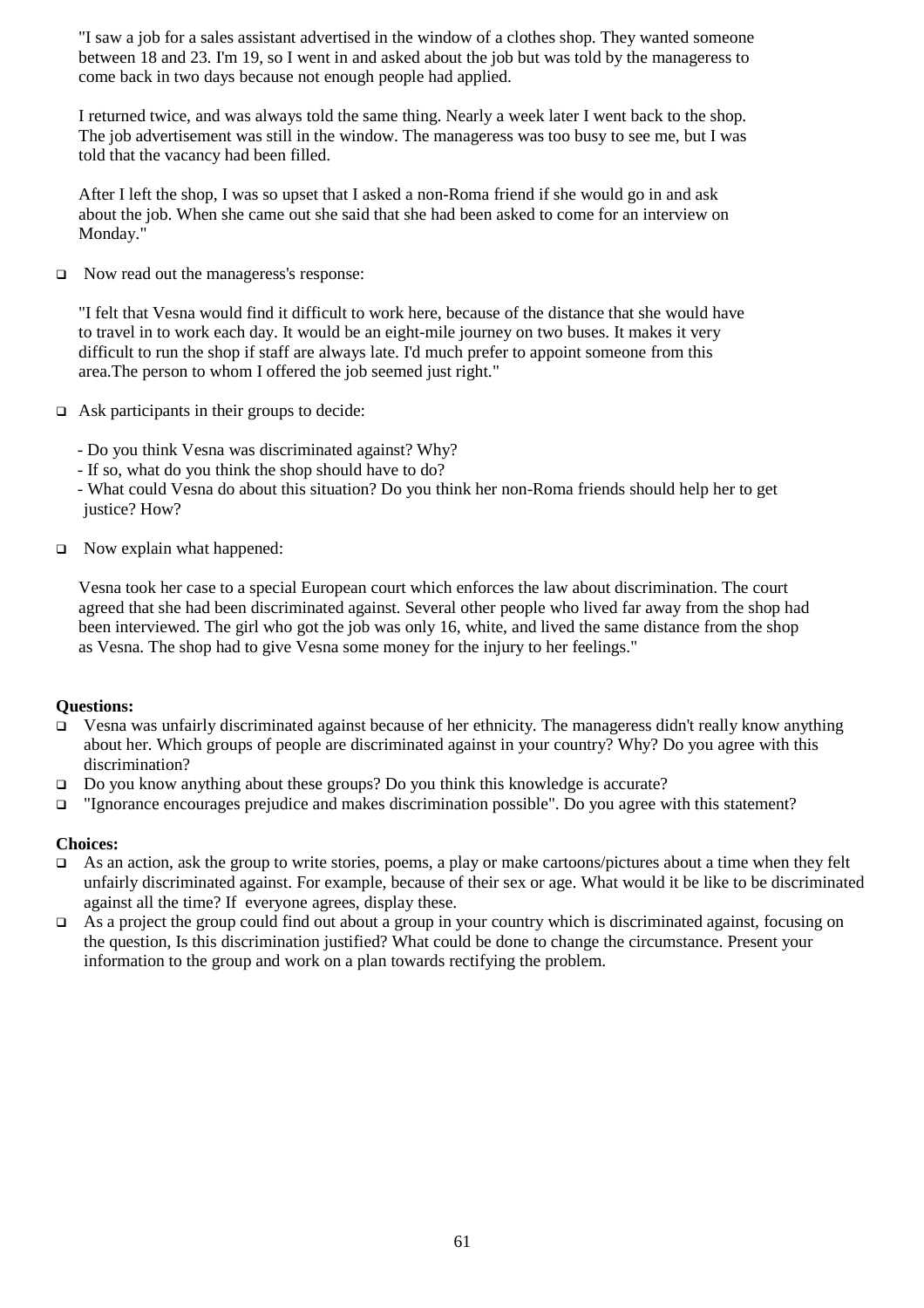### **She doesn't work**

*This activity is appropriate for ages 14-18 and 18 plus* 

**Aim:** This project activity aims to draw attention to discrimination against women and to encourage them to challenge it.

#### **Learning point:**

 $\Box$  Discrimination against women is a violation of human rights.

#### **What you need:**

- □ Simplified Version of the Universal Declaration of Human Rights from page 163.
- Text "She doesn't work".
- □ Blackboard or large piece of paper

**Time:** Two sessions

#### **How to do it:**

- Read, or ask a group member to read the text "She doesn't work".
- $\Box$  With the whole group, make a quick list of all the jobs which a wife does.
- Now brainstorm reasons why the husband doesn't think his wife "works". Encourage participants to think of as many reasons as possible why the husband might think like this. For example, it might be because she is unpaid, or because he thinks his work is harder. See Part Two for advice about brainstorming. Spend about five minutes on this part.
- Now, brainstorm reasons why the wife's responsibilities are work. For example, her longer working day. Spend about five minutes on this part.
- Explain that Articles 1 and 2 of the Universal Declaration of Human Rights, or it's summary, specifically mention sexual equality. Read these articles - either the full or simplified versions. (See Part Four of this manual).
- Ask the group to form pairs. Each pair should make a list of all the work which has to be done in and around **their** home.
- After five minutes, go around the pairs, asking for one item from each pair's list until there are no more suggestions. Write all the suggestions up on the wall.
- Form groups of four or five. Ask each group to write their own questionnaire about household work. The aim of the questionnaires is to find out about housework in their own area. They will need to phrase the questions in such a way as to find out as much as possible about the subject from the people they interview. They could include questions such as:
	- Who makes the meals in your house?
	- Do men and children help around your house?
	- How long does housework take?
	- Do the women have other jobs to do in addition?
- $\Box$  Each questionnaire will probably be different. Alternatively, the group could work together to make one questionnaire.
- $\Box$  Allow a week for participants to make a survey about housework in the community, using their questionnaires. Remind them to question both men and women!
- $\Box$  After the survey has been done, have a report-back session, where each group member is allowed to contribute one thing that they discovered through the survey.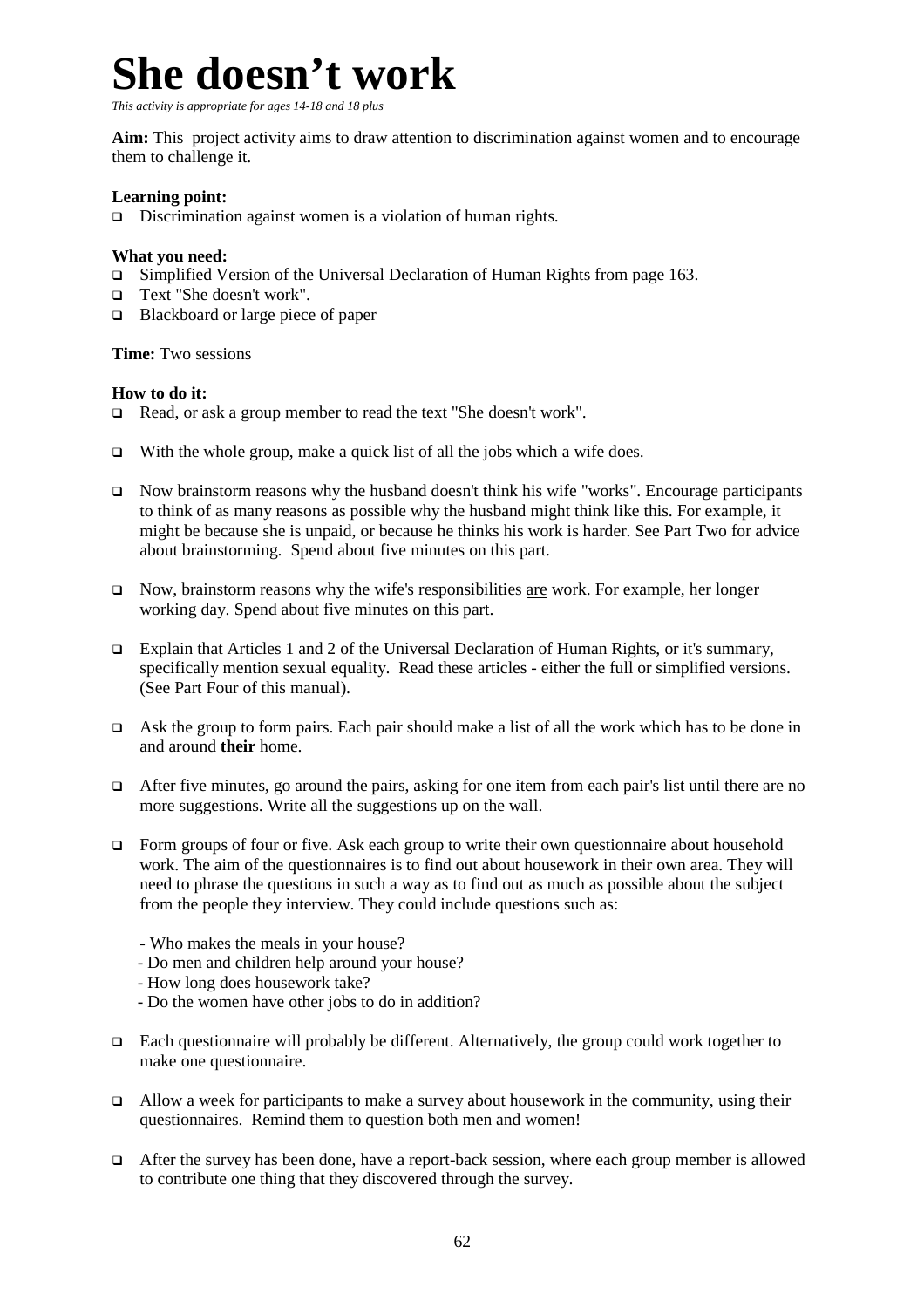$\Box$  During or after the report-back, use the following questions to help participants to analyze their results.

#### **Questions:**

- $\Box$  Did you discover anything surprising?
- □ How did you feel about what you found?
- $\Box$  Did your discoveries change the way you think about the work women do? Why/ Why not?
- $\Box$  Did you discover any tasks which could only be done by men?
- □ Did you discover any tasks which could only be done by women?
- Would the young men like to do all the work that women do? Why Why not?
- $\Box$  Is it right for women to have to do all this work?
- What can we do in our schools, the workplace, in our homes, and in society at large, to treat each other more equally? Which tasks could be done by men or women? Which tasks could be done together?
- Has the role of men and women in your county changed in recent years? Discuss.
- $\Box$  What can we attribute this change to?
- What kind of changes need to be made in the future? How can these changes be brought about?
- $\Box$  What role can you play in bringing about such change?

#### **Choices:**

 $\Box$  As a project, ask the group to write an article for the local newspaper which outlines the findings of their research. Some members of the group could take responsibility for meeting with the editor and discussing any changes which might have to be made so that the article can be published.

#### **She doesn't work**

"Have you many children?" the Doctor asked.

"Sixteen born, but only nine live," he answered.

"Does your wife work?"

"No, she stays at home."

"I see. How does she spend her day?"

"Well, she gets up at four in the morning, fetches water and wood, makes the fire and cooks breakfast. Then she goes to the river and washes clothes. After that she goes to town to get corn ground and buy what we need in the market. Then she cooks the midday meal."

"You come home at midday?"

"No, no. She brings the meal to me in the fields, about three kilometres from home."

"And after that?"

"Well she takes care of hens and pigs. And of course she looks after the children all day. Then she prepares supper so that it is ready when I come home."

"Does she go to bed after supper?"

"No, I do. She has things to do around the house until nine o'clock."

"But you say your wife doesn't work?"

"No. I told you. She stays at home."

### **Advantages and disadvantages**

*(Adapted from Amnesty International USA HRE Resource Notebook: Women's rights) This activity is appropriate for ages 14-18 and 18 pluss* 

**Aim:** This activity helps young people to examine their own attitudes and perceptions about the differences between the way men and women are treated in society.

#### **Learning point:**

□ Discrimination against women is a violation of human rights.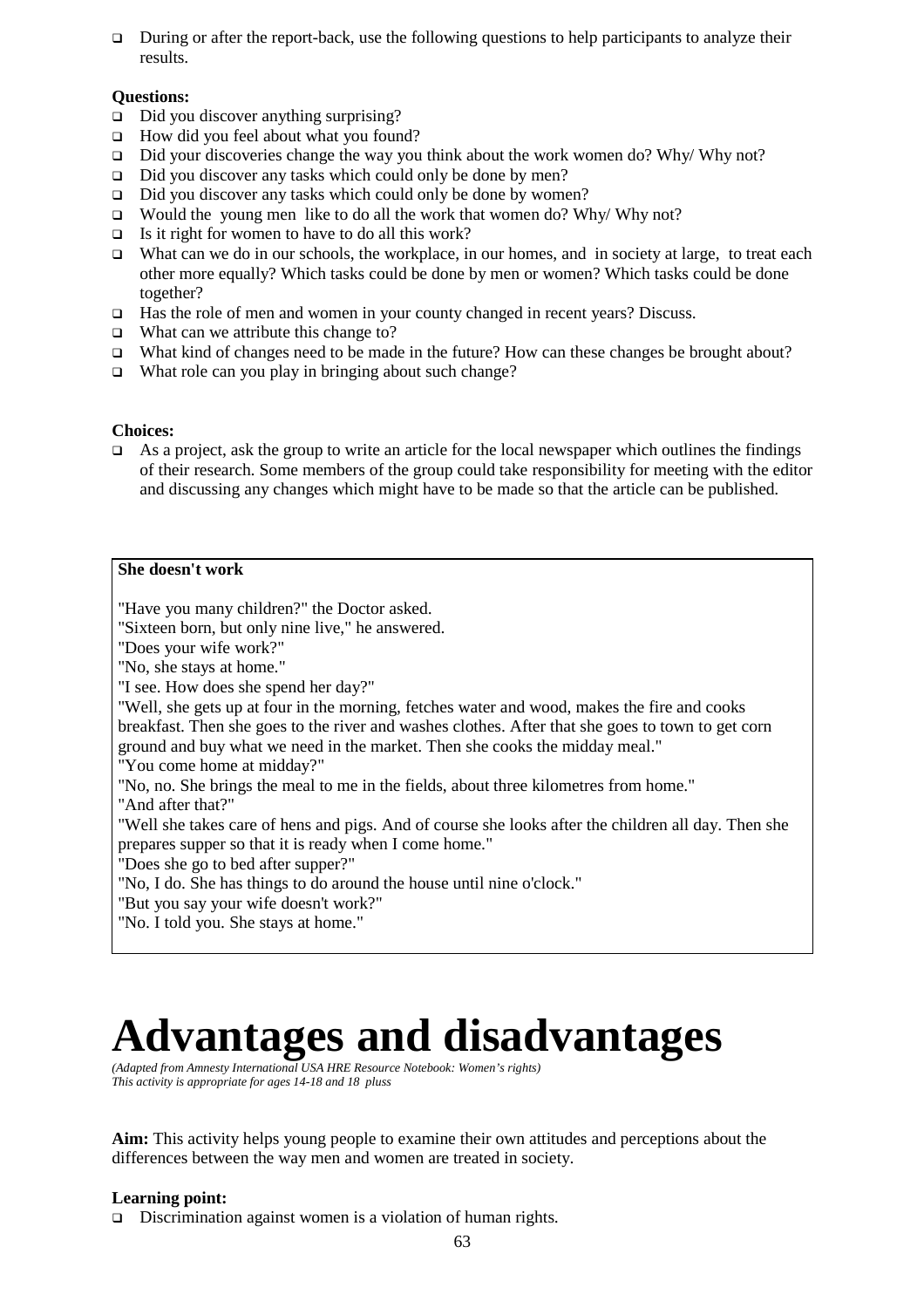**What you need:** The Simplified Version of the Universal Declaration of Human Rights. Pens and paper

#### **Time:** One hour

#### **How to do it:**

- Form small groups of males and females. Ideally, there will be an equal number of male and female groups. Explain that each group will be asked to make a list and that this will be used for a discussion.
- Ask each group of **males** to make a list of the advantages and disadvantages of being **female**. Females do the same for males. Allow ten minutes for this.
- The lists should have an equal number of advantages and disadvantages.
- Now pair each group of males with a group of females. Each female group reports its list to a male group and responds to the male group's reactions.
- Now each male group reports its list to a female group and responds to the female group's reactions.
- Discuss how this exercise and your findings relates to the simplified version of the United Declaration of Human Rights.
- $\Box$  If necessary, use the following questions to start a discussion.

#### **Questions:**

- Was it easy to think of the advantages and disadvantages of being a male or female? Why? Why not?
- $\Box$  Did you find yourselves listing things which could be called sexist?
- □ Do you thing those sorts of generalizations about people are realistic? Do they apply to the people you know?
- Was it a useful activity? Why? Did you learn anything that you didn't know before?
- What have you learned about gender stereotyping and the value of all work?

#### **Choices:**

 This activity can also be used to examine other differences apart from gender, such as class or religion.

## **My rights / Your rights - A situation where rights conflict**

- $\Box$  These activities use imaginary situations to help young people to understand that where one persons' rights end and the rights of the next person begin, conflicts can occur. In the game 'What now', participants must cooperate to find solutions to these situations where rights conflict.
- □ Activities should be chosen or adapted to suit the needs of your group.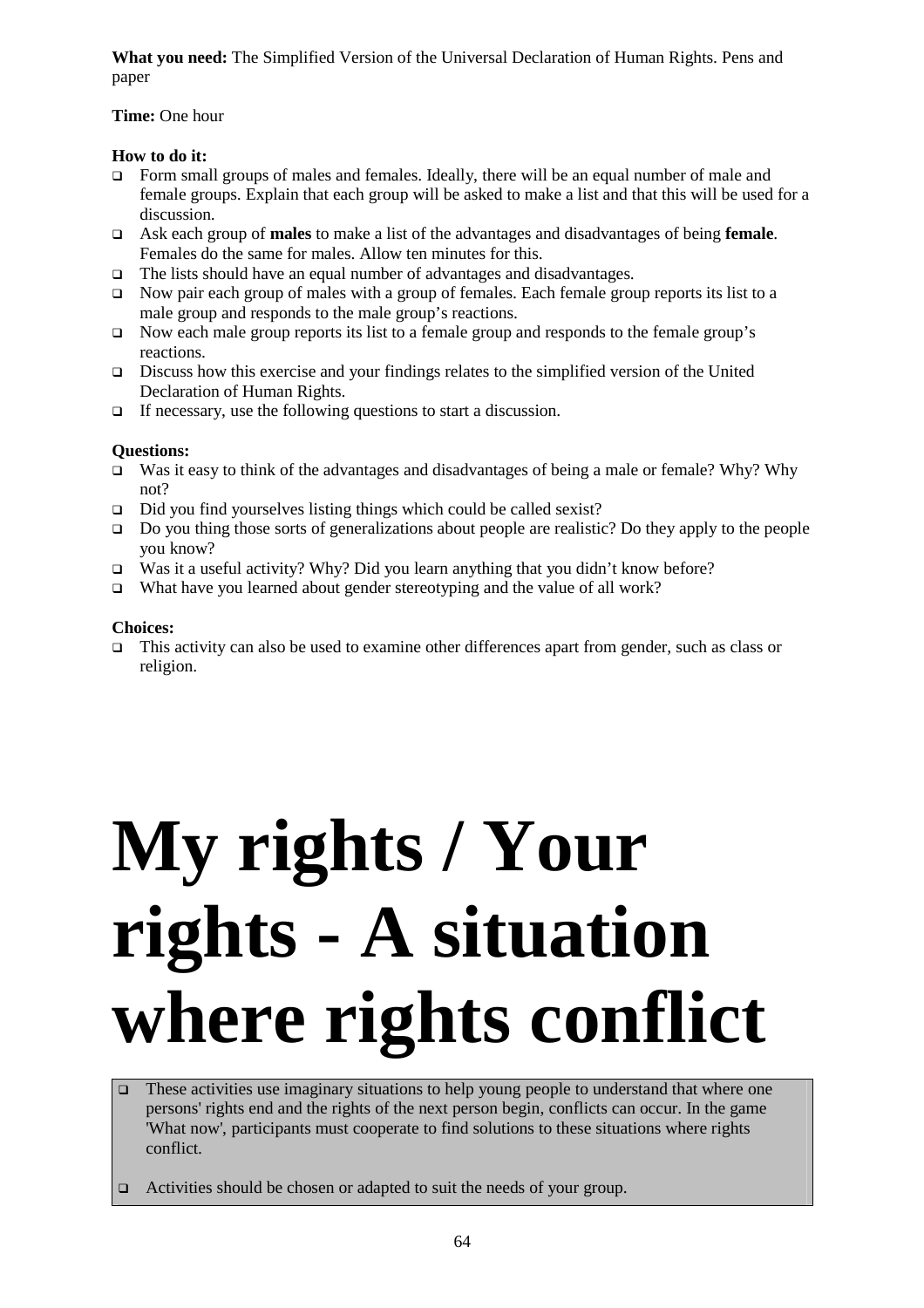### Refugee role-plays

**Aim:** This activity uses a role-play where refugees and border officials express different points of view on the rights of refugees. This role-play is designed to increase young peoples' knowledge about refugee rights.

#### **Learning point:**

 $\Box$  Refugees are a specially vulnerable group who have specific rights.

#### **What you need:**

- □ Immigration officers arguments and options.
- □ Refugees arguments and options.
- Information about refugees.

#### **Time:** One hour

#### **How to do it:**

- Start by brainstorming to find out what group members think about refugees. Write the word "refugee" on the wall, and ask the participants to say the first things which the word makes them think of.
- Read the Information about refugees to the group to introduce the subject.
- Consulting the advice on using role-play in Part Two, help the class to play the following roleplay.
- Read out the following scenario (if you wish, you can invent imaginary names for countries X and Y):
- $\Box$  "It is a dark, cold and wet night on the border between X and Y. A column of refugees has arrived, fleeing from the war in X. They want to cross into Y. They are hungry, tired and cold. They have no money, and no documents except their passports. The immigration officials from country Y have different points of view - some want to allow the refugees to cross, but others don't. The refugees are desperate, and use several arguments to try to persuade the immigration officials.
- Ask one third of the participants to imagine that they are the immigration officers from country Y. Give this group the Immigrations officers' arguments and options.
- Ask another third to imagine that they are refugees. Give this group the Refugees arguments and options.
- $\Box$  Tell the players that they can use the arguments on their cards and any other relevant arguments they can think of. If it helps, draw a line along the floor to symbolise the border. Tell them that when the role-play begins, they have ten minutes to reach some sort of conclusion, which may be one of the options listed, or another solution.
- $\Box$  It is up to you and the participants to decide whether the refugees and the immigration officers will put their arguments as a group, or whether they will individually take responsibility for raising individual arguments.
- $\Box$  Ask the remaining third of the people to act as observers. (Half can monitor the "immigration" officers", and half can monitor the "refugees".)
- Give the refugees and the immigration officers a few minutes before the roleplay to read through their arguments and options and to decide on tactics.
- $\Box$  Start the role-play. Use your own judgement about when to stop.
- After the role-play, discuss what occurred, using the following questions. This is important to draw out the points which have been learned.

#### **Questions:**

- $\Box$  How did the situation work out? What happened?
- $\Box$  How did it feel to be a refugee?
- $\Box$  How did it feel to be an immigration officer?
- □ Refugees have a right to protection under the 1951 Convention Relating to the Status of Refugees. Were these refugees given their right to protection? Why/why not?
- □ Do you think that a country should have the right to turn away refugees?
- □ Would you do this yourself? What if you knew they faced death in their own country?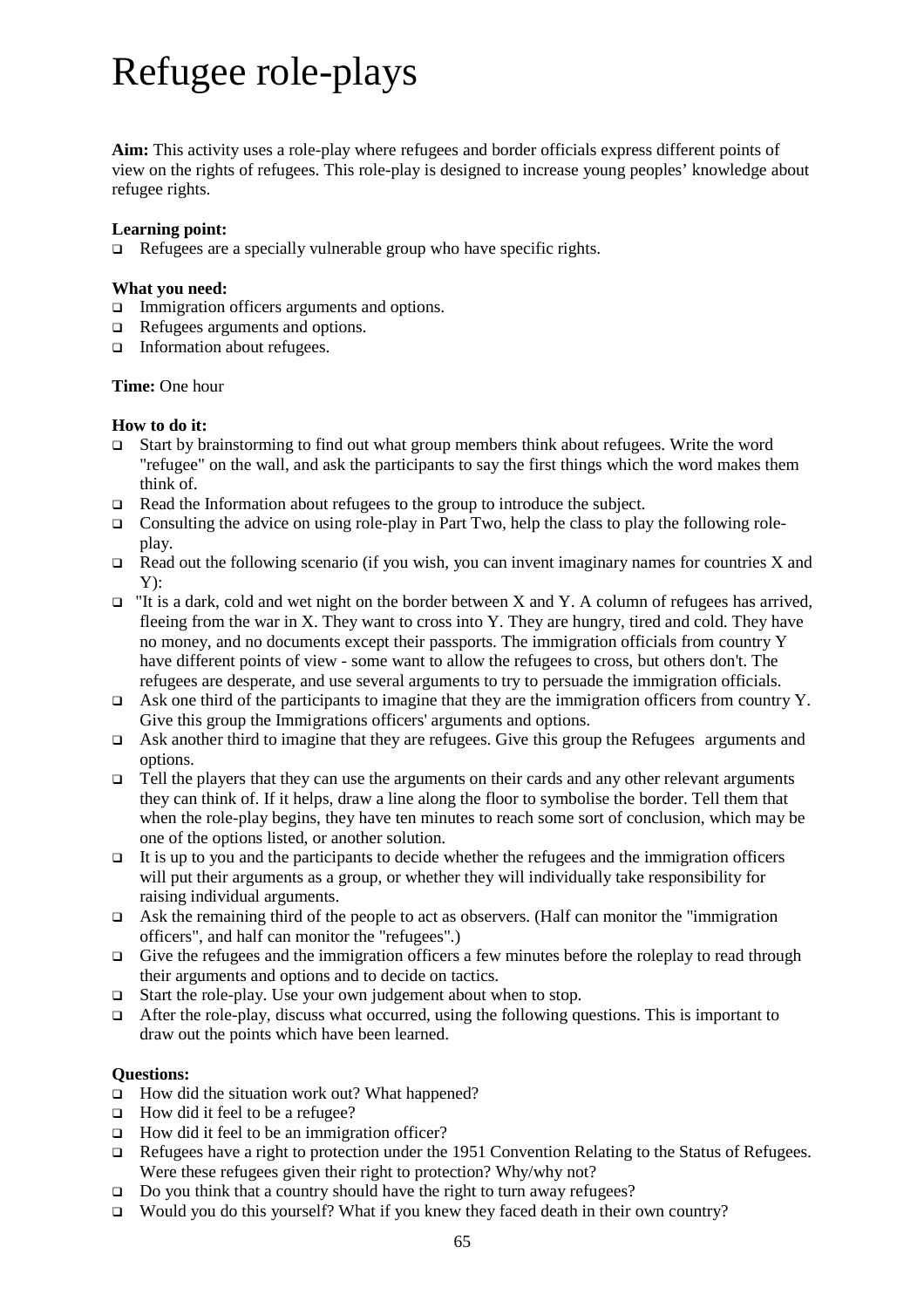#### **Choices:**

- $\Box$  If there is time, play the role-play again, but the participants who were immigration officers must now be refugees.
- The Office of the United Nations High Commissioner for Refugees (UNHCR) is responsible for protecting the rights of refugees. Ask the participants in groups to pretend that they are an official team sent by UNHCR to help the refugees from country X. Ask them to write an official report including the following issues:
- □ What arguments could you use to persuade the immigration officers to let the refugees in?
- $\Box$  Are the immigration officers doing anything wrong?
- Are any of the articles of the Human Rights Documents in Part Four of this manual relevant?
- What could be done with this report to make country Y protect the rights of the refugees?
- As a project, refugees in your country could be useful resources for your group to find out more about the problems of securing rights as a refugee.
- $\Box$  Check the newspapers for local refugee case studies and discuss with the group.
- As an action, students could gather essential items and deliver them to refugees who are sheltering in your country.

#### **Immigration officers' arguments and options**:

You can use these arguments and any others you can think of:

- $\Box$  They are desperate, we can't send them back.
- $\Box$  If we will send them back we will be responsible if they are arrested, tortured or killed.
- □ We have legal obligations to accept refugees.
- They have no money, and will need state support. Our country cannot afford that.
- $\Box$  Can they prove that they are genuine refugees? Maybe they are just here to look for a better standard of living?
- Our country is a military and business partner of country X. We can't be seen to be protecting them.
- $\Box$  Maybe they have skills which we need?
- There are enough refugees in our country. We need to take care of our own people. They should go to the richer countries.
- $\Box$  If we let them in, others will also demand entry.
- They don't speak our language, they have a different religion and they eat different food. They won't integrate.
- $\Box$  They will bring political trouble.

Before the role-play, think about the following options:

- $\Box$  What is your responsibility as an immigration official?
- □ Will you let all of the refugees across the border?
- What will you base your decision upon? Will these decisions be based on fixed principles or international legislation, or will there be some degree of subjectivity?
- □ Will you let some across the border?
- $\Box$  Will you split them up by age, profession, wealth?
- $\Box$  Will you do something else instead?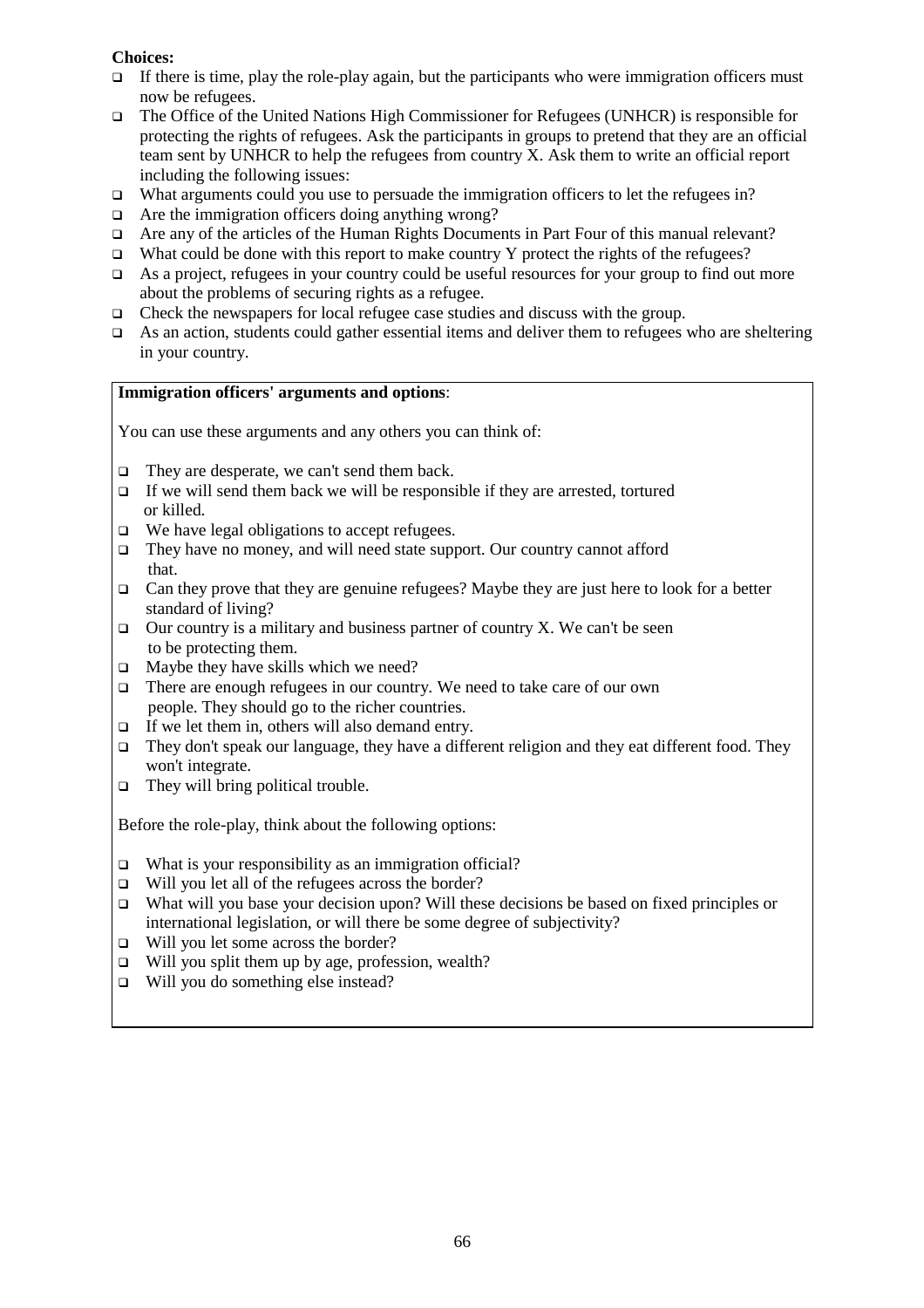#### **Refugees' arguments and options:**

You can use these arguments and any others you can think of:

- $\Box$  It is our right to receive asylum.
- $\Box$  Our children are hungry, you have a moral responsibility to help us.
- $\Box$  We will be killed if we go back.
- We have no money.
- We can't go anywhere else.
- $\Box$  I was a doctor in my home town.
- $\Box$  We only want shelter until it is safe to return.
- □ Other refugees have been allowed into your country.

Before the role-play, think about the following options:

- $\Box$  Will you split up if the immigration officers ask you to?
- $\Box$  Will you go home if they try to send you back?
- Are there international laws which protect you as a refugee and guarantee you a safe haven?

#### **Information about refugees**

Every year tens of thousands of people leave their homes and often their countries because of persecution or war. These people become refugees. They nearly always have to move suddenly, leaving their possessions behind, tearing families apart. Many are never able to return to their homes. In 1992 there were almost 19 million refugees in the world. The numbers grow every year. Most refugees seek safety in a neighbouring country. Others have to travel great distances to find safety. Refugees often arrive at airports and sea ports far from their native land, asking for entry.

In 1951, the United Nations adopted the **Convention Relating to the Status of Refugees**. More than half of the countries in the world have agreed with the Convention. They give protection to refugees and agree not to force them to return to their country to risk persecution or death. Article 33 of the Convention says: "No Contracting State shall expel or return a refugee in any manner whatsoever to the frontiers of territories where his/her life or freedom would be threatened on account of his race, religion, nationality, membership in a particular social group or political opinion."

This also applies if a government wants to send a refugee to another country from which the refugee might be sent home. Governments must hear the claim of a refugee who wants to find safety (seek asylum) in their country. This principle applies to all states, whether or not they are party to the 1951 Convention.

According to the Convention, a refugee is someone who has left their country and is unable to return because of a real fear of being persecuted because of their race, religion, nationality, membership of a particular social group, or political opinion.

The 1951 Convention also says that refugees should be free from discrimination and should receive their full rights in the country where they are seeking asylum or safety. There are many articles of the Universal Declaration of Human Rights protect refugees. Often however, countries disagree about who is a "genuine" refugee. The media and politicians often demand limits on the number of refugees, saying that they cause racial tension, and shortages of housing and jobs.

In recent years the governments of many of the world's richest countries have reduced the number of refugees they allow in, for two reasons. First, air travel has become cheaper, meaning that more refugees from developing countries want to enter developed countries. Second, the world economic downturn has reduced the need for large workforces. This means that refugees who used to come as migrant workers now have to apply for refugee status.

To justify restrictions on refugees, rich countries often say that refugees are not victims of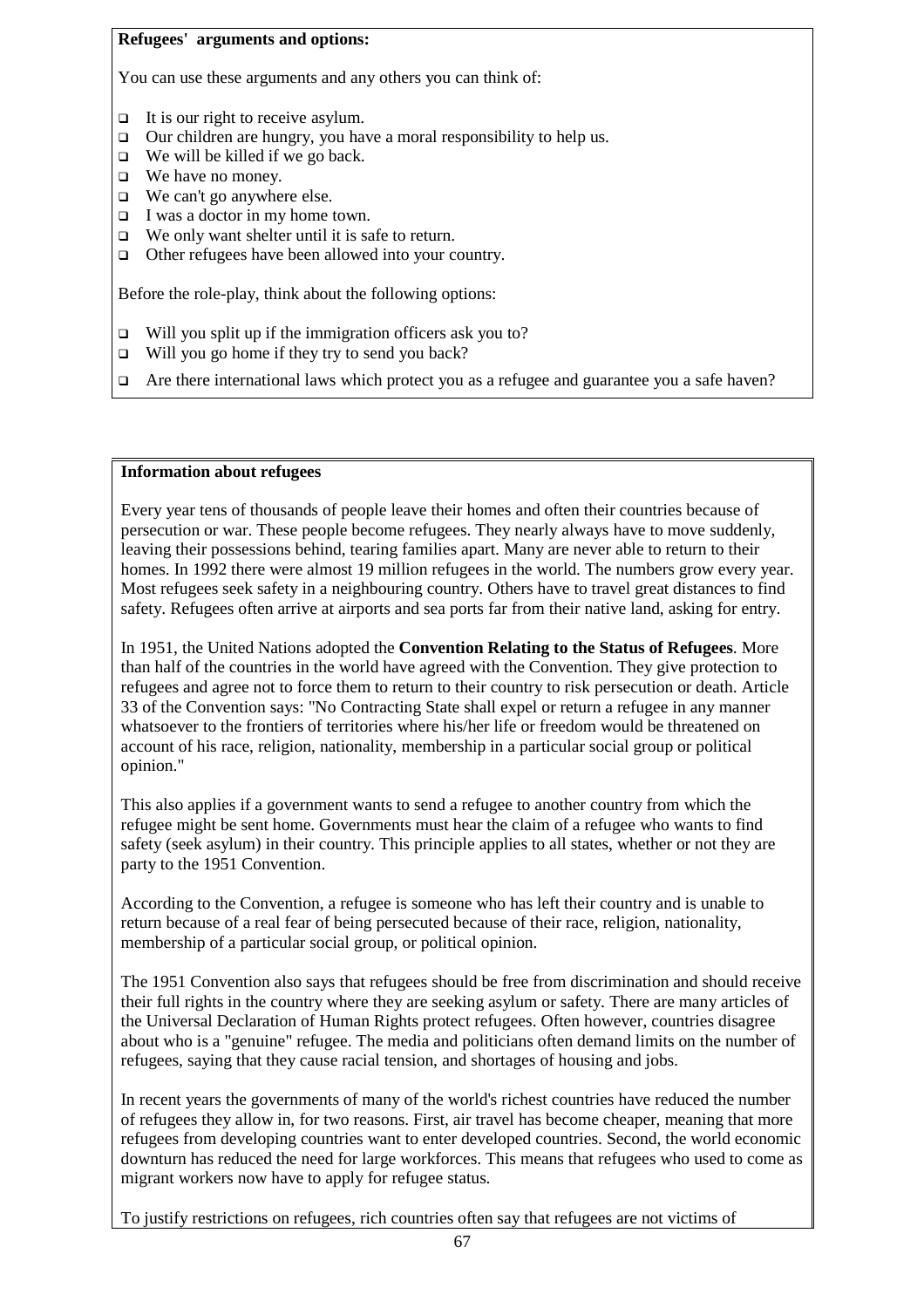oppression, but just want a better standard of living. They call them "economic migrants". To protect the rights of refugees the **Office of the United Nations High Commissioner for Refugees (UNHCR)** based in Geneva, was established by the UN General Assembly on 14 December 1950.

Governments often argue that refugee's fears are exaggerated or untrue. Refugees are protected from this argument by organisations who use evidence of human rights violations in the refugee's country to persuade the government to let them apply for asylum.

## **Action! - A Practical Guide to Human Rights Activism**

- These activities help young people to think of human rights as something which they are able to defend and fight for, wherever they live. There are also suggestions for action in the Choices parts of many of the activities in the preceding pages.
- This section offers practical hands on advice on how to organize for action by establishing campaigns, which relate to your education work. Different campaign techniques are described such as letter writing, petitions and lobbying.

### **The Power of Action**

*This activity is appropriate for ages 14-18 and 18 plus.* 

**Aim:** This case study about a famous human rights campaigner aims to show the power of action by giving an example of someone who acted successfully to obtain their rights.

#### **Learning point:**

Individuals, and especially groups, can act to successfully oppose human rights violations.

**What you need:** Mahatma Gandhi's Story from the next page.

**Time:** About half an hour

#### **How to do it:**

- $\Box$  Read, or ask the group members to read, Gandhi's story.
- Use the questions below to start a discussion. (The advice on discussion from Part Two may be helpful here).

#### **Questions:**

- □ What do you think prompted Gandhi to take action?
- $\Box$  The Indian people protested without violence. Why do you think this was?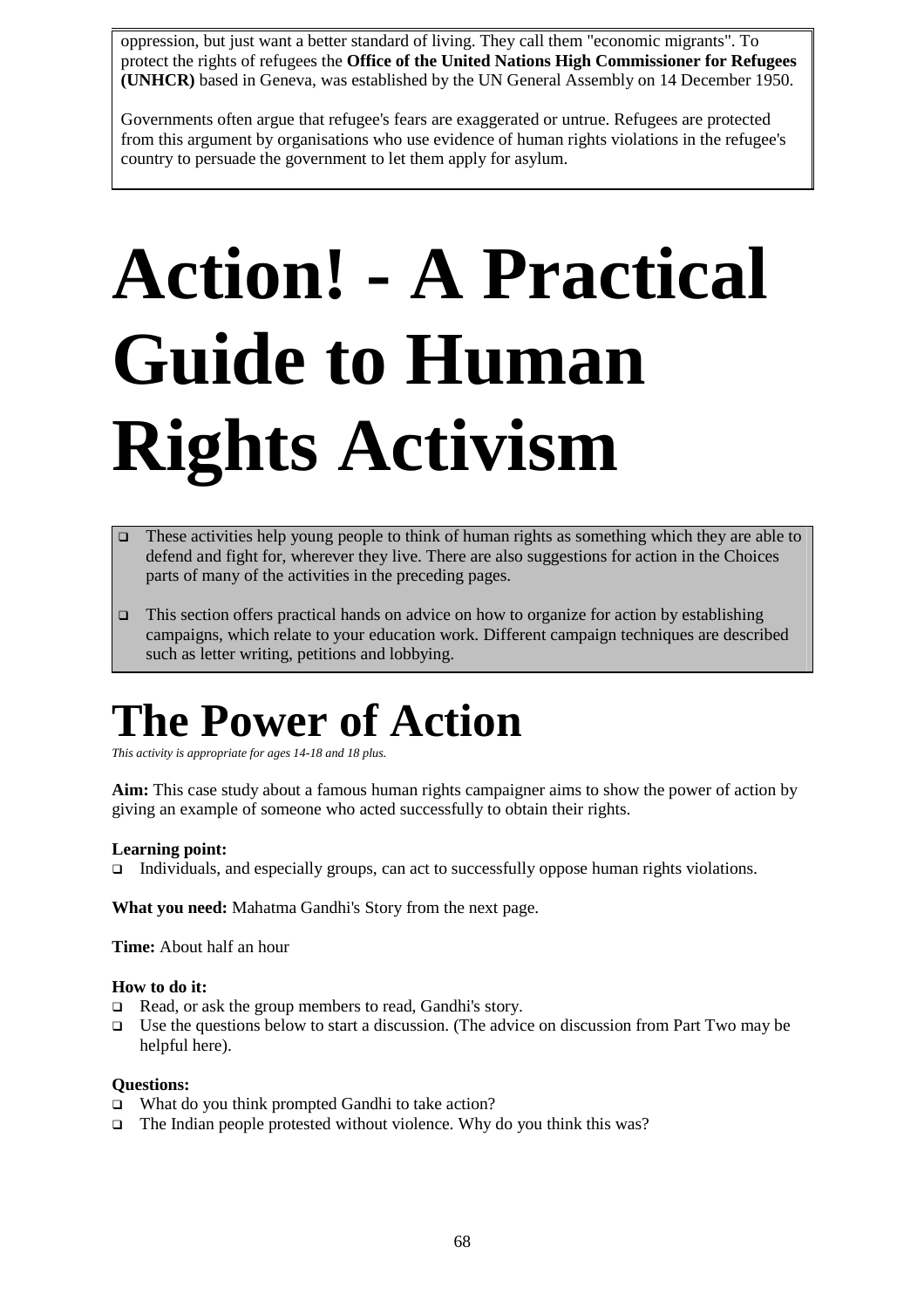- If they had protested violently, for example, by killing British soldiers, what do you think the British would have done? Do you think many Indian people would have died too?
- Gandhi asked for "world sympathy in this battle of Right against Might." Do you think that the other people of the world would have been so sympathetic if the Indians had attacked the British? Why?
- Do you think that peaceful protest was the right choice in this case? What about other cases? For example, in your own country?
- □ What are some examples of peaceful protest that have occurred in your community or around the world? Have these types of protest been successful? Why or why not?
- $\Box$  What are the advantages associated with peaceful social protest?

#### **Choices:**

- Give the group an example of a person or a group from your own country who acted to obtain their rights. As a project the group could research this person or group and make a poster picture, story or play to show what they found out.
- As a group, brainstorm how you would set up an organisation to deal with a pressing local issue. Consider putting into action.

#### **Mahatma Gandhi's Story**

The Mahatma (Great Soul) gave a new meaning to non-violence. He said that anything gained through violence was not worth having.

Born Mohandas Karamchand Gandhi in Gujarat, India in 1869, he qualified as a lawyer in England before practising in South Africa. There he experienced racial discrimination for the first time. There were laws to stop people without white skin from doing many things, such as becoming a lawyer or travelling in the first class compartments of trains. Gandhi saw that many black people in South Africa were poor and they were treated badly by the whites. He organized protests and went to prison fighting against injustice.

From the beginning of his life as a protester Gandhi was directed by his deep religious convictions. He believed that violence was always wrong.

Gandhi returned to India in 1915. There was a great poverty among the Indian people too. The British were ruling India harshly, taking taxes that the people could not afford, preventing Indian people from ruling their own country, discouraging their industry and using force to control the people.

In 1930 Gandhi began to protest the salt tax, which initially was seen as of little concern to the British. During this time salt was collected from the oceans, processed, and sold by British government who made money from it. Gandhi said that the salt belonged to India and that he would break this law.

First, he asked to discuss the issue with the head of the British government in India the Viceroy. The Viceroy refused, thinking it was unimportant. Then, on 12 March 1930, when he was sixty years old, Gandhi set out with his followers to march 322 kilometres from his home to the sea to make salt. For twenty-four days the people of India and the rest of the world followed his progress. The anticipation was intense. On 6 April, with thousands of onlookers Gandhi walked into the sea and picked up a handful of salt. This act of defiance was a signal to the nation. All along the coast of India people made salt illegally. He wrote, "I want world sympathy in this battle of Right against Might." A month later Gandhi was arrested and tens of thousands had been put in prison.

Gandhi and the people of India spent many years protesting before the British finally left. They continued to march, to refuse to cooperate, and to stretch British resources by allowing themselves to be imprisoned. Finally India achieved success in 1947 when the British gave up their rule and India became independent.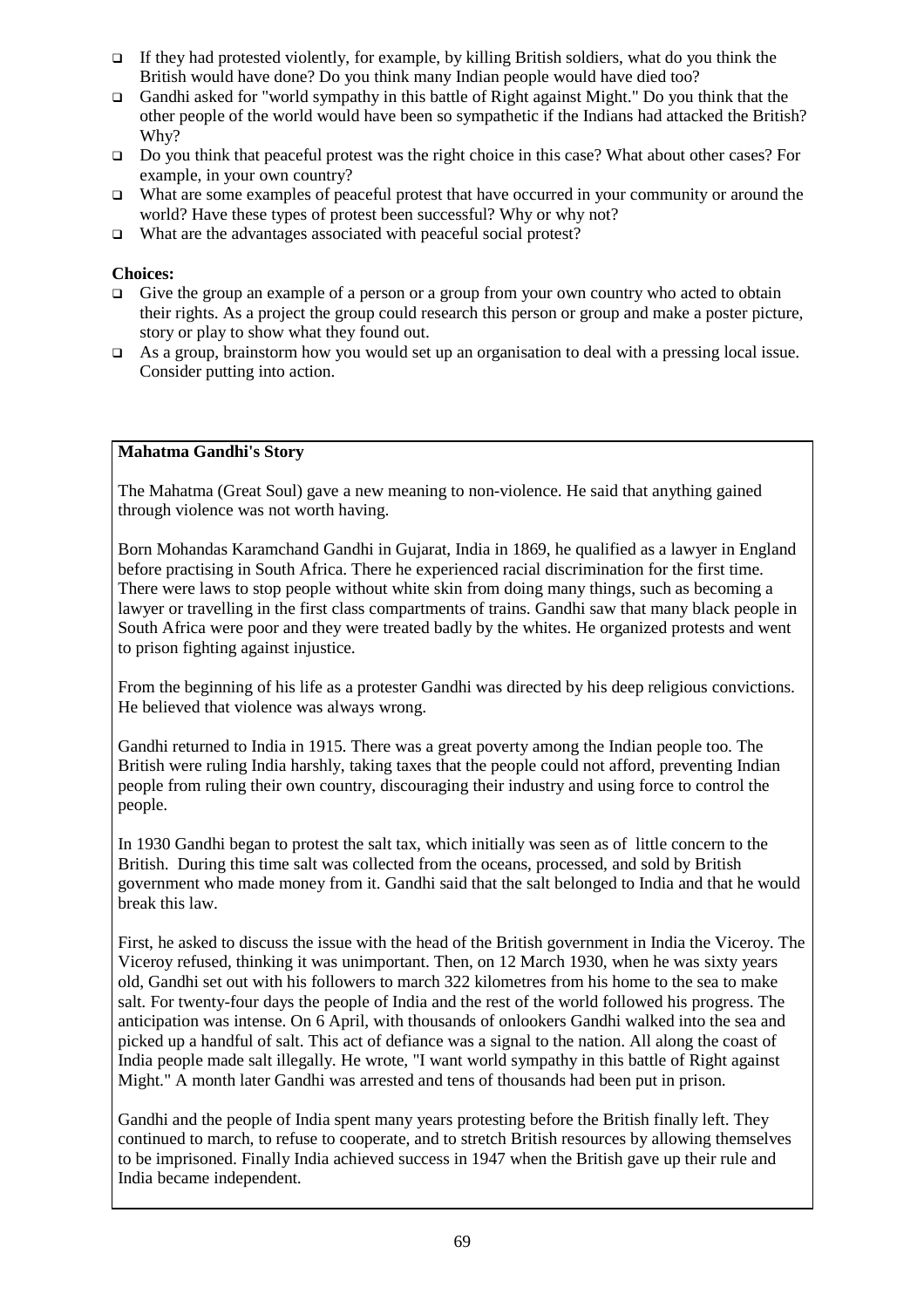### **Action Role-plays**

*This activity is appropriate for ages 14-18 .* 

**Aim:** This roleplay activity aims to encourage young people to apply their rights in real situations.

#### **Learning point:**

Human rights violations occur in everyday situations and can be opposed by everyday people.

#### **What you need:**

- $\Box$  Simplified version of the Universal Declaration of Human Rights, (enough for one copy per four or five students - these can be hand-copied).
- □ Advice on using roleplay from Part Two.
- $\Box$  Roleplay situations from the next page.

**Time:** One and a half hours

#### **How to do it:**

- Divide into small groups of three or four. Read out roleplay One and ask the group to identify the articles of the Universal Declaration of Human Rights which are relevant to it. Below are some likely answers, but this list is not exhaustive. Allow five to ten minutes for this.
- Repeat for roleplays Two and Three.
- $\Box$  In roleplay One, the most relevant articles are: - Article two, articles six and seven, and article thirteen.
- $\Box$  In roleplay Two, the most relevant articles are: - Article twenty and article twenty-three.
- $\Box$  In roleplay Three, the most relevant articles are: - Articles nineteen and twenty, and article twenty-four.
- Now re-arrange into three groups, and give each group one of the roleplay situations. Ask each group to roleplay their situation, with their own ending. They will need to decide who will play each role, and how to play the end of the situation.
- Ask each small group in turn to play their roleplay for the whole group. After each roleplay performance, ask the players how it felt, then ask the participants to think of other possible endings. Encourage them to think about ways in which the people in the situations could prevent their rights being violated.

#### **Choice:**

 $\Box$  If the group is small, or there is a lack of time, a few members could perform one roleplay for the whole group.

#### **Role-plays:**

**One:** Ida wants to cross the border into the neighbouring country to visit her daughter, who has married someone from that country. The border officials refuse to let her in. They say that she is too poor to pay for a hotel in their country.

**Two:** Ivan is a cleaner in car wash company. In the winter his hands are hurt by pieces of ice. His boss said he will not buy gloves for Ivan because they are very expensive. Ivan can't afford to buy them for himself. He asks his Union to help. When his boss finds out, Ivan loses his job.

**Three**: The last park in town is going to be made into a car park. Ten people from the neighbourhood demonstrate peacefully in the park, saying they need a place to relax and for their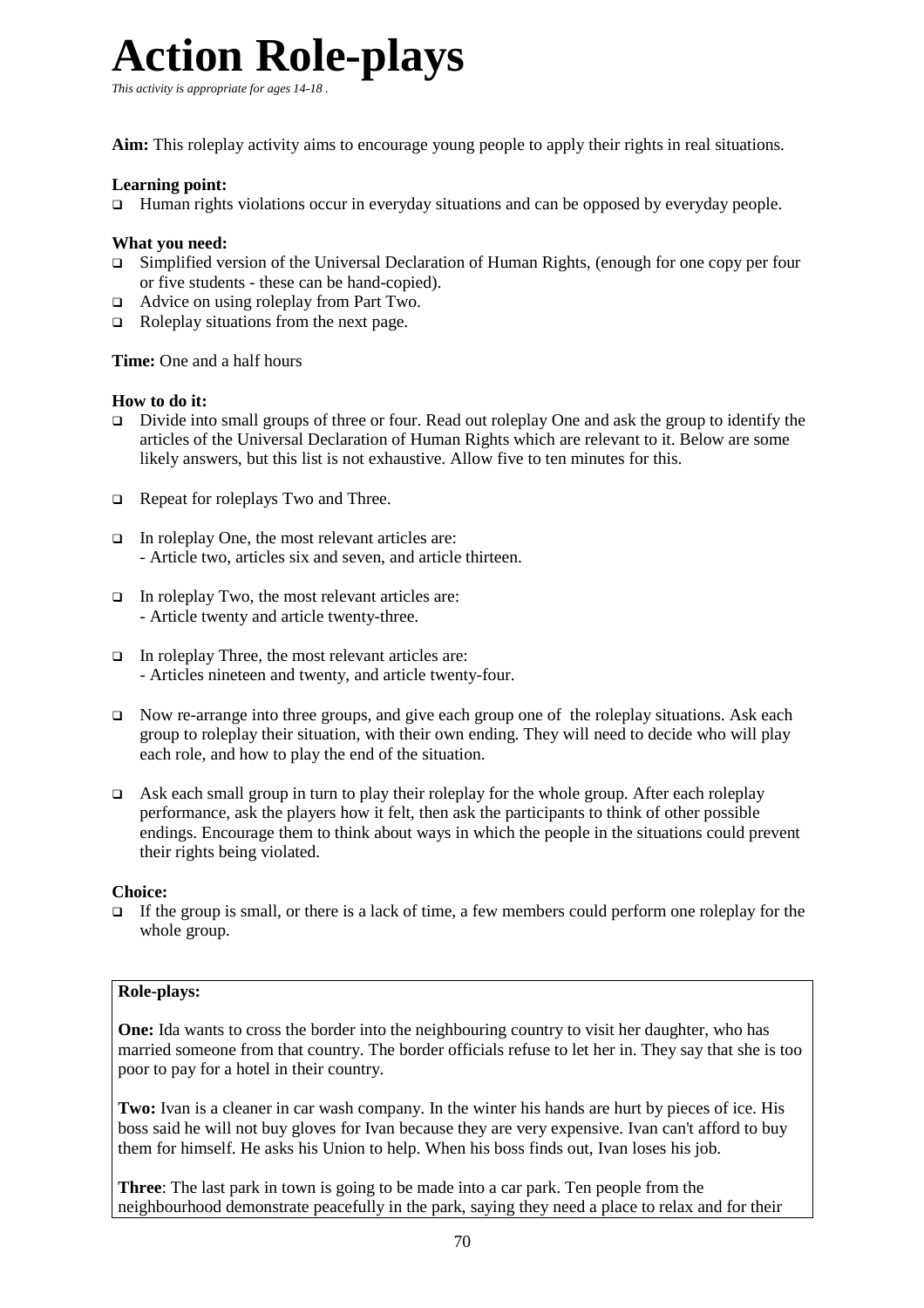children to play in. The Police come and say that they are not allowed to demonstrate and that they should go home. The demonstrators sit down on the ground and refuse to move. The police move them by force, hurting some of them.

### **Campaigning and Education**

#### **What is it, and why do it?**

Campaigning focuses on selecting a specific course of action in order to achieve identified objectives. Approaches to strategic campaigning may include, letter writing, lobbying, demonstrations, and generating public awareness. The action component of human rights education is very important. Campaigning allows group members to become active for human rights.

#### **How to do it:**

- □ Begin by deciding what strengths, weaknesses, and what external factors could inhibit or enhance the quality of your work. You may want to harness the support of the media, or a special interest group. Decide how you will deal with such forces, if at all.
- Deciding what problem or issue you would like to address. Consider the following questions: - What is the human rights situation in the target country? Are torture and ill-treatment of prisoners or disappearances widespread?
	- What is your specific objective? What do you want to achieve?
	- Who specifically is responsible for the human right situation you are concerned about?
	- Who indirectly can be held responsible for the situation in question? Are they
	- politicians,police or prison officials?
	- Who can influence those responsible? Doctors, politicians, religious organizations, journalists, etc. What other information do you need to encourage support of your campaign? How can you develop awareness of this and related human rights issues to compliment your action?
- Chose a specific campaign approach, lobbying, petitions, educational campaign, etc.
- □ Create an action plan! Decide what you need to do, who will do it, when, and how much it will cost.
- Put your plan into action! Remember to periodically evaluate your progress and modify your plans in order to ensure success.

#### **Remember!**

Always give people information about the human rights situation they are campaigning on.

### Letter-Writing

#### **What is it, and why do it?**

- Letter writing is the writing and sending of numerous letters to influential individuals in order to end human right abuses and violations. The advantages of letter writing campaigns include:
	- They are easy to organize
	- They are a low cost means by which to influence governments
	- They take advantage of the way bureaucratic systems work

#### **How to do it:**

Decide who your target group will be, for example, government officials, military commanders, editors of newspapers, embassies, human rights and non-governmental organizations or even the family of the prisoners in questions.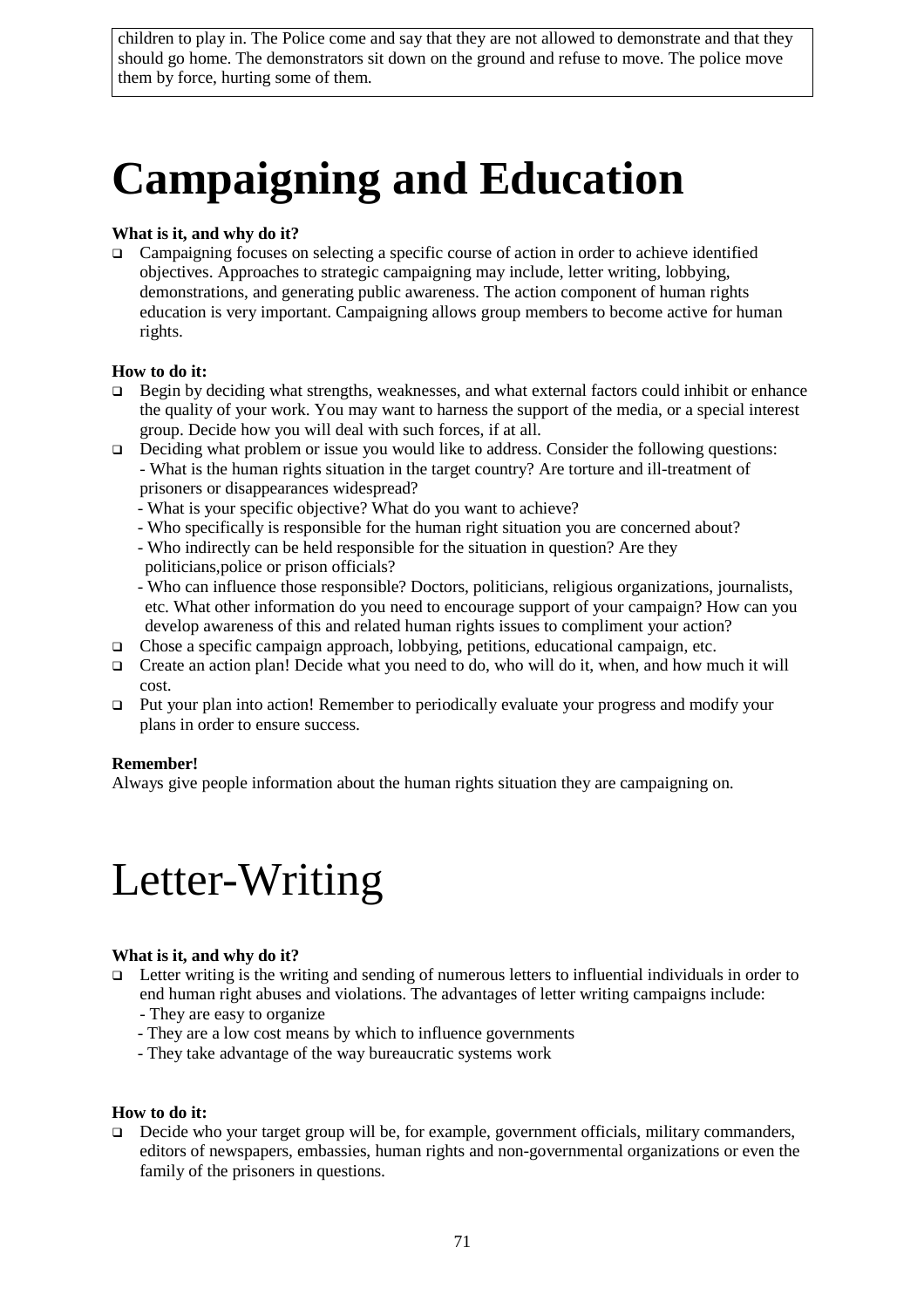- $\Box$  Decide as a group the objective of the campaign and the type of information that will appear in your letters. What information will you need to give people that they understand the issue? How will you present this?
- $\Box$  You may chose to write individual personal letters or generate several standard letters in which the text may be slightly modified. The disadvantage with the standard letter is that although the initial letter may have a substantial impact, a higher volume of letters needs to be produced in order to have the same response as a smaller volume of personalized letters.
- You may want to set up a stand in a high traffic area, with letters, and stamped envelopes or postcards to encourage people outside of your group to support your cause. Remember to ask such individuals to include their personal return address. Asking for donations to help cover the cost of postage would also be appropriate during this time.

### **Petitions**

#### **What is it, and why do it?**

 $\Box$  A petition is a short and simple statement which is made by a group. Members of the pubic are encourage to sign the petition which in turn will be delivered to a particular government official or minister. Generating a petition is a simple, fast and easy way for the general public to show their support for a specific issue. The more names you collect the more impact your petition is likely to have.

#### **How to do it:**

- Decide what your objective will be, and to whom it will be sent.
- Create a SHORT and SIMPLE statement outlining your objective. The longer the statement the less likely a passerby will be to stop to read and sign your petition. Each page of your petition should include:
	- the contact information for your particular organization
	- the statement
	- space for names, addresses and signatures
	- and a column for additional comments
- Consider where you will set up your stand in order to get the maximum number of individuals to sign your petition.
- Decide how you will deliver the petition, for example, by way of a personal meeting with a government official or via the mail.
- $\Box$  Consider calling the media to be present during your signing campaign and when you deliver your petition, this will ensure maximum impact. It is also an opportunity for public raising awareness of human rights in general.
- Your petition can take on numerous forms, for example, a large scroll, or even a banner. Be creative!

#### **Choices**

- $\Box$  Why not use your petition to lobby a government minister about the issue.
- $\Box$  You could hold a public meeting and invite a speaker who knows about the issue to speak. This will develop public awareness and generate support for your campaigning.

### **Lobbying**

#### **How to do it?**

- You could hold a peaceful public protest outside of your government's legislature.
- Successful lobbying is the product of a clear focus, well defined objectives, the credibility of the group or organization, the use of reliable information, access to target groups, professionalism, and above all timing. Successful lobbying takes time, so don't be disappointed if your initial efforts are not met with much success- be patient and persistent and success is sure to follow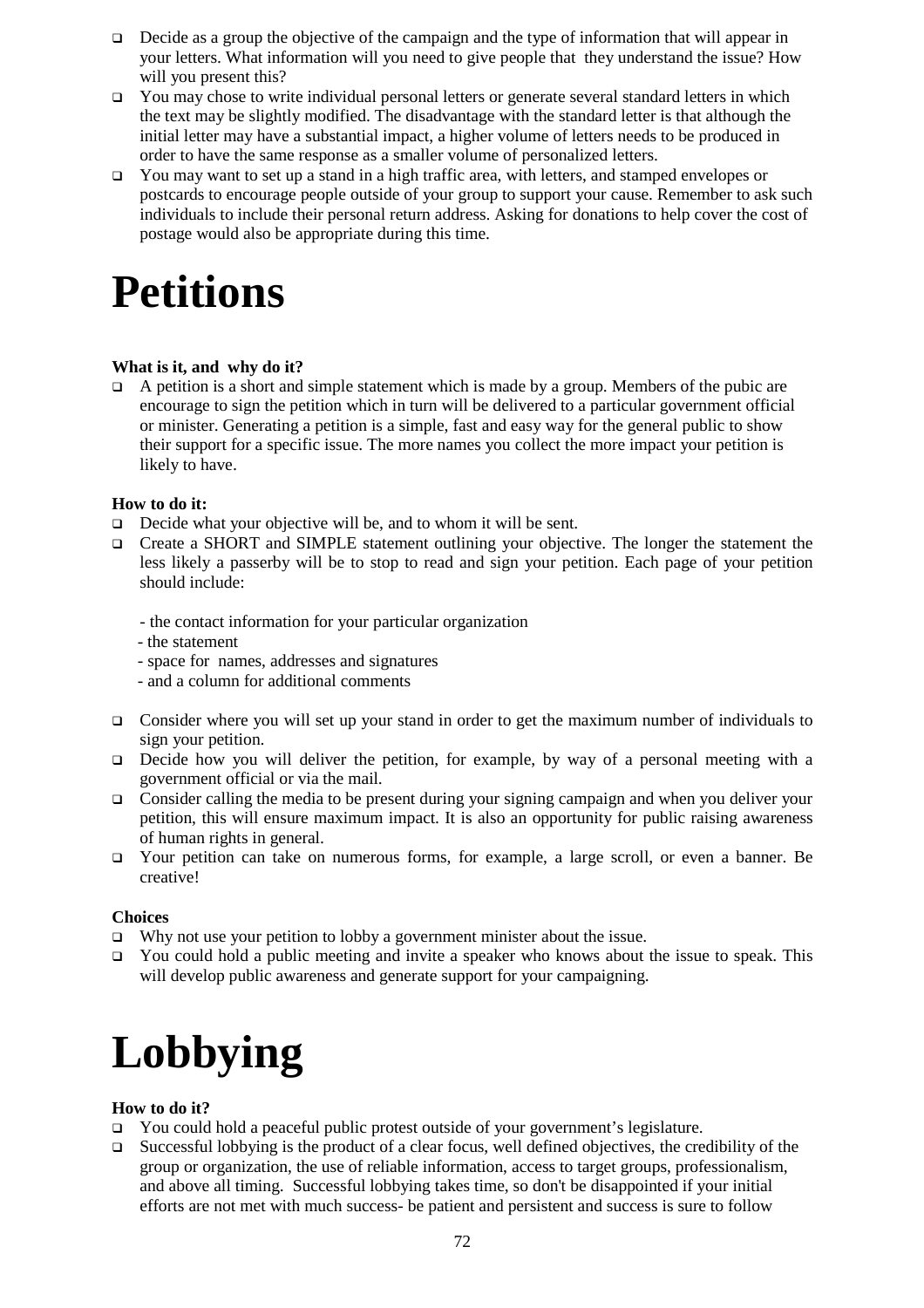# **Part Four: Human Rights Documents**

### **This part contains:**

- Universal Declaration of Human Rights
- Simplified Version of the Universal Declaration of Human Rights
- Simplified Version of the Convention on the Rights of the Child
- Summary of Rights from the Convention on the Rights of the Child

*We wrote the summarised documents on papers on the walls of the classroom - they were, literally, the background to every activity!* 

**Croatian school visitor**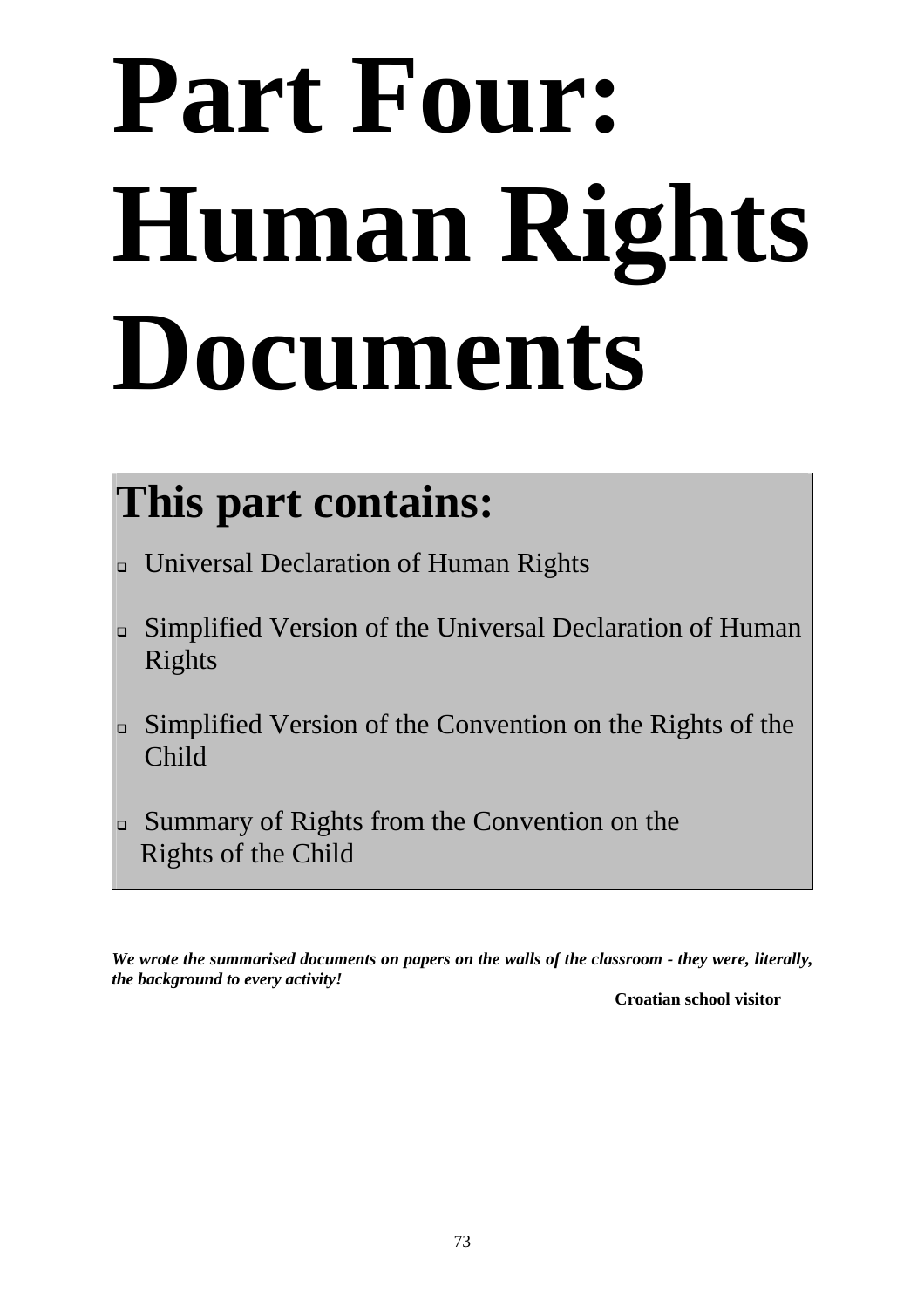## **Universal Declaration of Human Rights**

Adopted and proclaimed by General Assembly Resolution 217 A (III) of 10 December 1948

*On December 10, 1948, the General Assembly of the United Nations adopted and proclaimed the Universal Declaration of Human Rights, the full text of which appears below. Following this historic act the Assembly called upon all Member countries to publicize the text of the Declaration and "to cause it to be disseminated, displayed, read and expounded principally in schools and other educational institutions, without distinction based on the political status of countries or territories."* 

### **Preamble**

**Whereas** recognition of the inherent dignity and of the equal and inalienable rights of all members of the human family is the foundation of freedom, justice and peace in all the world,

**Whereas** disregard and contempt for human rights have resulted in barbarous acts which have outraged the conscience of mankind, and the advent of a world in which human beings shall enjoy freedom of speech and belief and freedom from fear and want has been proclaimed as the highest aspiration of the common people,

**Whereas** it is essential, if man is not to be compelled to have recourse, as a last resort, to rebellion against tyranny and oppression, that human rights should be protected by the rule of law,

**Whereas** it is essential to promote the development of friendly relations between nations,

**Whereas** the people of the United Nations have in the Charter reaffirmed their faith in fundamental human rights, in the dignity and worth of the human person and in the equal rights of men and women and have determined to promote social progress and better standards of life in larger freedom,

**Whereas** Member States have pledged themselves to achieve, in cooperation with the United Nations, the promotion of universal respect for and observance of human rights and fundamental freedoms,

**Whereas** a common understanding of these rights and freedoms is of the greatest importance for the full realization of this pledge,

### *Now, Therefore* **THE GENERAL ASSEMBLY** *proclaims*

THIS UNIVERSAL DECLARATION OF HUMAN RIGHTS as a common standard of achievement for all peoples and all nations, to the end that every individual and every organ of society, keeping this Declaration constantly in mind, shall strive by teaching and education to promote respect for these rights and freedoms and by progressive measures, national and international, to secure their universal and effective recognition and observance, both among the peoples of Member States themselves and among the peoples of territories under their jurisdiction.

**Article 1.** All human beings are born free and equal in dignity and rights. They are endowed with reason and conscience and should act towards one another in a spirit of brotherhood.

**Article 2.** Everyone is entitled to all the rights and freedoms set forth in this Declaration, without distinction of any kind, such as race, colour, sex, language, religion, political or other opinion, national or social origin, property, birth or other status.

Furthermore, no distinction shall be made on the basis of the political, jurisdictional or international status of the country or territory to which a person belongs whether it be independent, trust, now, selfgoverning or under any other limitation of sovereignty.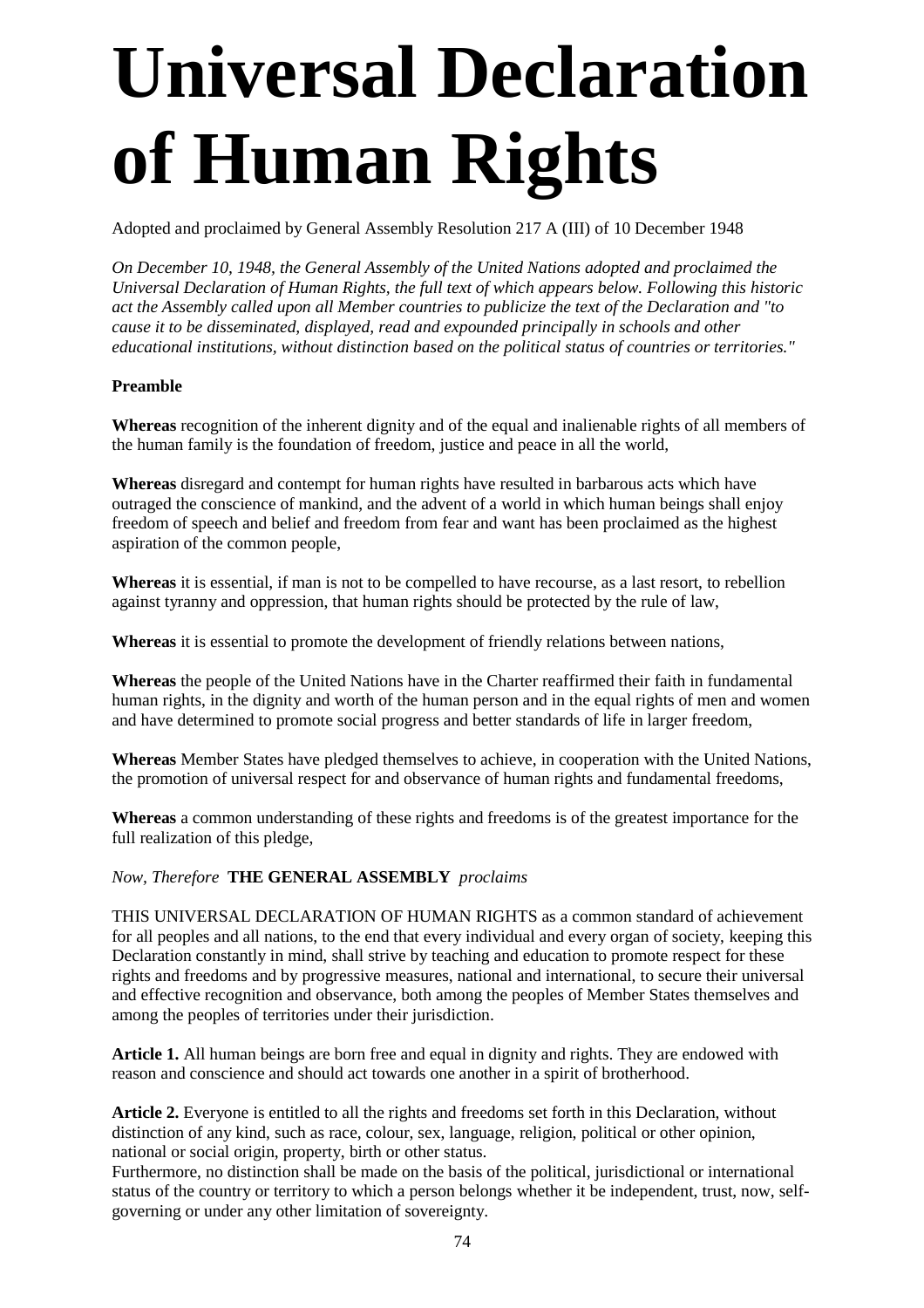**Article 3.** Everyone has the right to life, liberty and security of person.

**Article 4.** No one shall be held in slavery or servitude; slavery and the slave trade shall be prohibited in all their forms.

**Article 5.** No one shall be subjected to torture or to cruel, inhuman or degrading treatment or punishment.

**Article 6.** Everyone has the right to recognition everywhere as a person before the law.

**Article 7.** All are equal before the law and are entitled without any discrimination to equal protection of the law. All are entitled to equal protection against any discrimination in violation of this Declaration and against any incitement to such discrimination.

**Article 8.** Everyone has the right to an effective remedy by the competent national tribunals for acts violating the fundamental rights granted him by the constitution or by law.

**Article 9.** No one shall be subjected to arbitrary arrest, detention or exile.

**Article 10.** Everyone is entitled in full equality to a fair and public hearing by an independent and impartial tribunal, in the determination of his rights and obligations and of any criminal charge against him.

### **Article 11.**

(1) Everyone charged with a penal offence has the right to be presumed innocent until proved guilty according to law in a public trial at which he has had all the guarantees necessary for his defence. (2) No one shall be held guilty of any penal offence on account of any act or omission which did not constitute a penal offence, under national or international law, at the time when it was committed. Nor shall a heavier penalty be imposed than the one that was applicable at the time the penal offence was committed.

**Article 12.** No one shall be subjected to arbitrary interference with his privacy, family, home or correspondence, nor to attacks upon his honour and reputation. Everyone has the right to the protection of the law against such interference or attacks.

### **Article 13.**

(1) Everyone has the right to freedom of movement and residence within the borders of each state. (2) Everyone has the right to leave any country, including his own, and to return to his country.

### **Article 14.**

(1) Everyone has the right to seek and to enjoy in other countries asylum from persecution. (2) This right may not be invoked in the case of prosecutions genuinely arising from non-political crimes or from acts contrary to the purposes and principles of the United Nations.

### **Article 15.**

(1) Everyone has the right to a nationality.

(2) No one shall be arbitrarily deprived of his nationality nor denied the right to change his nationality.

### **Article 16.**

(1) Men and Women of full age without any limitation due to race, nationality or religion, have the right to marry and to found a family. They are entitled to equal rights as to marriage, during marriage and at its dissolution.

(2) Marriage shall be entered into only with the free and full consent of the intending spouses. (3) The family is the natural and fundamental group unit of society and is entitled to protection by society and the State.

### **Article 17.**

(1) Everyone has the right to own property alone as well as in association with others.

(2) No one shall be arbitrarily deprived of his property.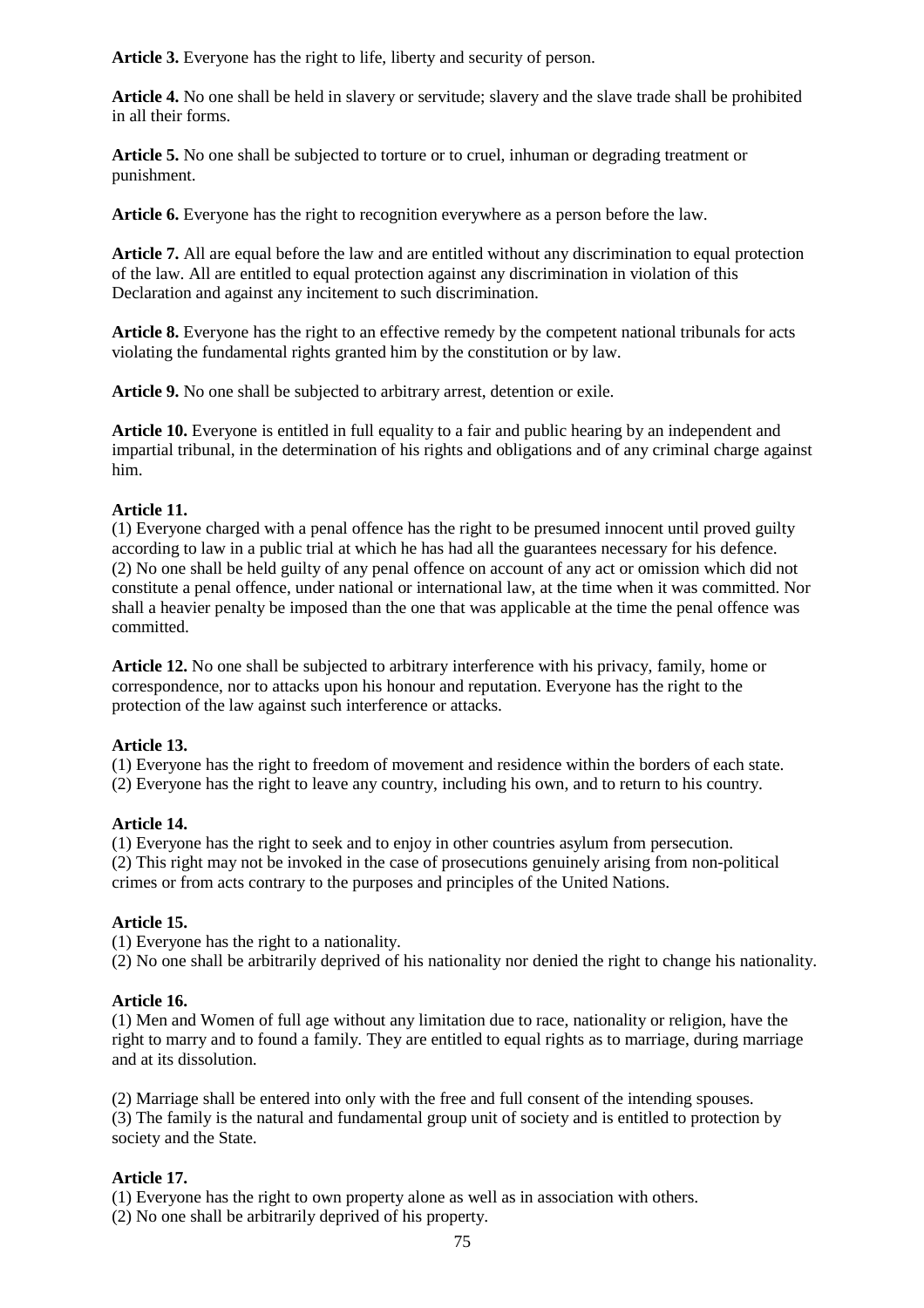**Article 18.** Everyone has the right to freedom of thought, conscience and religion; this right includes freedom to change his religion or belief, and freedom whether alone or in community with others and in public or private, to manifest his religion of belief in teaching, practice, worship and observance.

**Article 19.** Everyone has the right to freedom of opinion and expression; this right includes freedom to hold opinions without interference and to seek, receive and impart information and ideas through any media and regardless of frontiers.

### **Article 20.**

(1) Everyone has the right to freedom of peaceful assembly and association.

(2) Everyone has the rights of equal access to public service in his country.

### **Article 21.**

(1) Everyone has the right to take part in the government of his country, directly or through freely chosen representatives.

(2) Everyone has the right of equal access to public service in his country.

(3) The will of the people shall be the basis of the authority of government; this will shall be expressed in periodic and genuine elections which shall be by universal and equal suffrage and shall be held by secret vote or by equivalent free voting procedures.

**Article 22.** Everyone, as a member of society, has the right to social security and is entitled to realization, through national effort and international cooperation and in accordance with the organization and resources of each State, of the economic, social and cultural rights indispensable for his dignity and the free development of his personality.

### **Article 23.**

(1) Everyone has the right to work, to free choice of employment, to just and favourable conditions of work and to protection against unemployment.

(2) Everyone, without any discrimination, has the right to equal pay for equal work.

(3) Everyone who works has the right to just and favourable remuneration ensuring for himself and his family an existence worthy of human dignity, and supplemented, of necessary, by other means of social protection.

(4) Everyone has the right to form and to join trade unions for the protection of his interests.

Article 24. Everyone has the right to rest and leisure, including reasonable limitation of working hours and periodic holidays with pay.

### **Article 25.**

(1) Everyone has the right to a standard of living adequate for the health and well-being of himself and of his family, including food, clothing, housing and medical care and necessary social services, and the right to security in the event of unemployment, sickness, disability, widowhood, old age or other lack of livelihood in circumstances beyond his control.

(2) Motherhood and childhood are entitled to special care and assistance. All children, whether born in or out of wedlock, shall enjoy the same social protection.

### **Article 26.**

(1) Everyone has the right to education. Education shall be free, at least in the elementary and fundamental stages. Elementary education shall be compulsory. Technical and professional education shall be made generally available and higher education shall be equally accessible to all on the basis of merit.

(2) Education shall be directed to the full development of the human personality and to the strengthening of respect for human rights and fundamental freedoms. It shall promote understanding, tolerance and friendship among all nations, racial or religious groups, and shall further the activities of the United Nations for the maintenance of peace.

(3) Parents have a prior right to choose the kind of education that shall be given to their children.

### **Article 27.**

(1) Everyone has the right freely to participate in the cultural life of the community, to enjoy the arts and to share in scientific advancement and its benefits.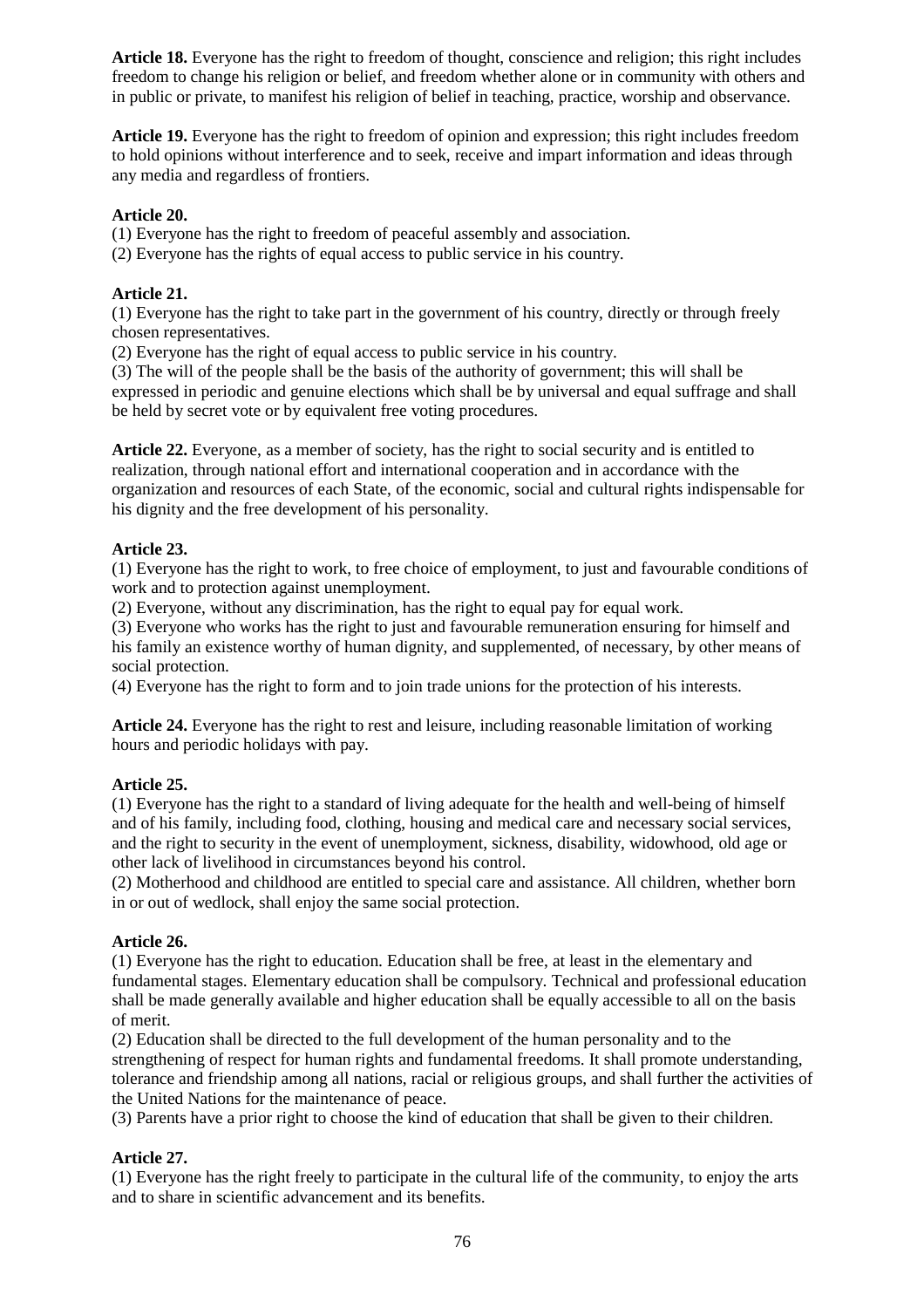(2) Everyone has the right to the protection of the moral and material interests resulting from any scientific, literary or artistic production of which he is the author.

**Article 28.** Everyone is entitled to a social and international order in which the rights and freedoms set forth in this Declaration can be fully realized.

### **Article 29.**

(1) Everyone has duties to the community which alone the free and full development of his personality is possible.

(2) In the exercise of his rights and freedoms. everyone shall be subject only to such limitations as are determined by law solely for the purpose of securing due recognition and respect for the rights and freedoms of others and of meeting the just requirements of morality, public order and the general welfare in a democratic society.

(3) These rights and freedoms may in no case be exercised contrary to the purposes and principles of the United Nations.

**Article 30.** Nothing in this Declaration may be interpreted as implying for any State, group or person any right to engage in any activity or to perform any act aimed at the destruction of any of the rights and freedoms set forth herein.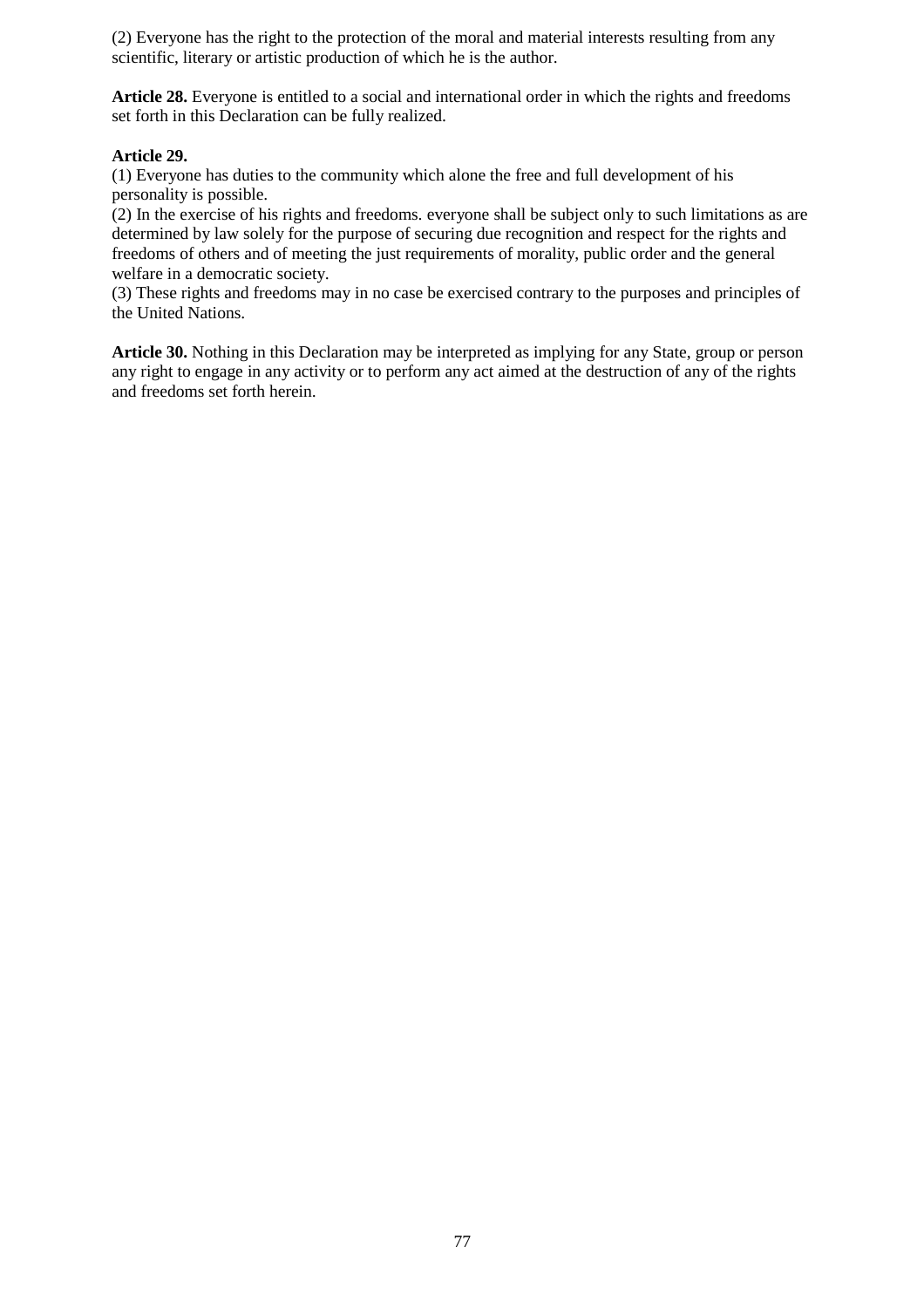## **Simplified Version of the Universal Declaration of Human Rights**

### **Summary of Preamble**

The General Assembly recognizes that the inherent dignity and the equal and inalienable rights of all members of the human family is the foundation of freedom, justice and peace in the world, human rights should be protected by the rule of law, friendly relations between nations must be fostered, the peoples of the UN have affirmed their faith in human rights, the dignity and the worth of the human person, the equal rights of men and women and are determined to promote social progress, better standards of life and larger freedom and have promised to promote human rights and a common understanding of these rights.

### **A summary of the Universal Declaration of Human Rights**

- **1.** Everyone is free and we should all be treated in the same way.
- **2.** Everyone is equal despite differences in skin colour, sex, religion, language for example.
- **3.** Everyone has the right to life and to live in freedom and safety.
- **4.** No one has the right to treat you as a slave nor should you make anyone your slave.
- **5.** No one has the right to hurt you or to torture you.
- **6.** Everyone has the right to be treated equally by the law.
- **7.** The law is the same for everyone, it should be applied in the same way to all.
- **8.** Everyone has the right to ask for legal help when their rights are not respected.
- **9.** No one has the right to imprison you unjustly or expel you from your own country.
- **10.** Everyone has the right to a fair and public trial.
- **11.** Everyone should be considered innocent until guilt is proved.
- **12.** Every one has the right to ask for help if someone tries to harm you, but no-one can enter your home, open your letters or bother you or your family without a good reason.
- **13.** Everyone has the right to travel as they wish.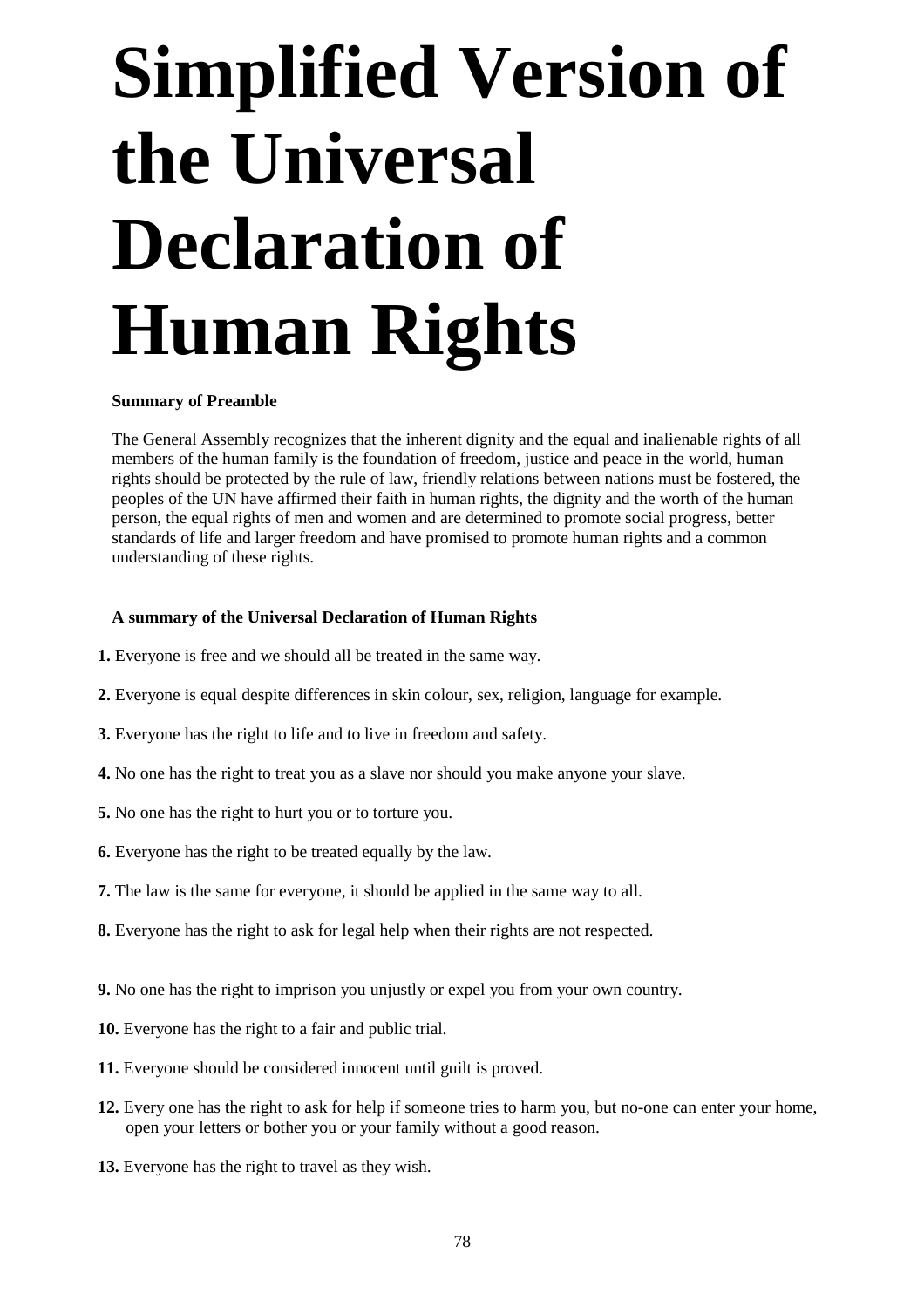- **14.** Everyone has the right to go to another country and ask for protection if they are being persecuted or are in danger of being persecuted.
	- **15.** Everyone has the right to belong to a country. No one has the right to prevent you from belonging to another country if you wish to.
	- **16.** Everyone has the right to marry and have a family.
	- **17.** Everyone has the right to own property and possessions.
	- **18.** Everyone has the right to practise and observe all aspects of their own religion and change their religion if they want to.
	- **19.** Everyone has the right to say what they think and to give and receive information.
	- **20.** Everyone has the right to take part in meetings and to join associations in a peaceful way.
	- **21.** Everyone has the right to help choose and take part in the government of their country.
	- **22.** Everyone has the right to social security and to opportunities to develop their skills.
	- **23.** Everyone has the right to work for a fair wage in a safe environment and to join a trade union.
	- **24.** Everyone has the right to rest and leisure.
	- **25.** Everyone has the right to an adequate standard of living and medical help if they are ill.
	- **26.** Everyone has the right to go to school.
	- **27.** Everyone has the right to share in their community's cultural life.
	- **28.** Everyone must respect the 'social order' that is necessary for all these rights to be available.
	- **29.** Everyone must respect the rights of others, the community and public property.
	- **30.** No one has the right to take away any of the rights in this declaration.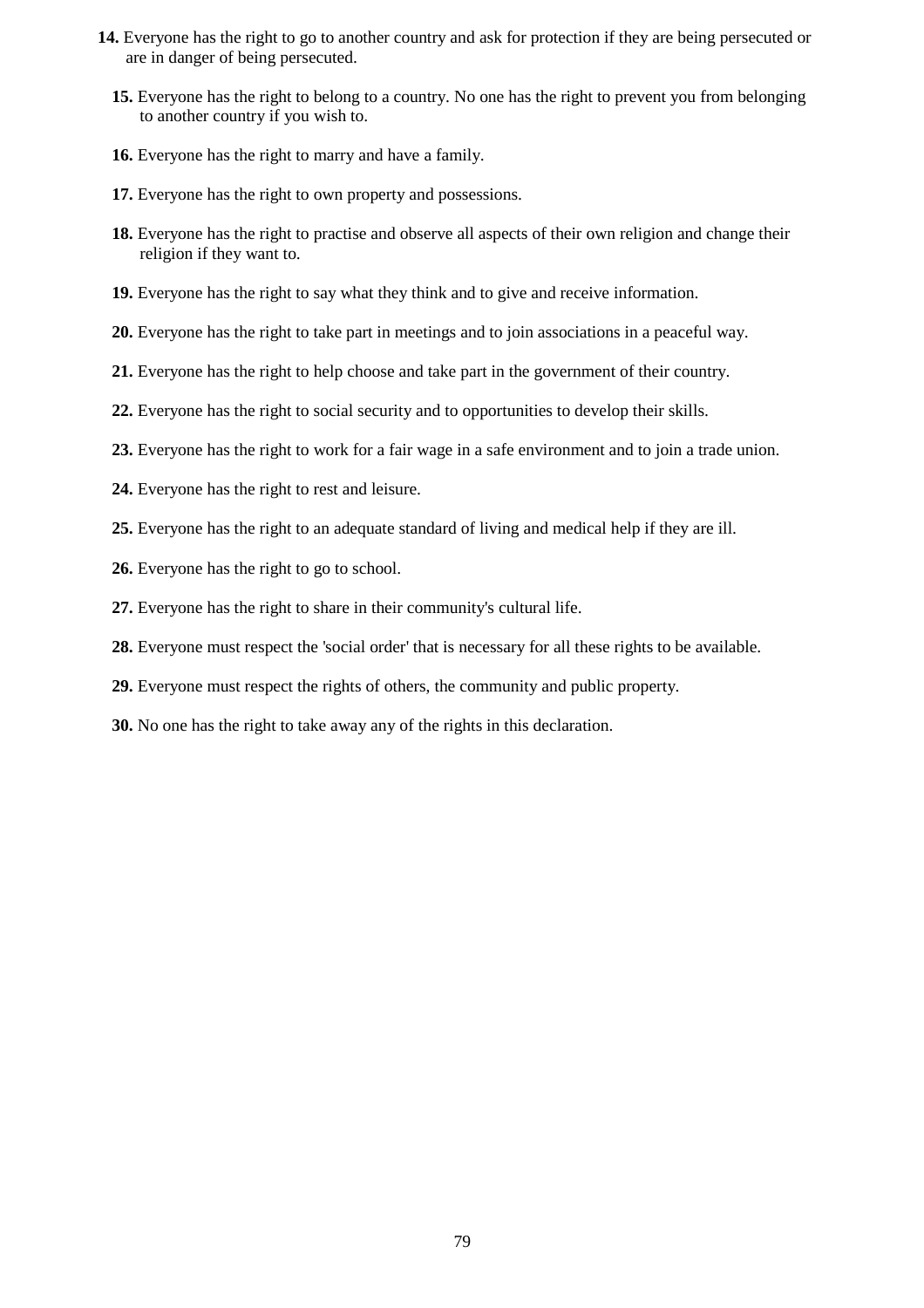## **Simplified Version of the Convention on the Rights of the Child**

The aim of the Convention is to set standards for the defence of children against the neglect and abuse they face to varying degrees in all countries every day. It is careful to allow for the different cultural, political and material realities among states. The most important consideration is the best interest of the child. The rights set out in the Convention can be broadly grouped in three sections:

**Provision:** the right to possess, receive or have access to certain things or services (e.g. a name and a nationality, health care, education, rest and play and care for disabled and orphans).

**Protection:** the right to be shielded from harmful acts and practices (e.g. separation from parents, engagement in warfare, commercial or sexual exploitation and physical and mental abuse).

**Participation:** The child's right to be heard on decisions affecting his or her life. As abilities progress, the child should have increasing opportunities to take part in the activities of society, as a preparation for adult life (e.g. freedom of speech and opinion, culture, religion and language.

### **Preamble**

The Preamble sets the tone in which the 54 articles of the Convention will be interpreted. The major UN texts which precede it and which have a direct bearing on children are mentioned, as is the importance of the family for the family for the harmonious development of the child, the importance of special safeguards and care, including appropriate legal protection, before as well as after birth, and the importance of the traditions and cultural values of each people for the child's development.

### **Article 1: Definition of the child**

Every human being below 18 years unless majority is attained earlier according to the law applicable to the child.

### **Article 2: Non discrimination**

All rights must be granted to each child without exception. The State must protect the child without exception. The State must protect the child against all forms of discriminations.

### **Article 3: Best interests of the child**

In all actions concerning children, the best interest of the child shall be the major consideration.

### **Article 4: Implementation of rights**

The obligation on the State to ensure that the rights in the Convention are implemented.

### **Article 5: Parents, family, community rights and responsibilities**

States are to respect the parents and family in their child rearing function.

### **Article 6: Life, survival and development**

The right of the child to life and the state's obligation to ensure the child's survival and development.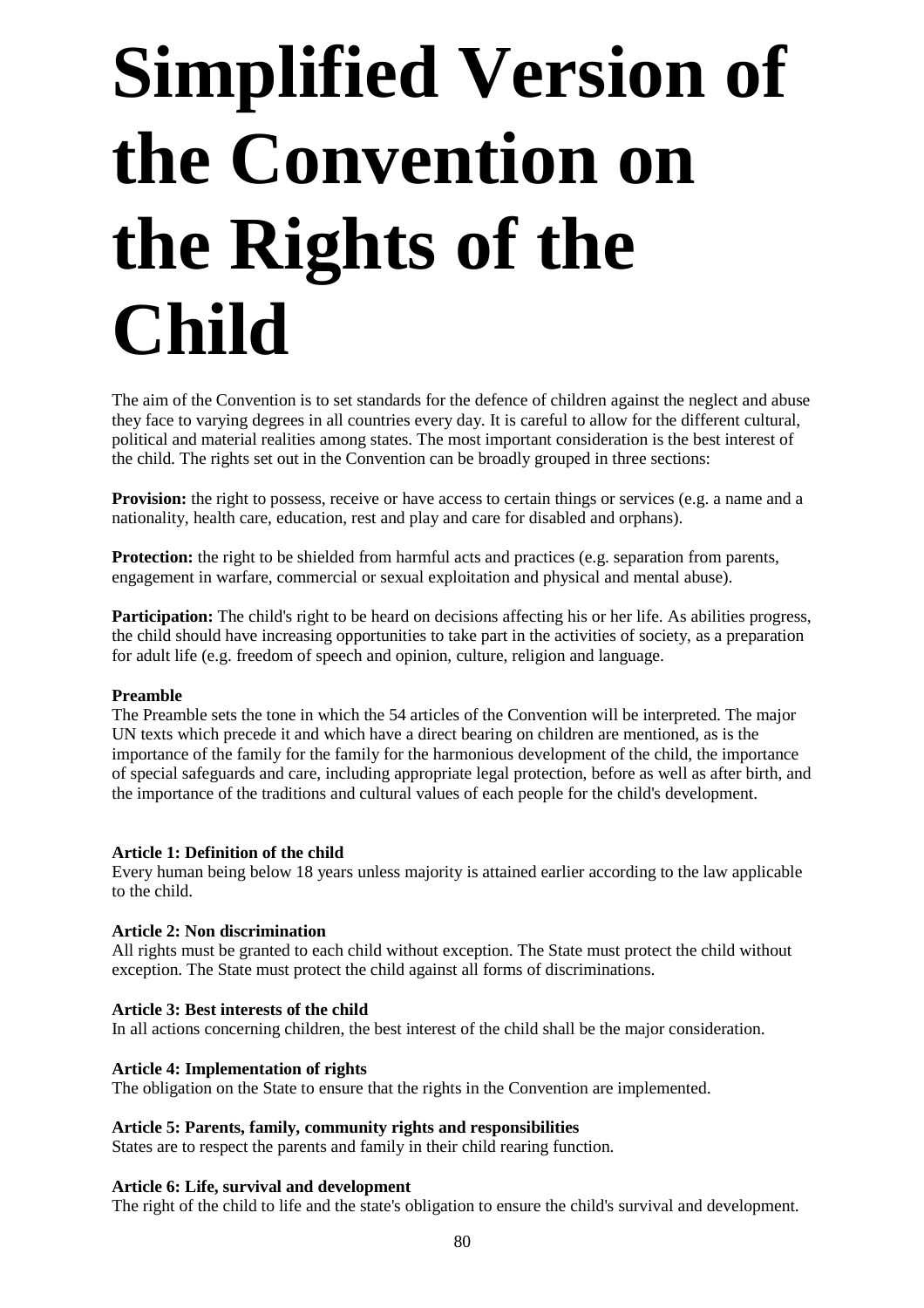### **Article 7: Name and nationality**

The right from birth to a name, to acquire a nationality and to know and be cared for by his or her parents.

### **Article 8: Preservation of identity**

The obligation of the State to assist the child in reestablishing identity if this has been illegally withdrawn.

### **Article 9: Non-separation from parents**

The right of the child to retain contact with his parents in cases of separation. If separation is the result of detention, imprisonment or death the State shall provide the information to the child or parents about the whereabouts of the missing family member.

### **Article 10: Family reunification**

requests to leave or enter country for family reunification shall be dealt with in a human manner. A child has the right to maintain regular contacts with both parents when these live in different States.

### **Article 11: Illicit transfer and non-return of children**

The State shall combat child kidnapping by a partner or third party.

### **Article 12: Expression of opinion**

The right of the child to express his or her opinion and to have this taken into consideration.

### **Article 13: Freedom of expression and information**

The right to seek, receive and impart information in various forms, including art, print, writing.

### **Article 14: Freedom of thought, conscience and religion**

States are to be respect the rights and duties of parents to provide direction to the child in the exercise of this right in accordance with the child's evolving capacities.

### **Article 15: Freedom of association**

The child's right to freedom of association and peaceful assembly.

### **Article 16: Privacy, honour, reputation**

No child shall be subjected to interference with privacy, family, home or correspondence.

### **Article 17: Access to information and media**

The child shall have access to information from a diversity of sources; due attention shall be paid to minorities and guidelines to protect children from harmful material shall be encouraged.

### **Article 18: Parental responsibility**

Both parents have common responsibilities for the upbringing of the child and assistance shall be given to them in the performance of the parental responsibilities.

### **Article 19: Abuse and neglect (while in family or care)**

States have the obligation to protect children from all forms of abuse. Social programmes and support services shall be made available.

### **Article 20: Alternative care for children in the absence of parents**

The entitlement of the child to alternative care with national laws and the obligation on the State to pay due regard to continuity in the child's religious, cultural, linguistic or ethnic background in the provision of alternative care.

### **Article 21: Adoption**

States are to ensure that only authorised bodies carry out adoption. Inter-country adoption may be considered if national solutions have been exhausted.

### **Article 22: Refugee children**

Special protection is to be given to refugee children.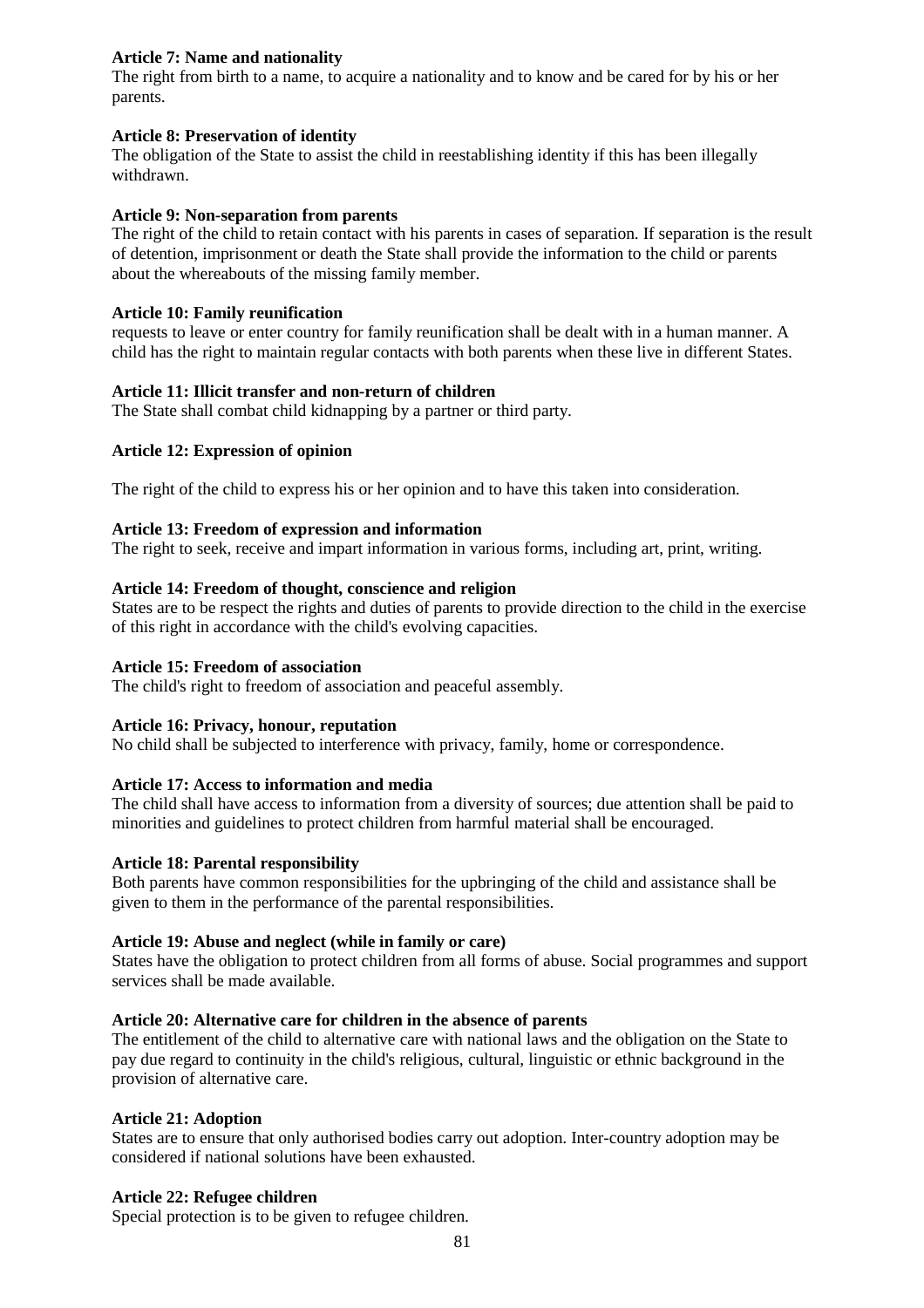States shall cooperate with international agencies to this end and also to reunite children separated from the families.

### **Article 23: Disabled children**

The right to benefit from special care and education for a fuller life in society.

### **Article 24: Health care**

Access to preventive and curative health care services as well as the gradual abolition of traditional practices harmful to the child.

### **Article 25: Periodic review**

The child who is placed for care, protection or treatment has the right to have the placement reviewed on a regular basis.

### **Article 27: Social security**

The child's right to social security

### **Article 27: Standard of living**

Parental responsibility to provide adequate living conditions for the child's development even when one of the parents is living in a country other than the child's place of residence.

### **Article 28: Education**

The right to free primary education, the availability of vocational educating, and the need for measures to reduce the drop-out rates.

### **Article 29: Aims of education**

Education should foster the development of the child's personality and talents, preparation for a responsible adult life, respect for human rights as well as the cultural and national values of the child's country and that of others.

### **Article 30: Children of minorities and indigenous children**

The right of the child belonging to a minority or indigenous group to enjoy his or her culture, to practise his or her own language.

### **Article 31: Play and recreation**

The right of the child to play, recreational activities and to participate in cultural and artistic life.

### **Article 32: Economic exploitation**

The right of the child to protection against harmful forms of work and against exploitation.

### **Article 33: Narcotic and psychotic substances**

Protection of the child from their illicit use and the utilisation of the child in their production and distribution.

### **Article 34: Sexual exploitation**

Protection of the child from sexual exploitation including prostitution and the use of children in pornographic materials.

### **Article 35: Abduction, sale and traffic**

State obligation to prevent the abduction, sale of or traffic in children.

### **Article 36: Other forms of exploitation**

### **Article 37: Torture, capital punishment, deprivation of liberty**

Obligation of the State vis-a-vis children in detention.

### **Article 38: Armed conflicts**

Children under 15 years are not to take a direct part in hostilities. No recruitment of children under 15.

### **Article 39: Recovery and reintegration**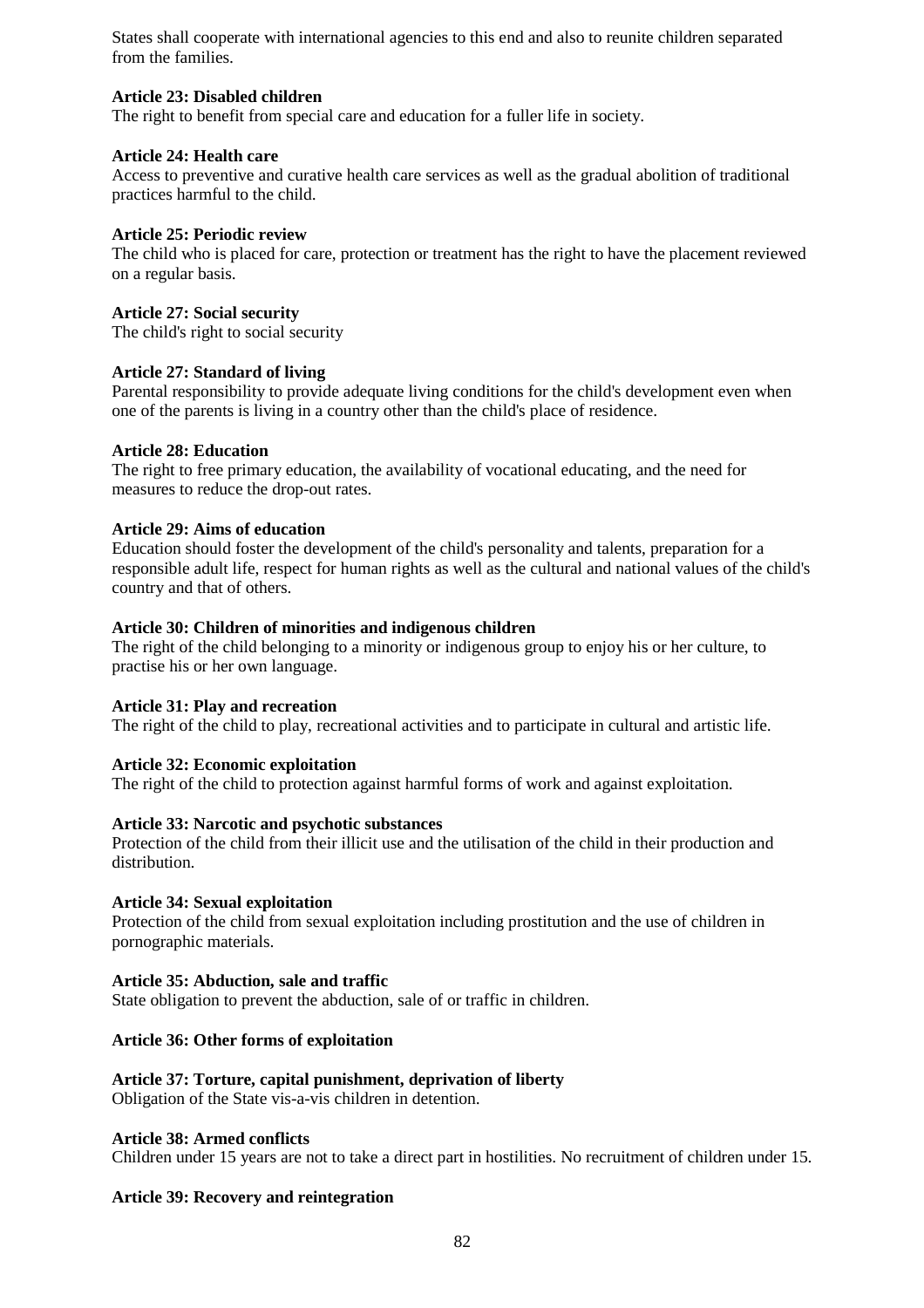State obligations for the reeducation and social reintegration of child victims of exploitation, torture or armed conflicts.

### **Article 40: Juvenile justice**

Treatment of child accused of infringing the penal law shall promote the child's sense of dignity.

### **Article 41: Rights of the child in other instruments**

### **Article 42: Dissemination of the Convention**

The state's duty to make the convention known to adults and children.

### **Article 43-54: Implementation**

These paragraphs provide for a Committee on the Rights of the Child to oversee implementation of the Convention.

The titles of articles are for ease of reference only. They do not form part of the adopted text. (UNICEF - UK)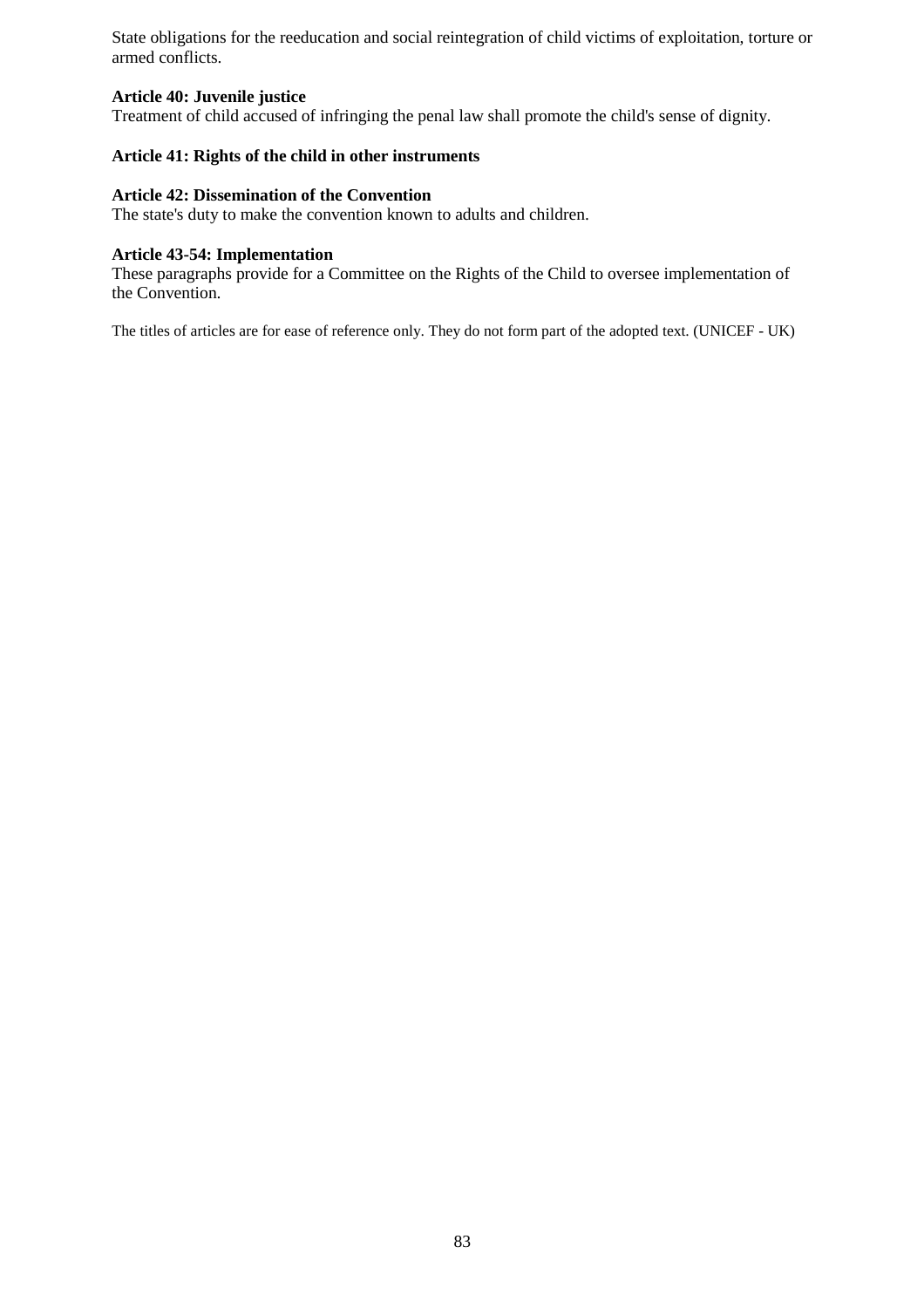## **Summary of Rights from the Convention on the Rights of the Child**

- Children have the right to be with their family or with those who will care for them best.
- Children have the right to enough food and clean water.
- Children have the right to an adequate standard of living.
- $\Box$  Children have the right to health care.
- Disabled children have the right to special care and training.
- □ Children have the right to play.
- Children have the right to free education.
- Children have the right to be kept safe and not hurt or neglected.
- □ Children must not be used as cheap workers or as soldiers.
- Children must be allowed to speak their own language and practise their own religion and culture.
- Children have the right to express their own opinions and to meet together to express their views.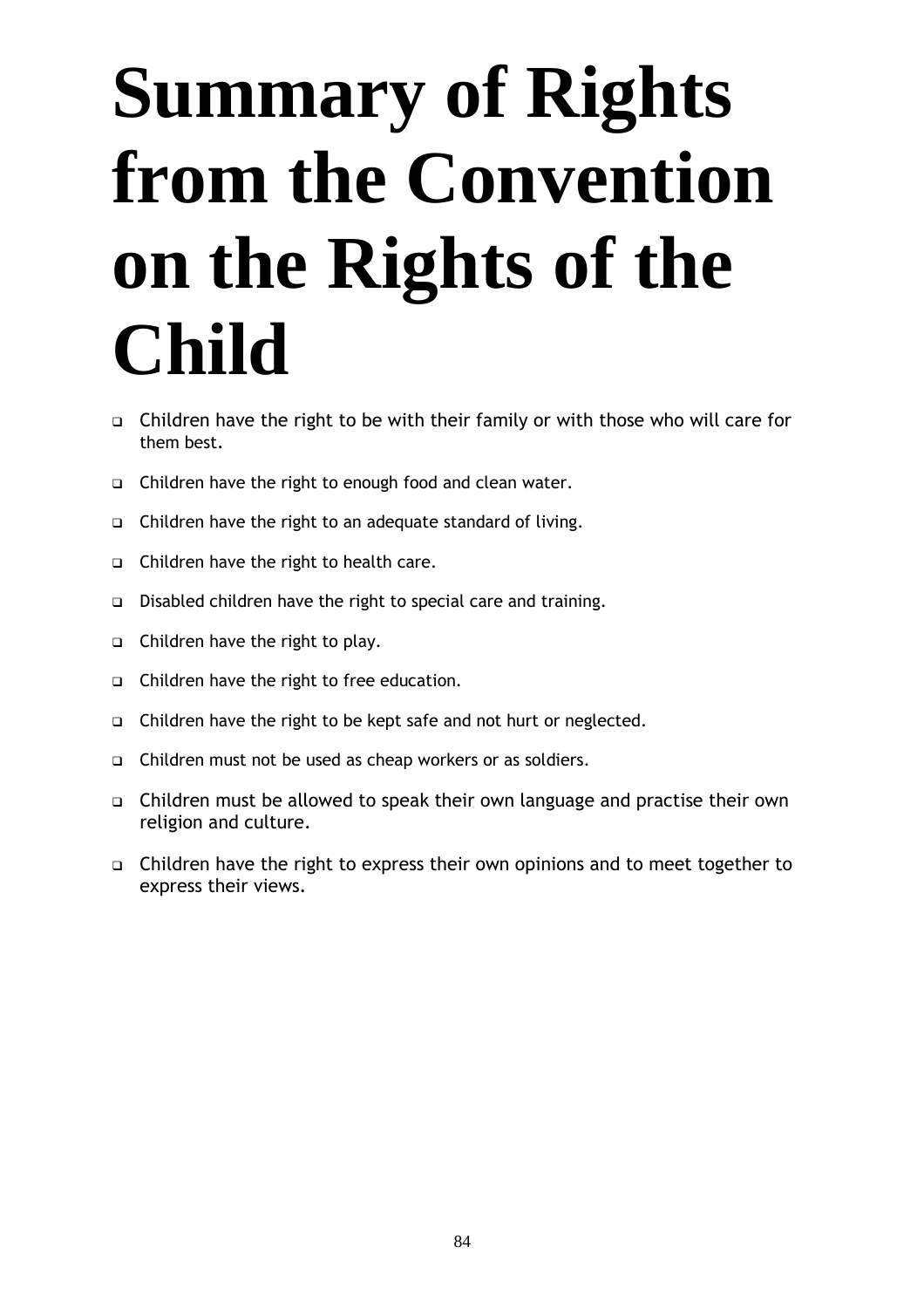

# **Part Five: Next Steps**

### **This part contains:**

- Building a Human Rights Education Network
- Organizing a Human Rights Education Workshop
- Example of a Human Rights Education Workshop
- Evaluating your Human Rights Education Workshop
- **Q** Useful Organizations
- **Q** Possible Funders
- Useful Books

 *We didn't think so many people would be so interested.*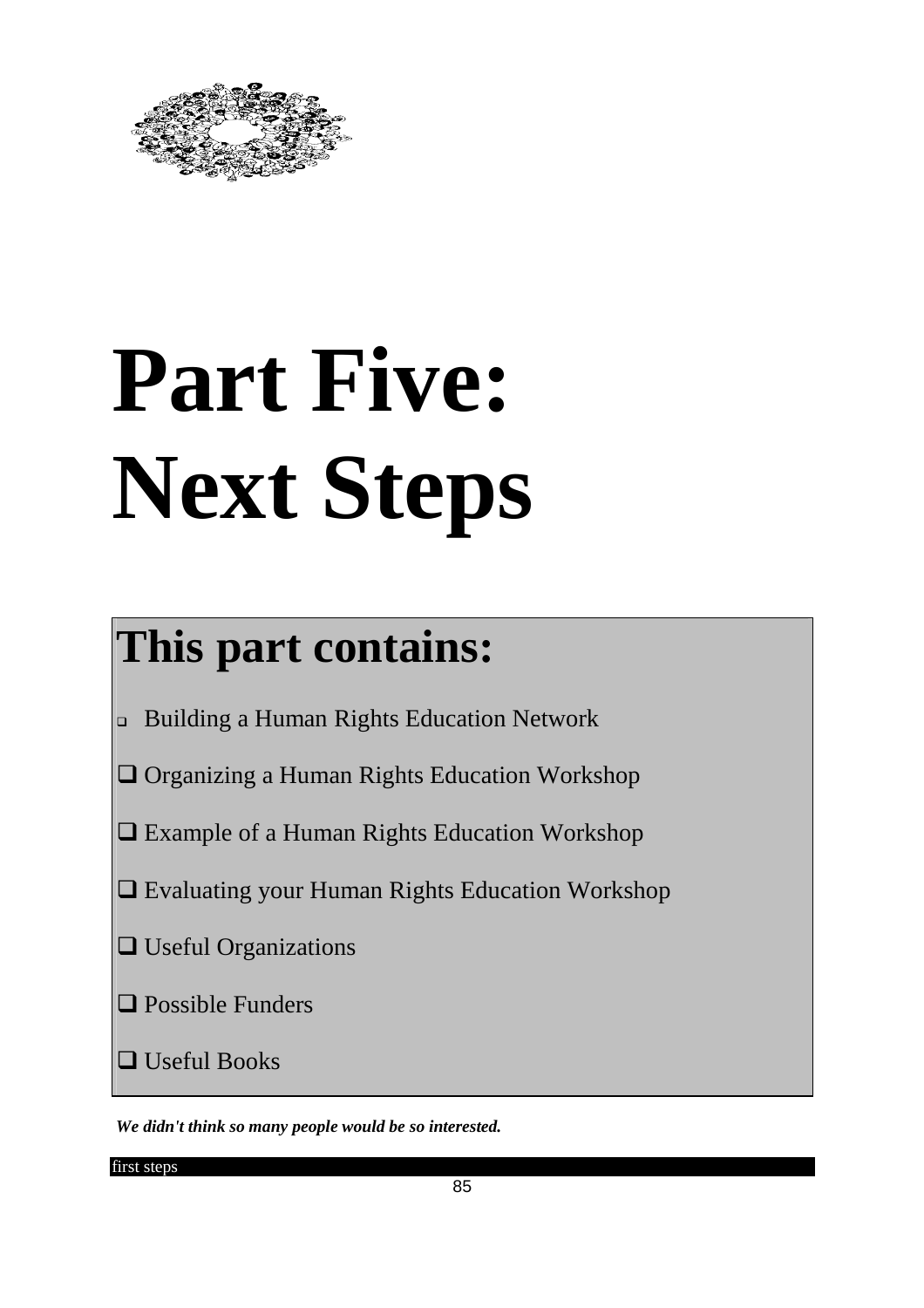

**Hungarian Workshop Organizer**

## **Building a Human Rights Education Network**

### **Why build a network?**

**Efficiency:** In your country, there will be people who are already interested in introducing human rights in their teaching, youth or community work, or who have an official responsibility for this. If you can share information, plan together, and act together, it saves a lot of time and energy. Amnesty International will help you to find others who share your interest.

**Pressure:** If your country has recognized international documents such as the Universal Declaration of Human Rights, officials are obliged to act to further human rights. Acting as a network can make it easier to persuade officials to support your Human Rights Education work. For example, by giving teachers paid leave to attend training. In some countries, officials have also provided money and space for workshops.

**Materials:** In some countries, such as Romania and Albania, networks have created Human Rights Education materials of their own, as well as translating and adapting foreign materials. These networks have also organized the testing of materials in the classroom, and their distribution to teachers.

**Advice from other networks:** Organizations in your country which campaign for the rights of women, minorities, children, disabled people and other groups, can give new networks advice based on their experience.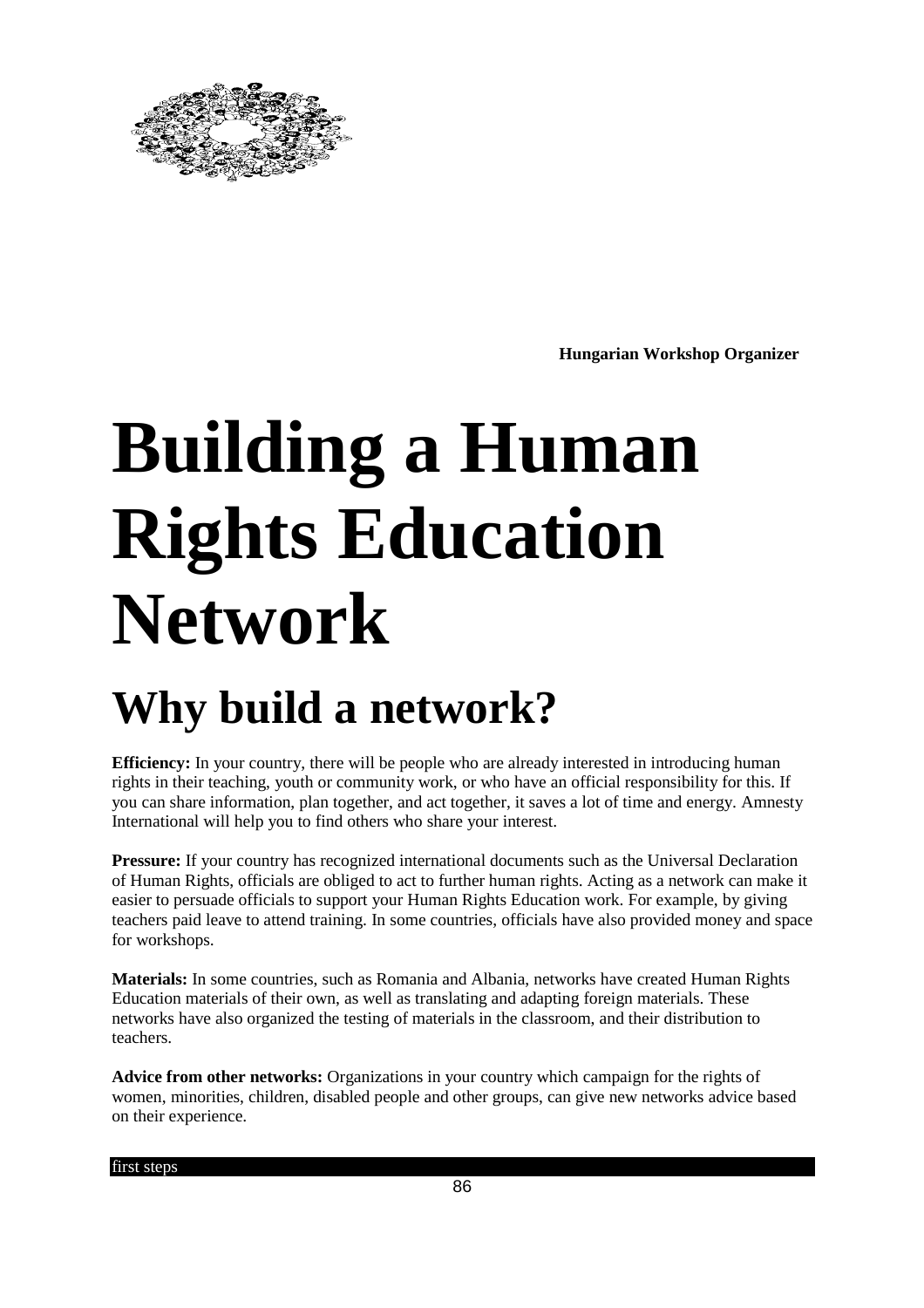

**Foreign contacts:** Teachers, students, university staff and people in other countries will probably be more interested in contact with a network than with individuals or single schools, universities or youth groups. This is because contact through a network is more efficient in terms of time, money and energy.

**Access to funds:** For the same reason, a network is more likely to be able to access funds. Grantmaking bodies prefer to give money to a group of individuals who will have the energy to complete a project, than to an individual. If the network includes groups of people who are working on different aspects of the same thing, then a joint project and a joint application for funds will be possible. For example, a group of people in one town might be able to do the organisation for a training by trainers from another town. Both groups would benefit from this co-operation.

### **The following questions may help you to start a network:**

If a network does not already exist in your area, you could start by asking yourself these questions. Are there people with experience or interest in Human Rights Education in your country? Who do you know or already have contact with? Where? Here are some ideas of people you might want to contact:

**Do you have contacts in schools?** Pre-school, primary, secondary teachers Students, parents Head teachers Psychologists, social workers, pedagogues, other staff

**Do you have contacts in Educational Institutions?** Adult educators, researchers in education, librarians University staff, teacher trainers

**Do you have contacts in Educational Authorities?** Policy makers, evaluators

**Do you have contacts in Non-Governmental Organizations (NGOs)?** In your country? In the region? Abroad? (Non-Governmental Organizations are groups of people, often volunteers, who are working to change something in their society by peaceful means)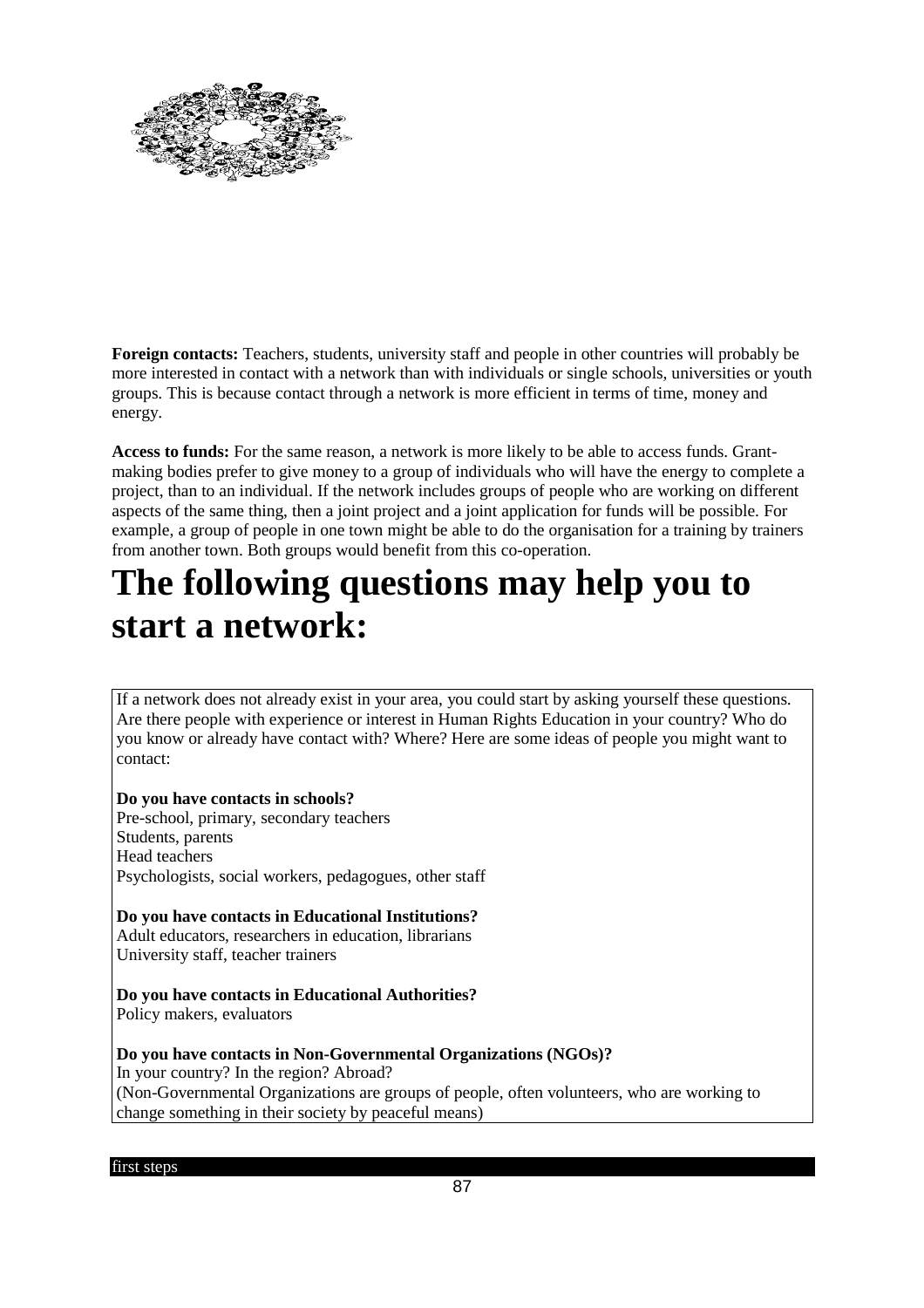

**Do you have contacts in the local community, the media?** In radio/ TV/ newspapers Youth Clubs, Religious organizations Local Authorities, Trade Unions, Professional Organizations

How can you best use these contacts? What are your priorities? For example:

- Which people are most useful to have contacts with?
- How many people do you have the time, energy and resources to contact?
- Is it best to concentrate on making existing contacts stronger?
- Is it necessary to concentrate on people whose support you need but don't yet have, such as education authorities?

Is it possible or necessary to try to stimulate institutions where you do not know anybody interested in Human Rights Education? For example, in a school where you don't know anyone?

Is it possible or necessary for someone to collect information about Human Rights Education initiatives in a central place? Who? How? For example, someone could keep materials in a special room at a school where they will be available to everyone in the network.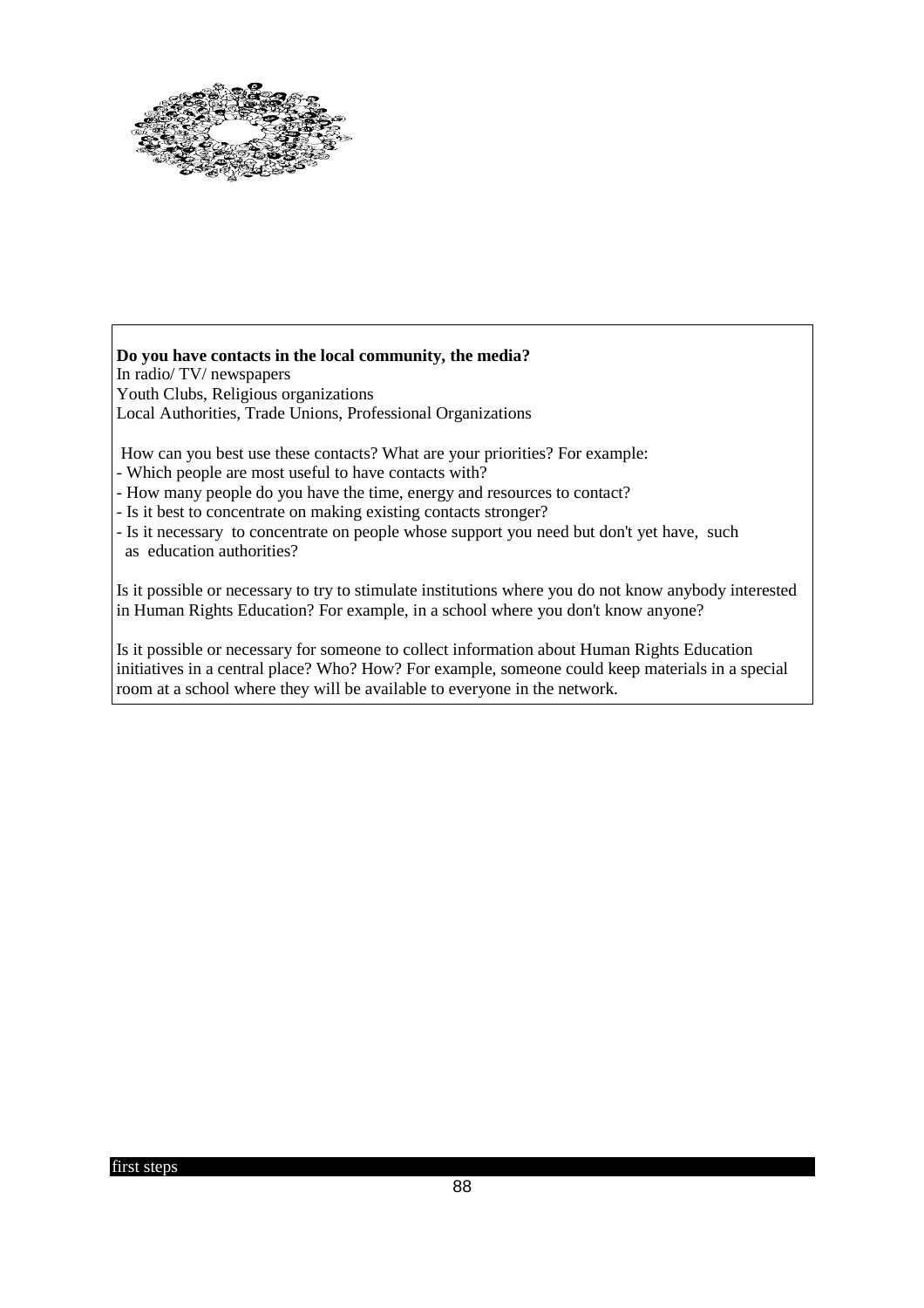

## **Organizing a Human Rights Education Workshop**

By "workshop", we mean a practical training session where trainers and participants work together using participative learning methods like those in this manual to improve their skills, knowledge, and attitudes about human rights and how to introduce them into the school. Organizing a workshop on Human Rights Education may seem to be a difficult job. However, good planning before the workshop can avoid problems. Even so, no workshop is perfect, and problems will occur, but these should be considered as practical lessons which will help you to do better next time!

**How long will it take?** Before you do anything, make sure to have enough time, especially if this is your first workshop. If you want to organize a short workshop (one or two days) with one or two trainers you will need at least six or eight weeks to organize it. The more trainers and the longer the workshop, the more time you need. It is always better to have time left over than not enough!

**What do I want the workshop to achieve?** Think hard about this question. It will save a lot of time and energy if your aims are clear and understood by the training team, the organizers, and the participants. Sending out a questionnaire prior to the workshop, inquiring as to the type of issues the participants would like to explore will be beneficial to both the organizers and workshop trainers. Such an approach will enable you to deliver a well tailored workshop that meets the specific needs of your participants.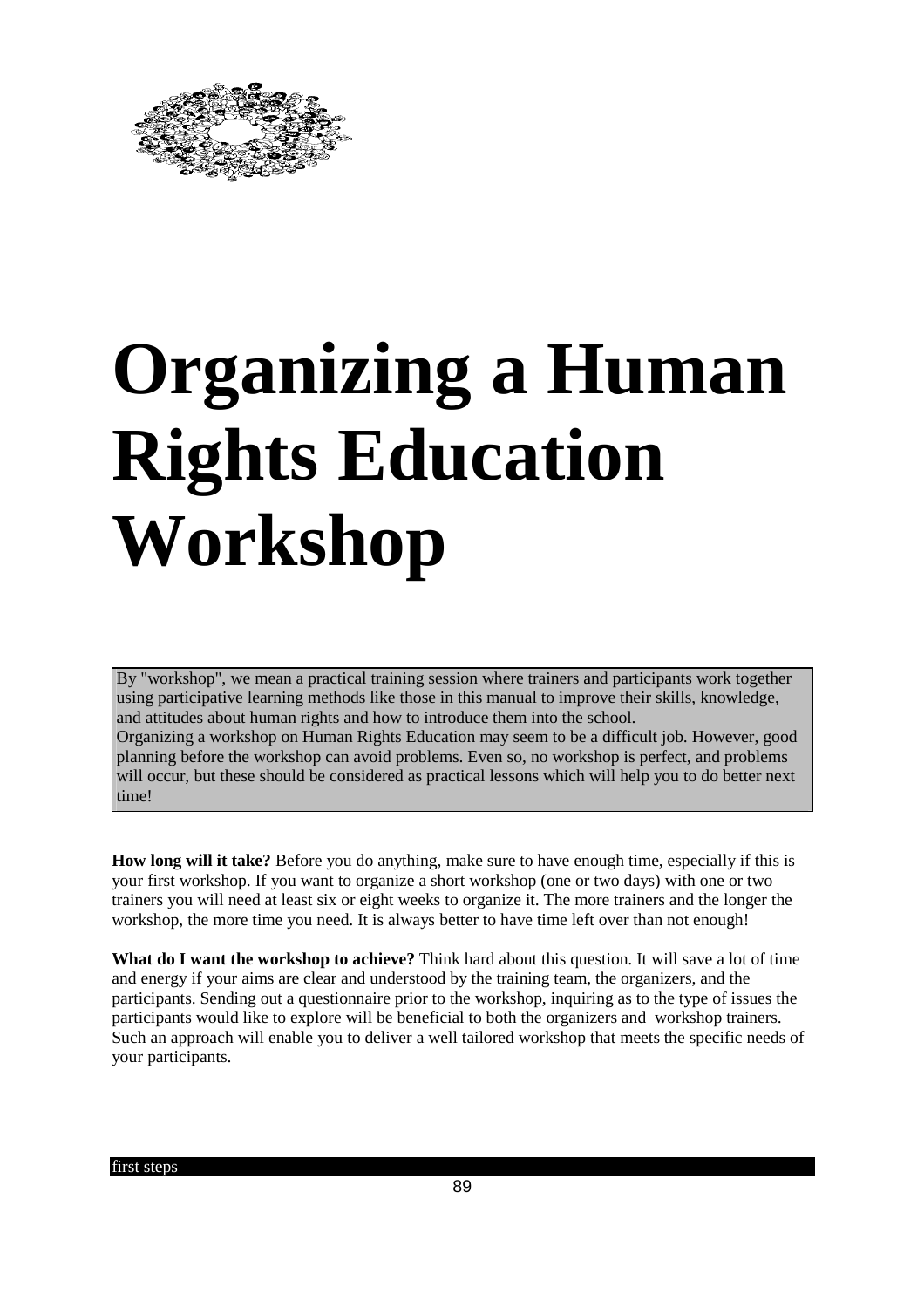

**Who will participate?** For example, if they will be young adults, what age group will they be, do they have experience of Human Rights Education or workshops?. Where will they come from, how will they travel to the workshop, who will pay the travel costs? Are there other groups who could also benefit by participating? For example, students, representatives from local educational authorities, school inspectors, or principals.

**What do they need to learn, and how?** For example, will there be theoretical presentations or development of practical teaching skills, such as role-play and brainstorming. What are the specific human rights problems that they face in their local area?

**Who can help them to develop these skills?** Will trainers come from abroad? Local trainers are cheaper, don't need translation, and are easier to organize, and know more about the situation in your country. How many trainers will you need? It is easiest for a small group of trainers to design a workshop and communicate with each other. However, there need to be enough trainers so that they can take breaks, and so that the participants don't get bored with the same person! Generally, the longer the workshop, the more trainers you need. It is very important that the trainers work as a nonhierarchical team in planning, carrying out, and evaluating the workshop. Although some trainers might have more workshop experience, others might have equally valuable skills, such as a better understanding of the local situation. The training team should remember that they are modeling a democratic style of teaching which can be as important a lesson for the participants as the content of the workshop. A bossy expert can easily contradict with his or her body language the verbal message of equality and human rights.

**How many participants and trainers?** Having more than twenty-five participants makes communication and active participation difficult. However, larger groups can be split up for some activities. For example, two trainers could manage two groups of 8-10 people. To have too few participants can be a waste of time, energy and money.

**How long will it last?** Usually no longer than three or four days consecutively, because participative learning is very tiring. Make enough breaks for participants and trainers to rest, but don't make them too long or time meant for activities will be wasted.

**When is the best time?** This depends mostly on participants and trainers. Can they take time off from work and family obligations? Some times are better than others. For example, the end of the school year may be bad for students who have more work at that time, but the Spring or Summer breaks might be ideal.

What will need to be organized? Be realistic. It is much better to share responsibility than to have to do everything yourself. You may need to organize: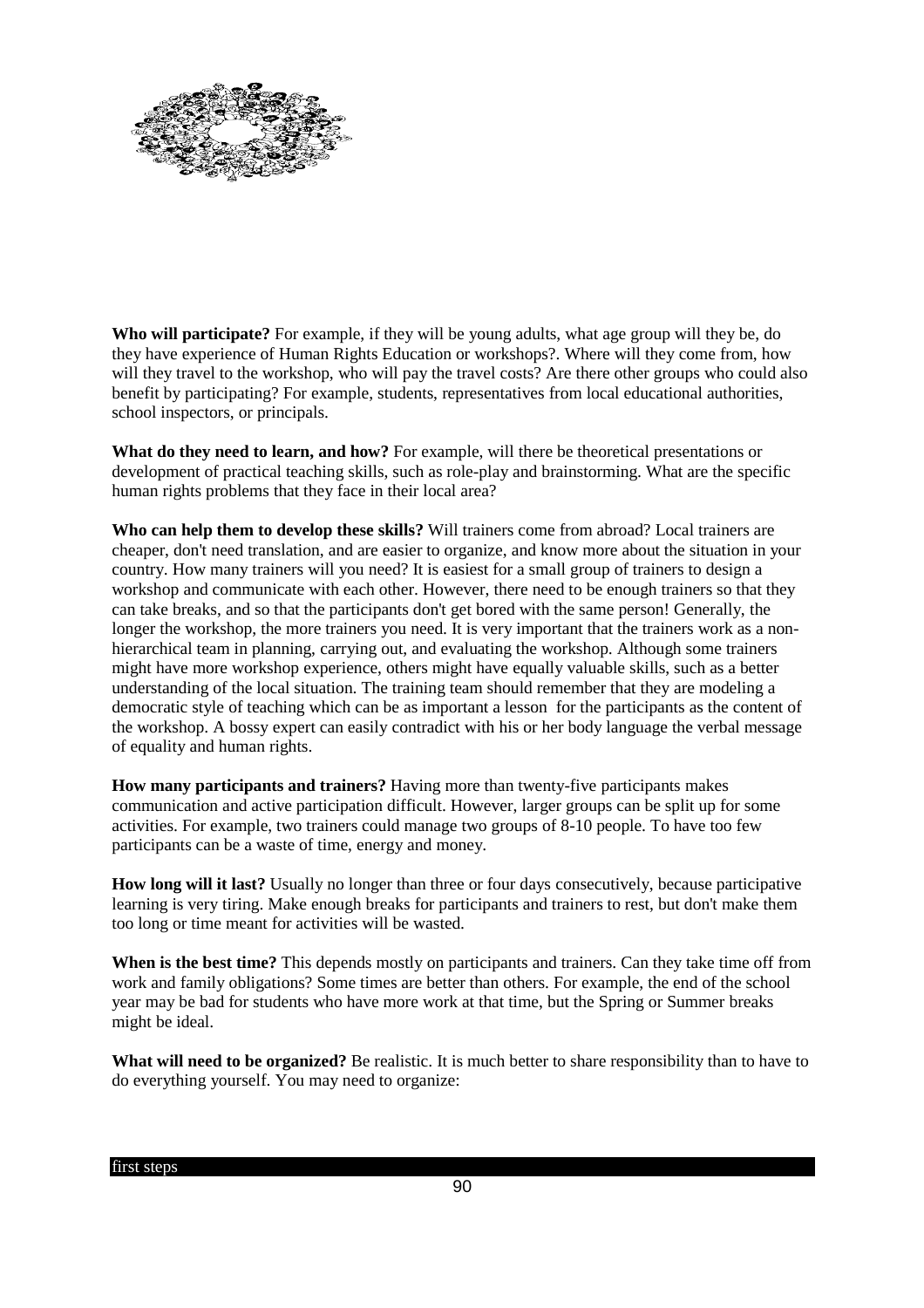

- □ Accommodation for trainers and participants.
- □ Workshop space with chairs which can be moved around. Also paper and pens. Enough space, light and privacy are very important. Special equipment, for example, audio-visual, or materials for participative exercises. Remember to check the equipment before the workshop to see if it works! (A note about using modern technology: although technology can make your training exciting and effective, it also breaks down, and can be a distraction. Only use special equipment if it will enhance the workshop.)
- Money. You might need to pay for accommodation, workshop space, travel, food, preparation of materials, interpreters and so on. Will the costs be covered by education authorities, private companies, foundations, participants? Plan your costs at the start. Don't underestimate.
- $\Box$  Communication with participants, trainers and funders. Participants need invitation letters with a deadline for applications. They might need the program or some materials in advance. Trainers need to meet in advance or communicate through letters, phone or fax to plan the workshop and decide who will do what. Funders will want to know when to send the money, and how it will be spent.
- $\Box$  How to build on the workshop? After the workshop, you will probably want to build on the contacts which you made and the skills which you learnt. You could:
	- Ask the workshop participants for their suggestions, comments and criticisms about the workshop. An anonymous questionnaire might help, with questions such as "What was the most/least useful part of the workshop?".
	- Share addresses so that participants can exchange information, support each other, and discuss their experiences.
	- Start a newsletter with ideas, experiences, information.…
	- Organize follow-up workshops with more detail about the subjects which participants found most useful.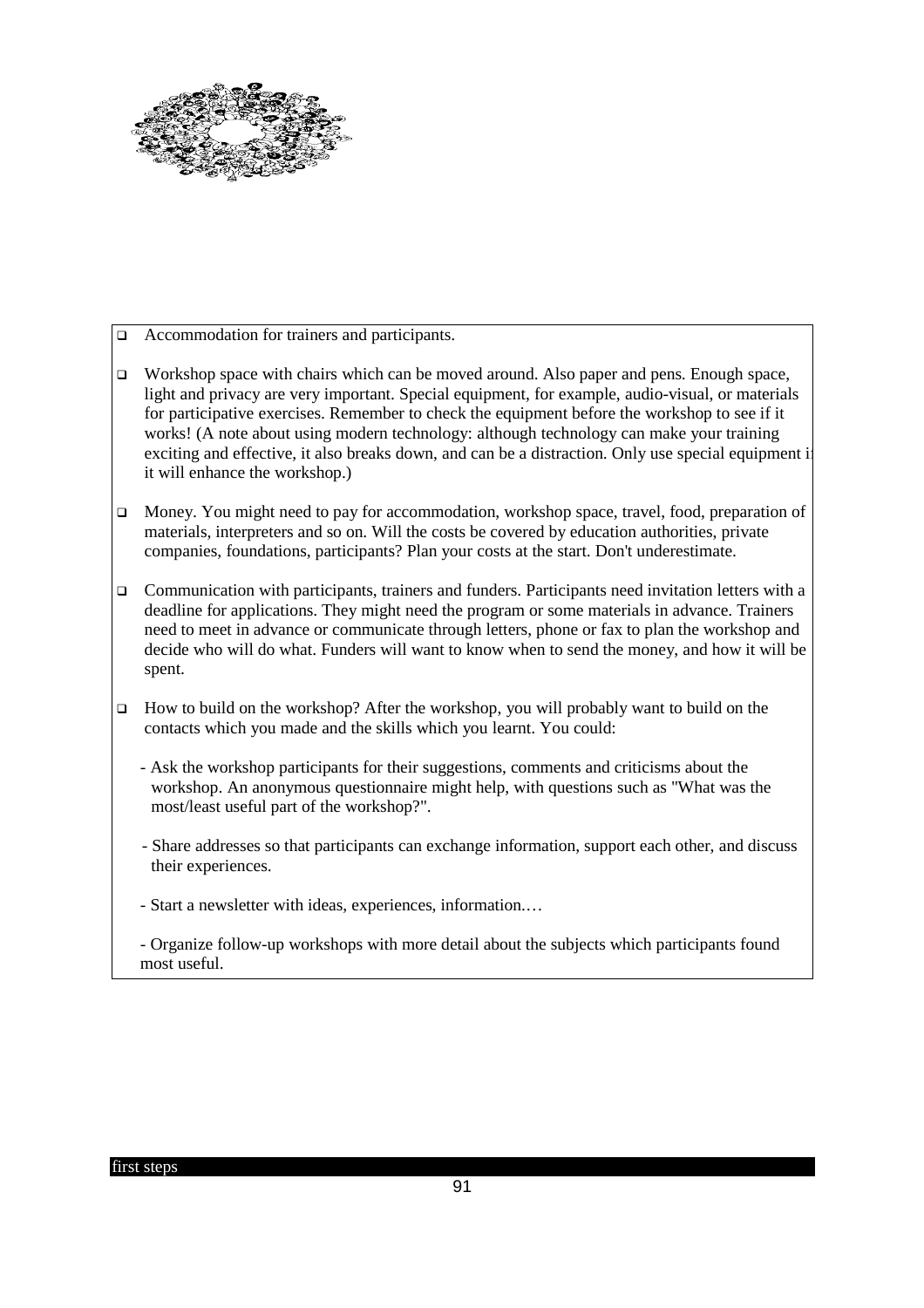

## **Example of a Human Rights Education Workshop**

- This three-day workshop is a combination of several Amnesty International Human Rights Education workshops which took place in Central and Eastern Europe in 1995 and 1996. Note that there is a mixture of practical activities, mini-lectures, and discussions. The activities are explained in full in other parts of this manual. The mini-lectures are based on the information in Part One of this manual. Times for each part of the agenda are approximate, but each day is about seven hours long.
- This workshop in kit form can be used with a group of interested people anywhere, but it will hopefully also be a start for your own ideas - you know best what is appropriate for your own specific needs.

*(Parts of this agenda are based on a model workshop designed by Nancy Flowers and Ellen Moore)*

### **Day 1 An Introduction to Human Rights**

### **Arrival of participants (15 minutes)**

Hand out materials (parts one, two and five of this manual might be useful here) and name-badges (a piece of paper and a pin will do).

### **Introductions (15 minutes)**

Introduce the host organization, and any co-operating partners.

### **Warm-up (15 minutes)**

Everyone (including trainers) introduce themselves.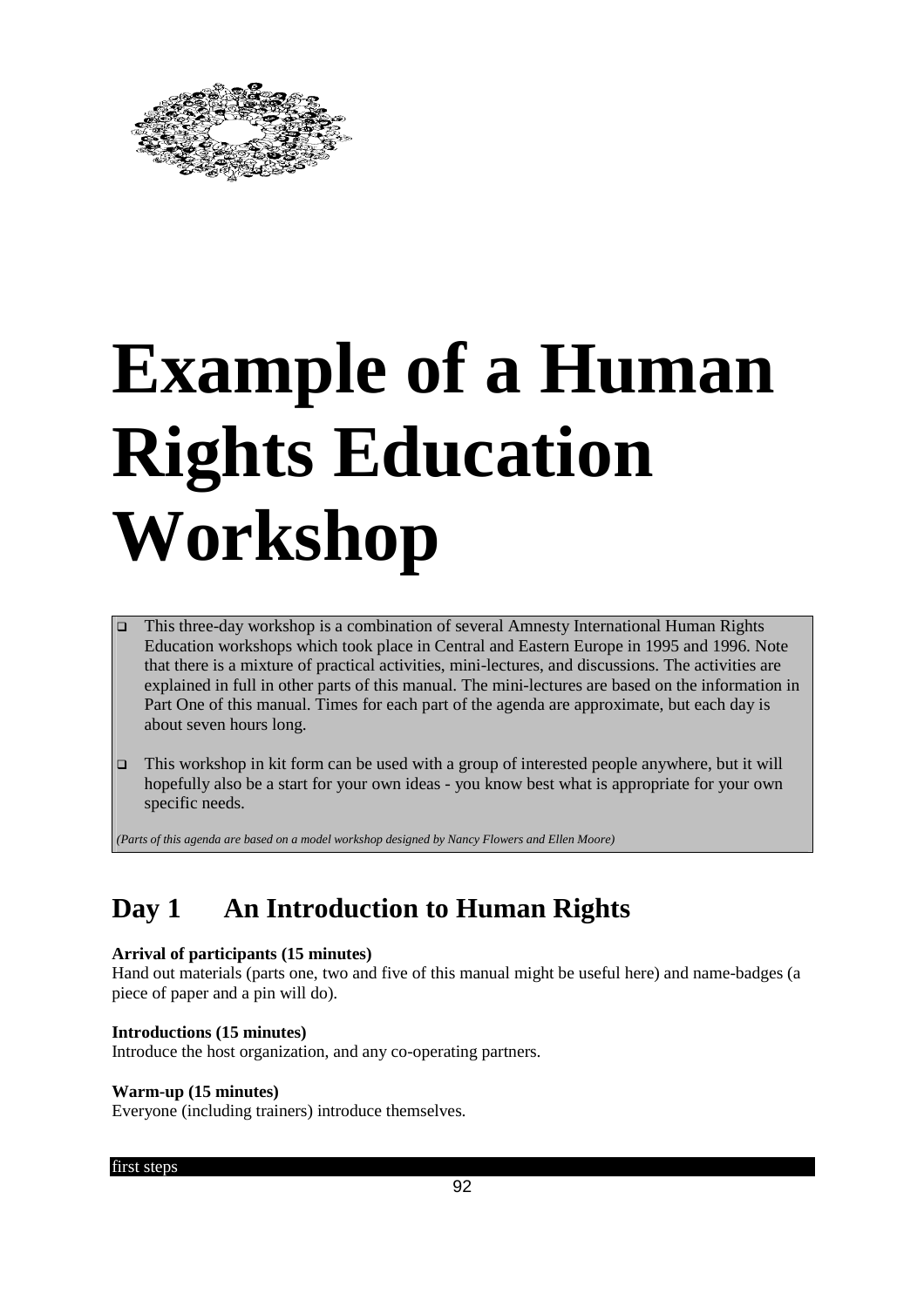

### **Remarks (10 minutes)**

Introduce the agenda and the methodology. Explain that the agenda might change, depending upon what the participants say in the daily evaluations.

### **Expectations (20 minutes)**

Ask participants What are your hopes and expectations for this course? If necessary, they can write private thoughts before sharing their expectations with the group. Write up the expectations on a large piece of paper and save them for the last day. If some participants have expectations which will not be met by the workshop, note this. If possible, meet with these participants in a break to discuss how they **can** find out about the things in which they are interested.

### **Break (30 minutes)**

**Mini-lecture (15 minutes)** What are Human Rights?

### **The Imaginary Country (60 - 75 minutes)**

Activity in which participants design a human rights document for a new country (see page 96)

### **Lunch(90 minutes)**

**Mini-lecture (15 minutes)**  What is Human Rights Education?

### **Animated video of the UDHR and discussion (45 minutes)**

### **Rights in the News (60 minutes)**

Participants use local newspapers and magazines to find examples of rights exercised, rights violated, rights protected, and rights in conflict.

### **Break (30 minutes)**

### **Personal notes (15 minutes)**

Ask participants to prepare for the rest of the course by privately writing their own answers to these questions:

What do you think are the main rights issues in your country today? Especially think of situations where people's rights conflict, how are they dealt with? How could they be resolved? Is resolution possible?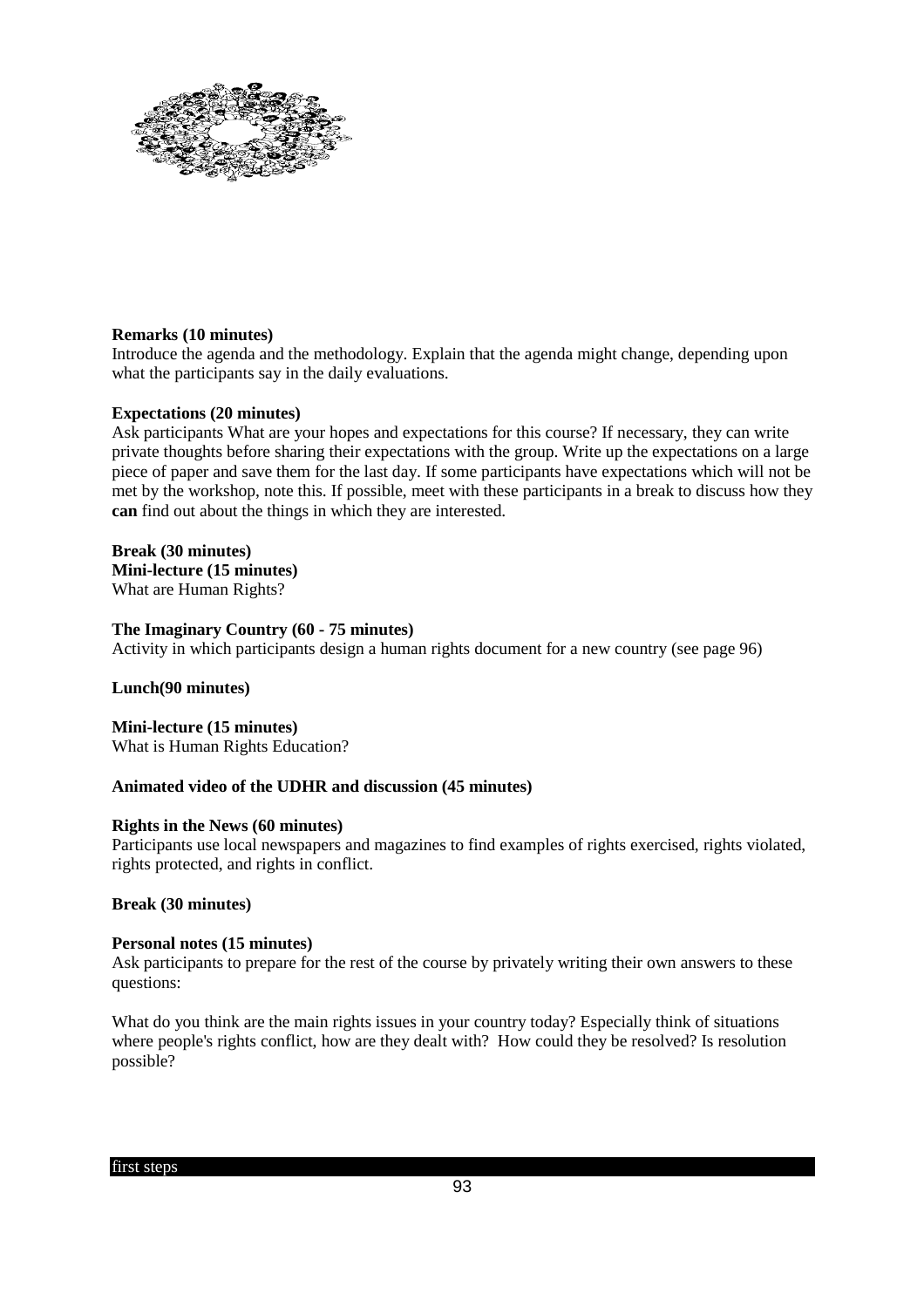

### **Evaluation (15 minutes)**

Explain that evaluation is important because it helps the trainers to tailor the workshop to participants needs. Ask the participants to write anonymously their answers to the following questions: What did you like best about today? What did you like least? What changes would you make? Collect their answers. Allow time for the training team to look at them in the evening. If possible, make changes to the agenda to suit participants.

### **Day 2 The Rights of the Child**

### **Warm-up (15 minutes)**

Active listening.

### **Feedback (15 minutes)**

Trainers summarise previous days evaluation and any changes to the agenda.

**"What protection and rights are especially needed by children?" (15 minutes)** Using the rules on brainstorming ask participants this question.

### **Mini-lecture (15 minutes)**

The Convention on the Rights of the Child, followed by questions. If there is time,small groups can list the articles of the Convention on the Rights of the Child that are or are not provided for children in your country.

### **Wheel Rights (60 minutes)**

Adapt this activity on page 122 so that participants think of a time when they stood up for their rights as a child.

### **Break (30 minutes)**

### **Teaching methods "Carousel" (first 60 minutes)**

Participants split into four groups. Each group visits each of the four corners of the room in turn. In each corner, a different trainer demonstrates a different activity. The trainers do not move, so each trainer demonstrates the same activity four times to four different groups. Each demonstration lasts thirty minutes - twenty-five minutes for the demonstration and five minutes for participants to identify the **skills**, **attitudes**, **knowledge** and **methodology** used in the activity). The carousel is a good way to demonstrate several activities quickly.

Any four short activities can be used, for example:

### 1. **Advantages / disadvantages**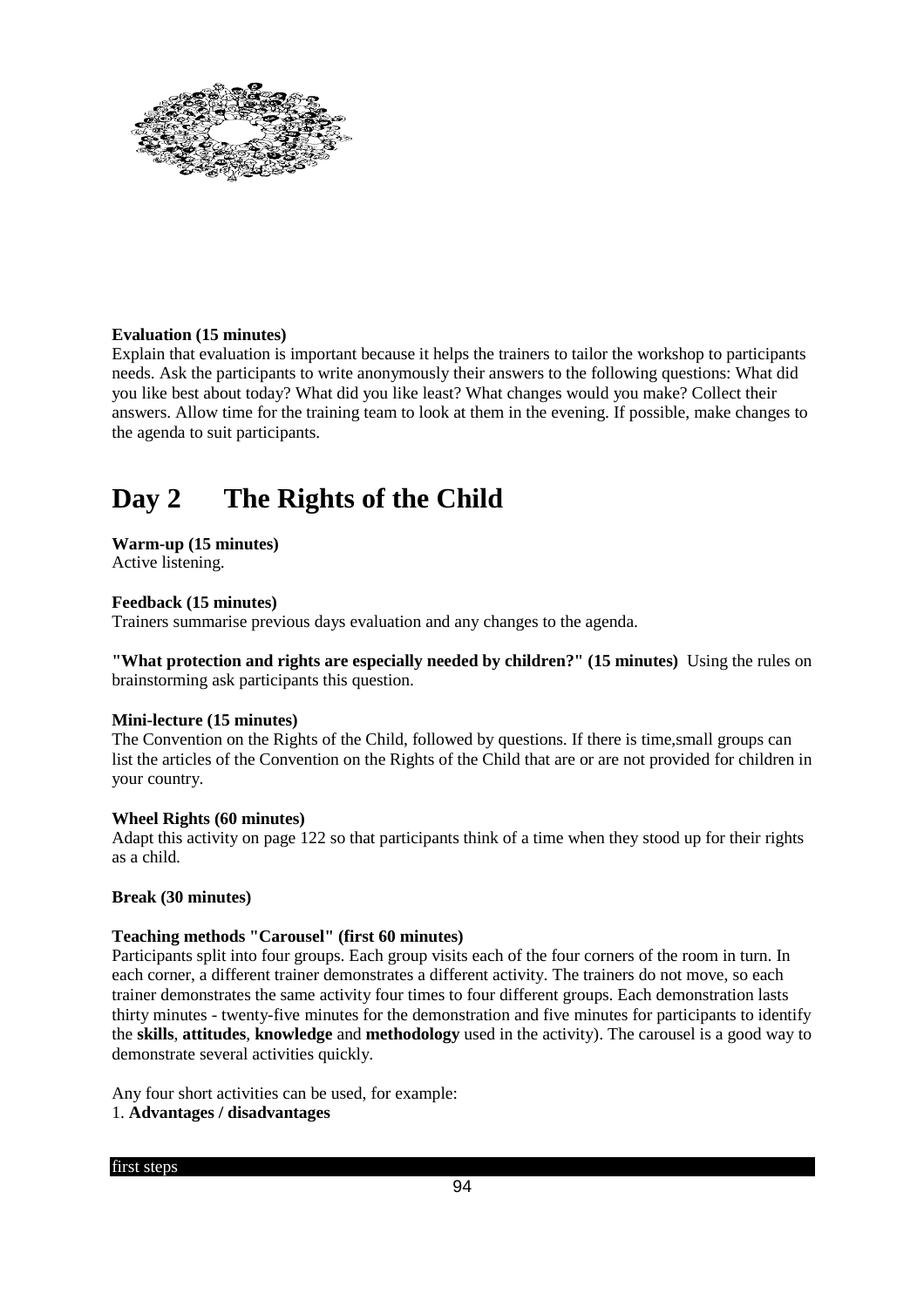

- 2. **The Imaginary Country**
- 3. **Vesna's Story**
- 4. **What Now?**

Note: These four activities range from 30 minutes to 60 minutes in length. For the Carousel they all need to be 30 minutes. This can be achieved by using only the basic part of each activity. If after 30 minutes the activity is not finished and it is time to change groups, quickly explain the rest of the activity to the participants. Do not delay the Carousel.

### **Lunch (90 minutes)**

(this can be taken in the middle of the Carousel - when each group has experienced two activities and still has two more to go.)

### **Continuation of teaching methods "Carousel" (second 60 minutes)**

**Break (30 minutes)** 

**Mini-lecture (30 minutes)** How to design your own human rights teaching activities

**Evaluation of day's work (15 minutes)**

### **Day 3 Taking Human Rights Education Home**

**Warm-up (30 minutes)**  Quick review from last day.

### **Feedback (15 minutes)**

Trainers summarise previous day's evaluation and any changes to the agenda

### **Mini-lecture (15 minutes)**

Human Rights Education and our country's position on this issue

### **How can human rights education be put into action?" (30 minutes)**

Using the rules on brainstorming ask participants this question. For more about putting human rights into action.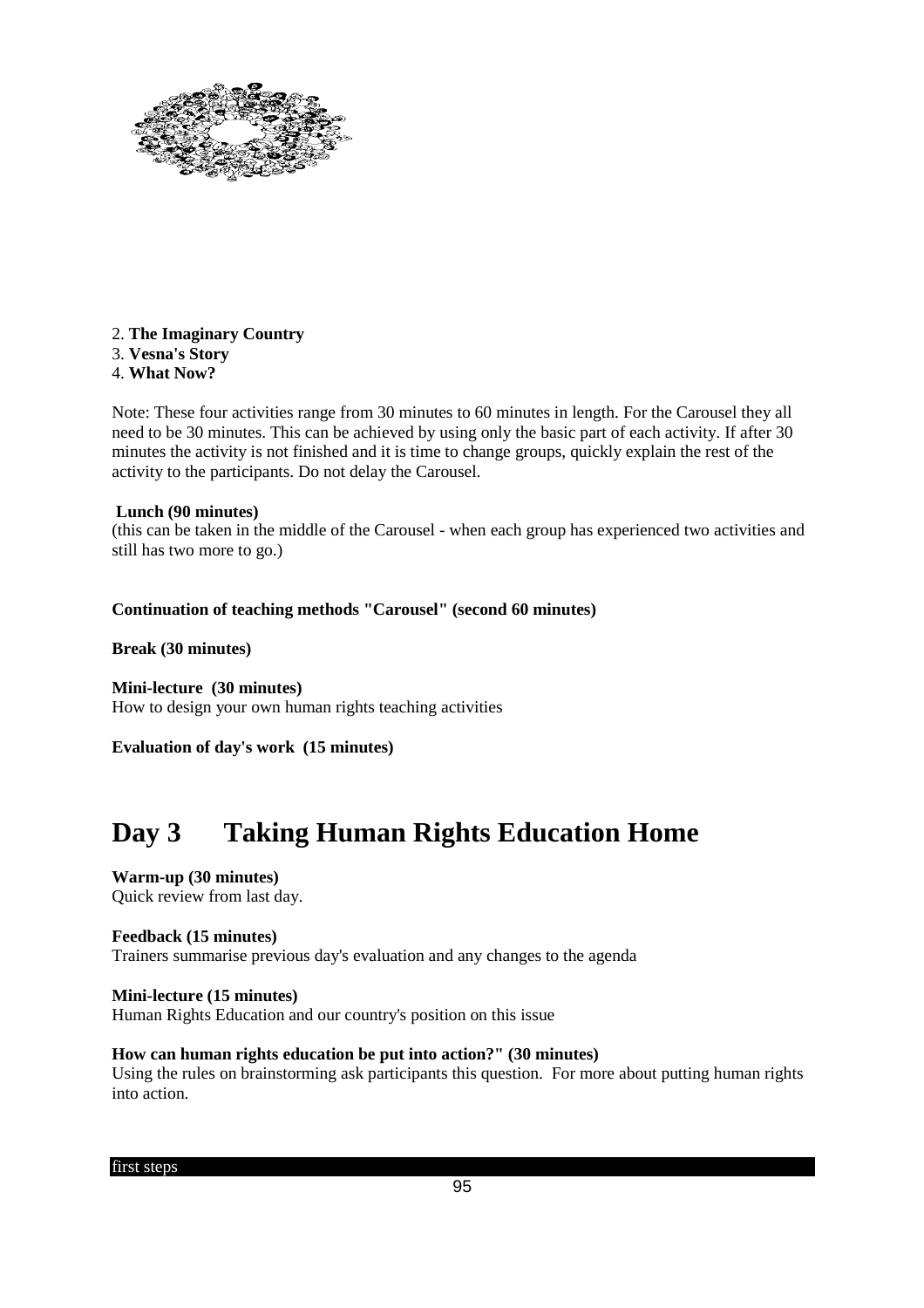

### **Personal notes (15 minutes)**

Ask participants to privately write their own answers to the questions: "How could you personally introduce Human Rights Education into your community? Would it really make a difference?"

### **Designing our own activities (90 minutes)**

With participants, make a quick list of the human rights issues about which they would most like to teach. Ask participants to work alone or in small groups to create Human Rights Education lessons on these issues that could be used in their own community. If necessary, help participants by summarizing the mini-lecture *How to design your own human rights teaching activities* from Day 2. (Participants can take a break during this period as and when they need it).

### **Lunch (90 minutes)**

### **Presentation of model lessons (60 minutes)**

(these do not have to be perfect or complete - the purpose of the activity is to have a first go at developing materials.)

### **Back to the real world (30 minutes)**

Ask participants in groups to make two lists. One list of factors which could help them to do HRE at home, and one of factors which could be obstacles to doing HRE at home. Ask the groups to compare their lists. Do any of the things in the help list overcome things in the obstacle list?

How can we deal with these obstacles?

### **Final evaluation (30 minutes)**

Ask the participants to write anonymously their answers to the long evaluation form shown in the next section.

### **Talking Stick ( 30 minutes)**

Display the list of expectations from Day One. Using the activity from page 68, give participants the opportunity to say whether their expectations were fulfilled, and anything else which they want want to say. Remember, they do not have to speak if they don't want to.

### **Presentation of certificates**

(These are a good idea - especially if the local educational authority signs them)

**End**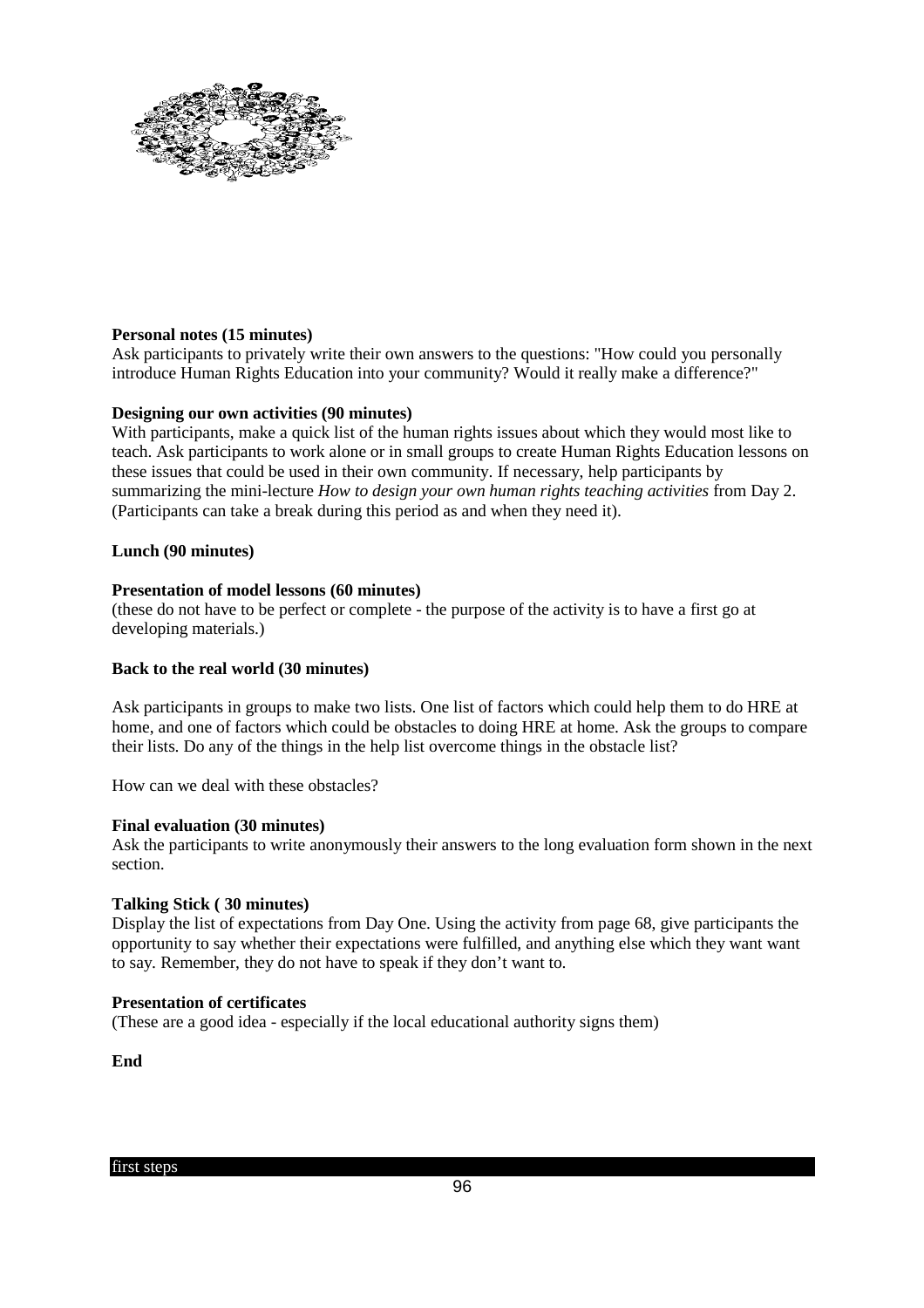

## **Evaluating your Human Rights Education Workshop**

Evaluation of a workshop is useful for several reasons, some of which are:

- It ensures that trainers know what participants want.
- It gives trainers instant feedback, both positive and negative, which helps to improve the rest of the training and future workshops.
- It shows participants that their views are valued.
- The data it provides can be useful to show to possible funders.
- *(This section on evaluation is based on the essay Evaluation of In-Service Teacher Training by Felisa Tibbitts)*

Usually, anonymous evaluation forms are given to participants either daily and/or at the end of the training. Informal feedback can also be given orally in whole group meetings, or in smaller, more intimate groups to individual trainers, who then share that feedback with the other members of the training team.

Anonymous evaluation forms can be long or short. It might be appropriate to give out short forms daily, then finish off with a longer form at the end of the training. On the long form, it may also be desirable to include a question asking the participants how they intend to introduce teaching human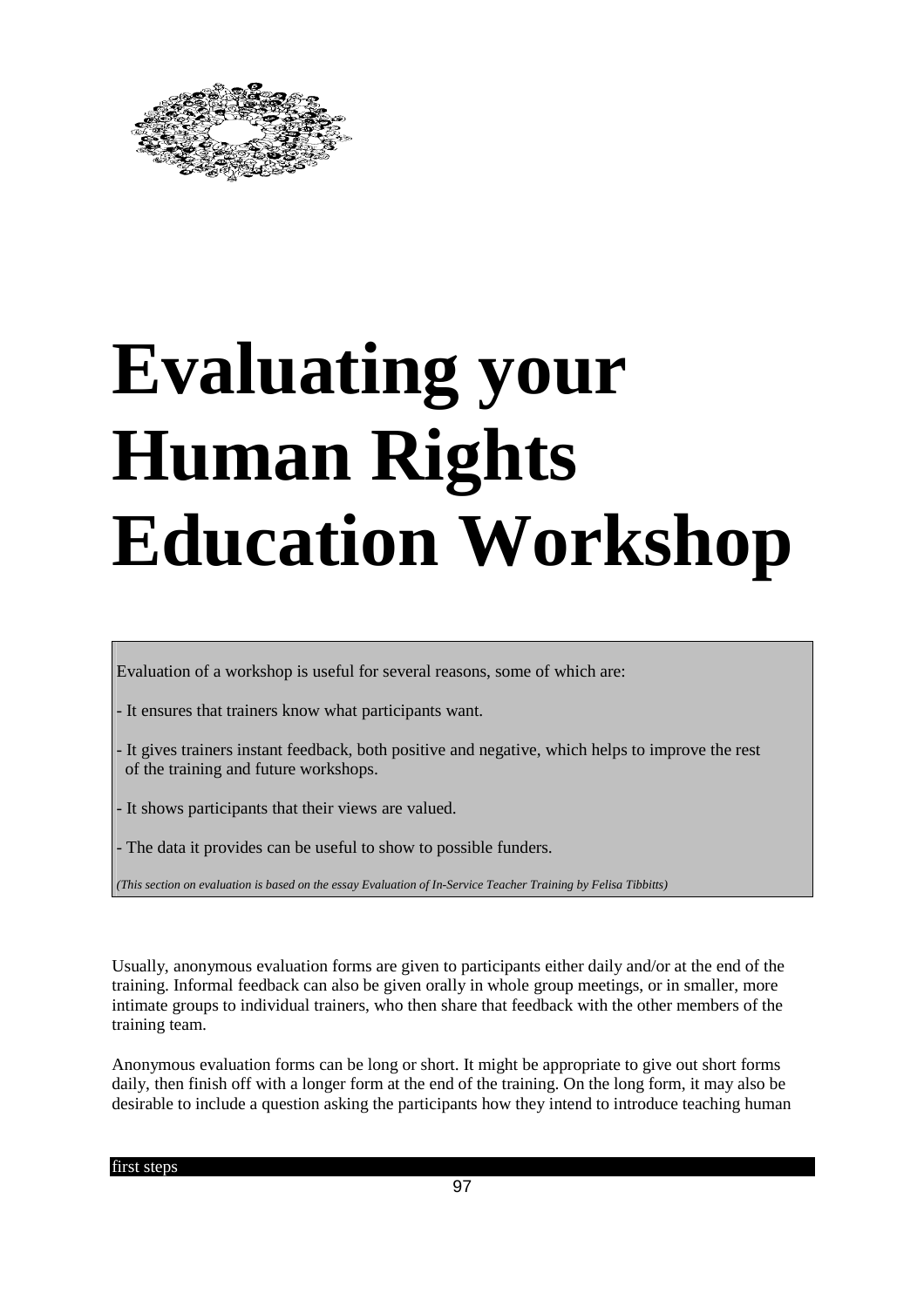

rights into their classroom practices over the next four to six months. This data can then be used to coordinate support for the participants once they are back in their home situations.

### **Sample Short Evaluation Form:**

- 1. What did you like most about today's training?
- 2. What did you like least?
- 3. What suggestions do you have for improvements?

(Because there are so few questions, they can be read out or written in a prominent place, so that participants simply copy them down. This saves the trainers time.)

### **Sample Long Evaluation Form:**

**Organizational aspects of the workshop:** (please tick / )

Excellent Good OK Problematic Comments

- 1. Workshop rooms
- 2. Accommodation
- 3. Food
- 4. Transport

### **Educational aspects of the workshop:**

Using the scale  $1 = \text{very useful}, 2 = \text{somewhat useful}, 3 = \text{not very useful}$ rate how useful the workshop was for the following things. Additional comments can be made in the space provided.

5. Learning about key human rights documents, principles and mechanisms for protection \_\_

6. Becoming familiar with participative educational methodology \_\_

7. Learning specific human right-related activities that can be applied in the classroom \_\_

8. Using the scale  $1 = \text{very useful}, 2 = \text{somewhat useful}, 3 = \text{not very useful}, \text{rate how useful each}$ session in the workshop was for you)

(Here, organizers list the individual sessions)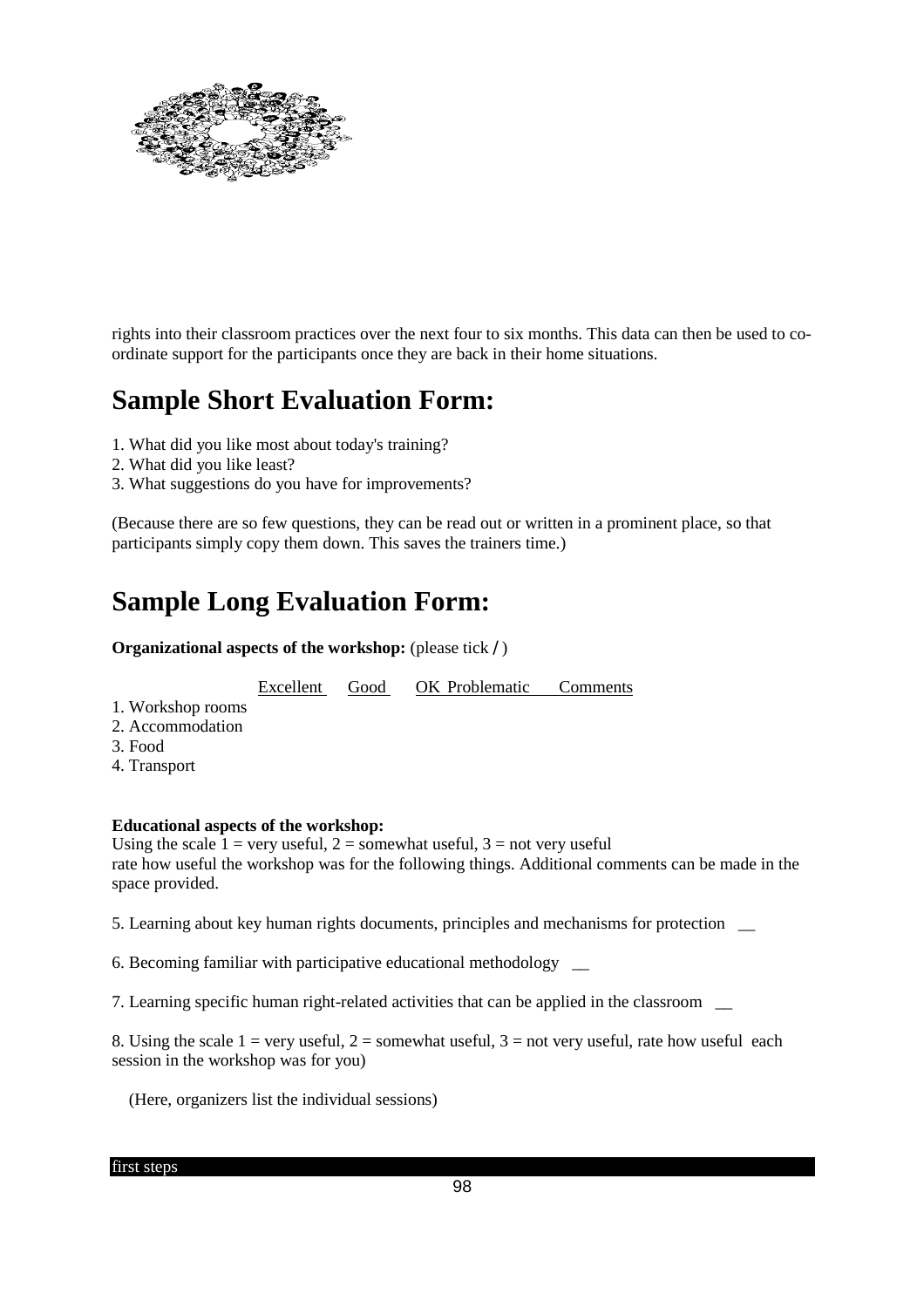

- 9. What was most valuable to you in the training?
- 10. What was the least useful aspect of the training?
- 11. What suggestions do you have for improving the training?
- 12. How do you expect to apply what you have learned in the training in your classroom, school or other educational environment?
- 13. What could the trainer have done in order to deliver a better program?

### **Sample Visual Evaluation Method:**

Forms and discussions are not the only way to evaluate. You might want to use a visual evaluation method for variety, or because you have a time shortage. Here is an example of a visual evaluation method:

Draw a dartboard on a large piece of paper or on a blackboard. (ie: several concentric circles radiating around a central red bullseye, with lines dividing the circles into slices, in the same way as you would divide a cake. The number of slices should be equivalent to the number of things which you want to assess, such as individual training sessions, organisational issues, etcetera.)

Tell the participants that the trainers will leave the room (maybe during a break in the programme). The participants must all make one mark in each of the slices. If they thought a session was excellent, they should place their mark near the central bullseye in the relevant slice. If they thought that the session was not useful, they should place their mark on one of the outer circles.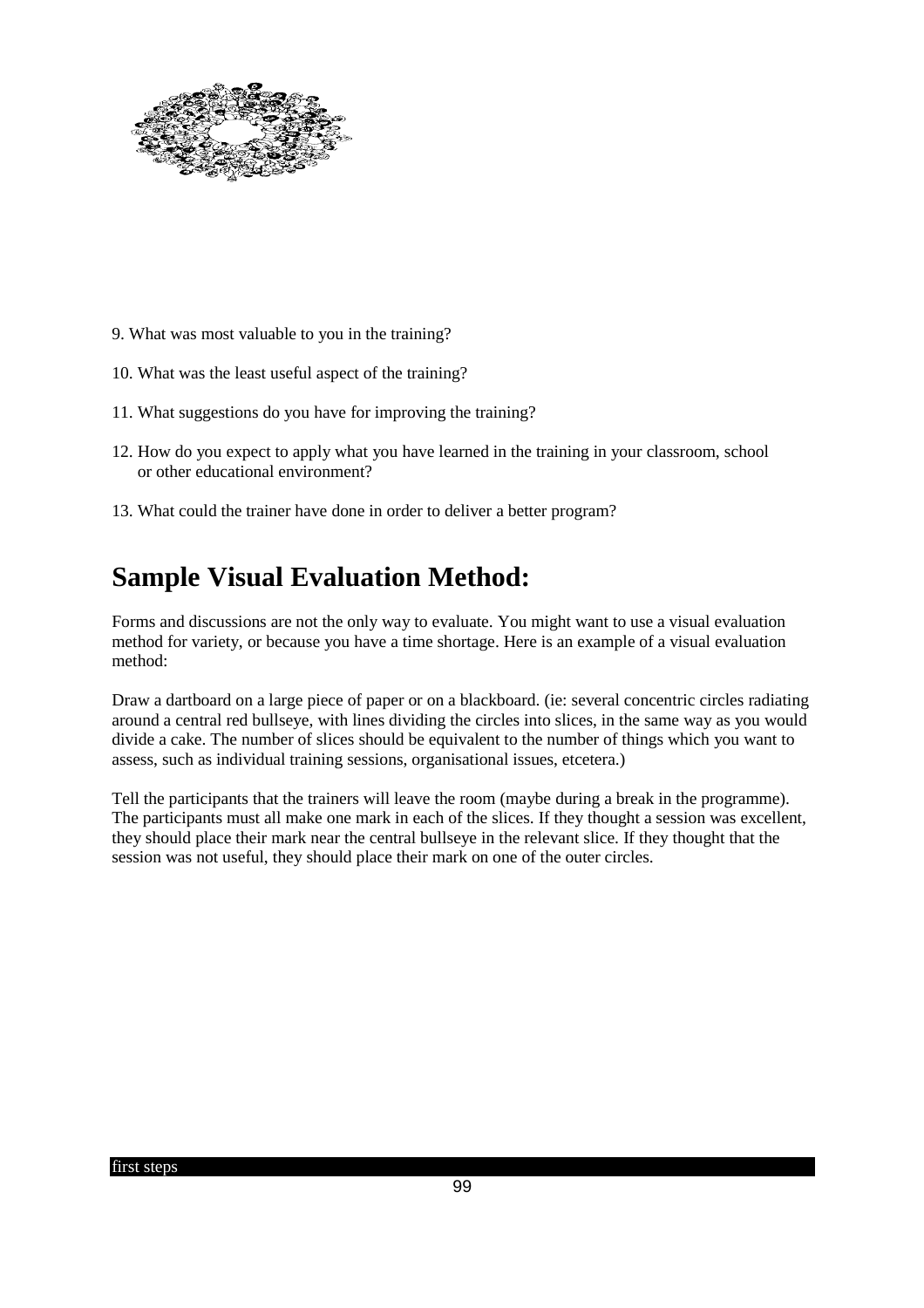

## **Useful Organizations**

**Organization:** Council of Europe **Address:** Directorate of Education, Culture and Sport, F-67075 Strasbourg Cedex, France **Tel:** (33) 88413073 **Fax:** (33) 88412753 **Use:** Provides documentation, training and funding for human rights and European cooperation. The Human Rights Information Centre of the Council of Europe (same address) co-ordinates Human Rights Documentation Centres, which now exist in many Central and Eastern European countries.

**Organization:** Netherlands Helsinki Committee - Human Rights Education Programs **Address:** Jansveld 44, 3512 BH Utrecht, the Netherlands. **Tel:** (31) 1 30 2302 535 **Fax:** (31) 1 30 2302 524 **E-mail:** 102402.2402@COMPUSERVE.COM **Use:** Work with local partners in Romania, Albania, Ukraine and Estonia to develop curricula and train teachers in Human Rights Education.

**Organization:** Milan Šime ka Foundation **Address:** Hviezdoslavovo nám. 17, 811 02 Bratislava, Slovakia

**Tel/Fax:** (0042 7) 333 552 **E-mail:** MSF@MSF.SANET.SK **Use:** Produces books, cassettes and videos on Human Rights Education and hold workshops for elementary and high school teachers, as well as education officials.

**Organization:** Canadian Human Rights Foundation **Address:** 1425, Rene-Levesque Blvd. W, Suite 307, Montreal, Canada H3G 1T7 **Tel:** (1) 514 954 0382 **Fax:** (1) 514 954 0659 **E-mail:** CHRF@VIR.COM **Use:** Quarterly newsletter *Speaking About Rights*. Also The International Human Rights Training Programme, which brings over 100 participants from 35 countries together every June/July for a 3 week intensive training course. The aim is to provide practical tools to strengthen and develop capacity in human rights work, to facilitate the understanding of human rights instruments and their interrelationships, and to facilitate networking and partnership activities. The working languages are English and French.

**Organization:** The Citizenship Foundation **Address:** Weddel House, 13 West Smithfield, London EC1A 9HY **Tel:** 0171 236 2171 **Fax:** 0171 329 3702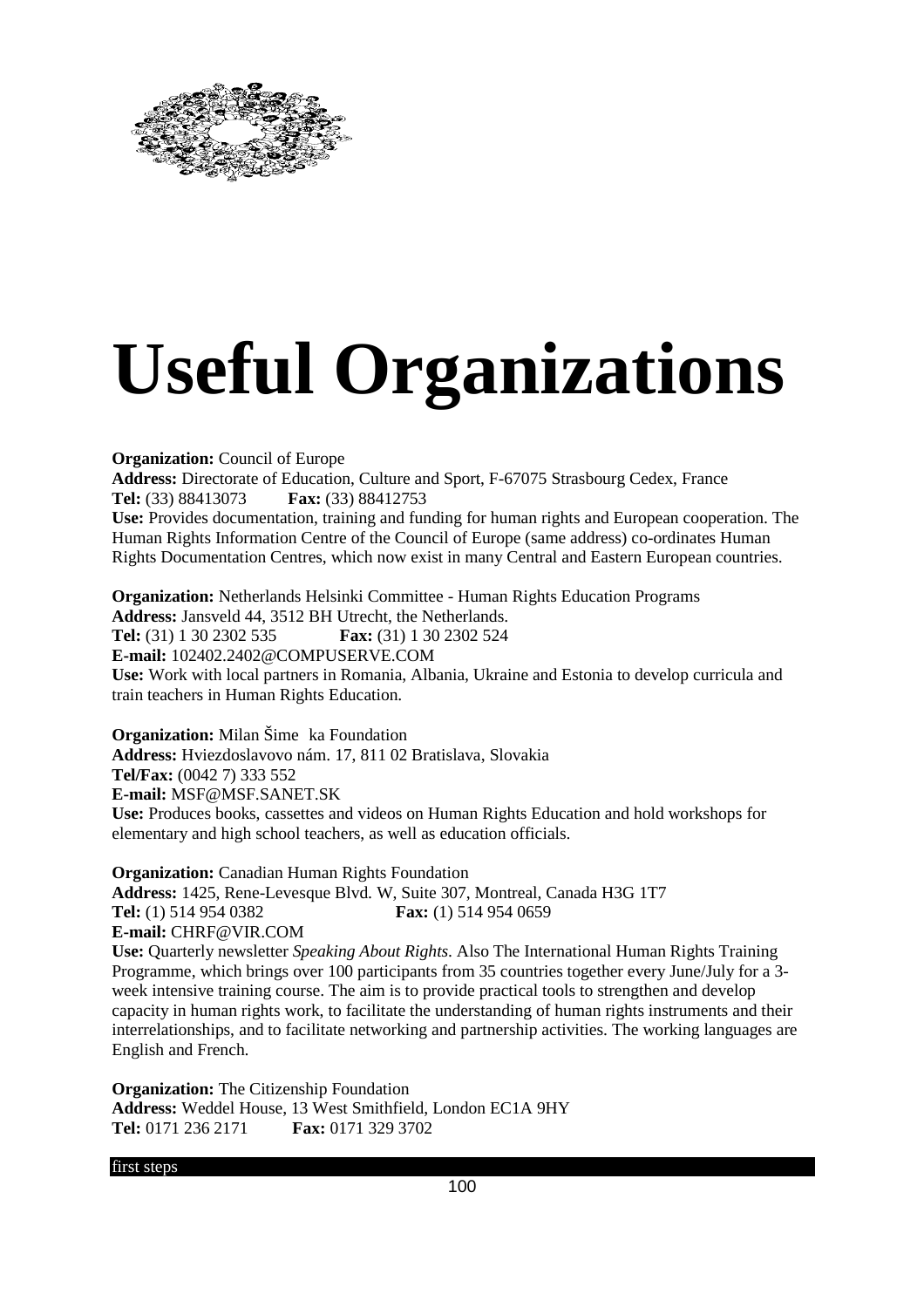

### **E-mail:** CITIFOU@GN.APC.ORG

**Use:** Produces materials which teach citizenship, some available in Russian and other Languages, for children of all ages.

**Organization:** Obshchestvo Memorial **Address:** Maly Karetny 12, Moscow 103151 **Tel:** 7 095 299 1180 **Use:** Monitors and protests human rights violations in Russia, and seeks the rehabilitation of victims of Stalinism. It also has an active program of Human Rights Education. It has branches throughout Russia and the CIS.

**Organization:** Polish Helsinki Foundation for Human Rights **Address:** Maryla Nowicka, Bracka 18, apt.62, 00-028 Warsaw, Poland **Tel/Fax:** (48 22) 26 98 75, 29 69 96 **Use:** An extensive Human Rights Education program including a human rights course for university graduates, education of police, prison guards, journalists and judges. Also education through TV, films and press.

**Organization:** Magna Carta, Centre for Human Rights Promotion **Address:** Vojnovi eva 26, 10000 Zagreb, Croatia **Tel/Fax:** (385) 1 412 420 **E-mail:** MILENA.BEADER@ZAMIR-ZG.ZTN.APC.ORG **Use:** Magna Carta have a library of Human Rights Education materials in Serbian and Croatian and organize HRE workshops.

**Organization:** Amnesty International - Europe Development Team **Address:** Amnesty International, International Secretariat, 1 Easton Street, London, WC1X 8DJ, United Kingdom **Tel/Fax:** (44) 171 413 5500, **Fax:** (44) 171 956 1157 **E-mail:** AMNESTYIS@GN.APC.ORG **Use:** Can put you in contact with other people in your country and in other countries in Eastern/Central Europe who are interested in human rights and Human Rights Education.

**Organization:** Institute for Pedagogical Research **Address:** Petrit Muka, Vice-Director, In-Service Training Rruga >Naim Frasheri= 37, Tirana, Albania

**Tel/Fax:** (355) 42 238 60; alternative Fax: 42 306 30

**Use:** The Institute has produced Children's Activity Books for Human Rights for Forms 1-8, and supportive guides for teachers. These materials have been accompanied by extensive in-service training throughout the country.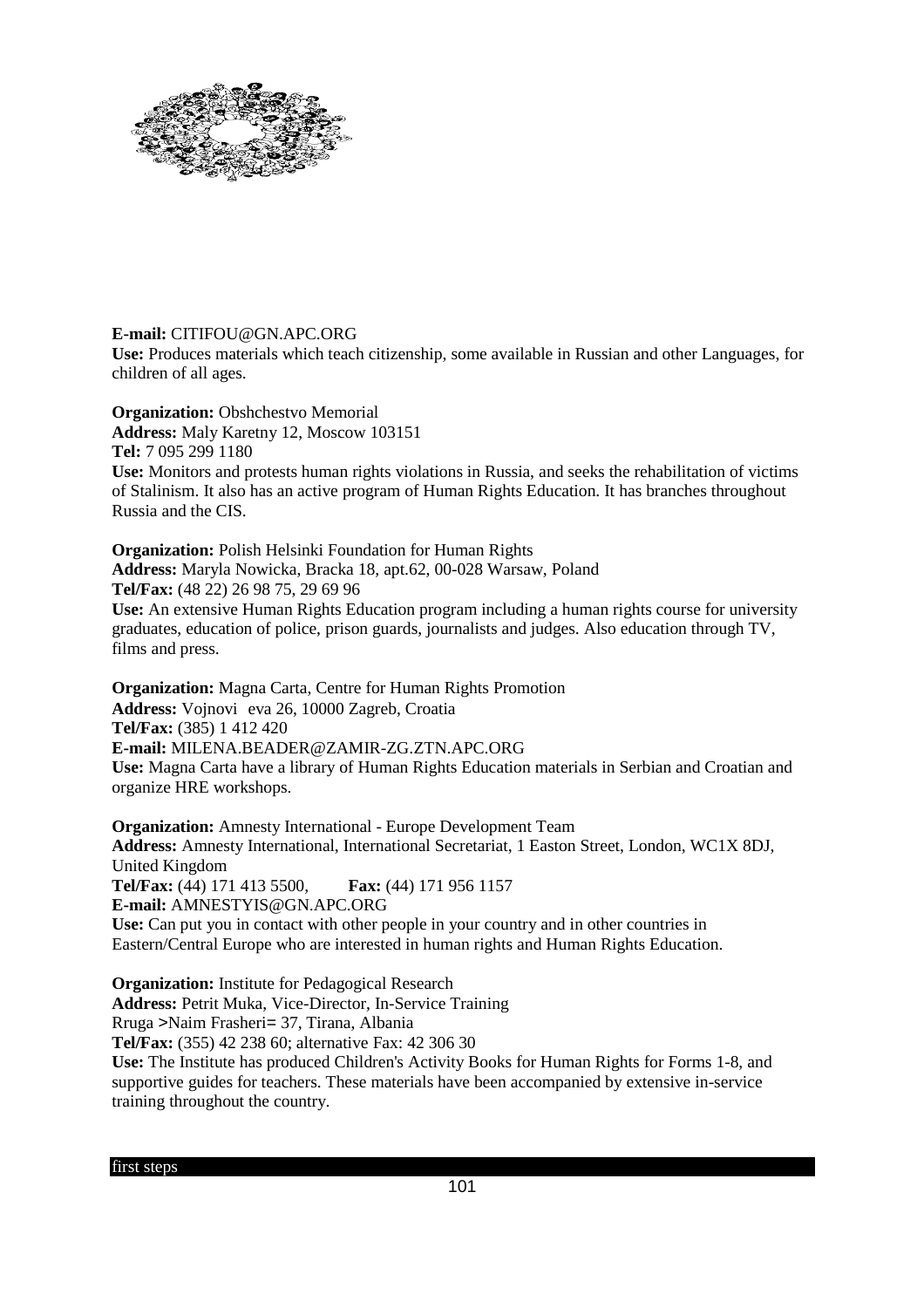

**Organization:** Ukrainian Centre for Human Rights

**Address:** Ludmyla Zablotska, Chervonoarmiiska 64, UKR-252005 Kyiv, Ukraine **Tel/Fax:** (7 44) 227 2124, 227 2398; alternative Fax: 227 2220

**Use:** The Centre has developed a Human Rights Education program, with student texts and a teacher's methodological guide, for use in the 10th Form in the Ukraine.

**Organization:** Education in Human Rights Network (EIHRN)

**Address:** Audrey Osler, Secretary, EIHRN, c/o School of Education, University of Birmingham, Birmingham, England, B15 2TT

**Tel:** (44) 121 414 3344 **Fax:** (44) 121 414 4865

**Use:** An informal group of individuals and organizations concerned with human rights education, established in England in 1987. The network publishes the A Human Rights Education Newsletter, which is available from Margot Brown, University College of Ripon and York St. John, Lord Mayor's Walk, York, England YO3 7EX.

The network also holds an annual summer school mainly intended for UK participants.

**Organization:** North American Partners for Human Rights Education (NAPHRE) **Address:** University of Minnesota Human Rights Center, 229 - 19th Avenue South, Minneapolis, Minnesota, USA 55455 **Tel:** (1) 616 626 0041 **Fax:** (1) 612 625 2011 **E-mail:** NFLOWERS@IGC.APC.ORG **Use:** Membership of NAPHRE (\$35) includes a subscription to their newsletter, access to the

materials and consultants of the Human Rights Education Clearinghouse located at the University of Minnesota's Human Rights Center, newsletters of many other NAPFRE member organizations, and information on conferences and courses in human rights education. Partners of NAPHRE include Amnesty International USA, Amnesty International Canada and the National Institute for Citizen Education in the Law.

**Organization:** The World Association for the School as an Instrument of Peace (EIP) **Address:** 5 rue de Simplon, CH-1207 Geneva, Switzerland

**Tel/Fax:** (44 22) 736 44 52, 753 06 53

**Use:** The EIP is an international non-governmental organization with consultative status to the United Nations, UNESCO, ILO, and the Council of Europe. In 1984 EIP formed the International Training Centre on Human Rights and Peace Teaching (CIFEDHOP). CIFEDHOP is an international foundation which trains teachers of primary, secondary, and vocational schools and teacher training colleges in human rights education. The annual International Training Session on Human Rights and Peace Teaching has English, French, and Spanish speaking sections and financial grants are available for Eastern Europeans who wish to attend it.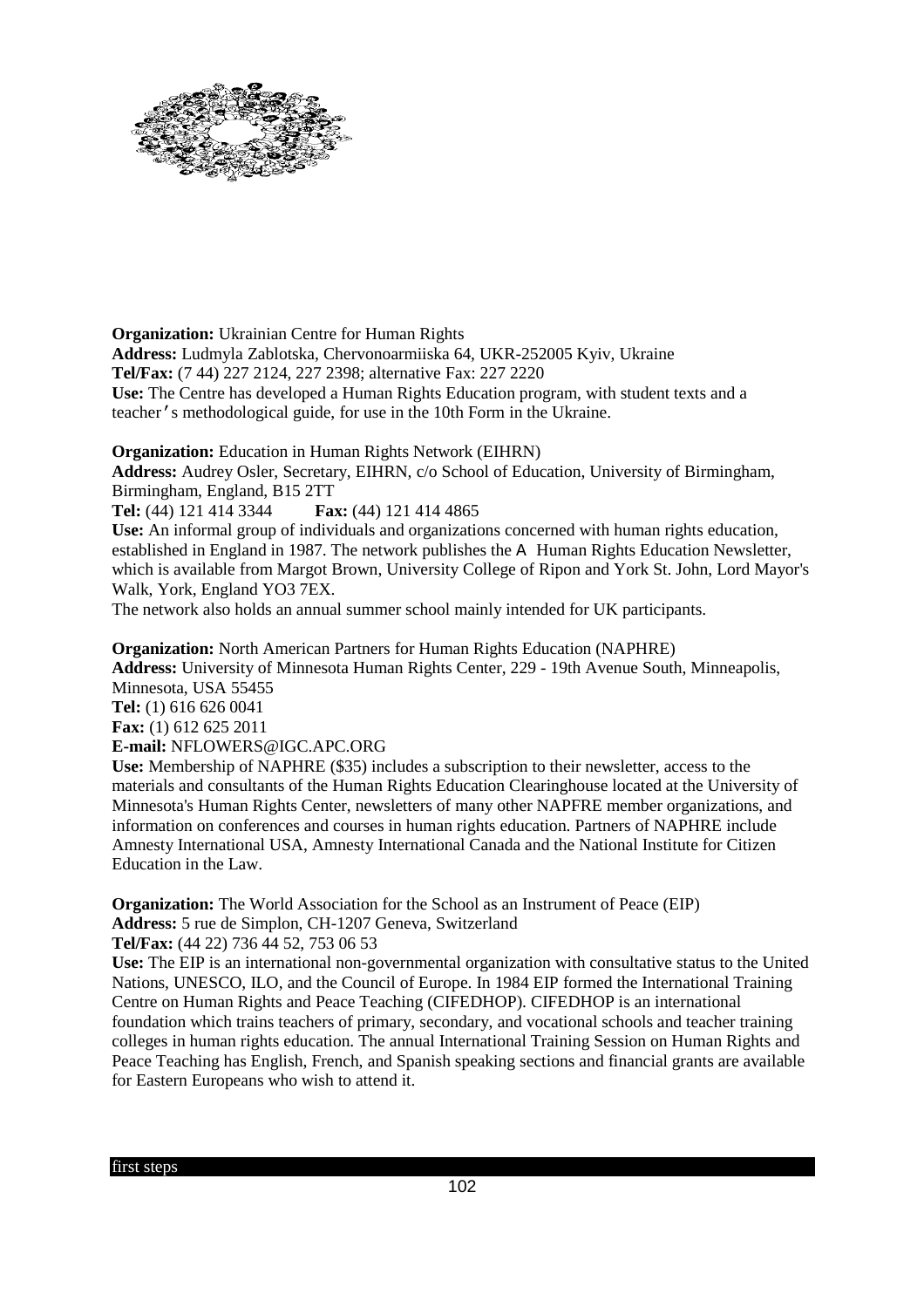

## **Possible Funders**

Write a short letter first, asking for details of their application process. Specify the type of help you need and how much money it will cost. Be brief.

The funder will either send you a standard application form, or will ask you to submit your own application.

If you have to write your own application, include:

- Brief background: who you are
- The need. Say what you want (for example, \$1000 for a computer)

- Say why you need the things which you are requesting. Include a clear budget.

The funder will reply, saying yes or no. If they say yes, you will need to arrange how to receive the money and in what form, and how to account for it.

**Important:** Funders have strict rules. Some can only give money for equipment or for salaries, or for other costs. Most have an upper limit to the grants they make. If a funder says no, stop and try elsewhere. Also, if you receive money for a specific purpose (eg: salary), you must not spend it on something else (eg: computer) however much you need it. Submit another application for that.

**Organization:** Council of Europe **Address:** BP 431 R6, F-67006, Strasbourg Cedex, France  $Tel + 3388412000$ Fax +33 88 412781/82/83 **Contactperson:** Human Rights Directorate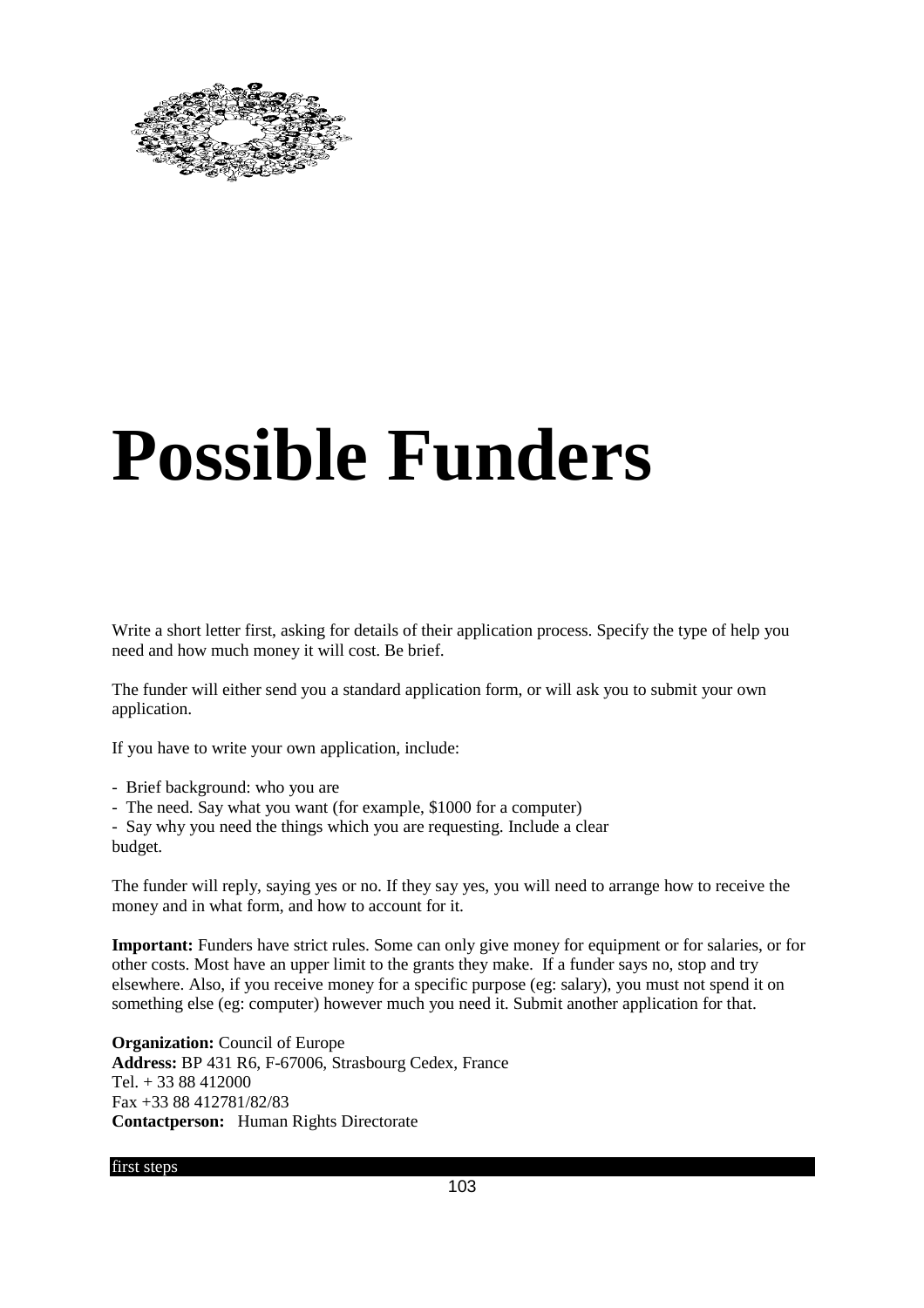

**Organization:** European Human Rights Foundation **Address:** 70, Avenue Michelange, B-1040 Brussels, Belgium Tel. + 32 2 7368405 (Phare) 7326653 (Taxis)

**Organization:** Open Society Foundation/ Soros Foundation **Address:** Offices in most countries in Eastern and Central Europe

**Organization:** Charity Know How **Address:** 114/118 Southampton Row, GB-London WC1B 5AA Tel. +44 71 8317798 **Organization:** National Endowment for Democracy **Address:** 1101 15th Street, N.W., suite 700, Washington D.C.20005, USA **Contactperson:** Mr. Rodger Potocki

**Organization:** The Foundation for a Civil Society **Address:** 1270 Avenue of Americas, suite 609, New York, New York 10020 **Contact person:** Mr. Eric Nonacs or Ms. Barbara Mc Andrew

**Organization:** Ford Foundation **Address:** 320 East 43rd St., New York, N.Y. 10017, USA **Contact person:** Mr. Joseph Schull

**Organization:** Soros Foundation/Open Society Fund **Address:** 888 Seventh Avenue, New York, NY 10106, USA Tel. +1 212 7572323

**Organization:** Firth Foundation **Address:** 201 Sansome St, No. 1000, San Francisco, CA 94104, USA Tel. +1 202 7453950

**Organization:** NICEL **Address:** 711 G Street, Washington, DC, 20003-2861, USA **Contact person:** Mr. Edward O'Brien

**Organization:** German Marshall Fund **Address:** 11 Dupont Circle, NW, Washington, DC.20036, USA

**Organization:** European Cultural Foundation **Address:** Jan van Goyenkade 5, 1075 HN Amsterdam, The Netherlands

first steps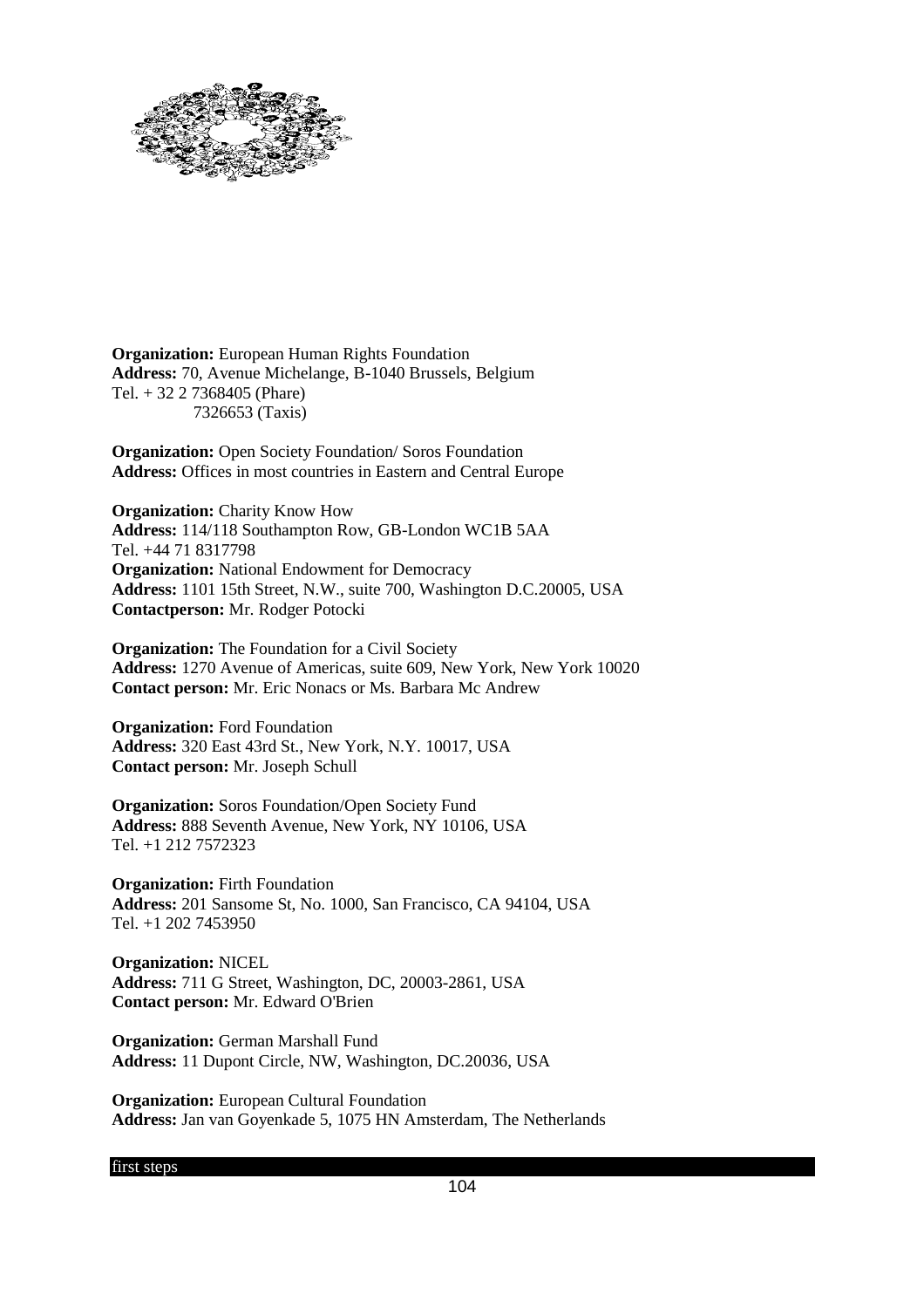

### Tel: +31 20 676 0222 Fax: 675 2231

## **Useful Books**

### **Introductory materials**

**Title:** Human Rights Education (recommendations for teachers of secondary schools) **Author:** N.F. Marynovych, M.F. Marynovych **Place of publication:** Drohobych, Ukraine **Publisher:** Amnesty International Ukraine **Date of publication:** 1991 **Language:** Ukrainian **Content:** This guide is intended for use by secondary school teachers. It gives practical recommendations on how to teach about human rights issues and can be used in both formal and informal settings.

**Address:** Amnesty International, Maydan rynok 6, Drohobych, Ukraine.

**Title:** ABC Teaching Human Rights: Practical Activities for Primary and Secondary Schools. Place of publication: Geneva, Switzerland **Publisher:** United Nations Centre for Human Rights **Date of publication:** 1989 **Language:** several languages including Russian **Content:** This book is intended for use by primary and secondary school teachers. The first section gives an introduction to methodological aspects of teaching human rights. The second section

provides information about various civil and political rights based on the Universal Declaration of Human Rights, which can be used as a basis for lessons. The third section looks at wider human rights issues including peace, food, water, energy, discrimination etc. The appendix contains the text of a large number of international documents and conventions dealing with human rights. **Address:** United Nations Centre for Human Rights, United Nations Office at Geneva, 1211 Geneva 10, Switzerland.

**Title:** How to Run a Workshop **Place of publication:** South Africa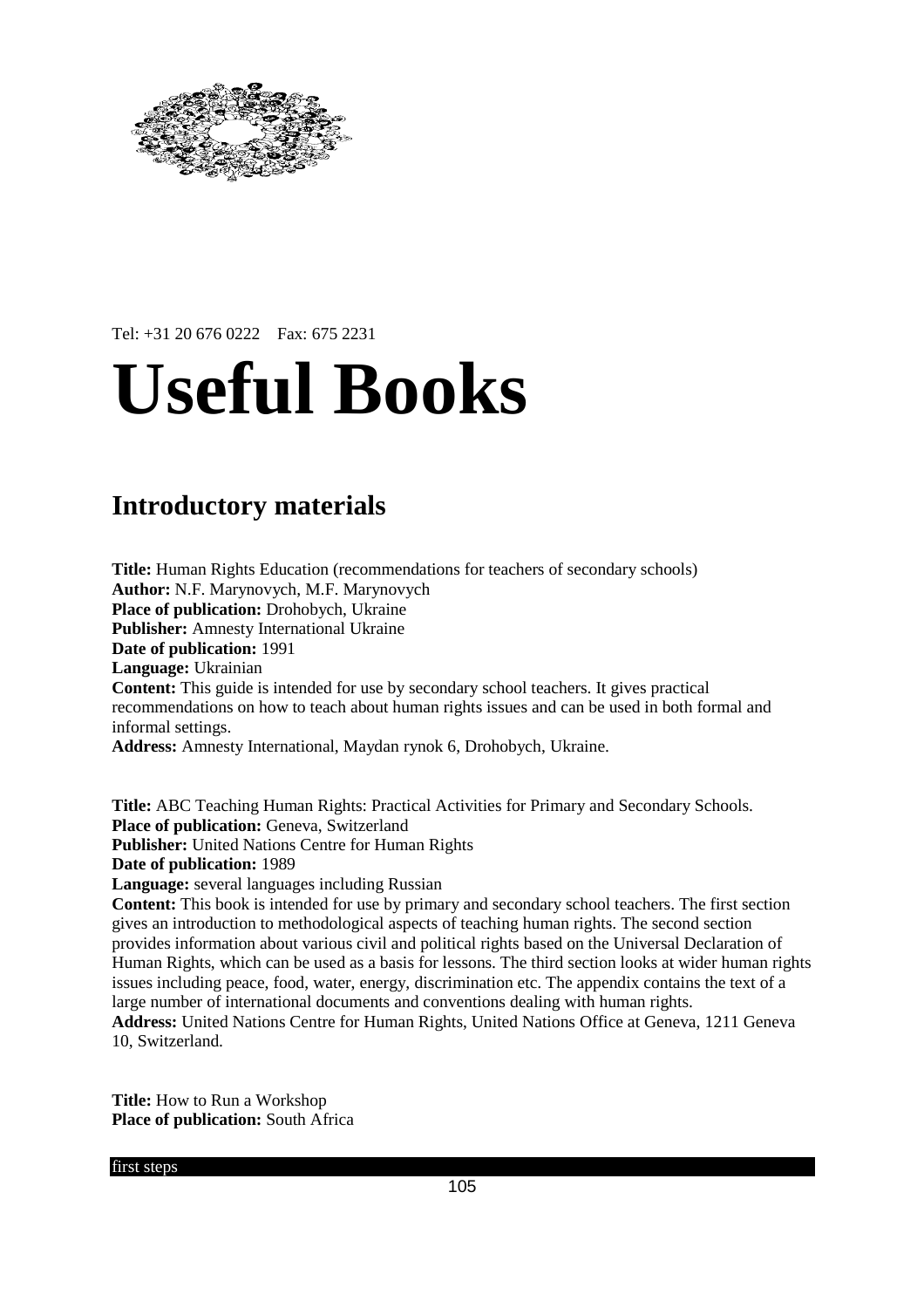

**Publisher:** Legal Education Action Project (LEAP), University of Cape Town **Date of publication**: April 1991 **Language:** English **Content:** A short practical guide to planning a workshop with step by step instructions and examples of three model workshops. **Address:** LEAP, Institute of Criminology, University of Cape Town, Private Bag, Ronde bosch 7700. **Tel:** 6502680 **Fax:** 6503790

**Title:** Image and Reality: Questions and Answers about the United Nations, how it works, and who pays for it. **Place of publication:** United Nations, New York, USA **Publisher:** United Nations Department of Public Information **Year of publication:** 1993 **Language:** English, French, Spanish **Content:** Laid out in simple questions and answer format, this booklet is an easy to use guide to the United Nations - its composition, role, concerns, decision-making process and finances. **Address:** United Nations Publications, Sales Section, 2 United Nations Plaza, Room DC2-853, Dept. 421, New York NY 10017, USA

or, United Nations Publications, Sales Office and Bookshop, CH-1211, Geneva 10, Switzerland.

**Title:** Human Rights Education, Including Education for Democratic Values at School Level and Teacher Training, in the countries of Central and Eastern Europe: summary of existing programmes and needs

**Place of publication:** Strasbourg, France

**Publisher:** Council of Europe

**Year of publication:** 1994

**Language:** English

**Content:** In November 1993, the Council of Europe held a coordination meeting of cooperation programmes for Central and Eastern European countries in the field of human rights education, including education for democratic values at school level and teacher training. Prior to this meeting, all participants, both governmental and non-governmental, were requested to supply information on their activities in this area. This document is a summary of this information. Altogether 19 countries from Central and Eastern Europe (including ex-USSR countries) and 16 NGOs from the region or the field of HRE supplied a contact name and address and information about cooperation and assistance activities already undertaken, projected cooperation and assistance activities, and cooperation and assistance activities requested. The document provides a summary of what programmes and needs exist in this field in Central and Eastern Europe.

**Address:** Human Rights Information Centre, Council of Europe, F - 67075 Strasbourg, Cedex, France.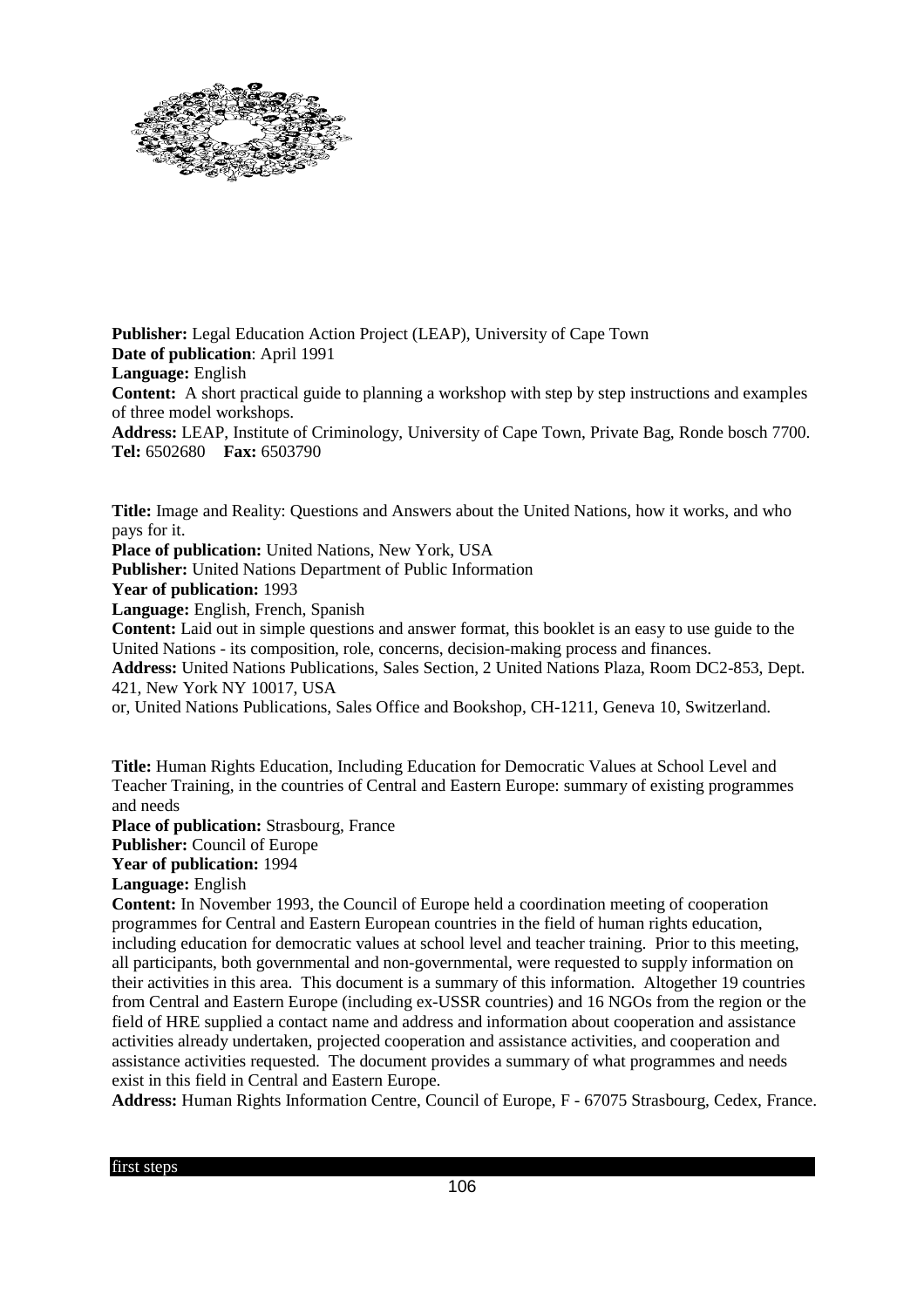

**Title:** Human Rights **Author:** Selby, David **Place of publication:** Cambridge, UK **Publisher:** Cambridge University Press **Year of publication:** 1988 **Language:** English

**Content:** This book gives a clear introduction to human rights. It begins by looking at what actually are human rights, international covenants and different viewpoints from east-west and north-south. Case studies from Latin America, the Soviet Union, East Timor and the West are looked at. Finally the defence of human rights is discussed from the level of UN involvement to international and local pressure groups. Many photographs, cartoons, maps and diagrams are used. Some questions are included alongside the text.

**Address:** Press Syndicate of the University of Cambridge, The Pitt Building, Trumpington Street, Cambridge CB2 1RP

**Title:** The Challenge of Human Rights Education **Author:** Starkey, Hugh ed. **Place of publication:** United Kingdom **Publisher:** Cassell Educational Limited **Year of publication:** 1991 **Language:** English **Content:** This collection of essays addresses and draws upon the growing interest in human rights education in Europe. Leading educationalists of Europe and North America analyze key human rights texts within the contexts of stages of human rights education and varied contemporary social and educational policies. The material is primarily theoretical, but with a constant reference to practical

situations or applications. **Address:** Cassell Educational Limited, Villiers House, 41/47 Strand, London WC2N 5JE, UK

### **Resources for Teachers/Trainers**

**Title:** Songs, Games and Stories from Around the World **Author:** Goodman, H. ed. **Place of publication:** London **Publisher:** UNICEF-UK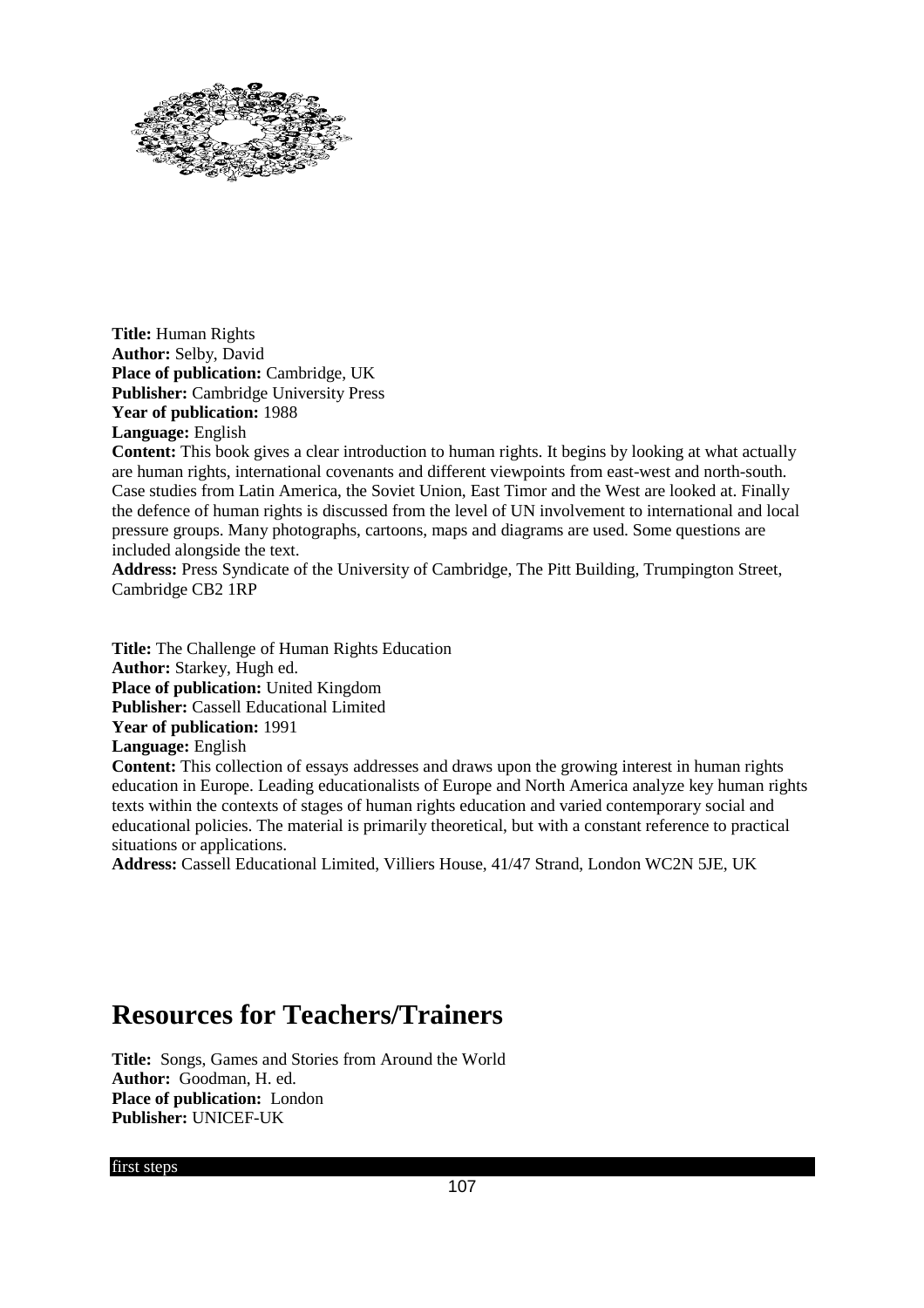

### **Year of publication:** 1990

**Language:** English

**Content:** A collection of songs (some in the original language, with English translation) stories and games with accompanying cassette tape, designed for the under eights. Includes photographs and information on UNICEF's work. **Address:** UNICEF UK, 55 Lincoln's Inn Fields, London WC2A 3NB, UK. **Title:** Keep Us Safe: A Project to Introduce the UN Convention on the Rights of the Child to 8-13 Year Olds **Author:** UNICEF- UK ; Save The Children Fund **Place of publication:** (London) **Publisher:** UNICEF- UK ; Save The Children Fund **Year of Publication:** 1990 **Language:** English **Content:** One of three books (accompanied by a teachers' handbook) designed to introduce the UN Convention on the Rights of the Child to 8-13 year olds. This book deals with those articles which cover protection of the child from abuse and exploitation. Each unit focuses on one article, and contains many activities (games, worksheets, texts, cartoons etc.) together with directions for the teacher on how to use them. The book also includes lists of resources and useful addresses. **Address:** UNICEF-UK, 55 Lincoln's Inn Fields, London WC2A 3NB, UK.

**Title:** The Whole Child: A Project to Introduce the UN Convention on the Rights of the Child to 8-13 Year Olds **Author:** UNICEF-UK ; Save The Children Fund **Place of publication:** (London) **Publisher:** UNICEF-UK ; Save The Children Fund **Year of Publication:** 1990 **Language:** English **Content:** One of three books (accompanied by a teachers' handbook) designed to introduce the Convention on the Rights of the Child to 8-13 year olds. This book covers those articles which deal with the child's participation in his/her own development ("those issues which concern a child's basic identity, his/her childhood and involvement in the wider society"). Each unit is structured around one article and contains a selection of activities (games, worksheets, texts, cartoons etc.) together with directions for the teacher on their use. **Address:** UNICEF-UK, 55 Lincoln's Inn Fields, London WC2A 3NB, UK.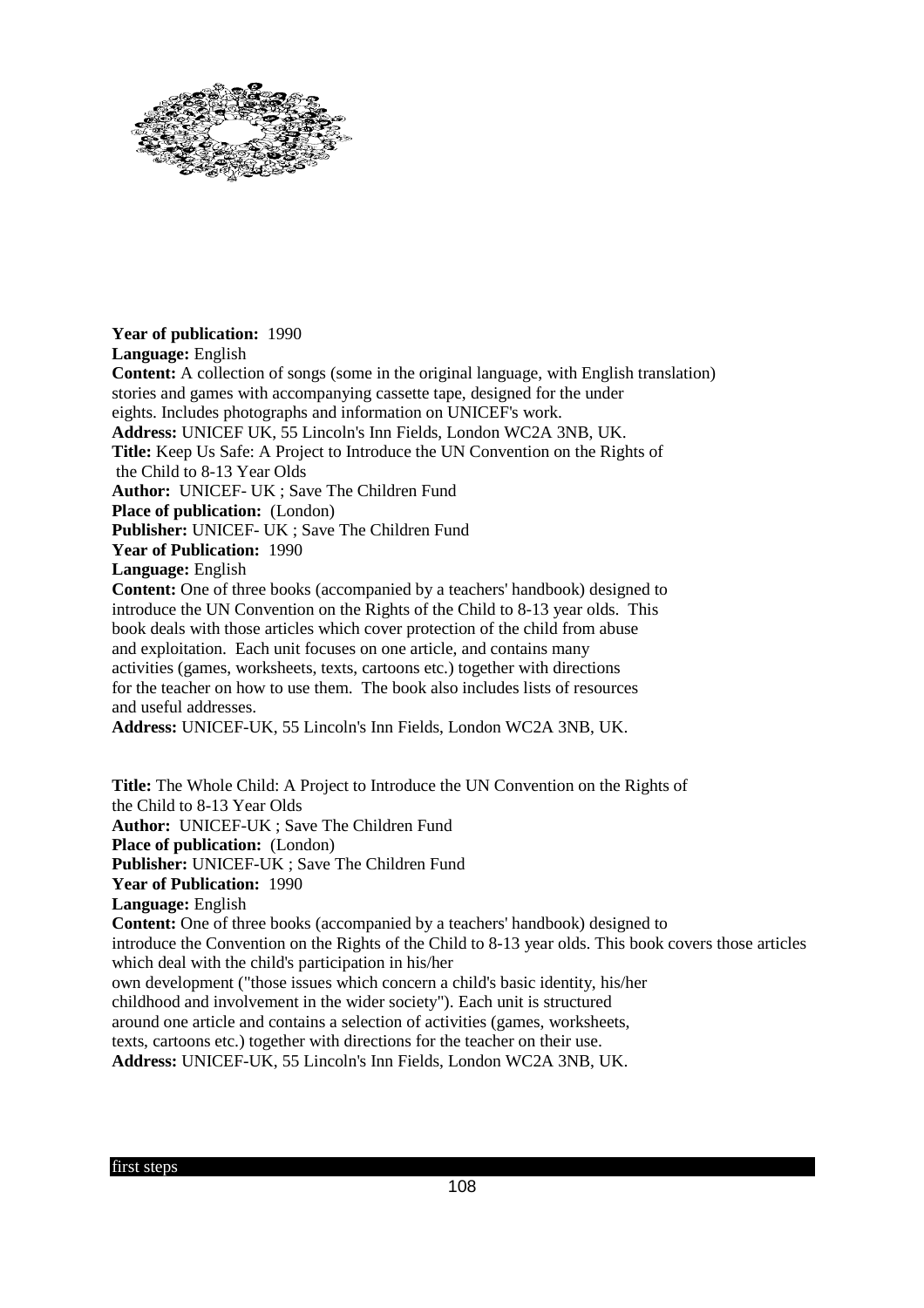

**Title:** It's Our Right: A Project to Introduce the UN Convention on the Rights of the Child to 8-13 Year Olds

**Author:** UNICEF-UK; Save The Children Fund

**Place of publication:** (London)

**Publisher:** UNICEF-UK; Save The Children Fund

**Year of Publication:** 1990

**Language:** English

**Content:** One of three books (accompanied by a teachers' handbook) to introduce the UN Convention on the Rights of the Child to 8-13 year olds, this book covers those articles which deal with provision for the child's physical and emotional development. It includes lists of resources and useful addresses and units structured around individual articles of the convention, each unit containing numerous activities (games, texts, role-plays, worksheets etc) and suggestions for the teacher on their use.

**Address:** UNICEF-UK, 55 Lincoln's Inn Fields, London WC2A 3BN, UK.

**Title:** Teachers' Handbook: Teaching the UN Convention on the Rights of the Child

**Author:** UNICEF-UK ; Save The Children **Place of publication:** (London) **Publisher:** UNICEF-UK ; Save The Children

**Year of Publication:** 1990

**Language:** English

**Content:** A book for teachers of children in junior/lower secondary schools, accompany a set of three "project books" on the Convention on the Rights of the Child. It includes detailed suggestions on incorporating the project into parts of the British core curriculum, an introduction to UNICEF and SCF (who jointly produced the book), a short history of children's rights, an outline of the principles of the convention and then the full text, accompanied by an unofficial summary of the main provisions.

**Address:** UNICEF-UK, 55 Lincoln's Inn Fields, London WC2A 3NB, UK.

**Title:** Children and World Development: a Resource Book for Teachers **Author:** Williams, Roy **Place of publication:** United Kingdom **Publisher:** UNICEF-UK and The Richmond Pub. Co Ltd **Year of publication:** 1987 **Language:** English **Content:** This resource book provides teachers with basic information, statistical details, diagrams,

case stories, photographs and suggestions of additional resources. It aims to create in teachers and

first steps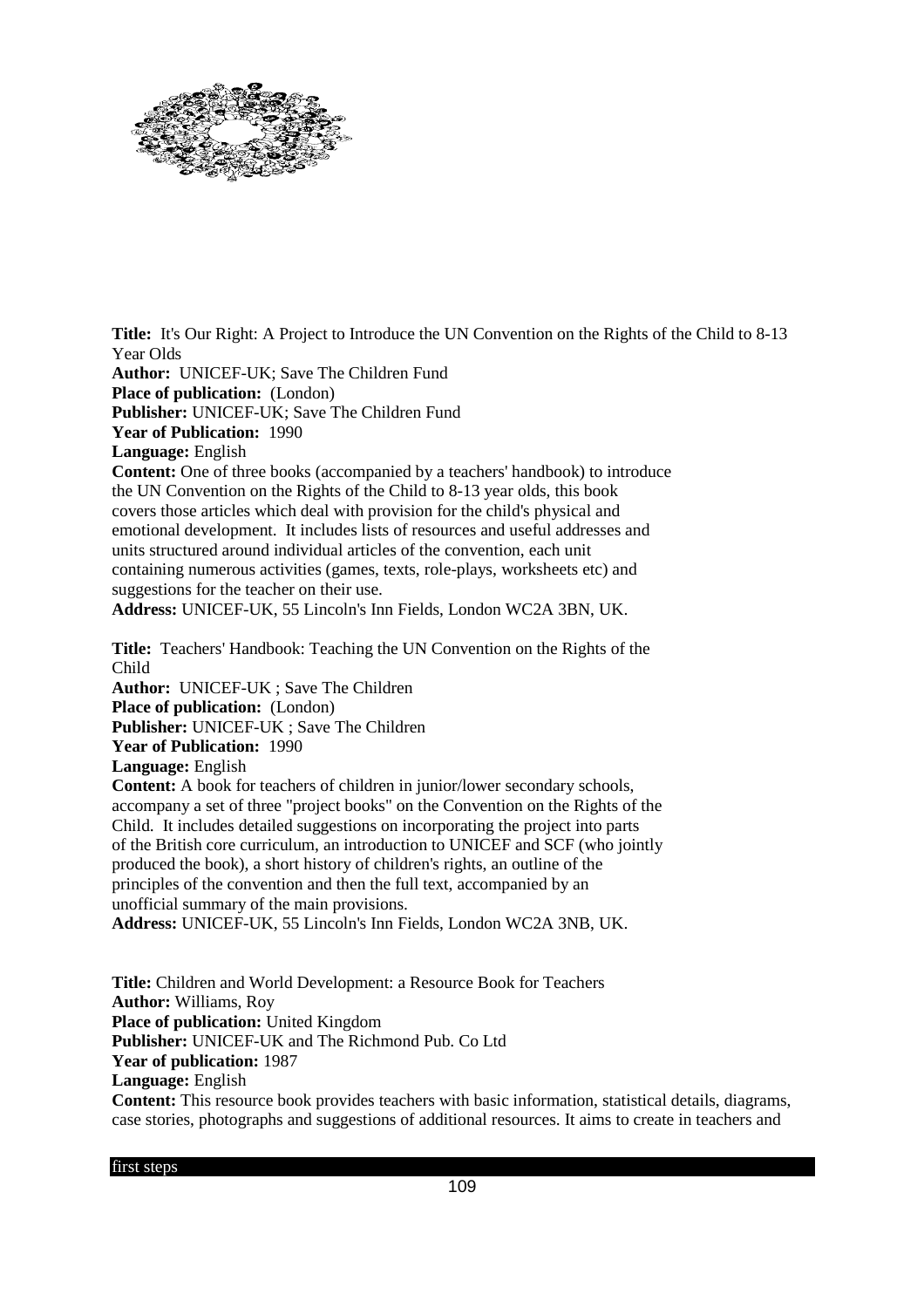

students an informed awareness of the living conditions of women and children in the developing world. Seven units and an appendix address the topics: the state of the world's children; children in difficult circumstances; women and development; children and the world situation; children's rights; Africa: a case study; and children as refugees.

**Address:** UNICEF-UK, 55 Lincoln's Inn Fields, London WC2A 3NB The Richmond Publishing Co Ltd, Orchard Road, Richmond, Surrey TW9 4PD, England

**Title:** The Rights of the World's Children **Place of publication:** Switzerland **Publisher:** Simon Spivac **Year of publication:** 1989 **Language:** English

**Content:** This education kit outlines case studies, discussion questions, activities, role playing and background information, with suggested age ranges. The material is arranged into eight categories covering themes such as identity, food and security, education and creative expression, family, equality, violence, war, and the law.

**Address:** UNICEF, Palais des Nations, CH-1211 Geneva 10, Switzerland, T: 4122-798 58 50, F: 4122-791 08 22

**Title:** Dimensions of Childhood: A Handbook for Social Education at Sixteen Plus **Author:** Smith, Lesley **Place of publication:** London **Publisher:** Health Education Authority and UNICEF-UK **Year of publication:** 1988 **Language:** English **Content:** This teachers handbook aims to promote understanding and valuing of childhood and a

multicultural society, to consider childhood in relation to political and economic influences as well as ethnicity, gender and class, and also to affirm the range of physical and relational contexts for growing up. Group work and discovery methods are the preferred teaching methods allowing participants personal choice of a topic with reference to six `dimensions' of childhood. These are World Wide, Multicultural, Social and Economic, Gender, Historical, Hidden (marginalised groups). The course comprises three phases. Phase one, `Preparation`, includes eight activities and handouts. Briefly outlined are the approaches to Phase two, `Enquiry`, and Phase three, `Presentation, Discussion and Evaluation`.

**Address:** Health Education Authority, Hamilton House, Mabledon Place, London WC1H 9TX; **and:** UNICEF-UK, 55 Lincoln's Inn Fields, London WC2A 3NB, UK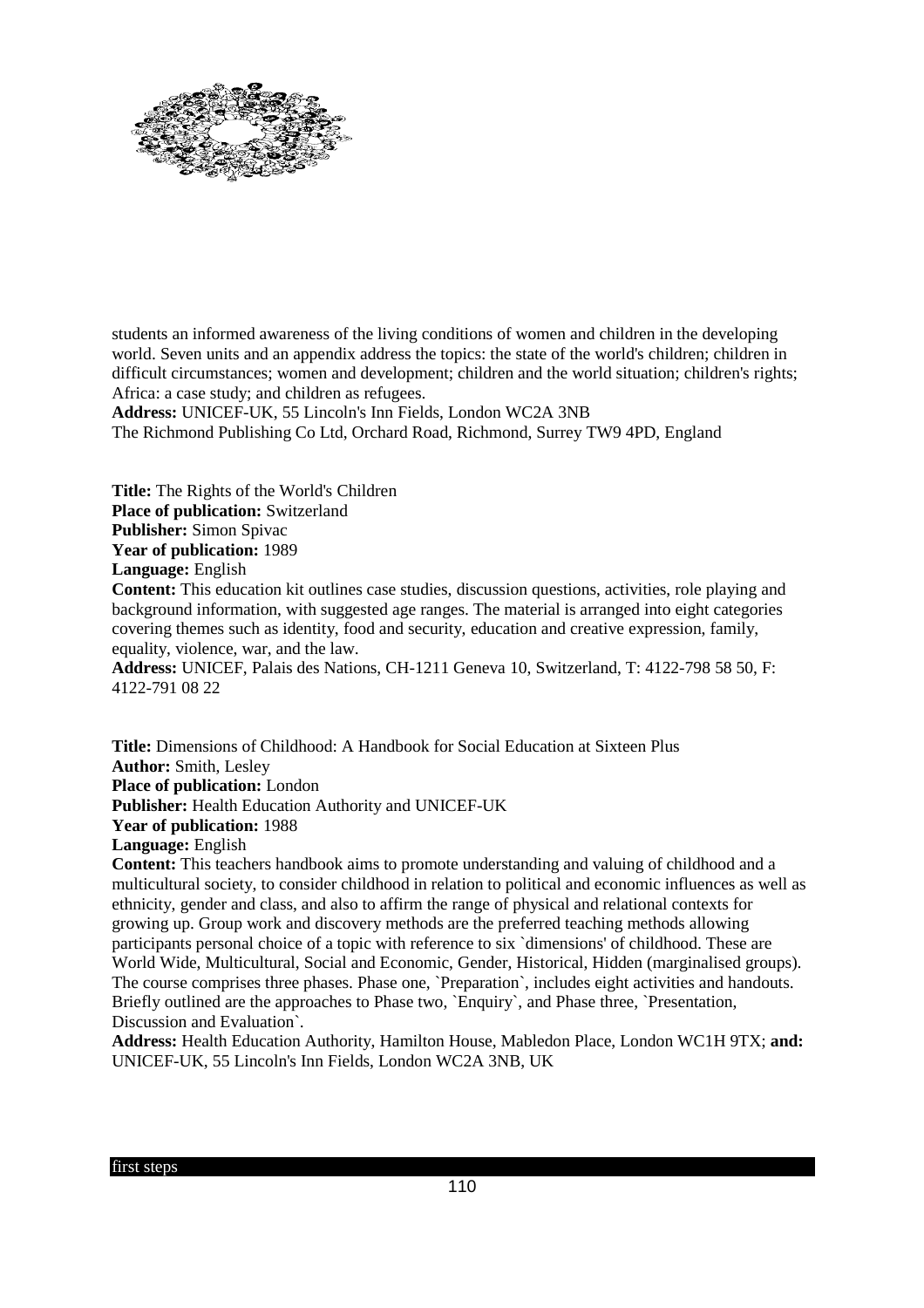

**Title:** Human Rights **Author:** David Shiman **Place of publication: Denver, USA Publisher:** Centre for Teaching International Relations, University of Denver. **Year of publication:** 1993 **Language:** English **Content:** A comprehensive manual of 155 pages of practical activities for ages 12 to adult, including women's and children's rights, the Holocaust, death penalty, refugees, and racial issues. **Address:** Centre for Teaching International Relations, University of Denver, Colorado 80208, USA.

**Title:** Human Rights for All **Author:** Edward L. O'Brien, Eleanor Greene, David McQuoid-Mason **Place of publication:** Minneapolis/St. Paul, USA **Publisher:** National Institute for Citizen Education in the Law **Year of publication:** 1996 **Language:** English **Content:** Meant for use in middle and secondary schools in the United States, this book is generally useful as an introduction to human rights and responsibilities, and also raises issues about participation in democracy, national security and human rights, and social and economic rights. It is focused on legal aspects and it also contains some useful tables explaining the roles of nongovernmental organizations such as Amnesty International, regional inter-governmental organizations such as the Council of Europe, and international governmental organizations such as the United Nations. Very good multiethnic illustrations! 162 pages.

**Address:** West Publishing Company, 610 Opperman Drive, P.O. Box 64526, St. Paul, MN 55164- 526, USA

**Title:** Creative Conflict Resolution: More than 200 Activities for Keeping Peace in the Classroom. **Author:** William Kreidler **Place of publication:** Illinois, USA **Publisher:** Scott, Foresman and Company **Year of publication:** 1984 **Language:** English **Content:** 20 conflict resolution techniques for the classroom with examples, and 200 activities and cooperative games. **Address:** Good Year Books, Department GYB, 1900 East Lake Avenue, Glenview, Illinois 60025, USA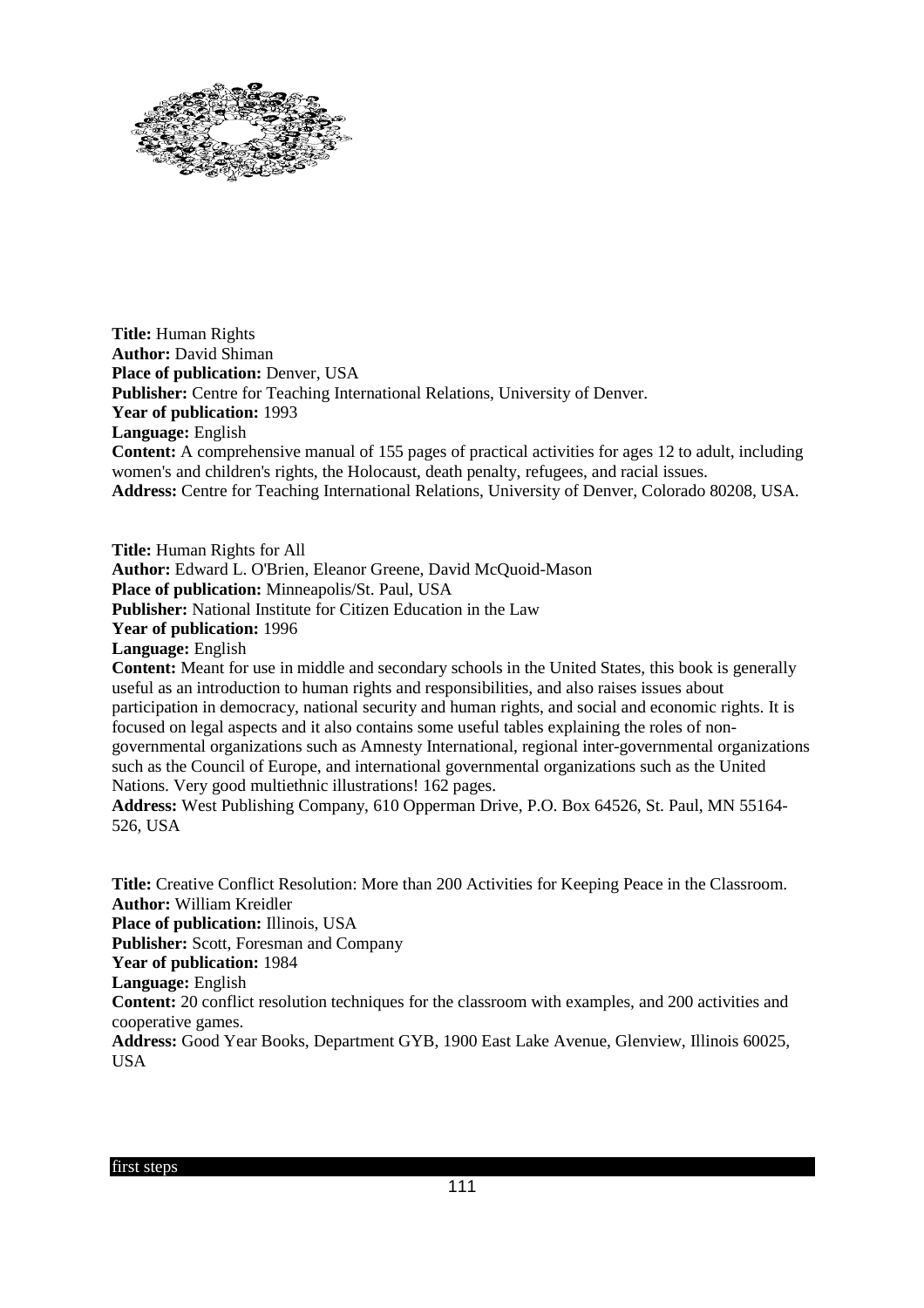

**Title:** The Prejudice Book: Activities for the Classroom **Author:** David A.Shiman **Place of publication:** New York **Publisher:** Anti-Defamation League **Date of publication:** 1994 **Language:** English **Content:** 176 pages containing 37 activities for older children which identify and counter stereotypes, generalizations and prejudices of all kinds. **Address:** ADL, 823 United Nations Plaza, 10017 New York, NY USA **Tel**: + 212 885 7700

**Title:** Educating for Character: How our Schools can Teach Respect and Responsibility **Author:** Thomas Lickona **Place of publication:** New York **Publisher:** Bantam Books **Date of publication:** 1992 **Language:** English **Content:** Contains strategies for teaching children how to resolve conflicts, improving the moral culture in the school and initiating democratic school government. **Address:** Bantam Books, 666 Fifth Avenue, New York, NY 10103, USA (Price \$ 12.50)

**Title:** Educating for Human Dignity: Learning About Rights and Responsibilities **Author:** Betty A. Reardon **Place of publication:** Philadelphia **Publisher:** University of Pennsylvania Press **Date of publication:** 1995 **Language:** English **Content:**A detailed teacher's textbook, outlining the purposes and approaches of human rights education, and providing many exercises for the classroom. The exercises and activities are divided into sections according to age group; early grades, middle years and high school, and cover a wide variety of human rights education issues including discrimination, children's rights and international human rights standards. The textbook also lists a large amount of resource materials, including films, and reproduces the UDHR, The Convention on the Elimination of Discrimination Against Women and the Convention on the Rights of the Child in appendices. **Address:** University of Pennsylvania Press, 423 Guardian Drive, Philadelphia, PA 19014-6097, USA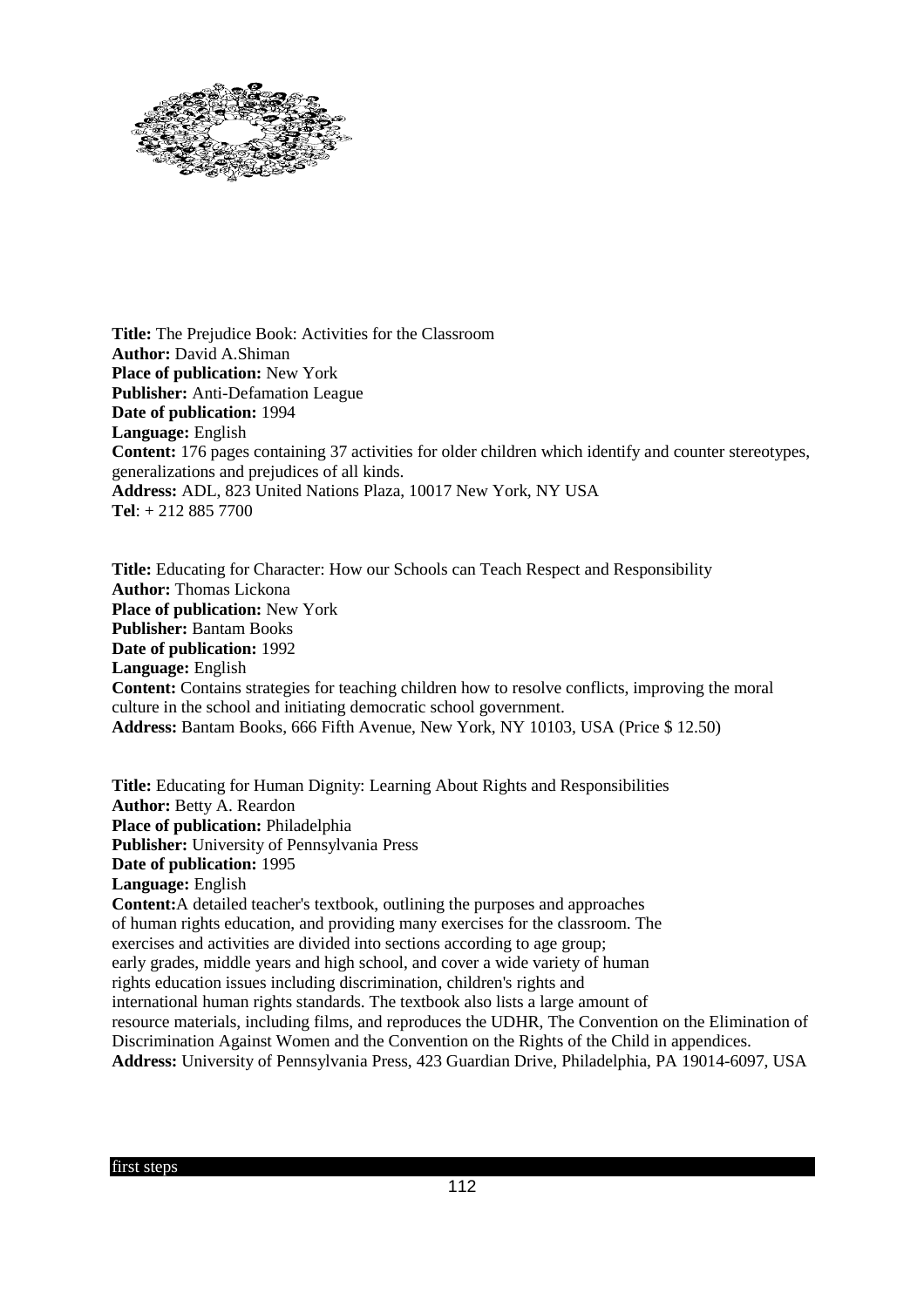

**Title:** Declaratia universala a drepturilor omului = The Universal Declaration of Human Rights **Author:** Ligia Neascu **Place of publication:** Bucharest, Romania **Publisher:** SIRDO **Date of publication:** 1994 **Language:** Romanian, French, English **Content:** This book, aimed at young children, contains a simplified, easy to understand version of the United Nations Declaration of Human Rights. It includes a brief introduction explaining the background of the document, and each article is illustrated with a drawing for the children to colour in. **Address:** Str. Anghel Saligny nr.8, cod 70623, Sector 5, Bucharest, Romania

**Title:** Citizenship Education Alternative Curriculum for Upper Elementary Level (Age Group 10-15) **Author:** Jana Ondráková **Place of publication:** Czech Republic **Publisher:** Czech Helsinki Committee **Date of publication:** 1995 **Language:** Czech, English **Content:** This 18-page curriculum is designed to educate a citizen of the 21st century, knowledgeable of his rights and duties in society, responsible and independent, actively involved in community, State

and global events. It includes ideas on how to use local and international events (Human Rights Day, the opening of a new local library,.....) to focus on rights.

**Address:** Czech Helsinki Committee, Pstovni Schranka c.4, 119 00 Praha 1 Jeleni 5/199, 118 Praha 1 **Tel:** 2051 5188, 2437 2338 **Fax:** 2051 5188, 2437 2335

**Title:** Human Rights for Children: A Curriculum for Teaching Human Rights to Children Ages 3-12. **Author:** Amnesty International Human Rights for Children Committee

**Place of publication:** USA

**Publisher:** Kiran S. Rana

**Date of publication:** 1992

**Language:** English. Available in Russian from the Europe Development Team, Amnesty International, International Secretariat (for full address see back cover of this manual). Available in Slovak from Milan Simecka Foundation, see page 186

**Content:** Organized in 10 sections, one for each principle of the United Nations Declaration of the Rights of the Child. Activities in Languages, social science, history, maths, science, arts and physical education.

**Address:** Amnesty International Human Rights for Children Committee. P.O. Box 110864, Tacoma, WA 98411, USA.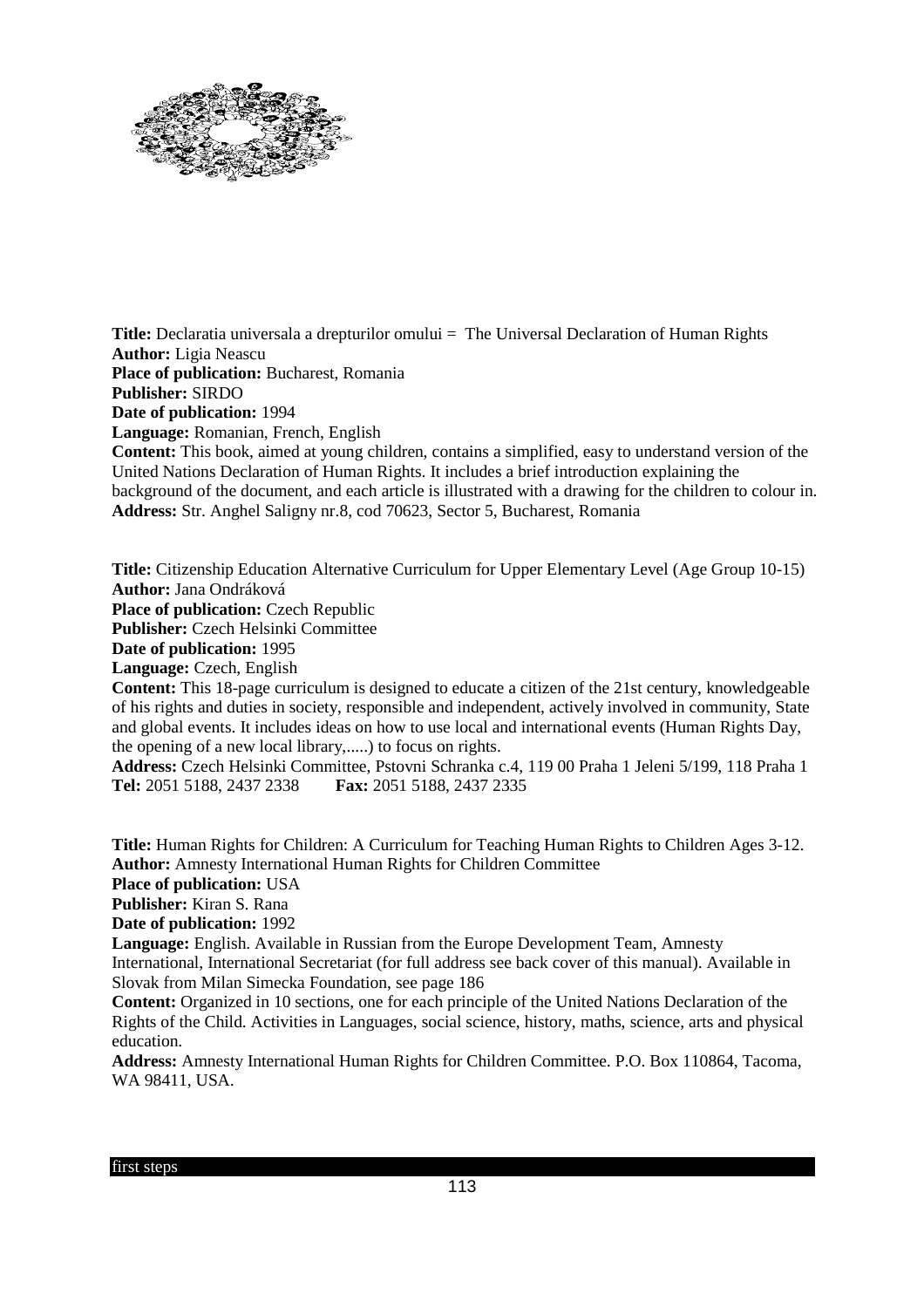

**Title:** Ya, ty, my (I, You, Me) **Authors:** Don Rowe and Jan Newton, Russian translators Irina Akhmetova and Ekaterina Rachmanova **Place of publication:** Moscow **Publisher:** Intek Ltd **Date of publication:** 1995 **Language:** Russian. **Content:** Translation of I, You, Me a text for primary school children about moral development. **Address:** Citizenship Foundation, Weddel House, 13 West Smithfield, London EC1A 9HY, UK.

**Title:** Chto govorit zakon (What the Law Says) **Authors:** Don Rowe and Tony Thorpe, Russian translators Irina Akhmetova and Ekaterina Rachmanova **Place of publication:** Moscow **Publisher:** Intek Ltd **Date of publication:** 1995 **Language:** Russian. **Content:** Selected units translated and adapted from the Citizenship Foundation's materials for secondary school students. **Address:** Citizenship Foundation, Weddel House, 13 West Smithfield, London EC1A 9HY, UK.

**Title:** Our World, Our Rights **Author:** Brown, Margot ed. **Place of publication:** London **Publisher:** Amnesty British Section, 99-119 Rosebery Ave, London EC1R 4RE, UK. **Date of Publication:** 1995 **Language:** English **Content:** A primary school textbook to introduce the UDHR through a variety of activities. Includes

worksheets, handouts etc that can be photocopied based on stories, factual information and illustrated problems, which discuss rights both in the classroom, and in the wider context. Includes information for the teacher on human rights and human rights education. 161 pages.

## **Audio-visual materials**

**Title:** Animated cartoon video on the Universal Declaration of Human Rights

first steps